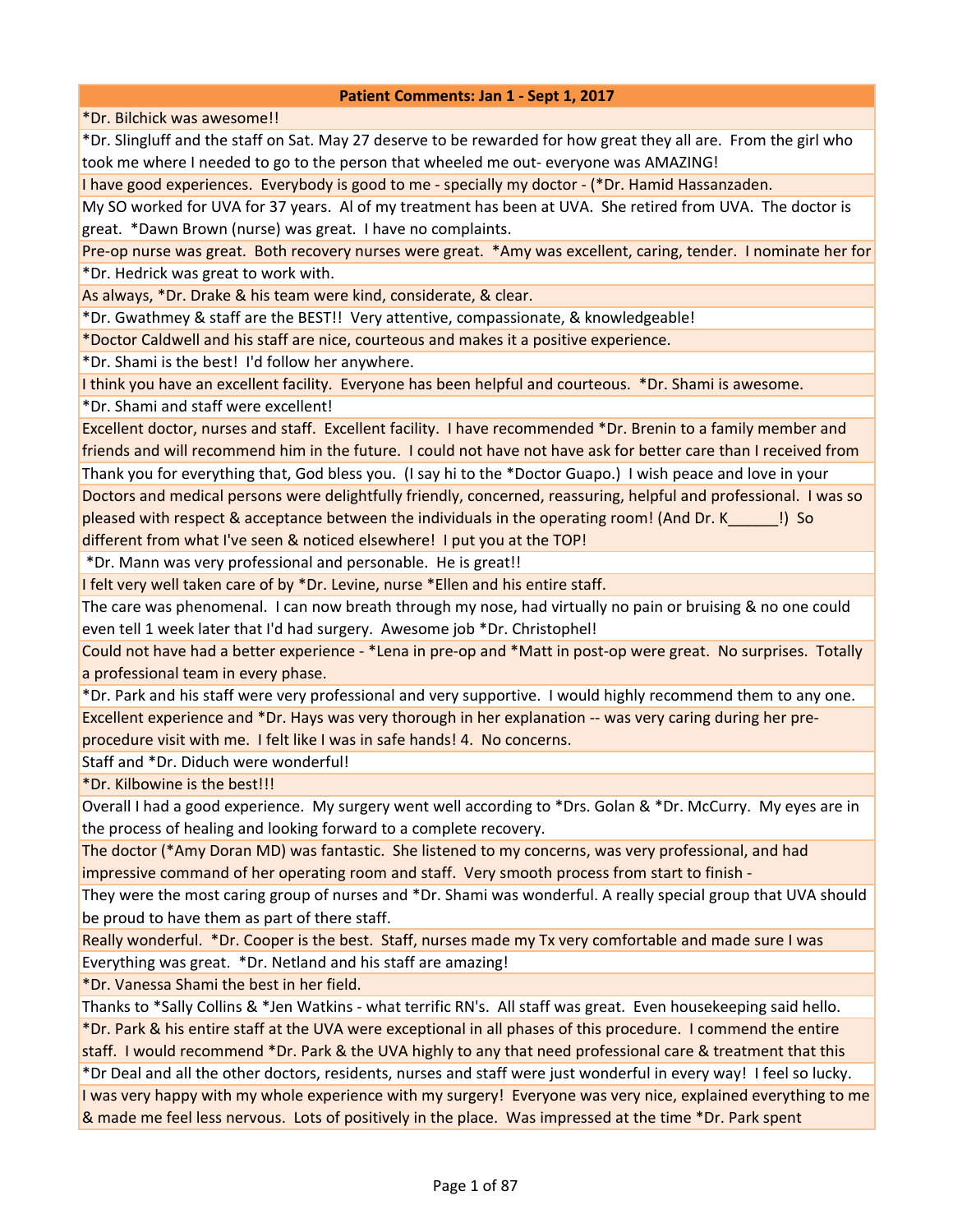Thank you to my pre-op nurse. Thank you, \*Dr. Carson, \*Dr. Elmore, OR team of RN's & PCT, PCST. Thank you \*Carlee, \*Carey & \*Tashonda in the PACU.

I was extremely fortunate to have had a highly skilled surgeon, \*Dr. W. Gwathmey, perform my surgery. His whole staff were the utmost professionals in handling everything from the beginning to the end.

Everyone was great - \*Jeanne M., \*Mindy, \*Barrett, \*Dr. deMarcos, \*Dr. Park, and many others whose names I Excellent care provided - \*Dr. Andrew Copeland, \*Dr. Lori Conglin, \*Sue Hansen nurse anesthesiologist; nurses \*Katie, \*Brian & \*Rhonda were professional & caring -

The entire surgical staff (\*Dr. Kathu Hullfish & her entire team) and the entire hospital staff (nurse, receptionists, etc.), treated me & my family with great respect! At no time was any one uncaring or discourteous. Great job I live in King George, VA and I bypass several doctors and hospitals to go to UVA Health System and \*Dr. Prum. That should say what I think of UVA and their doctors.

\*Dr. U. follow up was on time & very informative. Doc that did the procedure was sensitive, fun & good. Thanks \*Dr. Vanessa Shami and staff are the BEST.

Battlefield Facility is nice, doctors & staff friendly, helpful, courteous. \*Dr. "O" is a good doctor!

\*Dr. Sula Mazimba was a great doctor. He explained everything. He is polite and caring best doctor I have ever had. IF I have any more heart problems I hope he can be my doctor.

Thank you \*Dr. Sula Mazimba for your help and caring.

I had 3 different nurses, \*Sara - \*Sam & \*Maya, and they were all very skilled in their job and professional, but \*Dr. Shonka on my follow up visit explained everything in great detail. A+++ I really like having all the extra people leaving in the room with the doctor. A+ for \*Dr. Shonka.

Excellent I could say that they are the best doctors that I have known in my life specially the doctor who is me the surgery. God bless you all, (\*Doctor Frank Gwathmey). God keep using your hands.

\*Dr. Laffound was the most \_\_\_\_\_ qualities a doctor should have i.e. kindness, \_\_\_\_\_ and empathy he showed towards him. PS. My husband had several procedures after 12/08/2016 and I would be glad to answer any

I completed this survey on behalf of my husband since he passed away on 1/29/2017 at the UVA cancer

unit. \*Dr. Jeffery Laffound was his doctor & he was the most wonderful doctor who attended on my husband and I am very grateful to \*Dr. Laffound for taking such good care of my husband till his last day.

My experience was wonderful. The entire staff was friendly, professional and caring! \*Dr. Kirshrer and the resident who performed surgery were amazing as were the rest of those involved.

I've had many hospital procedures and your hospital & staff are one of the best so far. I will definitely travel to your state to be a patient of \*Dr. Liu for the rest of my life!

At the 5:30 a.m. arrival, I was treated with nothing but courtesy, friendliness and respect. There was immediate camaraderie between \*Beth O., me and daughter. All personnel were very accommodating.

Excellent all around! \*Dr. Behms was terrific - staff was exceptional. Before procedure, the nurses & digestive health staff went out of their way to address my fears, concerns, questions! I appreciate that more than they'll I was extremely nervous about this procedure but the nurses were very sweet and calming to me. huge shout out to RN \*Walapa Marks who was the best and making sure I was calmed and relaxed before the procedure would \*Dr. Joseph Park is a class act. Great physician & I highly recommend him. The pre-op nurse was wonderful. The anesthesiologist was very understanding & explained "everything" that was going to take place. Also, had a great

Excellent care by staff and \*Dr. Hayes and the anesthesia doctor. Forgot his name.

EYE CLINIC. I love \*Dr. Johnson \*Dr. Cohen & others. Thank you.

\*Dr. Dacus is an awesome doctor and I recommend him to all my friends and family that have hand trouble.

\*Dr. Ann Hays - Thank you for your calming approach and personal touch to your practice - Your bedside manner is Epic! \*Melissa Buens - Thank you your seamless coordination and commitment to the many patient and

The service I received before and after my surgery was excellent. The \*Susan Modesitt is a excellent doctor. I pray God will continue to guide her.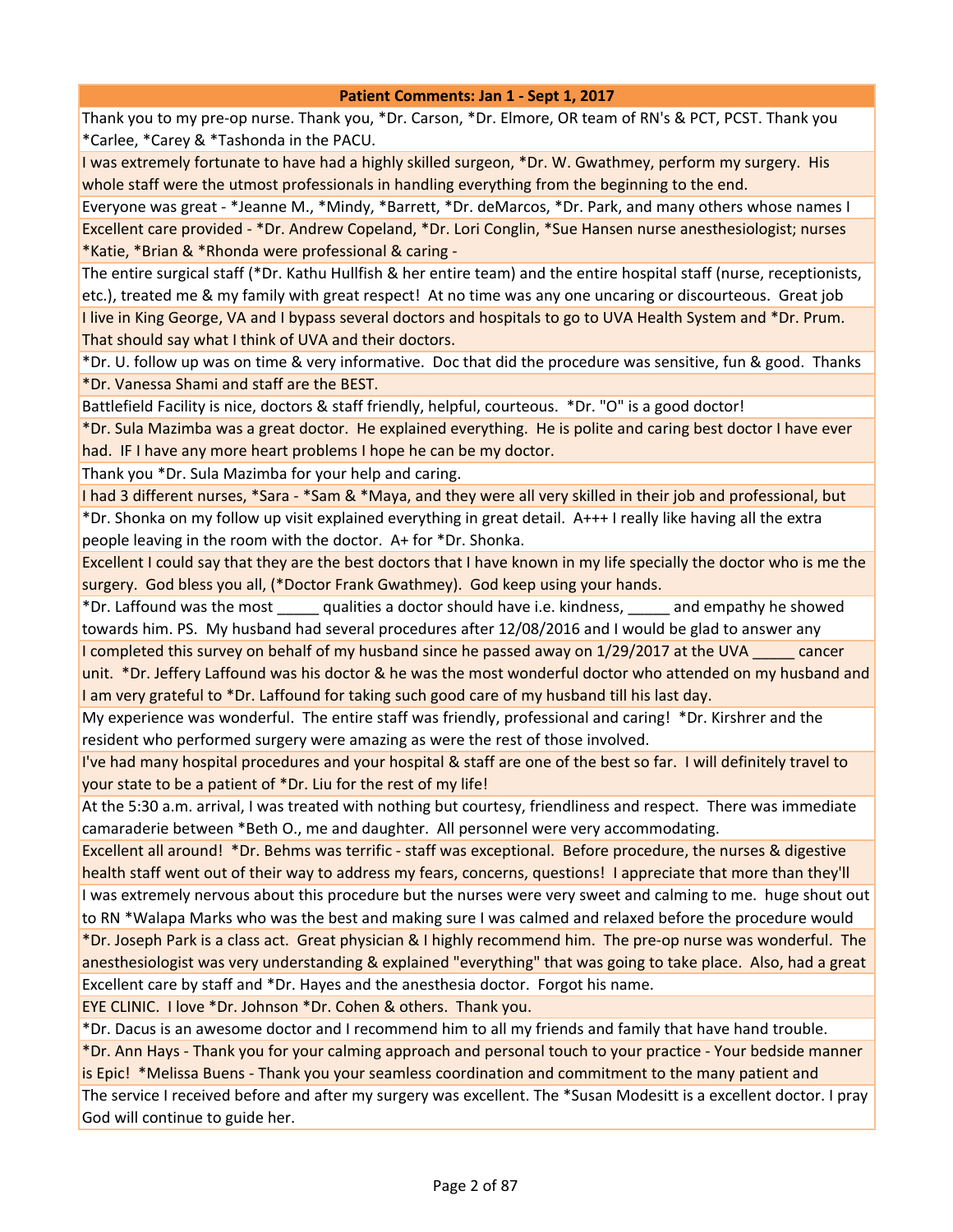\*Dr. Gwathmey & ALL were great!

Love \*Dr. Hays & staff.

This is the best experience I have had concerning eye surgery. I am so grateful to \*Dr. O. and all the medical and Excellent operation. Very well run! Love \*Dr. Park and his staff.

\*Dr. Ann Hayes is wonderful. Staff are very attentive & helpful. The \_\_\_\_\_ is a state of the apt. so happy w/ my Everyone was very nice. Nurse \*Clara was exceptionally good to me and my husband. She showed concern & Everyone was good to me and my friend. If I had anything to ask but that is all I had to do. \*Dr. Haskel & team where so good to me. Showed me what they did and how. Thanks for all your good care.

\*Dr. Dacus & the staff at UVA Hand Center were informative and courteous, very professional I experienced very little discomfort during OR after the procedure. TOP NOTCH TEAM!

The care, attention and service is (unparalleled). A class act!! \*Carla is great also!

\*Dr. Dacus did a fantastic job (surgery) thanks.

\*Barb, \_\_\_\_\_, \*Lammer, \*Janetty \*Fred and a few others went out of their way to give me comfort and answered asked my concerns. Very happy good listeners and relatable - concerned. & \_\_\_\_\_ office very relatable/concern \*Dr. Marie Kerzhaer and operating staff were excellent.

Everyone was very nice! Nurses and \*Dr. Shami!

\*Dr. D\_\_\_\_\_ & staff were all awesome, especially anesthetic explanation.

Sensitive and person care from med staff. Felt very comfortable and on very competent hands excellent facility special appreciation of \*Dr. Edward Rose.

\*Dr. Vanessa Shami is awesome!!

\*Dr. Rohit Malhotra is excellent, such a skilled professional. He provided me with a high level of confidence in his abilities. He is "one of the best;" I am lucky to be in his care. Very good hospital experience, everyone was excellent. Nurses, doctors, staff. I felt very safe and confident.

Everything was thoroughly explained at a level that was easy to understand. I was very nervous going in to surgery but with the excellent explanations I was ready to get it over with. Everything went well.

Procedure was on time. \*Doctor Friel and staff were wonderful.

I have had 5 previous orthopedic surgeries. (None were at UVA.) This was my best experience yet. Thanks! Please let \*Dr. Perumal and the entire surgical team how much I appreciate their professionalism and expertise in Recovery room nurse (\*Jon) I believe was his name, he was awesome!

Special thanks to \*Dr. Early H<sub>per</sub>, D<sub>per</sub> from anesthesia and all their teams - Also the nurses in pre & post op \*Dr. Redick and her team made me feel very comfortable about the surgery and were very informative, as well as completely honest about my surgical procedure, both before and after surgery. I could not have asked for a Excellent staff: \*Katlyn (PCT in pre-op), \*Elaine, \*Carlee (RN PACU), \*Carolyn, \*John Mcneil, MD, \*Jeff Elias, MD. Was very, very pleased that I had no reaction to anesthesia. Anesthesiologist explained so through & listened carefully to my concerns. \*Dr. Elira Trowbridge very compassionate & caring. \*Dr. Trowbridge made it as easy & relaxing as possible, as did the anesthesiologist. Love \*Dr. Trowbridge!!! Wish I could remember the anesthesiologists full name. His first name was \*Ed. Thank you, \*Ed! Bless \*Dr. Trowbridge's small hands for \*Drs. Jensen & \*Hixon were super great. All nurses, procedure rm staff were very kind and gracious. Staff, aides, nurses on short-term floor absolutely terrific. The entire say, \*April 25, was a 10+ because of the professional, courteous and attentiveness of all. I can't recall all names from that day, so thnkful to nurse who worked with me & stayed in procedure room. The PA with \*Dr. Jensen wonderful woman doctor, so caring. Listened well, I've never been more well cared for in a hospital setting. Their presence in every situation of the day was so "\*Dr. Hays is "awesome" EVERYBODY was very professional.

The nurse who prepped me was funny and very efficient, kind and respectful. \*Dr. O is just wonderful.

\*Dr. Curtis Argo is an excellent doctor. His nurses and staff are also excellent.

\*Sally Rollins RN started my IV with absolutely no pain. I have poor veins, but she is EXCEPTIONAL!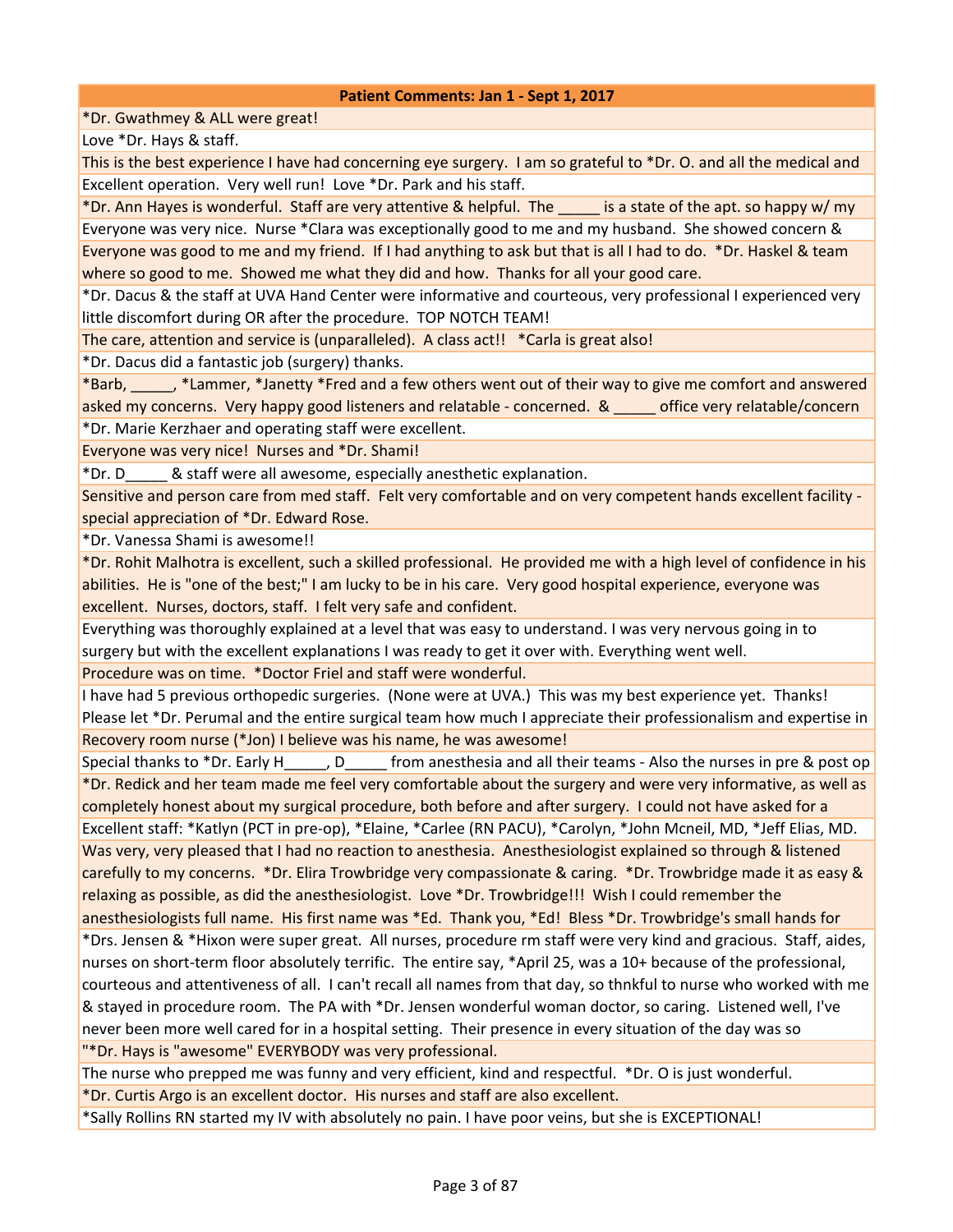As far as they were able, the staff made this a positive experience. The nurses and CNA were excellentprofessional, yet also warm and caring. The nurse who was my primary caregiver was wonderful, as was \*Dr. A very good experience as these things go. \*Dr. Gamper, \*Dr. Tuna, \*Melissa, the acure care nurses, \*May Koes the PA, \*Denise, and the nurse from Afghanistan who prepped me gave me excellent care. Very kind & My entire team was excellent. Thanks to \*Dr Deal, \*Judy Benes, \*Van Nguyen, \*Jeanette Kunze, \*Fred Witter & \*Peare Stour my OR team. Thanks to \*Barb Ganas my pre op nurse & \*Marion Haege, my post op nurse.

\*Dr. Wilkins did an outstanding job on me all the nurses were spectacular.

Great nurses! They gave me great care! The nurses on the floor - after my surgery; were wonderful! Especially -\*Karen - (I think that was her name) she was the nurse when I was admitted tot he floor.

\*Dr. Trowbridge is amazing! Her nurses etc., were also above what I expected. Well done!

The staff were all excellent! they were not only kind to me but everyone that spoke to me, also spoke to my

mother. From pre-op to recovery, my experience was the absolute best. If I lived closer, I would go to UVA for all of my medical needs. \*Dr. Hendrick is the best!! I have 0 complaints!

My treatment team was EXCELLENT! \*Dr. Park has been super!

\*Dr. Olsakovsky and her team of doctors and nurses did an excellent job.

Completely satisfied with \*Dr. Brockmeier and staff. (Before, during and after my operation.)

\*Dr. David Weiss was an excellent surgeon.

Best, easy surgery team start to finish \*Dr. O and staff "great".

\*Dr David Brenin and his staff, and all the staff and nurses related to my outpatient surgery, did a wonderful job

\*Dr. Strand was phenomenal! Brilliant physician and so kind. Words cannot describe how grateful I am to him & I love \*Dr. Shami & her team! This is my 6th endoscopy related to my esophageal cancer in 2011 - this team is very professional & warm. They celebrate my recovery almost as much as I do.

\*Dr. Peter T. Hallowell has been exceptional in his care for me. He takes the patients & requests in considering & ensures that the surgical team adjusts accordingly! It is rare to find a great surgeon like him.

\*Dr. Jamie Kennedy and those working with her (especially \*Lindsey and \*Pat) were the best!

Adm. RN \*Jeanne was extremely helpful - fully explained everything and was friendly and comforting. Recovery 1 RN (\*Amy?) was very kind and kept my wife advised of reasons for delay in getting to Recovery 2. \*Tamilee took good care of me and had all d/c papers as soon as I was cleared for d/c. Congratulations on your outstanding

\*Dr. James Browne, his staff, everyone I came in contact with very top notch!

Anesthesiology staff, \*Dr. Shilling, and others are wonderful and so reassuring. All nursing staff throughout are extremely professional and caring. My post-recovery nurse was \*Carolyn and took great care of me. My surgeon, The facility is top notch and all staff from clerks to nurses, anesthesiologists & surgeons were wonderful and

caring. A very positive surgery experience. \*Dr. Morgan and his staff are the best!!!

I come once a year for endoscopy & \*Dr. Shami and her team are ALWAYS the best imaginable.

I was called on the phone the morning before my surgery to see if I could come in early so that the surgery could be done earlier in the day. I came early & the surgery was done early. Thanks \*Dr. Kesser!

Procedure went well. Experience was very good. Results faster and better than expected. \*Dr. Cui - the absolute Absolutely love \*Dr. McLeod and \*Dr. Gamper. They are wonderful.

\*Dr. Hayes & her team were exemplary! I really appreciated their attitude, care, & patience. Did not at all feel like one of the hero on yet another day of boring colonoscopies!

\*Carlee, \*Leslie, \*Tabatha and \*John all nurses that took care of me were great!! Thanks to all.

Al my nurses and physicians were excellent. I'm an ICU nurse, the anesthesiologist and CRNA were very patient with all my extra questions. \*Ryan Smith (my surgeon) is fantastic! Would recommend him any time.

The nursing staff was outstanding - Kind and helpful at every stage. \*Dr. Joseph Park personally called to check on me and helped with managing unexpected severe pain.

Could not have asked for a better staff than those w/\*dr. Martin, everyone is fantastic!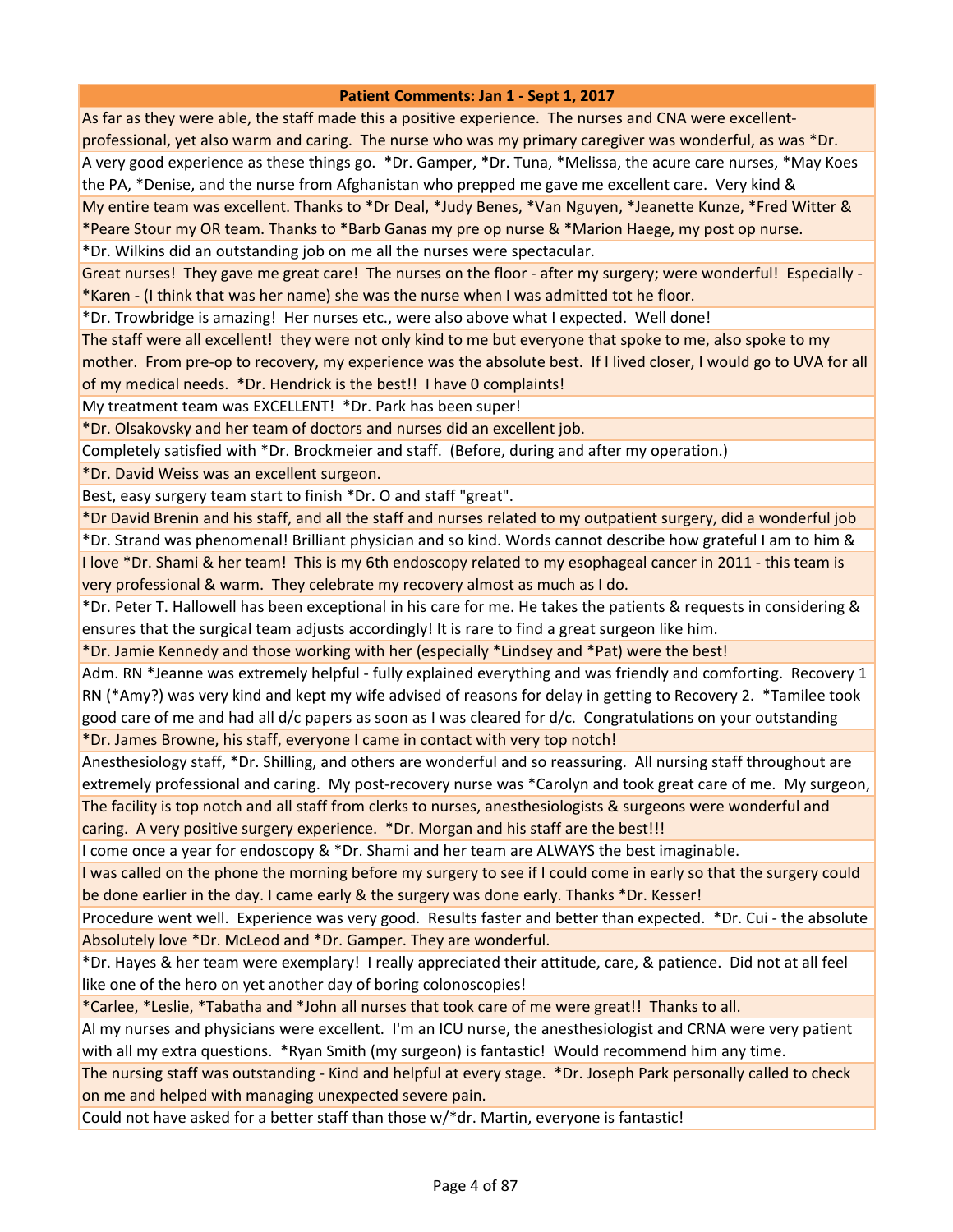\*Dr. Fried and the entire Digestive Health are first class! They are very caring, very helpful, and just the best at their craft. I would highly recommend my family and friends to UVA Digestive Health if they have any digestive Extremely pleased with my doctor and experience with \*Dr. Shami and the staff at this facility.

\*Dr. Wang is a excellent & caring dr. His staff is well trained & very caring. Overall this is a great hospital.

\*Dr. Sheenan and his team are the best. I could not ask for better nurses, as \_\_\_\_\_ the administration team.

My 1st surgery @ age 65 - Thanks to the wonderful outstanding staff that helped out. Many, many kudos to \*Dr. Bobby Chabra for a job well done - Look! I'm writing with my surgery hand now - Wow! I love you all.

\*Dr.Drake - Plastics - Excellent surgeon & follow up. Anesthesia excellent, nurses outstanding. UVA Hand Clinic 5 I would like to point out two people who went above & beyond my care the night of my surgery. They are a nurse named \*Gina and a nurse (I think) man named \*Aaron Lambert. I really could not imagine being taken care of It can easily be said that the procedure from pre-op to post-op could not have been improved upon. \*Barbara,

\*Dr. Drake, \*Bryce, the anesthesiologist, the reception desk, \*Shaheer, and \*Eve - the person pushing my \*Dr. Brenen was great - all nurses very good excellent call.

So pleased - \*Dr. Hashsaki is a great asset to your facility. His people respect him and follow his direction which shows his leadership excellent surgeon - He is the best - Real gentleman.

This was absolutely A++ top to bottom/start to finish. \*Dr. Maria Kirzher is exceptional & so is her staff at the office and surgical suite at UVA. Thank you!

I would like to thank \*Chris \_\_\_\_\_ CRNA, \*Kori, \*Anna, \*Misty - or team \*Katlyn pre-op PCT, \*Patman pre-OR, \*Pamela L Buck RN and their is another name but I can't read the writing on the card but thank you all for doing

\*Dr. Deal and \*Dr. Shilling were so kind and exceedingly competent. This was a GREAT experience, thanks to

I very much appreciated the personal interest and interactions with all of the staff, especially \*Drs. Elmer and It was good experience and my \*Doc Eric is the best, looking forward for my \_\_\_\_\_ eye cataract surgery.

I have not complaints. \*Dr. Traci Hedrick and her staff are exceptional. I was blessed to be a patient of such a skilled surgeon who is so warm and personable.

Really like \*Dr. Ann Harp - hope she will be my physician in 5 years for next colonoscopy!

Everyone at \*Dr. Kathie H\_\_\_\_\_ office and at the hospital where I had surgery was very nice & friendly. They all smiled and made me feel very much at ease. If I ever need medical attention I would come to U. Va.

Very positive experience. \*Dr. Copeland of GI was excellent.

The actual surgery was tremendously skillful. A large cancerous \_\_\_\_\_ on outside of ear had to be removed and surrounding tissue, but \*Dr. Christopher the ear back together in a truly wonderful manner!

My family and I met with \*Dr. Brenin prior to my breast surgery - we all felt very comfortable with this and we felt we learned a lot. I felt/knew I was in good hands.

Yes - my treatment was excellent from beginning to end. Everyone I spoke with was excellent I reject and admire \*Dr. Sauer. I have had this procedure many times and maybe this was the best experience.

Great experience -- great result -- \*Dr. Gregory Helm is my hero.

The procedure was efficient and was done quickly. \*Dr. Bilchich was very thorough and highly professional. The CT nurses are always friendly and very professional.

Everytime I've gone to UVA (many). I've been extremely satisfied with ALL services, \*Joan, (In your pharmacy was also helped me with getting my prescription through companies) that I could never afford.

Best hospital ever. \*Dr. Deal my hand surgeon is the best. I am so pleased with UVA I am having all my records transferred to UVA and getting all my doctors I see at UVA.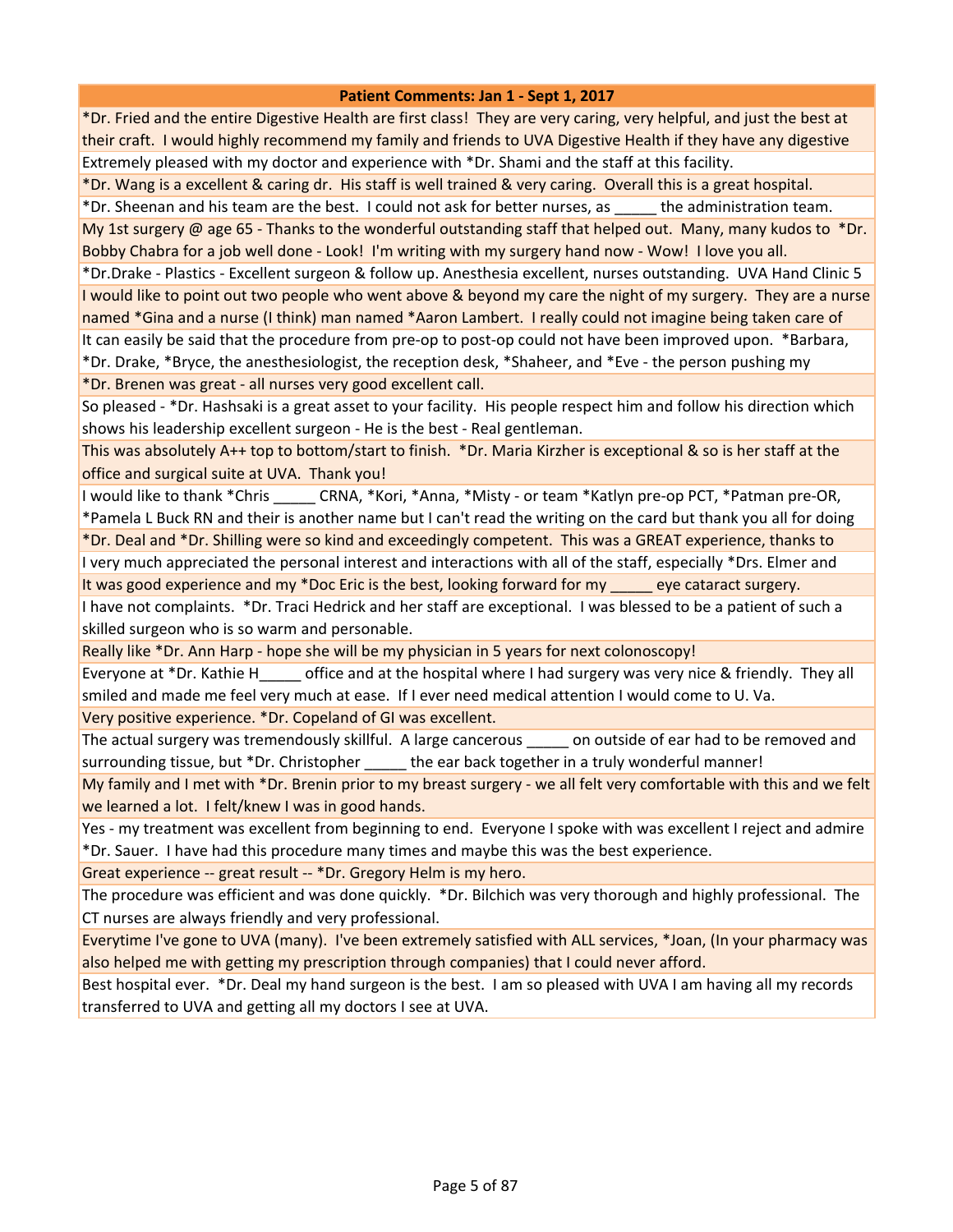The team that performed my surgery could be used as a model in medical school of team work, patient care and preparation for the the procedure. It started with \*Charlotte over the course of her pre-opt narrative she introduced me to the entire team by a thorough description of each team members strengths and abilities. When I finally met each member I felt like I was being reintroduced to a friend. \*Dan Yeago took up right where \*Charlotte left off and confirmed everything \*Charlotte had said. Hearing the same thing twice was most reassuring... team work at hits best. I knew I was in good hands. \*Dr. Maria Kirzhner came bouncing in the door just to check on me. She had had a long day of surgeries and was running late. I didn't expect to see her before my surgery so it came as a complete pleasant surprise again I felt reassured. Her leadership during the procedure Want to add comments about my dr. also \*Dr. Uppal is a great dr. Very informative, take time with you and very personable!! Highly recommend him!!

\*Dr. Shami is excellent! Very friendly & professional - Explains everything very clearly.

Nurse \*Stephanie was fantastic! She is a wonderful person. \*Dr. Darby is a fine person, great professional & a Everyone and everything related to my visit/procedure were first rate, including \*Dr. Jensen, \*Dr. Gingrich, \*Patty Sohweickert, nurses \*Nancy and \*Barbara and \*Joyco Crenshaw and any others.

\*Michelle Clark gave excellent care.

Outstanding visit with \*Dr. Shami! She is a professional.

I had a wonderful experience being treated at the Eye Clinic by \*Dr. Shildkrot & staff. Far exceeded my Experience was great, my team rocked! Way to go \*Dr. Young!

\*Dr. Wang & staff are the ABSOLUTE!!! best. I tell everyone he is the one to go to.

\*Dr. McCleod is the best.

\*Dr. D. Diduch is AWESOME!!!

My pre-op nurse (\*Lena?) was very sensitive to my anxiety about pain/IV insertion. She took extra measures to alleviate my concerns. My recovery nurse was also very empathetic and responsive to my post-op pain.

University Virginia was courtesy done a very good job on my left shoulder I was please with the \*Dr. Warner and the staff at University Virginia done a good job on the surgery procedure.

My support at UVA Medical Center is a vital element in my battle against cancer, and my recovering health. I credit \*Dr. Friel and his staff with providing outstanding care that has enabled my recovery, and may have saved \*Dr. Gwathmey, the nurses, the anesthesiologists, & the full surgery team were all wonderful! Everyone is kind & respectful. My husband has had 3 surgeries by \*Dr. Gwathmey, and we are always impressed. He has a very good I am so pleased, \*Dr. Lin was available to me as my surgeon! He, as well as his staff are beyond exception. We are fortunate that he is available here in C'ville!

Everyone was great! This is my second surgery with \*Dr. Thomas Gampper. He is and fantastic.

Please let \*Dr. Diduch & staff, \*Katlyn, PCT, Pre-Op \*Stephanie B., \*Debbie, \_\_\_\_\_, \*Arvin, \*Brenda H., \*Dr. Schilling, \*Barrett & \*Tammi Lee know we are appreciative.

I could not have been more pleased or impressed with \*Dr. Maria Kirghner and the ENTIRE TEAM. Not a weak Everyone was very good and helpful to me. My surgery went great. \*Dr. Katherine Fedder and staff was

Pre op RNs \*Charlotte and \*Carey were so kind and helpful, as was \*Marion. In post-op (recovery) I asked the nurse if they took a personality test, because the entire staff was VERY kind and helpful.

(Overnight in SSU - 1 night.) Excellent care-giving by \*Marie in PACU unit. Very fine bedside manner and help by \*Josie, patient care assistant in Short Stay Unit.

The overall experience went very well. \*Dr. Peter Adams & his staff, the anesthesiologists were excellent. I have

\*Dr. McDaniel and the surgery center was excellent.

\*Dr. Behm's team is great.

\*Margery Danner-Roth RN. She was so knowledgeable and attentive. She made us feel secure.

Everything is going well with me and I thank \*Dr. Carter for helping me to see straight.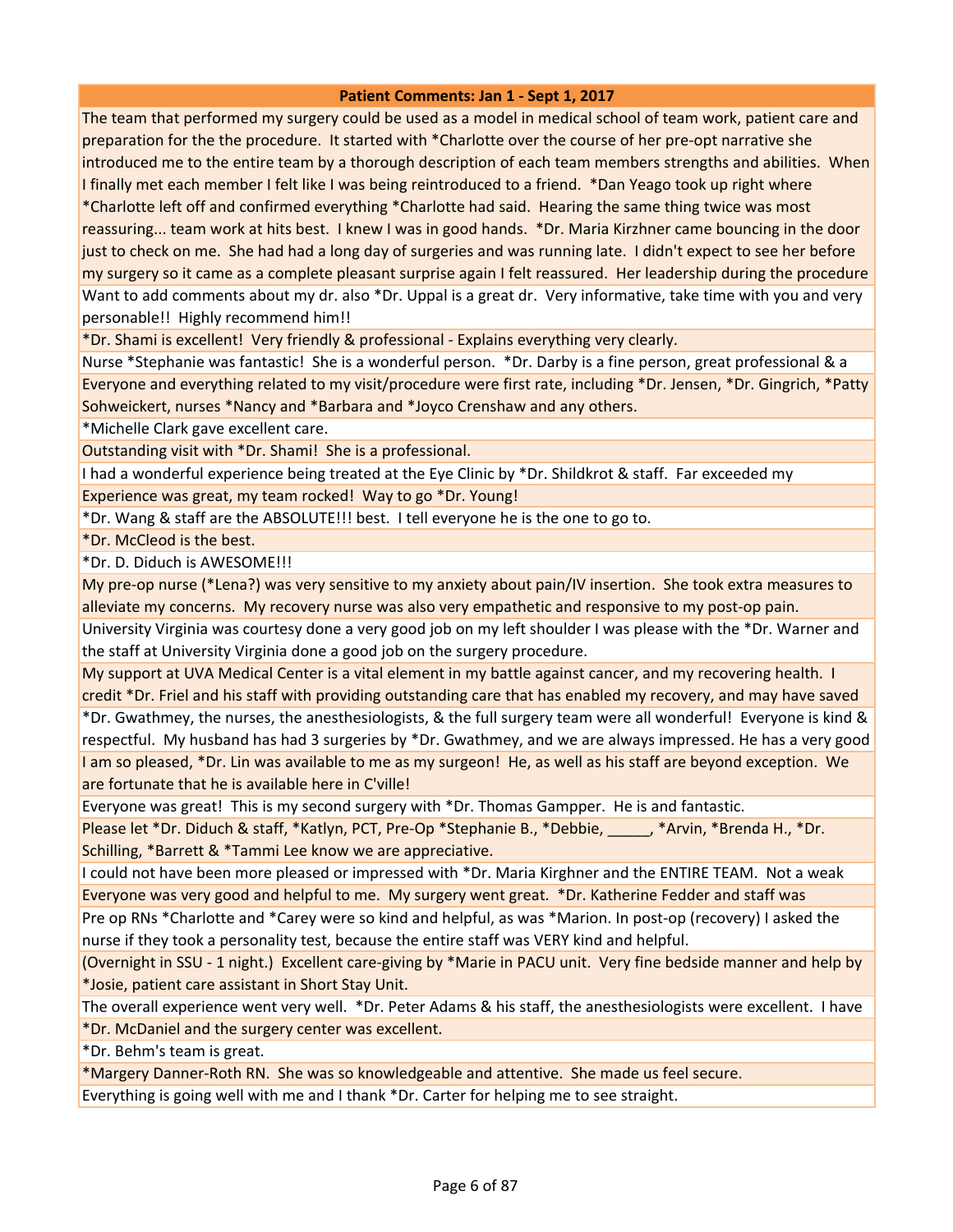I never dreamed I'd need an ICD at 40, but life happens UVA made it as quick & easy as possible. My procedure nurses \*Tina, \*Claude, \*Russell, & \*Matthew were awesome. Equally awesome were my recovery nurses \*Dr. O. is the best!!!

I believe all went well I am doing well with less pain then thought want to thank \*Dr. Stark & staff.

My circulating nurse (\*Craig) was exceptional. He had a very warm, welcoming disposition & I felt totally comfortable that he was my advocate. He made me feel safe & cared for. My nurse anesthe., (CRNA) was also All staff & \*Dr. Shami excellent. A credit to GI & UVA.

\*Dr. Hollowell and staff were as good as they possibly good be!!

I was highly pleased with \*Dr. Dushant Uppal that performed by two procedures. \*Dr. Uppal was very meticulous in explaining the details of my procedures before and afterward. I would highly recommend this doctor to friends or family. Highly pleased with staff and facility. UVA Health System excellent place to go for any type of medical

My visit and procedure on May 10th was professional in every way. \*Dr. Strang came to my room as I was waking up and said I will return when you are fully awake. He came in later and explained in detail my procedure and should I have any problem, for me to call him and he would take care of me.

Best possible experience and outcome. \*Dr. Payne and your entire staff was excellent. I highly recommend UVA All staff were professional, courteous, caring, and attentive. \*Dr. Elmer did a great job explaining nerve block

procedure and what to expect afterward. Dr. G\_\_\_\_\_ did a fantastic job repairing my shoulder.

\*Dr. Shami and her staff were caring as well as professional - could not have received better care!

\*Dr. Diduch & his team took great care of me - before, during & after the surgery. Thank you!

\*Dr. Strand and all the staff included in my procedure were the best, very impressed with the level of service I

\*Dr. Caldwell, the other physician & nurses were all very nice, competent, & provided excellent care.

Note: \*Dr. Bradley Kesser is a very good doctor.

\*Dr. Dacus & his staff are excellent.

My experience was great; \*Dr. Parks was wonderful with pre-surgical & post-op care.

UVA is amazing! \*Dr. Cooper is one of the best!

\*Dr. Philip Smith and his team are exceptional \*Stacey, my post-op recovery nurse was wonderful.

Your staff is extremely courteous, kind & helpful. We are very blessed to have your facility and doctors like \*Dr. Diduch in our area and at our disposal when needed. Top notch in my book!!

This is my 3rd surgery with U.VA and \*Dr. Diduch. All of them have left me with outstanding results. I would highly recommend him & your facility to others (and have on many occasions).

Everyone took very care of me and included my husband and kept him informed about the surgery. \*Dr. Schroer met with him after the surgery - thanks.

I had an excellent dr. in \*Dr. Sandra Johnson.

Excellent care; professional staff; top notch surgeon; no concerns. \*Dr. Dacus and staff are exceptional.

I would like to thank \*Dr. Strand and all his staff for doing a great job, they were very excellent. Thank you.

Great experience - IV nurse \*Paula was excellent - no bruising or soreness excellent care & concern by all health \*Dr. Olsakovsky is a dynamic, professional, physician. She has high standards that sets her teams up for success & she sets the bar high. That benefits each patient she sees & cares for.

I received amazing care at Outpatient Surg. Center. \*Charlotte Ragland - pre-op took extra care & time to ans. my questions & make me feel at ease. CRNA \*Dixie Mills & \*Dr. Amato -Scopolamine patch & NO vomiting! Not even sore throat due to anesthesia - \*Dr. Early put me at ease & provided amazing care/surg. \*Robin Delanoy was post-op nurse/recovery and she took great care to keep me comfortable - I so appreciate all of your care & All medical personnel totally amazing. I especially want to mention \*Alicia, the wonderful nurse in whose care I was while receiving a nerve block. Her gentleness and kindness brought me to tears. She is a treasure!!! Whole staff very friendly. \*Dr. Wang WONDERFUL doctor!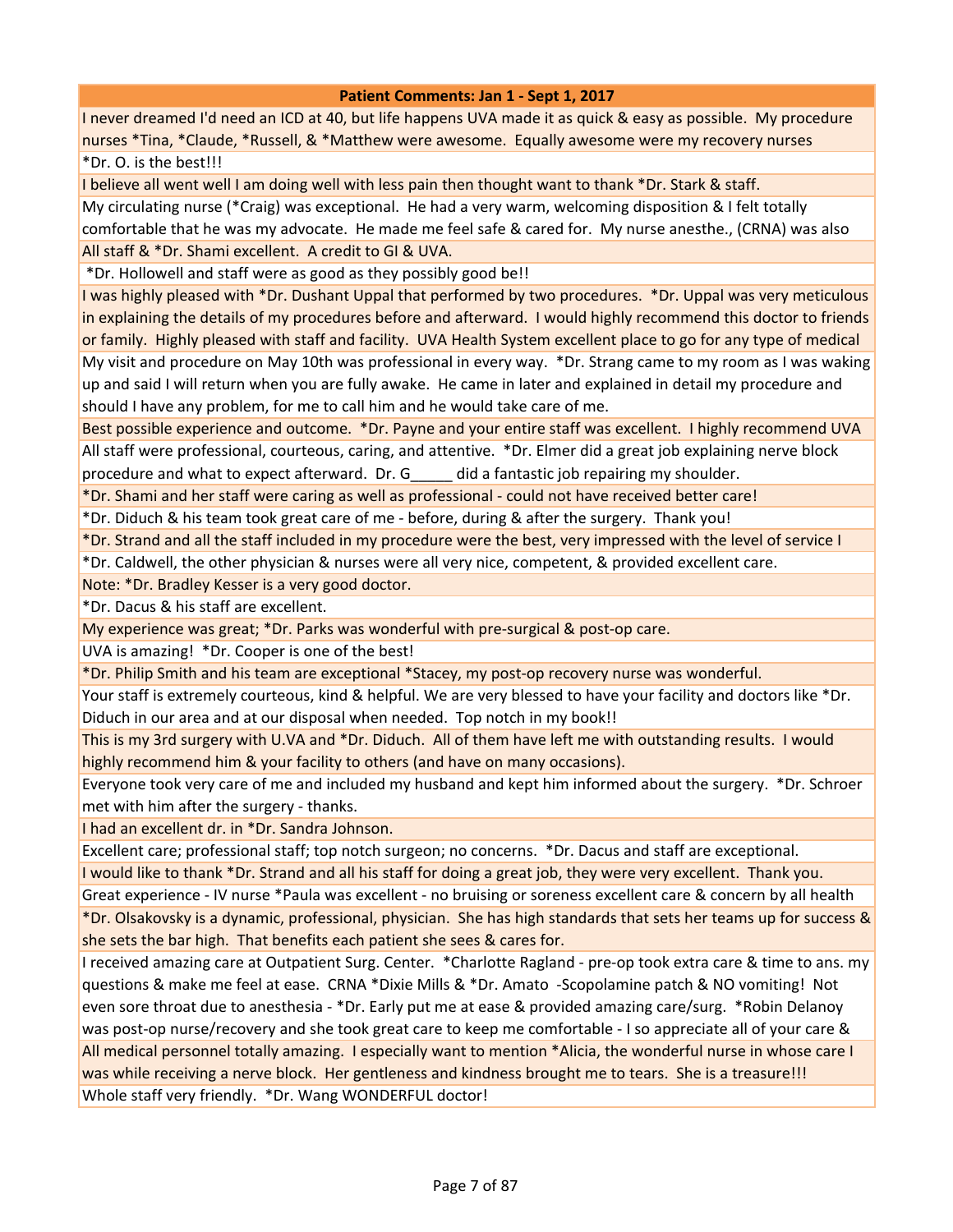The anesthesia doctor explained things well & called at home following procedure to check in on me. The post & pre op nurses were wonderful. \*Dr. Deduch is extremely talented & I feel blessed that he performed my surgery. All of the OR pre- and post staff were great. I wish I could remember everyone's name, I was sedated almost immediately \*Tabatha RN & \*Dr. Lin's nurse were really great.

Thank you \*Cindy, \*Sheri, \*Dr. Shilling, \*Dr. Breian, \*Charlotte, \*John, \*Debbie and \*Pam. You made my day! Everything went perfectly. I appreciate all of you. You made me feel so loved!

Best team ever! \*Judy Fred - RN \*Rochelle Walker \*Charlotte R - RN \*John S RN \*J Hackett CRNA

Had to have pacemaker on rt. side due to blockage on left side. Had blood clot 2 days after surgery - hands swelled - went to local Emerg. Rm. - They called \*Dr. Bilchick who responded immediately and advised proper medicine - he followed thru for a few days - he and staff were wonderful to me and my family. Will do follow up This was my third surgery performed by \*Dr. Bruce Schirmer. As in the past, \*Dr. Schirmer treated me with respect and he explained everything he was planning to do concerning my surgery. I couldn't be more pleased \*Dr. Shami, the nurses and staff were all great.

My pre-op nurse - \*Jane M\_\_\_\_\_ was really excellent - Knowledgeable, competent, friendly!

The doctor I had for my surgery was very good. He done a operation on me that another doctor said there wasn't a surgery they could do on my hand, at the Fontaine Center was the dr. that operated on me. \*Dr. Dacus was

\*Dr. Yoshida - top notch!! Very professional, I felt at ease & comfortable!

Very good! \*Dr. Park is above excellent.

The Digestive Health Team at UVA are the best!! \*Dr. Strand. \*Dr Karen Finke and nurse coordinate \*Briana are The cath lab staff and \*Dr. Kennedy are great!

the nurse \*Margaret was absolutely amazing & very caring for my grandfather. Best ER experience in a very long \*Dr. Riordan and the resident made sure I understood what to do when I left.

\*Dr. Riordan provided excellent care!

Ortho., \*Victor, was kind & competent & did a great job, splinting my wrist efficiently.

My mom required stitches, CT scan after falling & gashing her forehead. She has dementia (89 yrs. old) & everyone was kind to her & explained things clearly to her and to me. Kudos to \*Dr. Shah (I think that's correct) the resident on duty. He spoke directly to her in a kind, calm manner. We were pleased with her care. Thank I'm so very fortunate to have UVA \*Doctors \*Geilker - \*Gibson - and the emergency dept.

\*Dr. Bero was awesome. Later I actually checked to see if he had his own practice. He was that good!

I am a patient of \*Dr. Friel. He went out of his way to stay informed as to my Coumadin!

\*John Riordan was excellent - informative, efficient, kind.

\*Dr. McMahon who did my stitches was very caring & will be a GREAT doctor. I can't rave enough about her.

\*Dr. Caudill/very nice caring, took my blood, didn't hurt any.

\*Alden Guld was excellent.

\*Dr. Mark Kirk - outstanding.

Nurse \*Christine Forster was very attentive.

The nurse, \*Marc, was good!! Thank you.

Good nursing staff. Especially RN \*Affitin in Intensive Care in which I wrote letter to her supervisor on a good job. \*MacKenzie was outstanding.

The nurse name \*Sarah gave me a hug and I enjoyed it. I like to be hugged by a nurse.

\*Simon was my nurse. Very good - could tell he was experienced - very personable.

I believe the first person I spoke with at registration was \*Brittney (I may have name incorrect), she was very kind Sent a thank you letter to \*Deborah Vinton, MD and all staff! Everyone very professional.

\*Brittany was the nurse for my daughter and she rocked!

\*Jaime H. (RN or tech?) was outstanding!! She made me laugh when I was very scared, and it was comforting!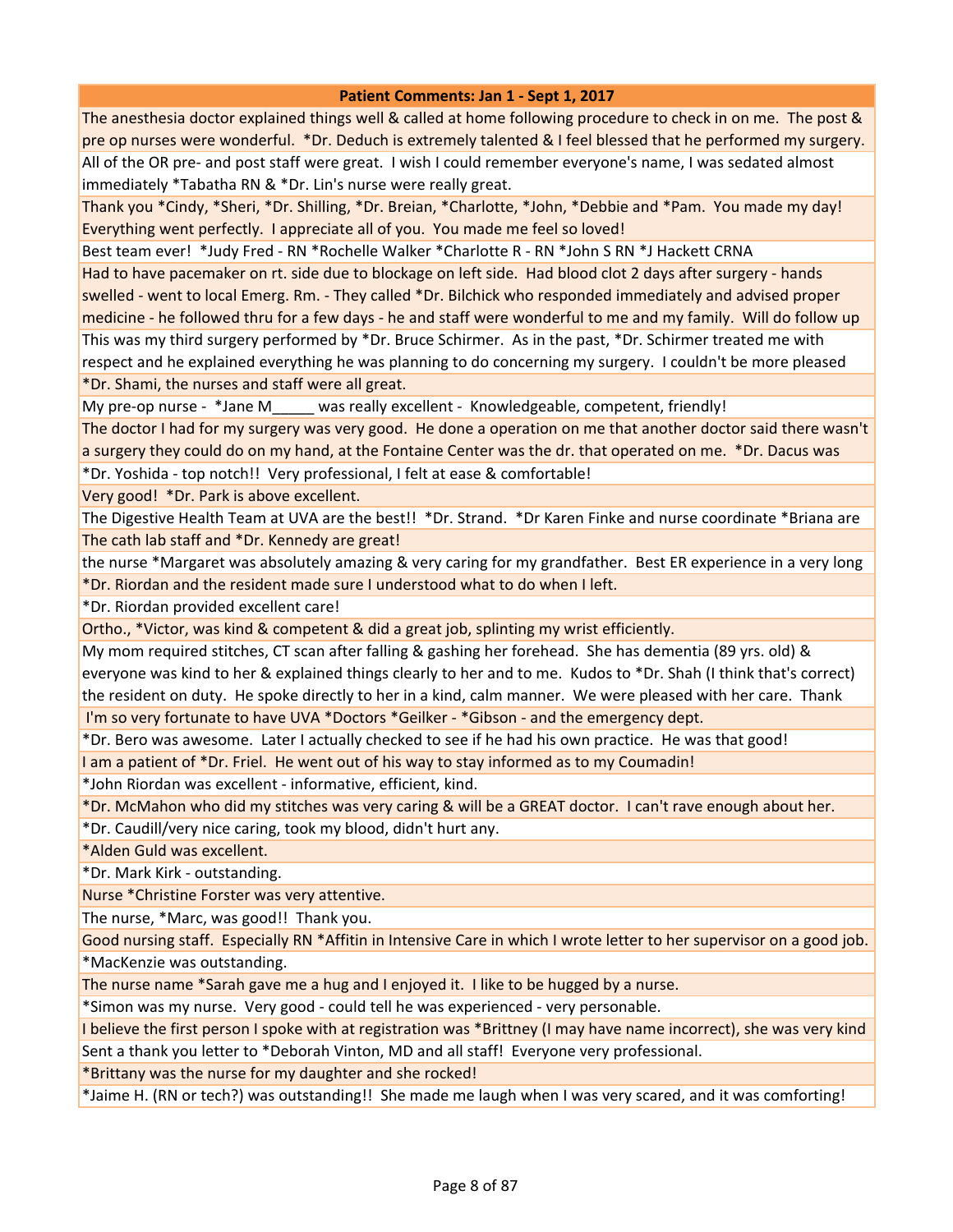No one wants to pay a visit to the ER BUT \*Dr. Gould was amazing!!! Very caring, interested in helping me, & not just relieving pain, but trying to help understand source and testing for. Compassionate and really listened! #1-4. \*Dr. Gould did ultrasound and explained everything throughout!

Compassion, care, and thoroughness of staff gave me great confidence when I felt so bad and vulnerable! This ER is not conveniently located BUT, I will only use this ER for my family and self when an emergency arises! Thank Please tell \*Seth (don't know his last name) and his manager/boss that he did an excellent job. He made me feel taken care of, eased my anxiety (it was my first ER visit), and was so friendly. He went above and beyond his job and I could tell he cared. I was there on2/6/17. He was the first nurse I saw. Please make sure he received my \*Dr. Eric Sorenson was awesome! The nurses were all very caring and sympathetic.

Nurse's began medical treatment as soon as I came through ER from my 1/30/17 Dr. appt. w/\*Dr. Sharma. We mainly had the nurse \*Jason D. He was the most caring and professional nurse I've ever had at this hospital.

\*Dr. Thompson was kind, calming, and very competent.

Incredible follow up from \*Dr. Mutta.

I thought the staff was exceptional. \*Dr. Aiden Gould was a delight and very helpful and my nurse was named \*Julie (a pretty blonde traveling nurse) was awesome and made me as comfortable as she could w/a caring heart. My nurse \*Seth was excellent. True asset to UVA.

\*Dr. Sheehan and his assistant \*Dr. "Rao" (an amazing person!) were extremely quick to meet us in the ER... \*Dr. Courtney Johnson was thorough, empathetic, and knowledgeable and treated me with respect.

\*Liz was outstand as my nurse & \*Eric Sorenson was a terrific nurse practitioner who cared for me. He deserves \*Dr. Syverad was outstanding. One of the best doctors I have met.

\*Chris Thom was excellent! He explained everything clearly and kept checking in on me.

The nurses were excellent. I cannot remember recall the woman's name but the second nurse was \*Reese and he \*Dr. Caitlin Tourje was very kind, efficient, and made sure I understood what was happening to me and my options. She is amazing; I can't thank her enough!

RN \*Kate (working 11-11) was very efficient, professional & respectful. She made a point to assure my comfort made a stop in the way to x-ray for a warm blanket.

\*Dr. Matt K. introduced himself, listened - well, was professional & personable & helped put me at ease. Paramedics in training did a great job inserting my IV & were very friendly & professional.

RN \*Susan (worked 3-3) took extra time to investigate the answer to one of my specific questions prior to

\*Dr. Coltonwood was excellent!! Engaging and put me at ease.

\*Liz was a fantastic nurse the entire time, she showed true care about my injury even when doctors didn't. \*Seth was very kind & caring.

My med student, \*Chris was very kind & caring.

\*Seth was amazing. He has a special gift. # \*Seth for president.

\*Eric was great!

# \*Liz Greene 4 life.

#Ice packs by \*Cherl is winning. # \*Ginsberg is a stud. # \*Melin heals.

# \*Jaime is amazeballs.

\*Dr. Amber Inofuentes was outstanding and very helpful.

\*Anna W. the admitting nurse was excellent!

\*Anne was great, kept me updated & checked in on me.

\*Star was very kind and kept us updated while our room was being cleaned.

But I did miss \*Bea of (4 - East she is the best I had!

The residents and staff at UVA were professional and informative. They all took time to listen to our requests and concerns. I can't say enough in regards to the midwives. \*Barbara was fantastic.

Loved my nurses (\*Andrea in PACU) and floor nurses, can't remember their names but they were great! (\*Nikki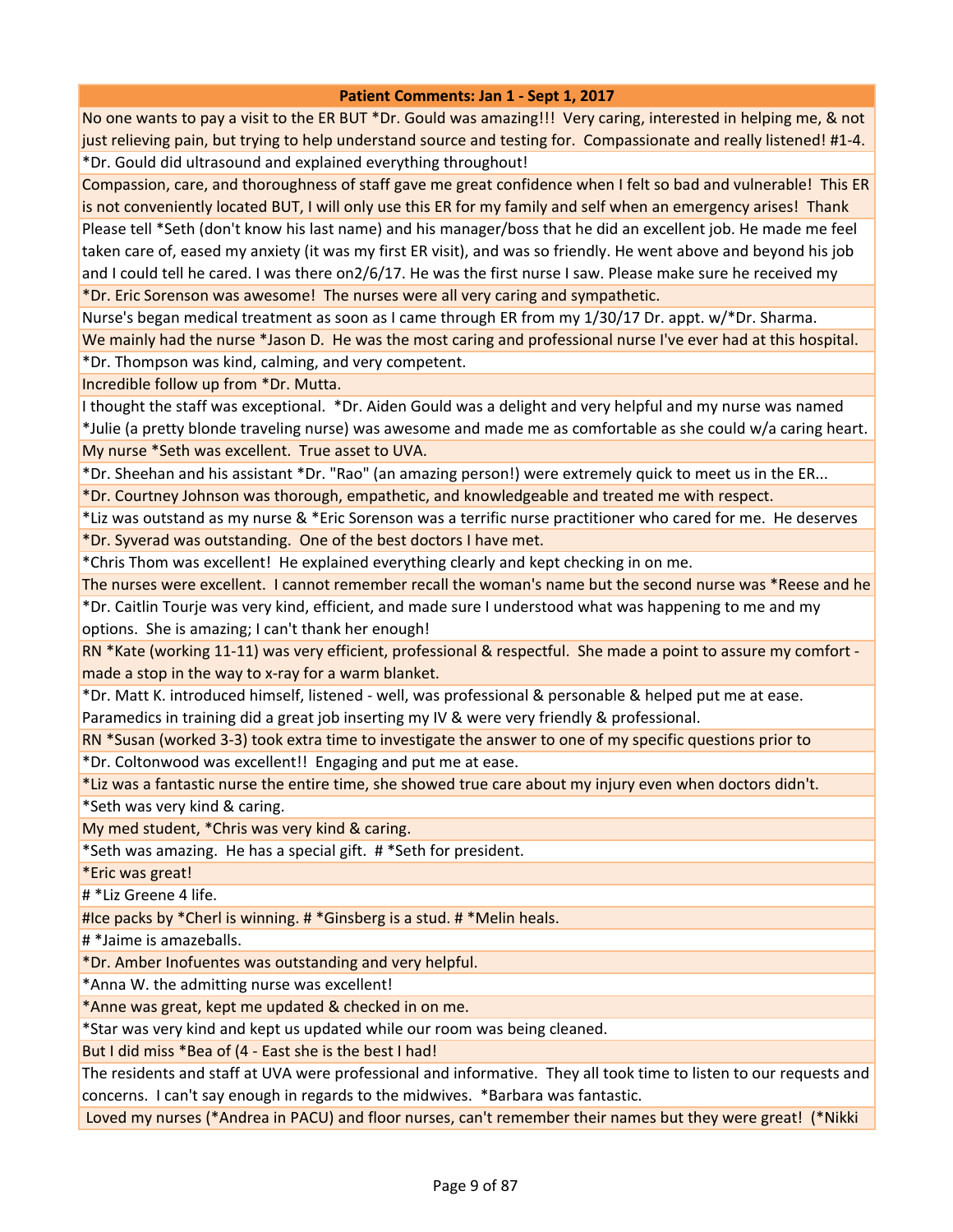Of special note should be the extraordinary care, concern and compassion I received from \*Hannah (PCT) & \*Aileen (RN) while a patient on 5 central.

\*Dr. Christopher Shaffrey & his team is the best - I had wonderful care. \*Dr. Hughes, all was wonderful to me. Thanks to \*Dr. Adams and all his team. They were great.

Wonderful nurse on the 8th floor Labor & Delivery \*Shara M. She was the best!

(1) \*Darlen Brown was the lady that brought me my food every morning, afternoon and evening. She always had a smile on her face and always ask me how I was feeling and could she help in any way or was there any thing she could get me. You could tell that she loves her job and would make sure that you had everything you needed before she left. (2) All of your RT people that came every 6 hr to give me my breathing medicine were all excellent not only in their knowledge but also their disposition. (3) UVA hospital is not only the best hospital - in Stay in ICU post surgery was excellent; nurses excellent especially \*Nate well educated.

Nurses \*Delia & \*Carol provided outstanding, compassionate care. UVA hospital is extraordinarily excellent in Was totally impressed with the bedside manner, empathy, expertise of \*Dr. Richard Kronfol. One of the best I've had the chance to interact with.

My surgery for hip replacement was an unbelievably good experience. So grateful for my surgeon \*Dr. Thomas Brown. The nurses were delightful and efficient in every way. Special shout out to \*Beth who was awesome! I'm I live about 3 hours away and I kept referring to the "hotel" I stayed in to be corrected to hospital. The nursing staff went well above and beyond what I would ever expect from any hospital staff to provide. My husband stayed with me the entire time and also agrees on same. My doctor. \*Dr. Stephen Brockmoiror, and his assistants kept me well informed and also the nursing staff was advised of same. I truly feel as I made great friends with the staff at the hospital, and at their request, to be sure to know that I should let them know that I I just want thank dietary staff. \*Tim Ohara - the chef were excellent and our serves. My \_\_\_\_\_ worker check on me. Thanks. \*Annetta Baker \*Sherry Wilson \*Sandra Rose \*Tia Donila Lewis \*Ann Wennson \*Ann Count \*Anita I love the staff that works with my daughter there. \*Dr. Rebecca Scharf and \*Pearl Yu are amazing in their field and their personalities. I am thankful for all they do.

A special thank you to \*Dr. Collins who was my anesthesiologist! Since I was scheduled for a Thoracotomy, it was necessary to have an EXTREMELY large E.T. tube placed. I woke up with NO sore throat which to me was

\*Dr. Martin and her TEAM was terrific. Good pre-op visit with thorough instructions. An outstanding nursing staff on 4W. Thank you to \*Jessica, \*Elida, \*Alyssa & \*Kendal & \*Tammy & \*Anita! \*Anita was instrumental in developing a pain management plan for me. \*Mamta Pandya - P.A. was very attentive and competent.

The nurses on the 5th floor were amazing. \*Tina, \*Hannah, \*Victoria & I can't remember the name of the others - The neuro team took great care of me in the operating room and in the neuro ICU. \*Dr. Asthagiri, \*Alysssa, \*Nancy & \*Vicky Dr. F\_\_\_\_\_ and his staff are so kind and awesome!

Was very pleased - \*Dr. Hullfish was great.

I want to say thank you to a few of my nurses who went above and beyond. \*Jacqui Wheeler (I think that her last name), \*Allison, and \*Lucy were amazing; compassionate and very professional. Also thank you to my anesthesiologist for trying everything to make me comfortable with my epidural.

I was very impressed with the L&D staff. My first nurse was so kind and encouraging and \*Dr. Change went above and beyond to try to give me the vaginal birth I wanted. That is rare and I appreciate the I received in L&D.

Exception care by nurse \*Hannah Miller on kudos to \*Dr. Buda for his coordination of my tests/procedures through his team \_\_\_\_\_ 3rd yr. resident (? name).

\*Sheral & \*Daniel were the last 2 that helped me, and my comments for them were excellent, as so were the rest of the staff but I don't remember their names.

\*Dr. Christine L\_\_\_\_\_ is a fantastic surgeon, colleague & person. She saw me immediately when I called, and did my surgery in the evening after working all day in another hospital. UVA is lucky to have her on staff.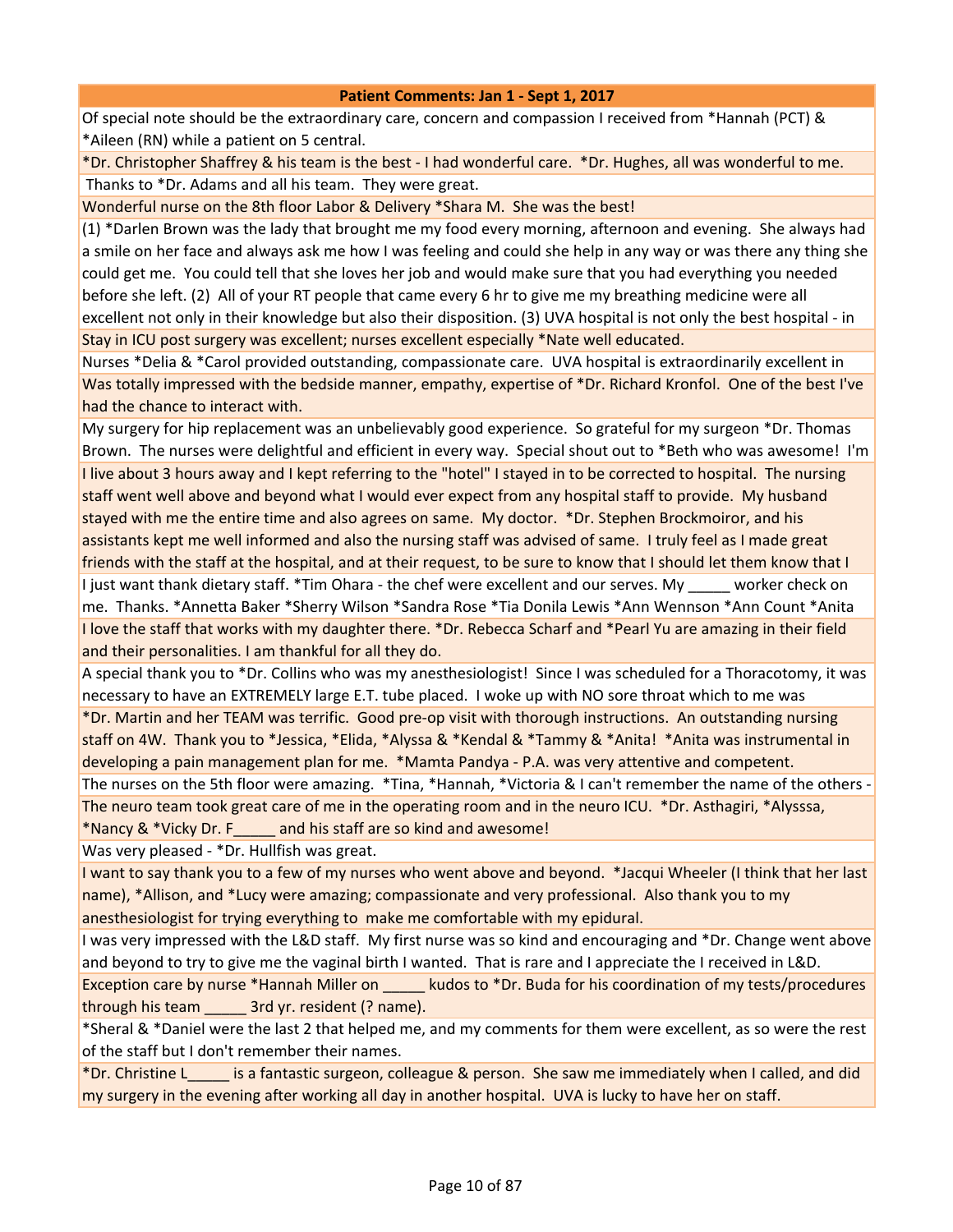I'd like to thank \*Alice and \*Alison in the  $\cdot$  . \*Alice kindly wished me a good recovery. Also, a special thanks to \*Dr. Mike Ragasta and his staff, including the "nose scratcher"! Also appreciated the attention, \*Patty and The nurses and nurse's assistants were excellent. I do not remember all their names, but a few that stood out were \*Ruth, \*Cali, \*Lexi, \*Jill, \*Carolyn, \*Joe, and several more. Extremely helpful and admirable. Best nurses ever! 5th floor West, \*Amy and \*Yvonne took such good care of me and my wife.

\*Nancy was one of the nurse who cared for me during my stay and she took amazing care of me! THANK YOU Excellent care! I would like to commend a nurse in surgical ICU \*Lambert; very professional! Also when I left ICU, a step down, I had two nurses \*Manisha & \*Mary, were so wonderful to me! They treated me with courtesy, respect & honor! I was so grateful to those two nurses! They deserve a raise! My doctors were wonderful to me me! \*Dr. Shonka, \*Dr. Jameson, \*Dr. Backus & crew were great! They spent a lot of time on me! Also, I had two nurses, when I was moved to a regular room, that were great also! \*Jess & \*Han! My experience was more than The following nurses exhibited exemplary care: \*Susan Wetheral, \*Rebecca Rankin, \*Liz Cahill, \*Amelia Belcher \*Dr. Asthagiri, \*Dr. Moosa, \*Dr. Joni, \*Dr. Pomeraniec, and \*Dr. Mastorahos were awesome doctors and very professional. I could not have had better care.

Superior in every way - from \*Dr Kern, surgical staff - Nurses, aides, 3rd yr med students.

The ENTIRE team of \*Dr. James A. Browne Orthopedics, UVA was EXCEPTIONAL in terms of caring, knowledge, professionalism, intelligent, follow up. \*Dr. Browne's surgery was brilliant. I simply could not have been more I really like to the \*Doctor James Browne for the really go job on my knee replacement, and his staff that made me comfort doing that time. And the time come to do my other I hope that \*Dr. James Browne and his staff, do My overall care was excellent! I was treated at all times with respect and in a caring manner. I would like to especially thank \*Keri Anne on 5 who made be feel like I was a family member and ALL the nurses on 6 West THAT/got me through a really rough time & excellent CARE great job!

Excellent care from all, great hospital to have had my surgery in "\*Dr. Ailawadi." Friendly nurses that truly Night RN in step down unit - \*BRIANNA is an angel! Wonderful spirit, beautiful attitude, caring, compassionate, was able to make me smile through some difficult times. You are lucky to have her on staff!

The doctors, staff has done an outstanding job. They are there for their patients and it showed. I can witness that. I will highly recommend this hospital to family and friends, I have all ready gave a recommendation for \*Dr. Justin This is my second survey I had with \*Dr. Justin Smith. I had neck surgery in Nov., 2013, I want to thank everyone that had anything to do with my care while I was at the UVA Hospital. Me and my wife.

\*Carrie Barker - - OUTSTANDING nurse! One of the VERY BEST ever attentive, helped me through labor like a doula, and remained calm when my baby delivered precipitously while I was hanging off the bed, caught baby's head before doctors came in to the room, prevented my baby from falling onto the floor.

Everybody was very professional. I had one nurse that was exceptional with my care - \*Rebecca was not only professional she made me feel like I was family.

We had an amazing experience. I cannot speak highly enough of the nurse's that took care of us in Labor/Delivery. They were so friendly and took such great care of baby and mother. This was our 2nd delivery at UVA - the other was in 2013 and the care has improved greatly in terms of the helpfulness of the staff. We had much less disruptions this time which allowed for much needed rest!! We want to especially thank our nurses \*Lynn and Loved \*Amanda in Mother and Baby!! She was amazing!

\*Dr. Lippert was very good & kept us informed.

The nurse and midwife team were incredible in providing a comfortable and supportive environment. (\*Kaitlyn Nurse \*Betty Paramore went over & above expectations to care for my neck. A CPAP machine showed the night of my surgery & she said that if I needed it she would call them. I slept more comfortably knowing I didn't need I am appreciative for the care I received from everyone but especially from the nursing staff on 4 central. I had \*Kori, RN and \*Hadden, RN for the majority of the days. These two ladies were exceptional! The care they provided to me was excellent! They were very professional, knowledgeable, and compassionate. Both myself &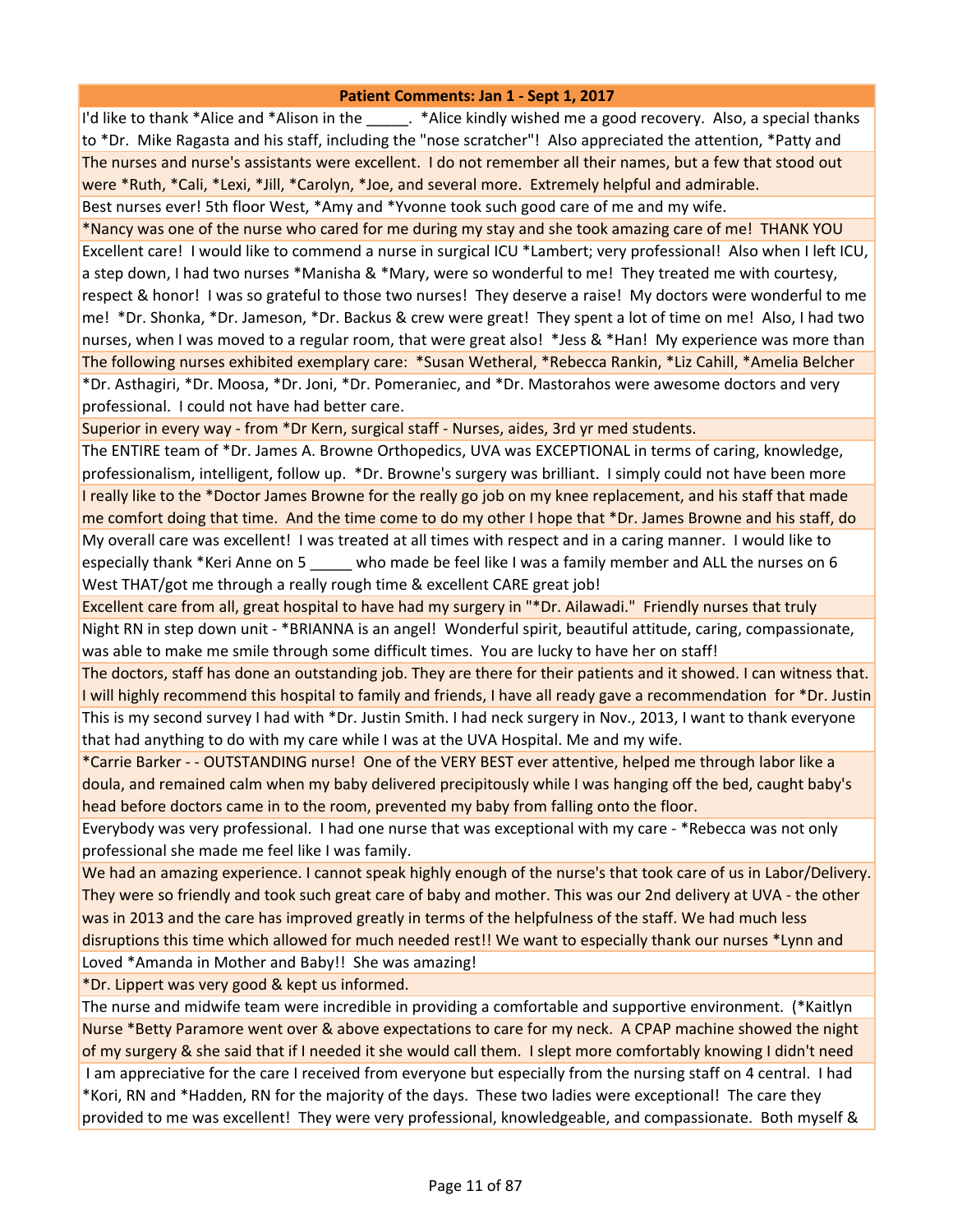Each doctor, nurse, or anybody that cared for me, treated me like family - Especially \*Catrina - Very professional \*Dr. Becker cared for me thru out my stay - Was very good dr. & explained things well.

I had the utmost confidence in \*Dr. Cue and he did an amazing job with my knee revision. Everyone was friendly & courteous & treated me with respect. They made me feel important - a person and not just a case. I have recommended UVA to everyone I know who needs surgery & I am now seeing a back surgeon at UVA.

\*Dr. Browne & the entire TEAM was awesome, thank you. You gave me back my leg! Thank you for giving me The nursing staff in L and D and post-partum was excellent. We are also extremely impressed and thankful for chief resident. \*Hanlen Sweat. Without her questioning and inquisitive nature and common sense to double check herself, we may have ended up trying to deliver our baby boy breech without knowing it. Because she took the extra time to do a brief ultrasound. We were able to quickly get a C-section and the baby was delivered safely. She kept me calm and personally checked on me the next day. Her bedside demeanor and clinical skills. \*Sarah Owen was my favorite nurse during my stay. She's the best!

\*Andrew - the nurse who followed my recovery at home (by phone & email) was very helpful.

\*Dr. Alison Crowell in Neurology was the resident who saw me in ER & on the ward. She was thorough,

professional, knowledgeable & respectful while being engaging & kind - she is an excellent physician.

\*Melody & all nurses in cardiac unit were great. Thanks to the nurse aides who were very good and welcoming. \*Charity (traveling nurse) OUTSTANDING! Maybe you can keep her.

Four East Rocks!! They are awesome! They should be given a recognition for their great job. \*Drs. Bergin, \*Mazimba, \*Kennedy, & \*Rita! Care providers - \*Bea, \*Bre, \*Dillon, \*Donna, \*Theresa, \*Tonya, \*Anthonio,

\*Tracy D, \*Whitney, \*Chelle, \*Betty, \*Kirsten, \*Vivian, \*Dana, \*Pam, \*Heather B, \*Sofid, \*Amanda and \*Cheryl. 5 Central UVA Hospital was an excellent nursing floor. \*Rosa the nurse, \*D & male nurse, \*Keri Anne, \*Jay a male nurse and \*Aline a nurse asst were exemplary, kind, professional and deserve commendation.

Entire staff was wonderful & friendly. Nurses not afraid of bed pans. As nurse \*Rebecca said "We are a team." Kudos to my nurses, \*Diane, \*Michelle & especially \*Rebecca. They are gems!!

My nurse, \*LEO, was the best ever!!! I have had many surgeries, been in hospital many times and have NEVER had a nurse as good taking care of me and as compassionate as he was!! He was AWESOME!! He needs a RAISE!! The teams were wonderful. From \*Dr. Gimple to \*Dr. Dent to \*Dr. Taylor to the entire hospital staff, they are miracle workers, they are my team and the best!

I enjoyed my staff while there one of your staff in particular she is n RN there the night of my recovery she was my nurse: \*Rebecca? She needs a pat on a back fro me she did her job very well. Thank you.

The entire staff was very nice but my night nurses on 5 central named \*Gypgy was GREAT!!! She is a wonderful person, kind and loving person and an asset to your facility!!!

Our experience at UVA was wonderful. We cannot say enough about the wonderful staff there, especially \*Dr I wish I could remember each of the staff names. All of my caregivers were excellent. \*Rosa (?), a Hispanic nurse, was so professional and caring, I was very impressed. Not that everyone wasn't professional or caring, just that her sincerity stood out. The transition teams and physical therapy people were excellent too. The food service guy was great. Even the people that came in to check the trash cans always made it a point to speak. Great job My surgeon, \*Dr. Christine Lau is fantastic! A very good doctor as well as a caring person. Also, \*Ed Hunter the day nurse I had was excellent and better than any other I've ever experienced.

(Second night) \*Jackie and the other RN assigned to us the first night was outstanding - the night nursing aid was If I had to pick a favorite hospital - UVA would win! My wife likes that \*Dr. Krupski comes in and talks face to face to give her updates. It is so much better than a phone call.

Very impressed with hospital - doctors, especially \*Dr. Cherry and all of staff.

Was there w/ my 12 year old. Her nurses were absolutely amazing especially \*Ryan.

\*Dr. Reid Adams is a GREAT surgeon with EXPERTISE, COMPASSION, EFFICIENCY and CARING! I would highly recommend him to anyone in need of a service in his capacity.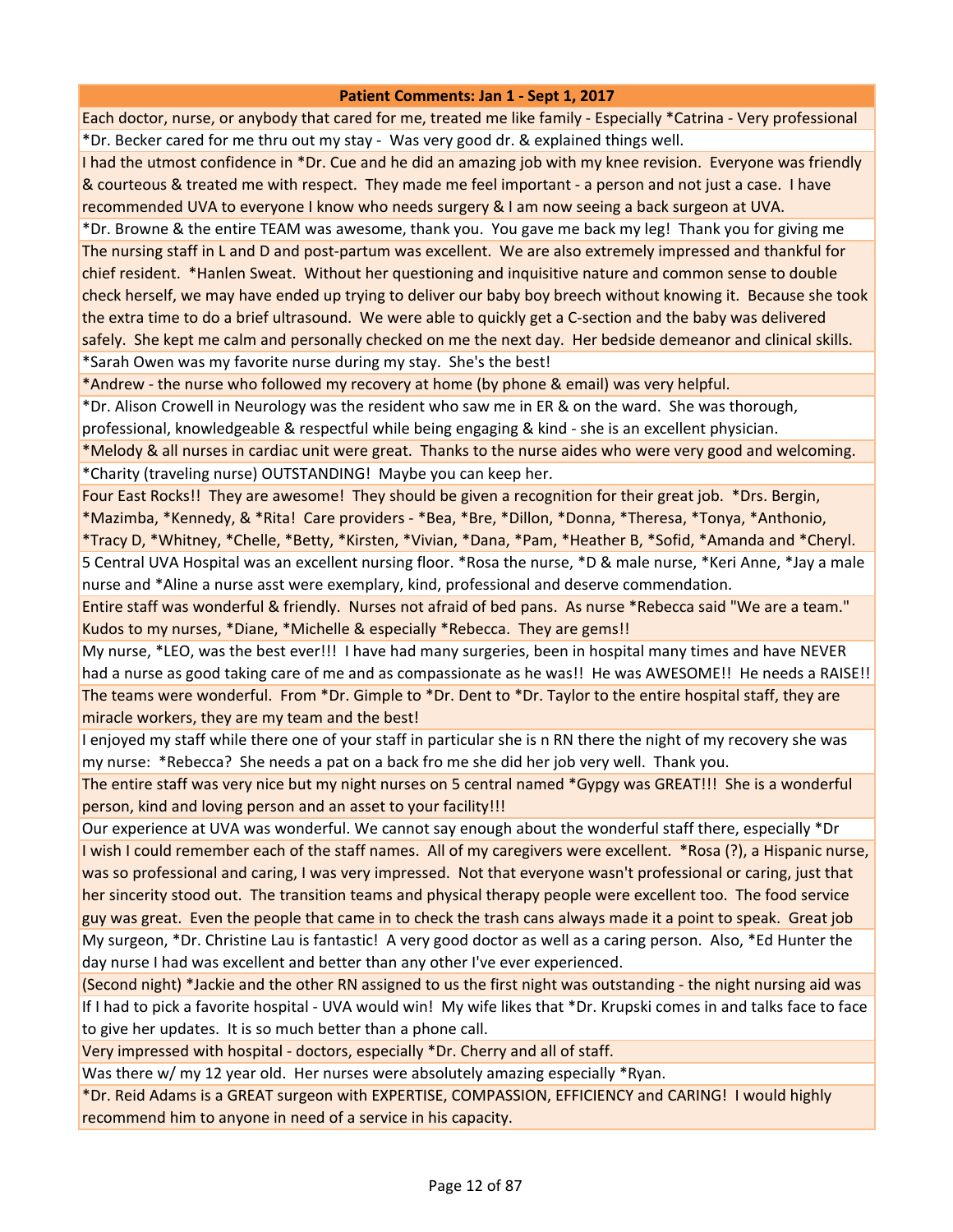L & D nurses - \*Lucy & \*Meghan very good. \*Dr. Rozycki was great - especially during an emergency situation - I was very impressed with \*Dr. David McCallum.

I am an RN, I was so impressed with UVA. Everyone from the parking attendant to the food service person were so friendly and helpful. \*Dr. Ring and her team were excellent. I was on 6th central and my nurse \*Lyndi Pullin was awesome as well as \*Paula Pullen the nursing assistant. Very impressed!

Nurses \*David & \*Susan are excellent!

The nursing & tech staff were exceptional, so was the doctors & residents. The housekeeping staff especially \*Camila were top notch. The nutrition staff was so attentive & willing to please.

6 West nurses: \*Kali N., \*Gina K., \*Berna, \*Jessy, \*Danielle, \*Karen and all of them was exceptional! Wonderful care by techs: \*Tamara, \*Jules, \*JOLYNNE!!! \*Dorothy, \*Carl was wonderful!

Thanks to \*Dr. Browne for calling me after returning home. Even on Sunday.

Excellent care all around (staff & physicians)! Highly skilled physicians & quick diagnosis of problem and solutions - \*Drs. Wang & \*Zang. Great teaching hospital.

Although all nursing staff were good, \*Brandi (PCA) stood out with her extraordinary thoughtfulness. She does routine care with finesse. I deeply appreciated the outstanding care she gave to me.

\*Mia Solenski, MD and stroke team were excellent; neuro ICU staff were great! Especially nurses \*Jamie & \*Kym who took care of me in the neuro ICU.

\*Dr. Gorau Ailawadi is the best dr. ever. The staff was also wonderful.

\*Dr. Pracci was very careful to explain her treatments and so on to me. An excellent physician and usually sensitive to geriatric patients needs and reactions.

Verbal by \*Lisa Foster was very good as well as what she gave written.

My nurses were excellent \*Saelare & \*Naomi. The anesthesiologist team \*Friar E Theodore was A - 1! OK nurse Thanks to all the nurses that attended me during my stay in the hospital. The truth is they behaved as if I was

family. Thanks to everyone especially one named "\*Emily" that was like my sister -

\*Mary Hannah and \*Keith are AWESOME! & This is coming from a BSN of 29 years! I talked crazy & pooped on myself & they STILL treated me with respect.

Thank you especially to RN \*Mary, midwife \*Mary, \*Dr. \_\_\_\_\_ Sweat, \*Dr. Casey Nicol & NICU team.

UVA is great hospital to stay. \*Dr. Irving Kroll office is great to me.

Nursing staff on the stem cell unit are wonderful. Caring, competent, & compassionate! \*Jeanne & \*Katie are In my personal ranking \*Dr. Thomas Broun is the top three doctor in the UVA health system.

It was a positive experience overall. \*Dr. Broun and his staff have my full trust and confidence.

I know that the nurses on the 6th. floor are the best ever had anywhere in my life I wanted to take them home with me. A special thanks to \*Jess, \*Amy, and \*Matt. I could never thank them enough.

All nurses were great - \*Dr. Z. and his staff were excellent. A special thanks to \*Dr. Z and his office, I will always My first experience as a patient at UVA, I was satisfactionally treated, and VERY happy with my doctor

Our experience with UVA labor & delivery was exceptional. The L&D nurses especially were attentive & helpful & acted like they genuinely cared about me & my family. \*Dr. Bray & \*Schmidt were also very patient & kind.

Special mention of great care: ER - nurse \*Linda, \*Kaitlyn, \*Dr. Steve, \*Dr. Glass. Also - \*Krystal M., \*Robin. X-ray \*Colleen Kelso the nurse was excellent as was the Neurology attending physician \*Dr. McCollum.

Nurse \*Karen Scott was excellent. She gave marvelous suggestion for home care. She was with me the day times of my stay. The hospital doctor helped make informed decisions, answered all questions thoroughly and thoughtfully. \*Dr. Gadrey is very kind, understanding. He takes the time.

Nursing assistant \*Janet gets a gold star from me for being very helpful in information in how to lessen my pain in Family meeting with \*Melissa Elliott was so transformative. Greatly improved relations in my family. She is a CNA's were always quick to help with my request. Thank you \*Greg, \*Reggie, \*Rosina, and \*Linda! Always glad for \*Dr. Bashir's tough love approach to treatment.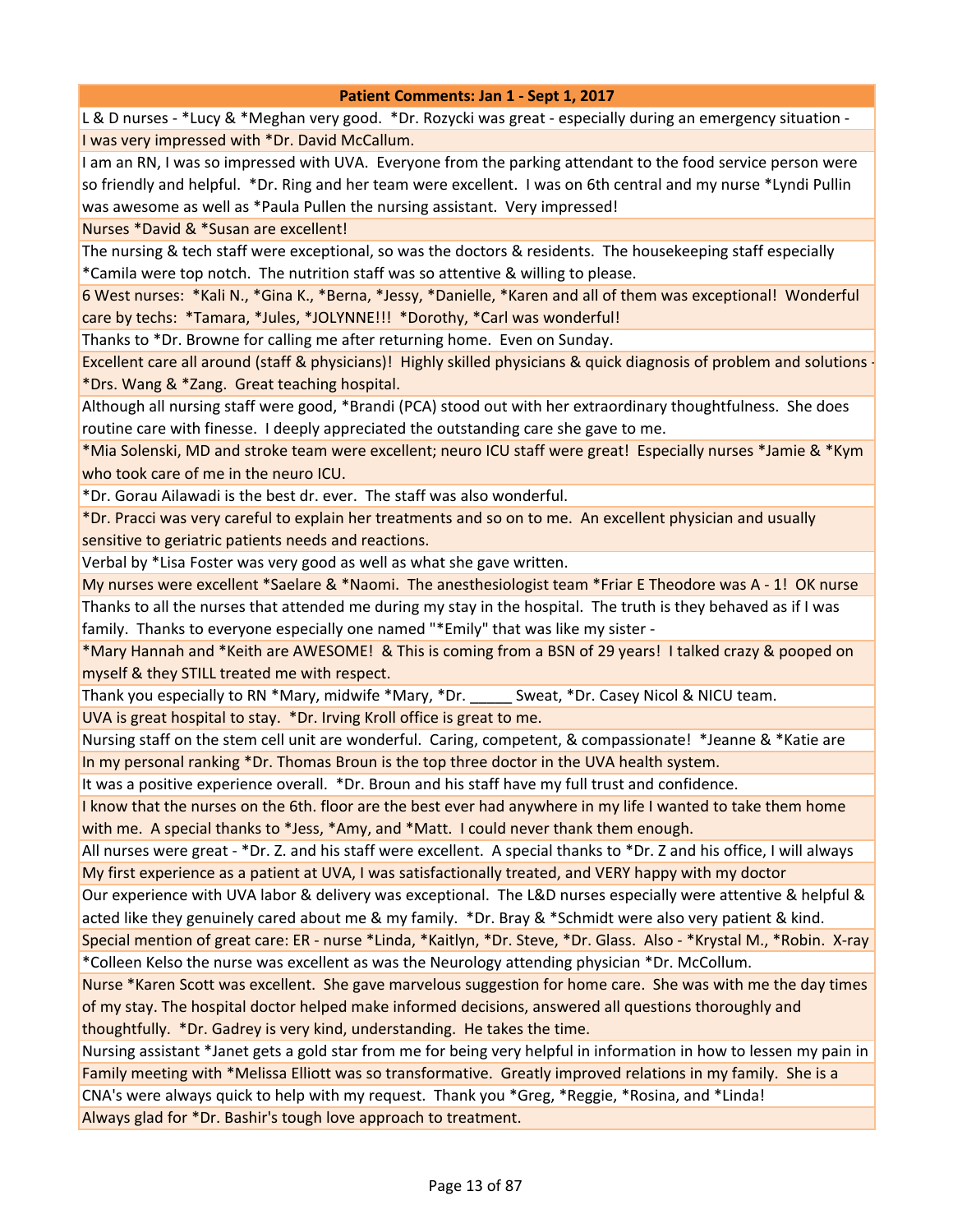\*Dave, the nurse, went above and beyond in helping w/my transition.

\*Becca was wonderful in activities, and \*Reggie was a great assistant when he was assigned to me.

\*Dr. Ramos is a excellent doctor, he met with my husband and I to discuss my tx plan. Not one min, did I feel rushed he gave us time to ask our questions and he just listened.

#### Great nurse \*Shara M.

All the doctors & residents were very nice "\*Lucas" in particular always took the time to talk with us, check on our child, and answer any questions.

We were extremely impressed by the medical knowledge of every single nurses we encountered. They answered every newborn medical question flawlessly. Outstanding nurses: \*Sara (L&D), \*Eric (post-birth), \*Megan (post- \*Dr. Seussdorf was excellent. \*Matt Zuber MD was incredibly patient explaining the circumcision (as was \*Dr. Schmidt). \*John Clare MD and \*Martha Hellems MD were extremely thorough w/the discharge

recommendations & exam. Finally, \*Dr. Wong at UVA Northside was a joy -- we wish we had her here in NYC.

\*JOYCE THOMPSON was critical to the success of our journey w/UVA. We met with her twice before arriving form NYC for the birth, and she helped us to put the proper procedural infrastructure in place, the appropriate birth plan, and the best team. Because of \*Joyce and the Midwifery Division, we had a flawless journey. As for the UVA Midwife Team, \*MARY KWLECINSKI is ABSOLUTE PERFECTION. She was fully skilled in both her medical skills and her emotional intelligence. We developed a very close bond and definitely felt cared for and guided at every step. There really is no way the fully explain the exceptional level of care provided by \*Mary and the entire midwife team (\*Kate, \*April, \*Courtney & \*Barbara). They are a HUGE ASSET to UVA. Overall, our UVA experience \*Dr. McGahren is amazing!

\*Paige was stellar going over discharge info.

We loved both \*Tim and \*Ryan on 7 W. They were very knowledgeable as well as personable. They put my daughter's and my fear at ease. We were lucky enough to have only them our entire stay.

LOVE the new child life specialist team - \*Bailey was so good w/ my son, uplifted his spirits.

\*Megan, \*Lucy, \*Mary and \*Jace blew us away with kindness, care, and nurturing attendance. They made our \*Jace made the discharge process like a Maybelline commercial - 'easy, breezy, & beautiful...."

\*Joy Mancini on 7 W was wonderful to all of us. Thoughtful, pleasant, patient & very caring. Should be commended. Helped us practice carb counting/insulin calculation & insulin administration. Lovely.

#6. Attending \*Melissa Schoekwer was great. Caring. Patient. I was out of town when son 1st admitted with my husband. She called me & explained diagnosis & treatment plan. Very thoughtful.

\*Will, the social worker was always on top of offering physical and emotional support - reminding me of accommodation options, free meals, etc.

\*Sam in PICU did a phenomenal job w/ explaining everything and getting our daughter settled.

\*Sam RN in PICU went above and beyond to make my daughter feel safe, well cared for and loved. She was extremely compassionate, professional, and knowledgeable.

All of the nurses were wonderful. \*Christina, \*Erin, \*Hailey, \*Katie, \*Maddie, \*Brittany and \*Nichole were wonderful with our daughter. We were all appreciative of the care and compassion they showed to her.

\*Dr. Dummone, \*Dr. Clark, \*Dr. Riddin, \*Dr. Pallarone were all very kind and thorough, and took time to explain everything to our family. The GYN doctor were great with our daughter. Every doctor was great with her and \*Dr. Peter Dean is a fantastic doctor!

OMG! \*Dr. Mahaney and her staff are amazing! They are great and can relate to very easy! Can not say enough \*Ryan McFadden RN was great! Outstanding nursing skill!!!

The 4 nurses, \*Ashley, \*Tina, \*Brittney and \*Jordan were superb and truly cared for my child. Night nurse \*Sarah was excellent.

\*Morgan is amazing. I can't say enough. She made us feel comfortable - essentially our daughter. She felt like she had a friend. We all felt more at ease when she entered the room.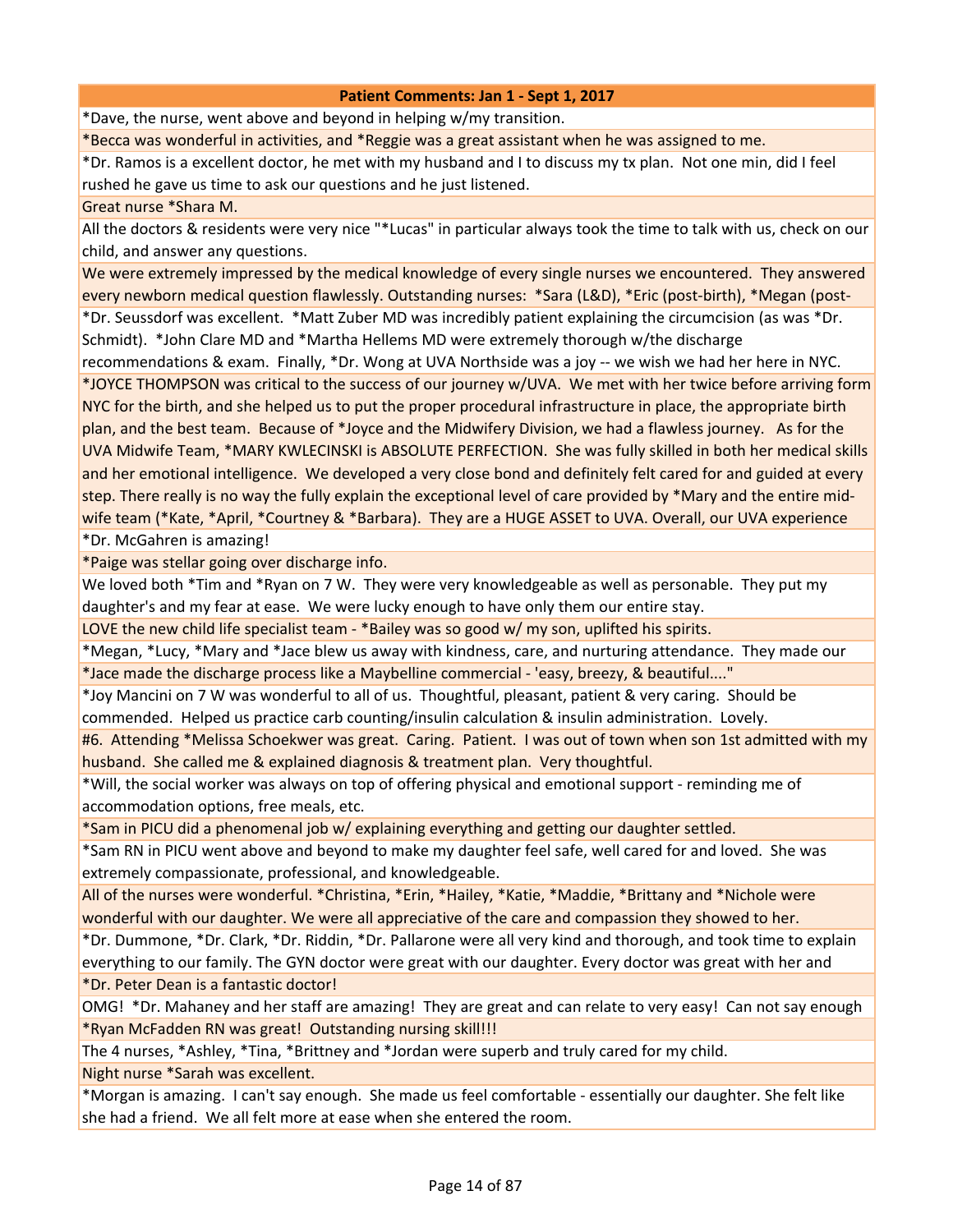\*Dr. Jane & his staff are AMAZING! Couldn't have asked for a better staff.

Our son was in the EMU. \*Jenny was his most favorite nurse. She was amazing.

My contact with \*C. Nail was always pleasant & professional she was great help to me while dealing with breast

\*Dr. Rose was very good, got me on the right track right away. I am very thankful for his thorough care for me.

\*Dr. Rose was my dr. many years ago. I moved to MA for a few years and I returned to VA 3 yrs. ago. When I

couldn't find a dr. near me that knew about \_\_\_\_\_, I called \*Dr. Rose to see if I could see him. I travel for 2 hrs. \*Dr. Royer is a kind, caring person. She listens. Her approach to my care is a partnership which I feel is a wonderful relationship to have with your doctor.

\*Dr. Hazarika does a very good job with me. She listens to my concerns and communicates with me through \*Dr. Mor is excellent.

I think the world of \*Dr. Nass. He is awesome.

Thank you \*Dr Nass!! He was super cool!! I would trust him with my life! More \_\_\_\_\_ enough. He was

\*Dr. Landes is always available for me. He has always managed to provide time for me, even if a don't have an \*Dr. Crook is awesome! Totally helped solve my problem.

It is a pleasure to see \*Dr. McNerney. She is professional, approachable, kind and knowledgeable. We always leave feeling better educated and cared for.

We are so very thankful for the wonderful care \*Dr. Chiota has provided to me. She is an amazing provider and we are grateful for all she and her team have done. for me!

Nurse \*Susan Miller, I don't know what I would do with out her - she is the most caring, helpful responsive person there. She really cares about me. She ALWAYS helps me she is the best.

\*Dr. Payne is the best! He is a great doctor and always laughs at my bad jokes. He's the best doctor I've had!

\*Dr. Barcia is AMAZING! Always cares and goes way above expectations. We are blessed to be in his care along with the rest of the nephrology staff here at UVA. BEYOND EXCELLENT! Thank you!

\*Dr. Rindos is the best!

Thank you for everything you all do to help me and my child. \*Mackenzie is the best child provider we have had since my daughter has been born. Thank you \*Mackenzie.

\*Dr. Smith is a great professional with a superb surgical team. The best!

\*Dr. Krupski did a great job. Also she got back to me very quickly about the results. I needed that!!

I'm very pleased with \*Dr. Frick and his staff, they are very friendly and helpful. \*Dr. Frick is a very good dr. in his field of work, explains things very well and shows concern. Do everything in his power to help you feel better.

I am very please with the care that I have been given, since I became a pt. of \*Dr. Frick & staff.

\*Dr. Crowell & \*Dr. Wooten are two of the most caring physicians I have seen in ages. Thanks to both of them. My procedure is scheduled for 5/1/17. I feel much more confident now after talking with \*Dr. Wang.

\*Dr. Amalfitano is very good @ listening to me as well as making sure I understand everything. Very genuine

\*Dr. Elias and his staff provided above excellent service. We are thrilled with our results from \_\_\_\_\_ ultrasound. Was very happy about all contact with \*Dr. James Browne & all other Doctor - nurse & staff.

Love, love \*Dr. Middleton, he loves what he does and it shows! He has saved our son's life! We look forward to seeing him & all the GI staff - This mom to 8 kids would be lost w/out them!

\*Ms. Franklin has been great and I appreciate her help and concern since I have been her patient. I hate to see her go as my provider since she is retiring but I wish her a wonderful retirement.

We have been blessed with a really amazing team, but \*Dr. Bailey is by far my favorite! He always listens & weighs what I, mom, have to say & really considers all opinions & options before making decisions. He really

\*Dr D Rubendall & nurse \*Cindy Seaborn are awesome and provide above care and I have grown to enjoy the visit there very friendly, kind but most of all do a great job and know a lot and professional.

Being on time was appreciated! I watched a true team effort during my visit. \*Dr. Statuta is articulate, thorough, caring and focused. I feel very lucky to have her as my GP.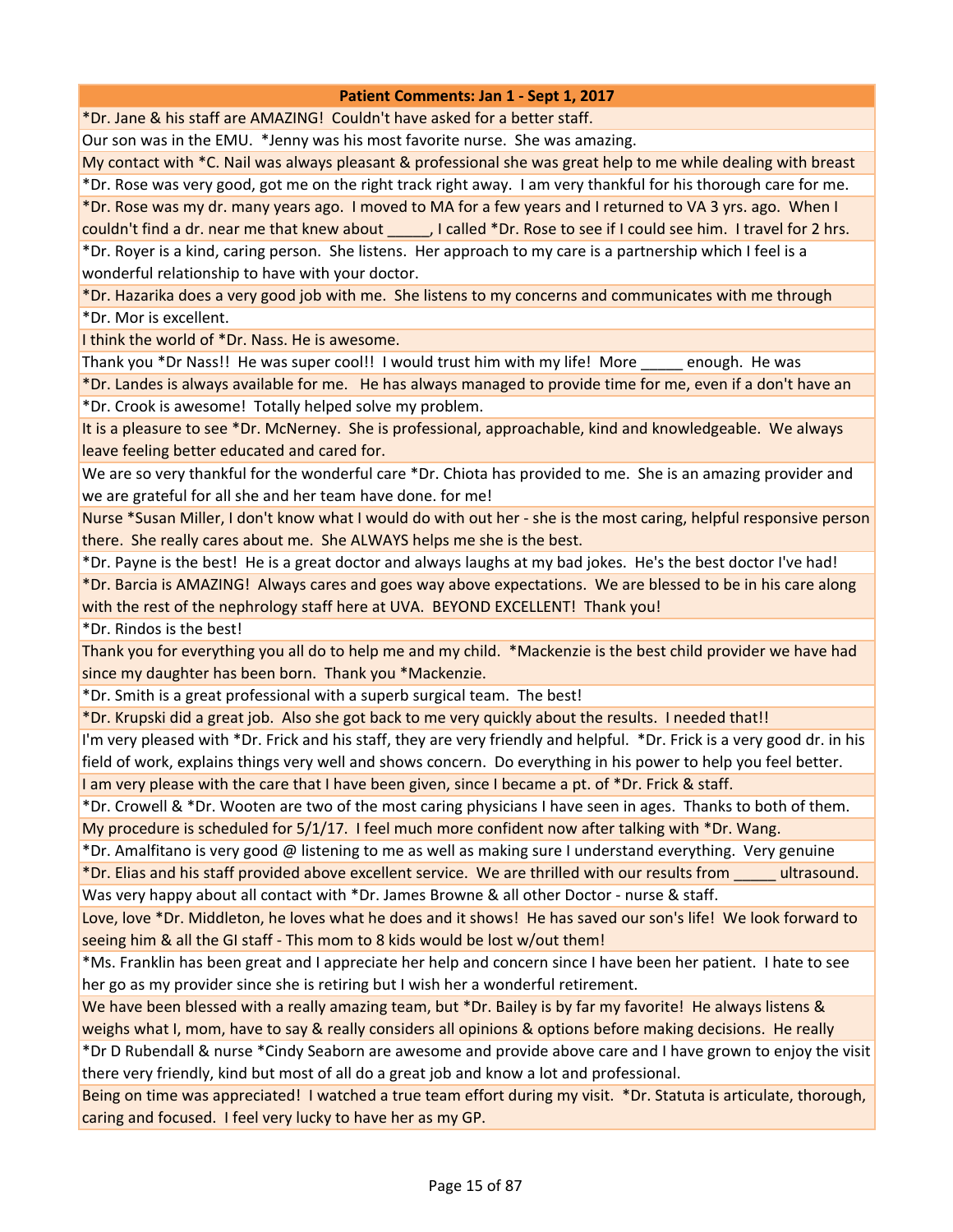\*Dr. Lockman and his staff are always courteous and respectful and very friendly. I respect \*Dr. Lockman and his medical opinions and advice about my care. I would recommend him and the staff at Crossroads Family Medicine \*Dr. Carson is a friendly, caring & honest physician. I have recommended him to several people.

\*Dr. Edward Oldfield is an excellent neurosurgeon who I am blessed to have as my provider. Also, \*Monte, the administrative assistant of clinic is "top notch" as is the whole team, \*Dr. Hong, nurse \*Dawn & others.

The care has been so professional each visit and genuine concern and compassion was evident. I appreciate, the effort, and true commitment \*Dr. Oldfield and the neuro-clinic give toward my care! No other hospital compares It was our first visit to UVA - very impressed & pleased w/\*Dr. Barnes -

The neuro oncology team was wonderful!! \*Cassandra was such a blessing. \*Dr. Fadul has a fine teammate in her: Honestly, I was very pleased w/them, their sincerity & compassion was on point. Thank you!!

\*Dr. Post is the best!

\*Dr. Barcia has seen him for the majority of all his visits and we have high respect for him - He is an amazing doctor and we are blessed to still have him.

I have been seeing \*Dr. Barcia and team for over 7 years and I am very happy with the care I have been given \*Dr. Johnson, \*Deana & \*Donna are fantastic. Cannot say enough about how wonderful they are. The office is always prompt about getting us in & looks for the root of any problems & rare seemingly in this day & age.

\*Dr. John Gazewood is a fine doctor, and a very fine person. I very much like him and respect him and very much \*Dr. Yarboro was an excellent healthcare provider. He is sincere about your care and extremely compassionate. I feel truly blessed that he is the one that provided me with the care that I needed!

This was my first visit to this facility and with \*Dr. Luna upon my request my family doctor referred me to this office. I was very pleased and felt my medical needs would be met.

I am a patient of \*Dr. Slingluff and \*Kathleen Haden, and truly appreciate the level of care that I am given @ every visit. Truly professional and cares deeply about the well-being of their patients.

My primary care provider and specialist are in WV. I feel very confident and satisfied with \*Dr. Northup and the \*Dr. Smith and his staff always makes the visit pleasant!

Great job! \*Dr. Schroen and her team are top notch. They are why I drive 3 1/2 hrs. for care.

My visit to see \*Dr. Humberson was for diagnosis (EDS III) and recommendations. She was professional,

knowledgeable, and very thorough. She spent time to ask questions answer questions, and explain. She was easy I've known \*Dr. Soukoulis since Dec. 2015. Very impressed! If this every changes I'll notify you!

\*Eleanor Laclair is one of the most caring and competent nurse practitioners I have had the pleasure of having

I feel very blessed to have them taking care of my health. I have confidence in \*Dr. Dowdell I am already better, I have two doctors at UVA and they are both the best - \*Dr. Bertram and \*Dr. Kesser. Would not go anywhere else. Their staff is always so ready and willing to help in any way.

\*Dr. Drake has been an excellent surgeon, & even though I have an uncurable disease, he's given me the best possible chance of maintaining remission.

We love \*Faith!

We found our visit with the neurology group to be very pleasant. \*Tanya Prachar is extremely knowledgeable. \*Dr. Hosteter, \*Dr. Graber- wonderful doctors & good reliable staff.

I was referred to \*Dr. Wilson by \*Dr. Trowbridges office. \*Dr. Wilson was very personable and seemed genuinely concerned about me as a patient & person.

\*Dr. Gray was a very caring and intelligent doctor I would highly recommend him to anyone I was blessed to be seen by UVA with my problems & financially. Thanks so very much.

I don't always give all 5's but \*Dr. Scheld and his staff deserve them plus more.

\*Dr. Quillian is a gem.

\*Dr. Lepsch is an excellent physician. He cares - he is involved. He wants to ensure my husband and I are treated Very good experience I like \*Dr. Newman!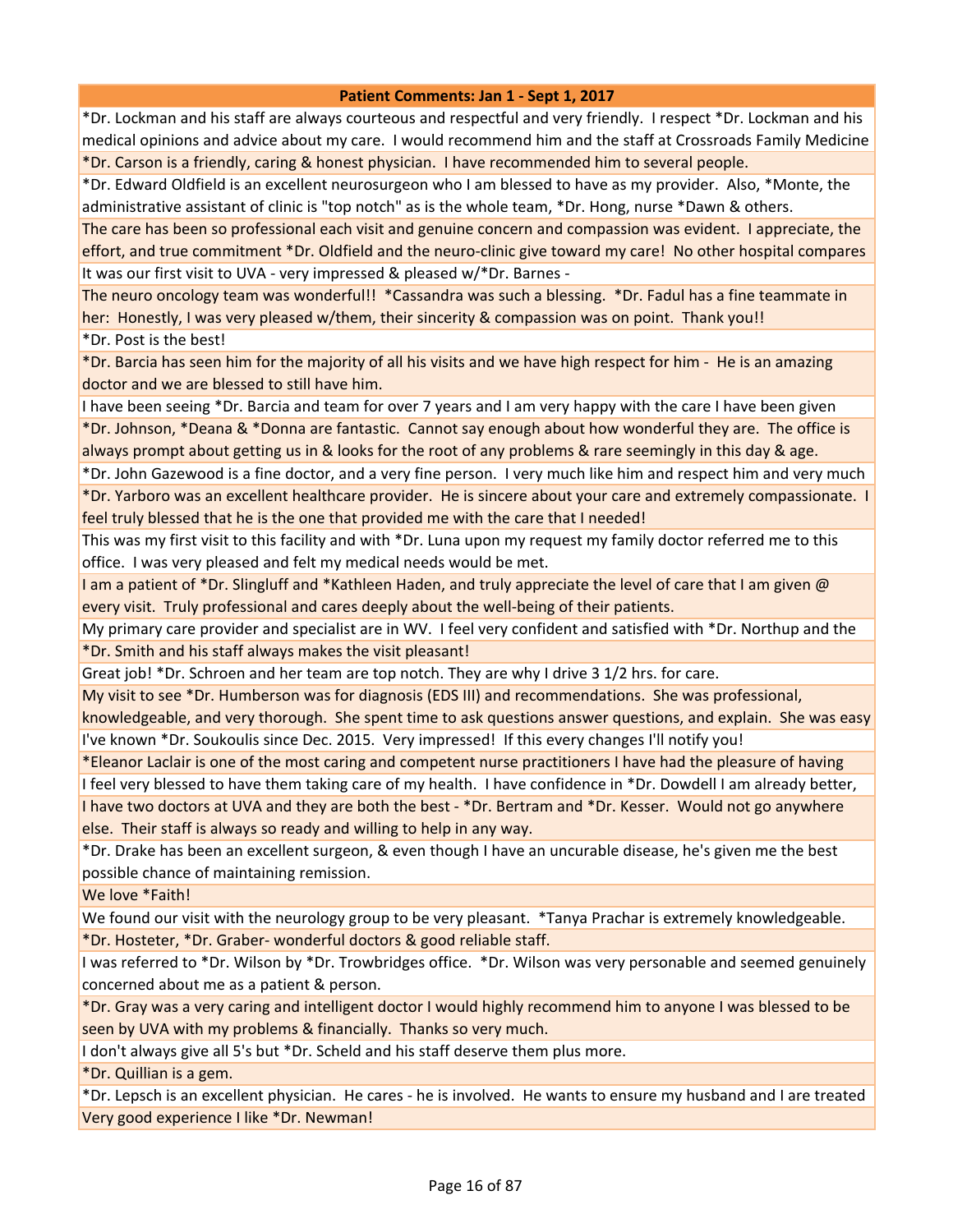My annual allergy with \*Dr. Monica Lawrence was 2/15/17. She is an excellent physician. I receive an allergy monthly. Everyone at this clinic is very professional and pleasant.

Highly recommend \*Dr. Diduch!!

\*Barbara Wilson goes beyond what's expected. She is a marvel & has helped with a condition other doctors We are blest to have professional knowledgeable, concerned, very qualified \*Dr. Castrodale & staff at the \*Dr. McCarter is the best!

\*Dr. Strand's team were the best care I received since I can recall. \*Dr. Strand made me feel very comfortable

\*Crig Thomas (practitioner) showed great concern in the office as well as calling me at home several times for When I visit \*Dr. Rubendall. Everyone is so helpful. I get my health issues taking care of in a timely matter everyone is respectful. When I leave the office I'm very satisfied.

\*Dr. Kalantari is an excellent doctor. He is tuned into my medical issues. Promptly comments on lab work. \_\_\_\_\_ time for me to discuss other medical concerns.

We love \*Dr. Cherry. He's absolutely wonderful! May God bless him for blessing us with his knowledge towards I've seen \*Dr. Brown before, with a different problem. For any orthopedic issues in the future \*Dr. Brown would I think \*Dr. Macik and her staff was very caring and respectful with their care & questions during my visit. \*Dr.

Macik was excellent in times spent sing questions & being up front about little details. She spent (amount lots of \*Dr. Macik - cared for me the last 12 yrs. She was GREAT I'll miss her.

\*Dr. Finke was extremely knowledgeable about the conditions I presented & \_\_\_\_\_ what seems to be very

I wouldn't trade \*Dr. John Barcia for nothing he is a great doctor and friend we have had him for many years. My daughter doesn't like change very well.

Love \*Dr. Black & UVA as a whole. Not only saved my sons life but 100% ensured his quality of life!!

\*Dr. Kirby is a wonderful Dr./person. I feel very comfortable with her.

I truly enjoy visiting with my provider - We've become friends and totally concern about me as a person and not a number that makes a differs - I'm honored to have \*Beth-Jaeger Landis as my provider

\*Dr. Varney took excellent care of my son.

\*Dr. Chhabra is superb! He is highly skilled, warm and genuinely interested in my care.

\*Dr. Gibson & nurse \*Jennie are the BEST!!

\*Dr. Laurie is the best doctor ever!!!

I am always thankful to see my \*Doctor Katharine DeGeorge and the staff at Cross Rds. They are so kind and a blessing to have. I also am always thankful for doctors and staff at UVA. All of them are truly a blessing thanks I am incredibly pleased to have \*Dr. Nadkarni as my doctor his concern and caring is amazing I never feel rushed or dismissed with anything I need to discuss.

The doctor and her assistants shared more time w/me than I anticipated. After discussing my needs, I was actually given the help I needed "immediately" and was scheduled for a CT scan to determine my FURTHER Very good experience - \*Dr. Shami is excellent!

My doctor, \*Joyce G equals away so I saw \*Dr. Barros briefly for a recurring UTI. Dr. G has been my doctor for over 15 years. She is absolutely wonderful. Attentive, compassionate, THE BEST.

\*Dr. Hedrick was excellent in every respect. \*Chris (male) who I spoke with several times via phone, was always I am so grateful and appreciative for the professionalism, respect, and giving of their time (\*Dr. Carson & staff) to help me to get well and enjoy my life. THANK YOU.

I am very pleased with \*Dr. Brenin and his care. He took the time to explain my diagnosis and the treatment I will receive \_\_\_\_\_ the expected results. I have never been to a facility that provided the care, treatment and

consideration that I received at his office. He is an excellent doctor and his staff is excellent. \*Dr. Erdbruegger is the best. Secretary so polite and helpful nursing assistance is great.

\*Dr. Christophel was very caring and professional. I felt I was in very good hands and would recommend him to

\*Dr. Foster was reasoning about my problem. This was a 1st visit for Melanoma. She was very kind & told me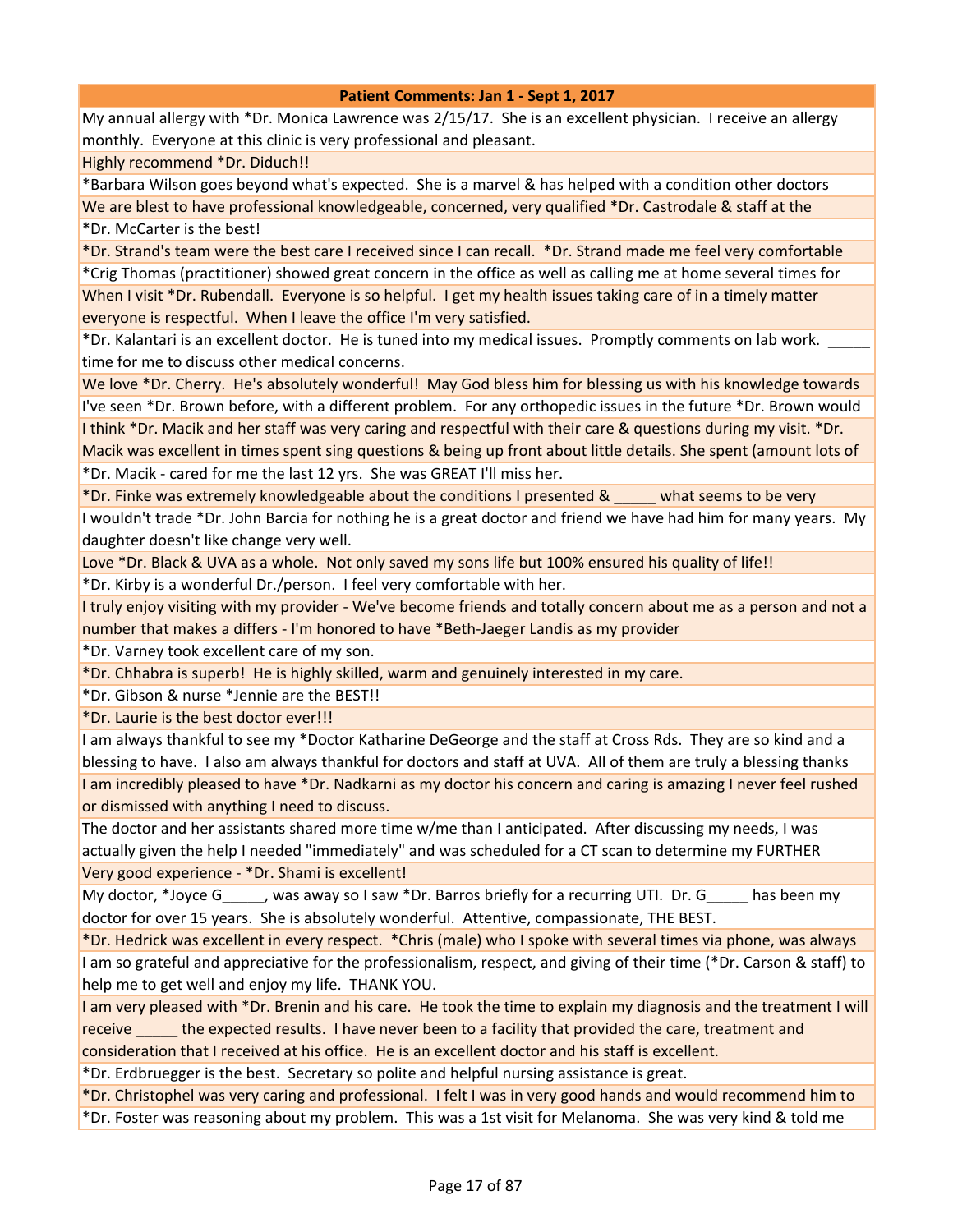\*Dr. Voss and the nursing assistant, \*Samantha was terrific as usual.

I have been a patient with this doctor (\*Dr. Boyer) for over 6 years. He & the cancer center are wonderful. Very professional staff. Everyone was very kind & considerate. Especially \*Temeka A+.

\*Dr. Landes is an ENT doctor. I go to him every couple of months just to get my ears cleaned out. I have tiny crooked ear canals. He is a wonderful doctor, and I would highly recommend him to anyone needing an ENT Each April, I drive 288 miles round trip to see \*Dr. Vance as part of my follow up since pit. tumor removal surgery w/\*Dr. Oldfield Aug. 2010. I have great confidence in my UVA physicians and talk of their greatness any

I'm grateful for UVA Medical. Everyone knows their job! They're nice and to the point. Wouldn't change my doctor. \*Dr. Abuannadi cares about his patients and he's on top of what's going on!

\*Dr. Showalter and her staff are caring, confident, reassuring, friendly and provide complete up-to-date information and recommendations for care!

She a wonderful dr I'm telling a lot of girls about her. I would like to come back yearly with \*DeRoo or if anything else comes up. She was very good to me. Even tried to calm me down when I was having a panic attack.

\*Dr. Royer was thoughtful throughout my appointment with her. She appeared to be well-prepared and

\*Dr. Amaltitano was the most empathetic doctor I've seen, caring about my pain and what can be done. And not wanting to get rid of me after 15 minutes.

I had my left knee replaced by \*Dr. Thomas Brown. He is a wonderful physician & did an exceptional job. Thanks \*Michelle Bushrow is easy to talk to and an asset to your hospital - her nurse \*Carol is great too.

Called on Thursday. Was able to get an appointment for following Tuesday at the exact time requested. On day of app. showed up on time and moved fm registration to testing to \*Dr Loughran in short time. Everyone meet or

My visit was very helpful. \*Dr. Doran is an excellent doctor and is to be commended for her attentiveness to my problems and needs. She was a excellent doctor and I would highly recommend her.

\*Helen Molnar is one of the nicest and most through persons I have seen in the last 30 years. Couldn't be nicer - I give her 5 stars. I would recommend her to anyone.

Provider - \*Dr. Kahler is top notch - I feel very fortunate to have been cared for by him for some serious & complex ortho issues over the past 20 years.

Love \*Dr. Soukoulis.

I have confidence in \*Dr. Barbar and feel that he is very attentive to my needs. The whole staff is so friendly & From the front door greeter to \*Dr. Bauman, everyone is pleasant and professional.

\*Dr. Wm. Grosh has been my doctor for 11 yrs. And very caring about his patients ? And he is always checking to see if you are doing okay. #1 doctor.

Love \*Dr. Shen.

Wonderful \*Dr. Narayana Swamy MD.

\*Jen was great & so was L\_\_\_\_\_ -

\*Dr Jaffe is a very great doctor, she was very concern about my condition and seen to it that I was well taken care of when I had to have surgery with what I thought was a great surgery. I went to her on this date for her to check me out after surgery. We need more doctors like her that shows concern for all my needs.

\*Dr. Asthagiri and his team are amazing. They are very caring and compassionate. I would highly recommend

Dr. \_\_\_\_\_\_\_\_ has been my doctor over 50 years. \*Dr. Lanigan was very good, and if Dr. \_\_\_\_\_\_\_ is not in the office I would see her again. I wish uva had a hospital over here.

I appreciate \*Dr. Dalkin and his care. Excellent doctor.

I have only recently moved here (Nov. 1) so establishing with \*Dr. Solomon has recently occurred. I have seen \*Kathryn Robertson one time so questions about the last 3 months are misleading. My initial experience has I appreciate the opportunity to be a patient of gerontologist \*Dr. Seki Balogun Psychiatrist \*Dr. Jennifer Oldham & Clinician \*Matthew Lamb at Region 10 & therapist (physical) at Albe-Marle Health & Rehab Center. Thank you - I was pleased & impressed to be seen & thoroughly examined by \*Dr. Balogun. (I had expected to only confer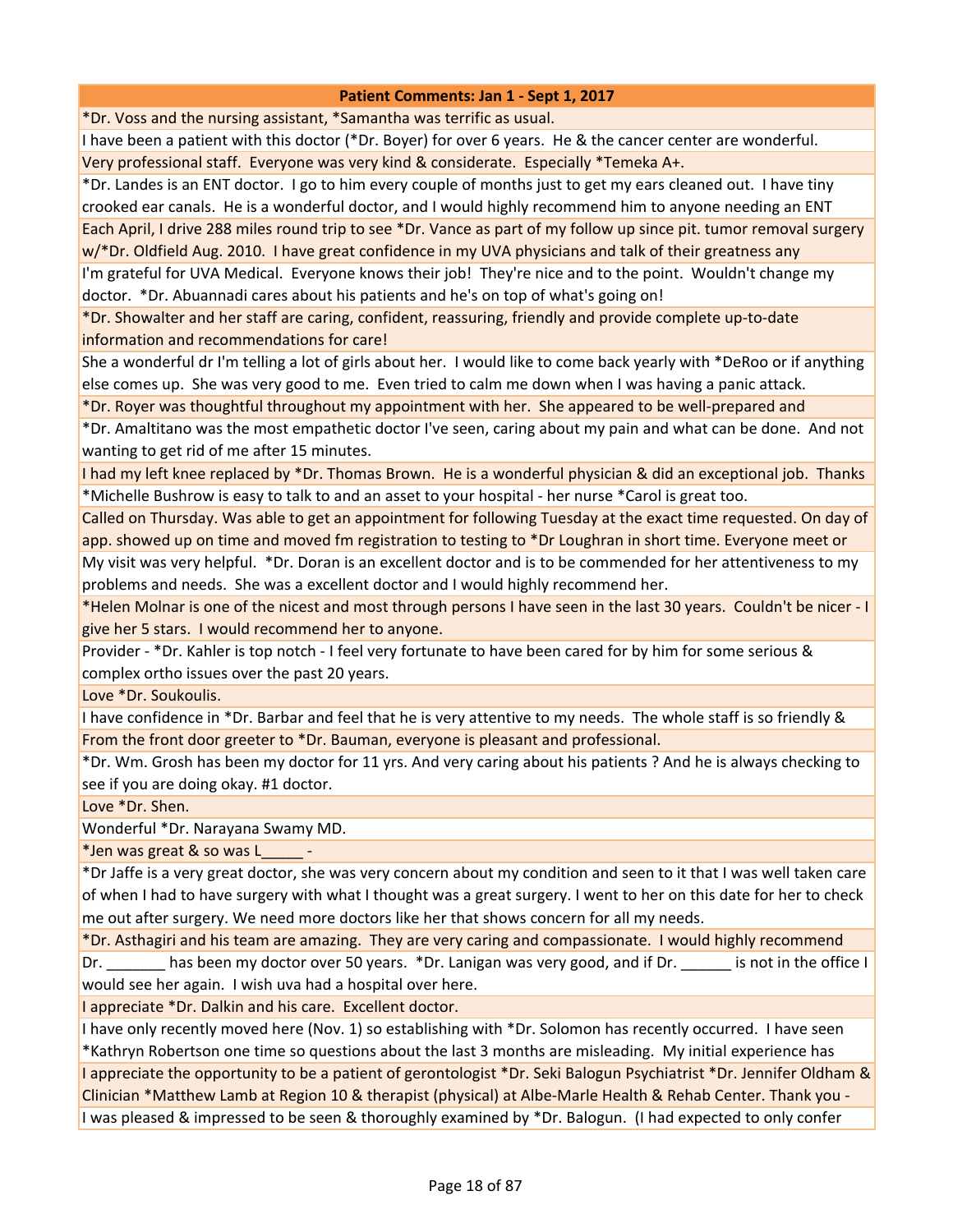\*Dr. Christine Lau is a wonderful surgeon. She saved my life, and I will forever be grateful!

I am very pleased to have \*Dr. Christiana Brenin as my oncology & her husband \*Dr. David Brenin as my surgeon - I couldn't ask for a better team!!

\*Dr. Frye is the 3rd gastroenterologist I visited in 1 yr. She was thorough, sensitive and caring AND she found a definitive diagnosis and treatment that has 'cured' me. I am thrilled!!

\*Dr. Hatter & his staff are a very compassionate, caring team.

Excellent care & concern for my well being. I so hope that \*Dr. Davis has gotten tot he bottom of my issues with the fatigue & daytime sleepiness. I have all the faith in him. Seems so very knowledgeable in this field.

The receptionists were very friendly and helpful. The nurse was personable and positive. \*Dr. Tillman is SO NICE and addressed all my questions!

Both my husband, Richard M. Lee, MD and I were immensely impressed with \*Dr. Christopher Shaffrey and his \*Dr. CARSON is excellent provider.

\*Jennifer Hart was excellent to deal with especially since I had an orthopedic problem and I am a physical therapist. Her assessment was perfect and...

Excellent doctor, very professional. He helps my son to control his asthma I have a lot of respect for \*Doctor Very happy with \*Dr. Zadrozny. Explained every thing and checked over my heart to make sure all was OK because I had no family history being adopted. Thank you!!

\*Dr. Shonka is a great doctor.

\*Dr. Shah very compassionate and took time to answer all questions. Dr. & staff very nice & felt comfortable with I felt very secure and well cared for during my time spent in the UVA Medical Center. I especially appreciated \*Dr. Landen calling me himself to give me the findings of the pathology tests.

P.S. \*Laura is always so kind and helpful. \*Jennifer also. I appreciate them very much.

\*Dr. Hullfish is very knowledgeable and has a great bedside manner. I highly respect her and would recommend her to anyone who would benefit from her expertise.

I am really satisfied with everyone at \*Dr. Forbes office. They have really been understanding with me about

\*Dr. Barrett was great! He answered all of questions, listened to everything was spoke about and was very understanding to our needs with my mothers diagnosis.

\*Jenny Mentone and her nurses & assistants are amazing and my family and I appreciate them very much.

This was my first appointment with \*Dr. Castrodale. I found him to be very professional, caring, concerned, easy \*Dr. Rembold is the greatest.

Can't be any happier with \*Dr. Williams and his help.

Very happy. \*Dr. Williams is a great doctor and we need more doctors like him.

My visit was to neurology clinic for injections given every 3 months by \*Dr. Shah. I consider my care from/by him I am very fortunate to have \*Dr. John MacKnight for my primary care physician. In addition to being an excellent doctor, he is caring & listens to the patients.

\*Dr. Battle & \*Andrea are tops. They always worry about me & how I'm doing.

\*Dr. Pinkerton is an absolute professional - smart, caring, well informed, supportive - the best.

In my opinion \*Dr. Charles Brooks is top in his field. He works long hard hours and puts his patients first always.

\*Dr. Tache Leon is an exceptional doctor. He is the epitome of what a doctor should be; kind, gentle, thorough,

attentive and detail oriented. Would highly recommend \*Dr. Carlos.

Overall good care by \*Dr. H. & staff.

\*Dr. Cooper recommended an orthotic which he believed would be helpful. I followed his advise and found that orthotic very helpful as it improved my balance.

\*Dr. Corbett is absolutely amazing!

\*Cawood Fitzhugh, nurse practitioner is astute and personable in her delivery of services. She had just transferred to the clinic. We patients are very fortunate.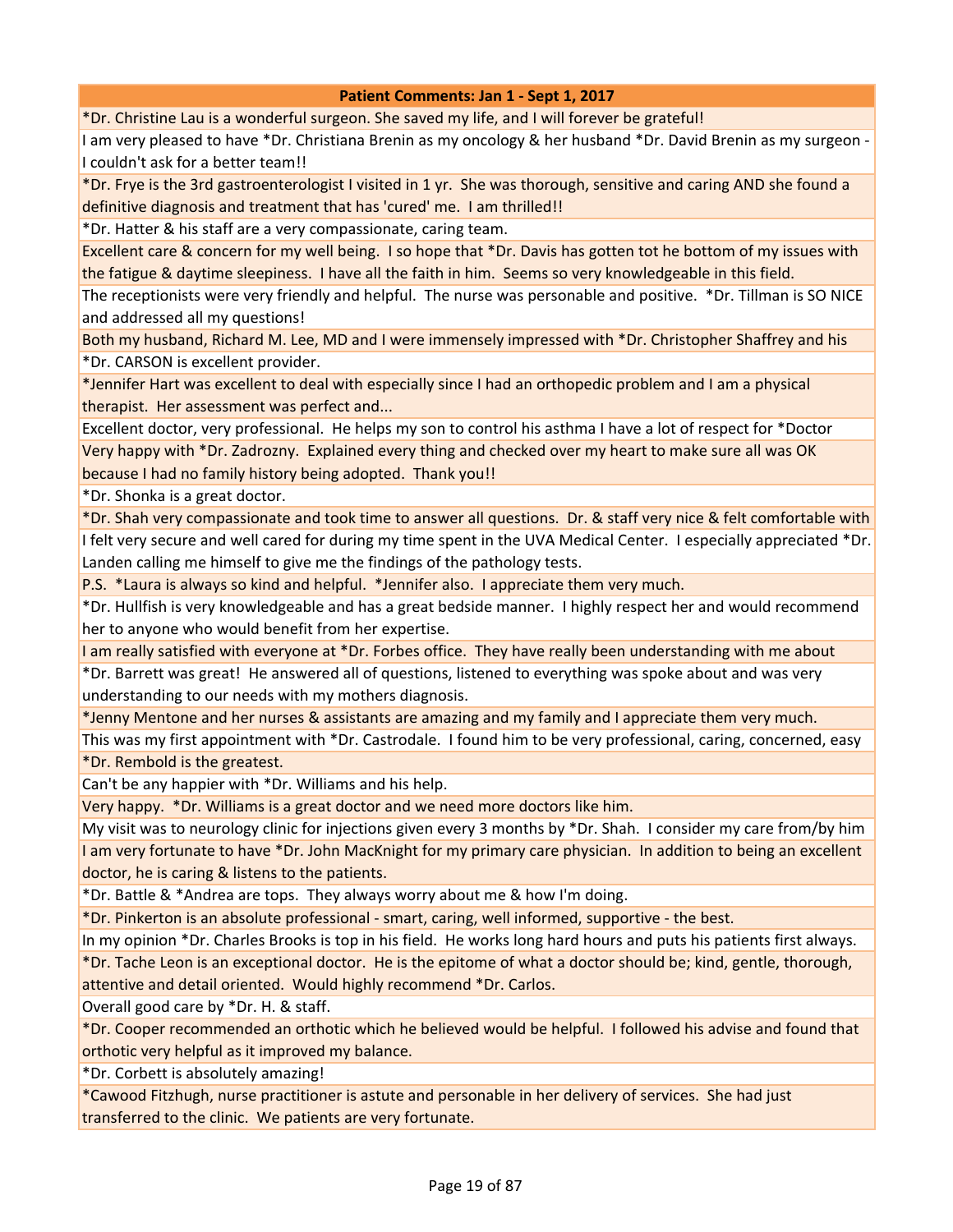\*Dr. Z. spent lots of time with me & was very kind.

\*Dr. Riebel and staff were very professional, caring, thorough & great to work with.

\*Dr. Evans is such a good listener. He shows much care in everything that you have to say. He is so smart, and truly looks for the best solution for you.

My office visit was great. The staff was professional, kind, courtesy and very caring. \*Doctor Statula was as Thank you \*Dr. Carlson for listening to my needs. I went through, 2 different drs. there before I found him!

 \*Gavin was FANTASTIC every time I saw him, as were all the staff at UVA Hospital from the parking attendants to I was referred to \*Dr. Shaffrey from the free clinic in Fauquier Co. because I had a massive tumor inside my spinal cord so really, that's all we talked about! Everyone in \*Dr. Shaffrey's staff was fantastic, especially the PA we dealt with, \*Gavin MacCleery and his office assistant, \*Megan, who were both lovely, skilled, helpful and amazing We established care with \*Dr. Middleton after moving from Indiana. We were very happy with \*Dr. Mandure's

\*Dr. Borowitz & his staff are very caring & understanding of their patients' needs.

I cannot say enough good about \*Dr. Park and his practice.

\*Dr. Wilson has always been very professional. She has been my dermatologist for over twenty years. On this visit, she removed a squamous cell carcinoma. I called her from Florida with questions which she responded to I communicated with \*Dr. Jaffe on the internet (MyChart). Her responses were always prompt and responsive to my questions. Where necessary, a nurse called to make an appointment.

\*Dr. Bowman. He & his people are the greatest and I won't change my opinion of them!

\*Dr. Hostetter is an excellent doctor. He listens well, is reasonable, and allows me to make decisions in my care. He values my understanding of my body.

We love \*Tia, \*Sarah, \*Dr. Kumral and \*Dr. Ranney, nurse \*Sally and all the other staff at Northridge Pediatrics. --SMILES when she sees \*Tia or \*Sarah as soon as we walk in!

This provider and \*Dr. Hadochor the BEST TWOSOME I HAVE HAD.

\*Dr. Forbes has been my dr. for 70 yrs. Takes his time with you, most professional dr. I have ever seen. I have a lot of confidence in the abilities of \*Dr. Shah.

I am 79 years old, and seen \*Dr. Schorling for 26 years. Mostly control, fundamentally back problems. \*Dr. Schorling has guided me with utmost efficiency, kindness & concern. Through the years.

\*Dr. Greer and \*Dr. Schorling, both seen for control. Have through the years (26) provided a highly, friendly and

\*Dr. Green is an excellent doctor, he seems very dedicated to his patients. He is the TOP of this clinic. I couldn't find anyone as good as \*Dr. Green!

If awards are given for "going the extra mile", \*Mrs. Choi-Mei Adams should get the proverbial gold star. What a \*Craig Portell is a very caring smart and just an awesome person & doc I travel 2 1/2 hrs. to see him.

I have recommended \*Dr. Shen to my sister and she will be having back surgery in Spring.

\*Dr> Andrea M Jackson is the best OBGYN I have had in 50 odd years. She comes in and sits to listen to your concerns and waits till you are comfortable before she exams you.

\*Dr. Elsayed is the nicest doctor I have met in years - he was wonderful!

\*Dr. 'O' and her staff are terrific and very comprehensive/caring!

\*Dr. Wolf & all staff & his nurse \*Nancy & the nurse in training were very helpful with my concerns & made me feel very comfortable with the questions I had @ the visit.

This is a very good medical practice! \*Dr. Green is wonderful! He really cares about his patients. Both my husband & I go to him (since we moved here in 2005).

I have been extremely pleased to have \*Dr. Hedrick take care of me. She always makes me feel that she knows exactly what I want to know. She is #1 for me.

\*Dr. Aditya Sharma is a caring provider. Will continue to see him about my health problem.

\*Dr. Anderson is a very sincere, compassionate doctor and listens intently to my concerns. She is very thorough in her examinations and will take all the necessary steps to resolve a medical problem. She definitely is an asset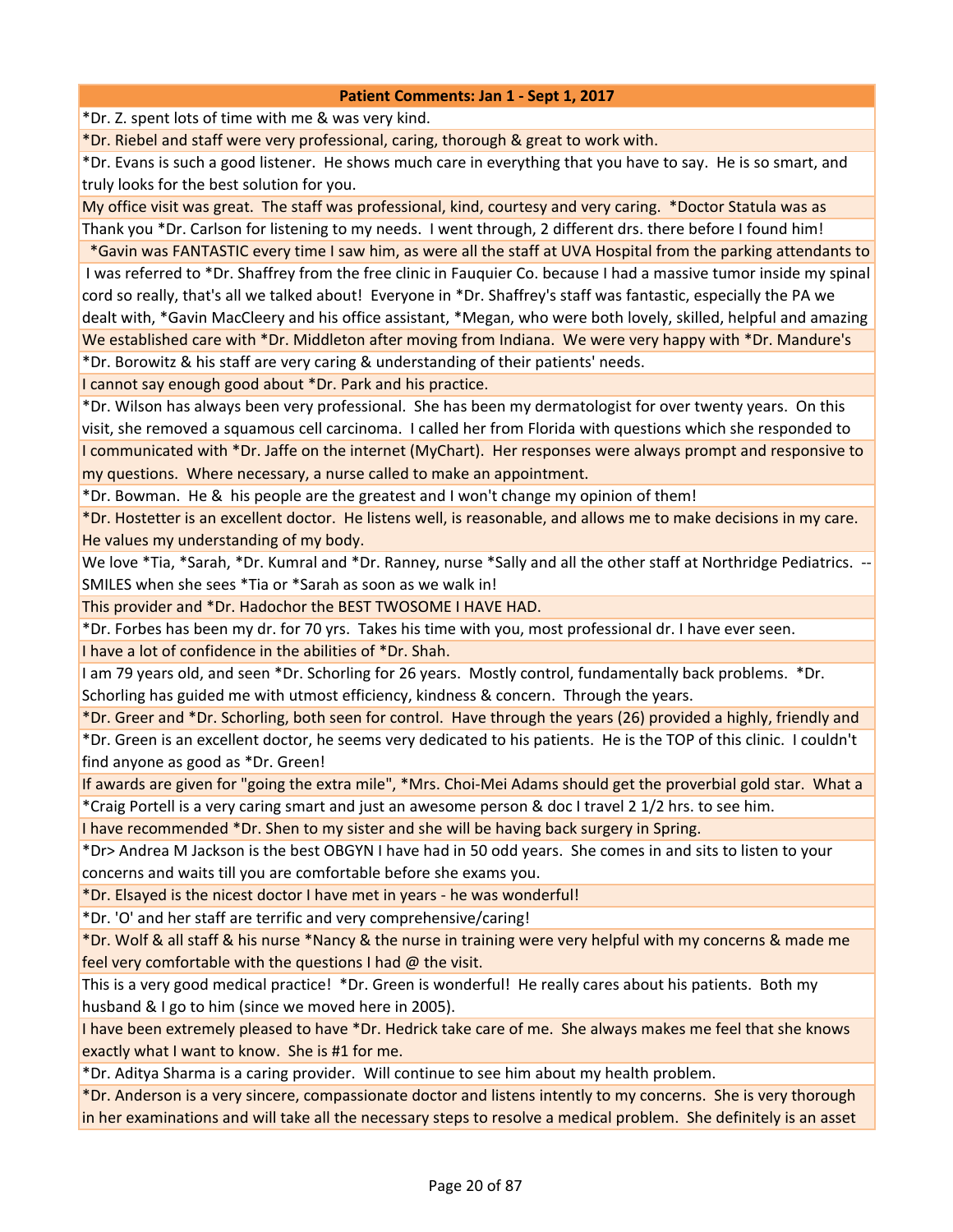\*Dr. Barnes is one of the best doctors I have ever encountered. He was thorough, knowledgeable and explained \*Dr. Rose and his staff is the best of best!

Both \*Dr. Giamond & all staff ARE SUPERB. Especially appreciated \*Dr. Diamond's willingness to "attach" the callous callous causing discomfort - on my toe, not a high priority for med profession, but extremely important to my walking comfort. And suggested pharmacy over counter items - Totally patient! Big success -

I have been seeing \*doctor Vance for many years and she has always been outstanding both in medical knowledge and patient care. I trust her with my life.

\*Dr. Mason and his staff are exceptional!

I have always had a positive experience with \*Dr. Geilker at Northridge. I have been treated for the past year at the ECCC (Cancer Center) and received excellent treatment in every respect - really outstanding.

He is wonderful! \*Dr. Campbell has been the best dr. (plastic surgeon) I've ever had. I wish I had him before I I am very satisfied with \*Dr. Silvestre he is a real sweetheart. I would not go anywhere else.

\*Dr. Trowbridge was by far the best doctor I have ever had. She made sure I understood everything I was saying and spend more time with me than any doctor ever has.

\*Dr. McGowan is an extremely concerned, considerate, and professional doctor!

We love UVA & \*Dr. Skaff. Great experience!

\*Dr. Tuskey is amazing & I'm kicking myself for not going to her sooner!

\*Dr. Schneider is a wonderful doctor and a wonderful person, and we are very blessed to have him as our \*Doctor Martin and \*Dr. Malpass and the other doctors and nurses was to me very caring and concern, if it wasn't for \*Dr. Martin talking I wouldn't had surgery.

I have complete faith in \*Daniero and care. He literally saved my life. And the staff and nurses there are

I thank them \* I thank God for \*Dr. Daniero.

Love \*Dr. Davis; clinic excellent.

\*Dr. Tom Loughran is a treasure! You are fortunate to have on staff. He communicates with me & my local oncologist as equal & members of a team dedicated to my survival. His assistant & nurse \*Devon were

\*Dr. Barron is a very kind, gentle and patient dr. He said he would fix me and he did.

\*Dr. Pinksten is the best doctor we have ever had. She always remembers her patients history.

A value of 10 cannot begin to describe the excellent care provided to me by this provider, staff, & hospital care & stay. EACH not just certain one were wonderful. \*Dr. Schirmer is one of a kind doctor that really cares about his \*Dr. Susan Kirk is wonderful and I value her care and attention shown to me. She always give me time and is

genuine. I especially appreciate using my chart to communicate w/ doctor with questions and/or prescription

We have been traveling \*Jon Black office going on 2 years now and it was the best decision we ever made for our son. They make you feel like family.

\*Dr. Yu is FABULOUS! She is most thorough doctor that he has ever seen. She truly cares about my son. We are blessed to have her as his pulmonologist!!

\*Dr. Emaad Abdel-Rahman is a very good doctor. Patient speaks clearly so you understand him. And he always

\*Dr. Russell was a fine doctor!! Pleasant. Easy to talk too, professional I wish ALL doctors were like him. YOU ARE LUCKY TO have him on you staff!!!

\*Dr. Hall and his team made a very unpleasant situation (cancer) as pleasant as possible. Thank you. UVA. \*Dr. Chhabra & his team are very professional & makes visits enjoyable. Well done!

You can't do better than \*Dr.Brian B Fig. 2.1 And his staff is exceptional, especially \*Laura D

Very friendly and professional all the way around; \*Dr. Irwin was superb.

\*Dr. Kindwall-Keller is a wonderful & caring physician - The best, as is her staff. I get great care at UVA Medical Center & am so glad I am being treated there - A+, no. 1!

\*Dr. Yu was so kind & caring. She took the time to ask questions & listen to all our concerns regarding our son & help come up w/a plan of action for him. We are very glad & grateful for \*Dr. Yu.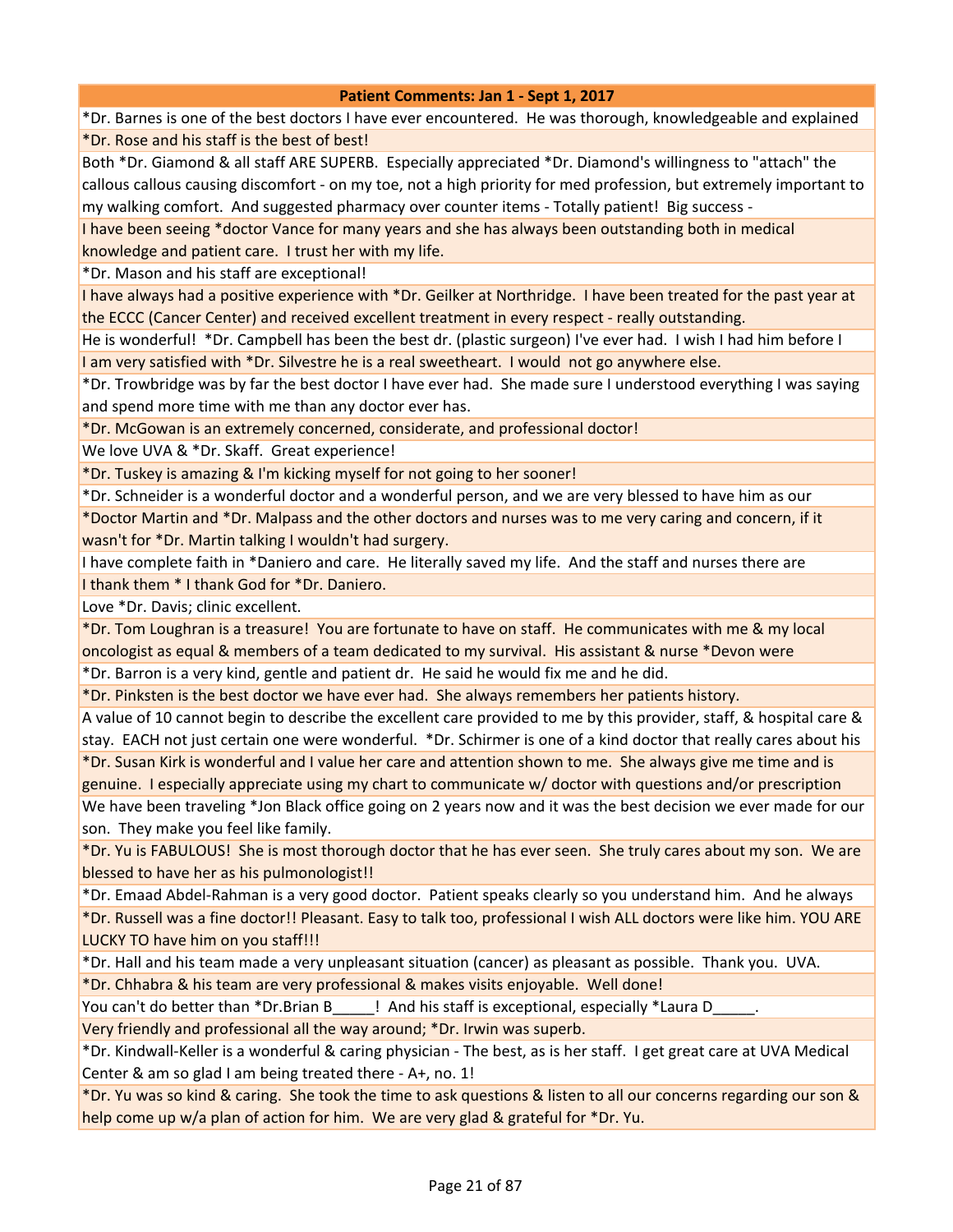\*Simon Lehtinen is the best physcian I have ever had.

\*Dr. Shim is the very BEST.

The care I received was very personalized. \*Dr. Park and his staff were very easy to work with and understand. They gave me the feeling they worked with me as an individual.

\*Dr. Okusa and all his staff are so fantastic! I love them all.

I live in Lynchburg, VA and drive 3 hours round trip to see \*Dr. Okusa, and have done so since 2001! He's the

I am 77 yr. old and have and had several doctors. \*Dr. Lippert is tops on my list.

\*Dr. Gimple & \*Millie Turner was outstanding thanks.

\*Dr. Plews-Ogan is the best primary care physician I have ever had.

Visit to \*Carolyn Brady was a follow after a 3-day stay in your hospital. She is a knowledgable and super nice Can't say enough good things about \*Dr. A. and his staff!

We were very pleased with our visit with \*Dr. Schirmer and felt that he was the right dr. to take my case. He was trustful and caring and answered all questions.

\*Dr. Yen and all staff made my experience one to remember with a positive reflection. Many thanks to ALL during I have been dealing with doctors and all types of surgeons since 1945 and \*Dr. Kern's is top of the line.

\*Dr. Michael Williams and his entire staff, as well as all the nurses who administer the drugs, infusions, etc. are excellent at their jobs and highly professional.

I have been in the UVA Health System for about 2 1/2 years. My experiences from my PCP (\*Matthew Green) to surgeons and specialists has been excellent! Best facilities ever!

\*Claire Denny is great. Rest of staff were fine too.

\*Dr. Crosby is always very professional and to the pint of concern. Always a pleasure to see him.

\*Adam Johnson is a very good provider. He actually cares about the children he deals with. Thank God for him. I love nurse, \*Bobbie!!

\*Dr. Ivan Crosby is one of the nicest, caring physicians I have ever seen.

\*Dr. Thomas Gampper is excellent! I have complete confidence in his practice & judgment. UVA is very lucky to have him on it's medical facility.

\*Dr. Heymann was exceptional, he listened to my concerns and made sure he addressed them. The RT who performed her lung function test was also amazing!

\*Dr. Heymann was very courteous and knowledgeable. We enjoyed our appointment and will continue to schedule his appointments with him for pediatric allergy.

\*Dr. Borish and \*Dr. Smith are the best drs. I have ever seen in every way!

Normally I only rate an appt. w/\*Dr. Caldwell once a year. However, I have other drs. that I see on a regular basis. \*Dr. Caldwell is always personable and very helpful to my needs.

\*Dr. Strand ordered blood work & an MRI. I was able to get BW immediately and MRI w/in a week. The day after my MRI received results within 12 hours & scheduled for surgery same day.

\*Dr. Linda Duska & staff were very efficient & knowledgeable concerning any questions I had. Nurse coordinator for \*Dr. Duska was very cordial & helpful with anything I needed (nurse \*Anita McCray). The remaining staff was very nice & efficient, and made my appointment very pleasant!

\*Dr. Lewis is the best! I love her. She is so caring & compassionate. If I have a question, I email her & she responds FAST! Her nurse, \*Suzanne Burge is great too!

\*Dr. Radigan and the hand clinic is by far the most efficient and helpful office I have been to.

\*Claire Denny is fantastic. I am very pleased with the care.

\*Amy Radigan is very professional, thorough and takes the necessary time to listen/understand my problems and Love \*Dr. Charlton, love \*Mary Duffy! Love \*Dr. Norwood, love \*Dr. Barcia! Love \*Dr. Muhammed! Best

This was was first visit to \*Dr. Kesser the fellow or PA that assisted \*Dr. Kesser was excellent!

\*Angelo Dacus is the best doctor I have ever been to.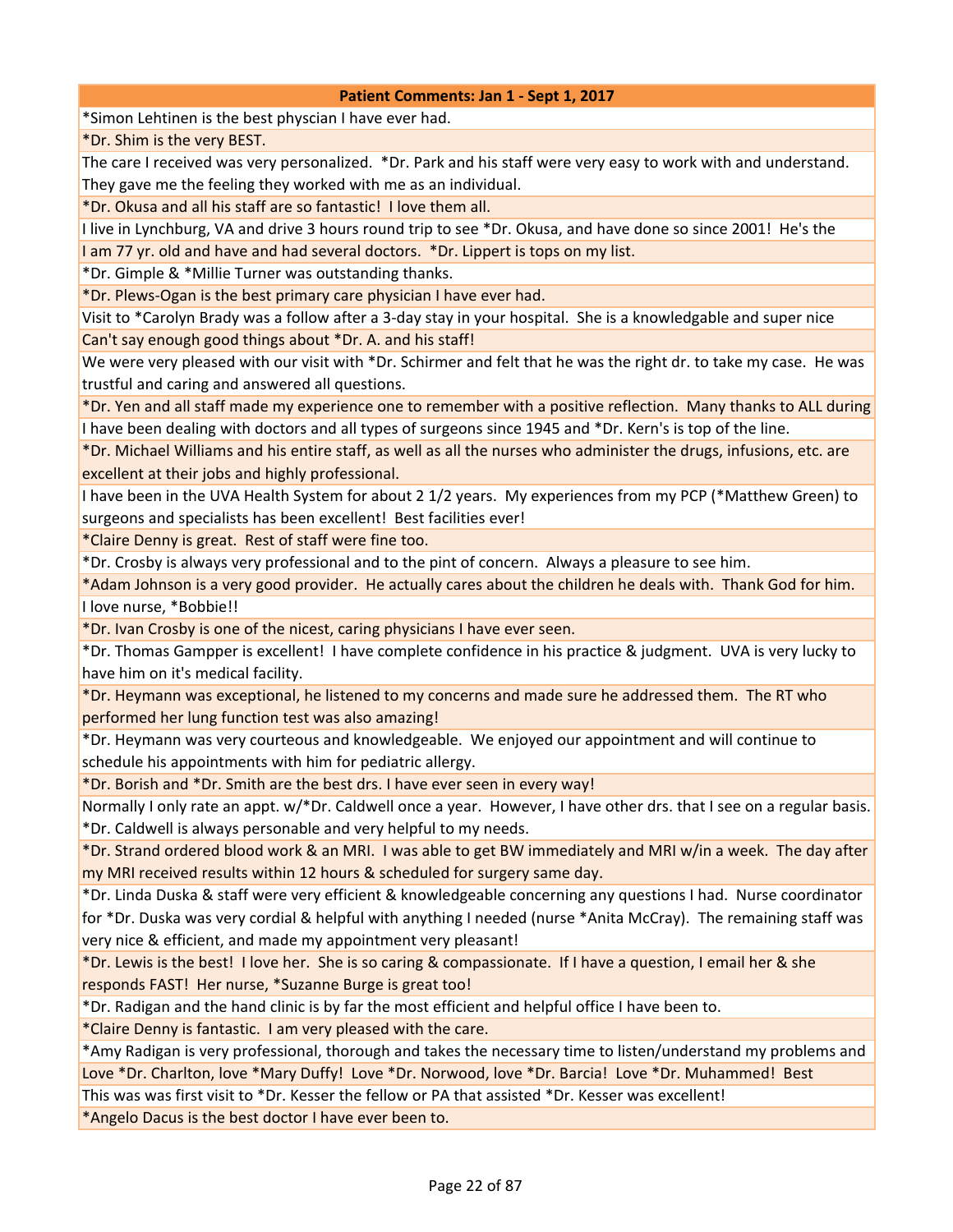Very appreciative of how quickly they got me in. Normally see \*Dr. Wilder but \*Dr. Statuta was great! I feel very well cared for by \*Dr. Williams and his staff, and the Emily Couric Cancer Center. Will recommend

\*Dr. Dalkin is professional, knowledgeable, good listener, honest, & caring.

\*John Jane Jr. and team, \*Camilio Fadul & team, also \*John Marshall and team, they have shown great concern and respect and outstanding courteousness with me and it's really great to have these teams working along side I have recommended \*Dr. Luna to several friends and family.

\*Bridget Moss spent a great deal of time with my father. And, she was able to answer all our questions in regards to his condition as well as follow-up on his new medication prescription.

\*Margaret Plews-Ogan's practice and her team are the best!

\*Dr. Archbald's fellow, \*Dr. Justin Mutter was amazing and also gave my dad excellent care. They were an My treatment is always outstanding when I visit UVA Hospital. \*Dr. Royer did a superb job.

This was my first visit to \*Dr. Mehta but I expect to see her again. Very impressed!

\*Dr. Shim is the best!

I love \*Dr. Norwood he is my favorite doctor. I hope I will always be his patient. He is my friend we fist bump. \*Nicholas Calabrese knowledgeable about knee problems & has excellent personality to make you feel comfortable. Explained all things in terms easy to understand to myself & husband when he came to first

\*Dr. Douvas is the "very" best dr. I've ever had. I hope he is at UVA forever because he cannot be replaced. His nurse/asst \*Holly is also A+, calls back right away to answer my ques & concerns.

Love \*Dr. Oliver, wonderful Dr. He listens to my ? Staff & all are nice to me - they knew me by name.

I trust \*Dr. Darby completely. He has taken excellent care of me.

I have complete faith, respect, & trust in \*Dr. Battle. His office is run efficiently & smoothly. After leaving an appointment I feel at peace & in good hands.

I have to travel a long way to go to UVA. Having \*Dr. Caldwell as my Dr. is well worth the travel. He is a good Dr. I could not be more pleased about my care and treatment from \*Dr. Asthagiri and his colleagues. They were all extremely professional and very kind.

Went to \*Dr. Perumal to get 2nd opinion on surgery for tendon tear in right ankle - Staff and \*Dr. Perumal were

\*Dr. Garrod was a great listener & took my concerns very seriously. She spent a lot of time listening & explaining \*Dr. Lepsch is great. I feel fortunate to have him as my family physician.

Being in the medical field for work, I have thoroughly enjoyed working with \*Dr. Barron and his practice, I would love to work with such an amazing staff. Thank you!

\*Dr. Keng is a very knowledgeable Oncologist.

\*Dr. Bowman is excellent.

\*Dr. Wilson is the best GYN I've ever had. She cares. She considers the whole patient's health.

I feel very fortunate to have the care of \*Dr. Michael E. Williams and everyone else who works with me at UVA. What a highly skilled and empathetic team! Thank you.

I LOVE \*Dr. Michael E. Williams. He is the best!

Efficient staff. Very attentive - loved LPN (\_\_\_\_\_) & \*Dr. Yarboro.

\*Dr. Romness is fabulous. He is still working to find a solution to my daughter's ankle problem, but I understand that it's a tricky one & will take time to treat.

On Feb. 7th I saw the PA. I have seen him before and I appreciate his care and his concern. \*Judy Phelan is ALWAYS helpful & kind. She has scheduled appts. for me, made calls for me and is just wonderful.

\*Paul Marshall is very knowledgeable patient and thorough. He listens and truly cares. He takes the time necessary for discussion, concerns and exam.

\*Dennis Hatter is an excellent doctor - always willing to listen to any problem you are having.

\*Kathleen is exceptional. I hope her husband is able to find a position at UVA so she stays!

\*Ms. H\_\_\_\_\_ is a delight to deal with listens and it tuned into my issues.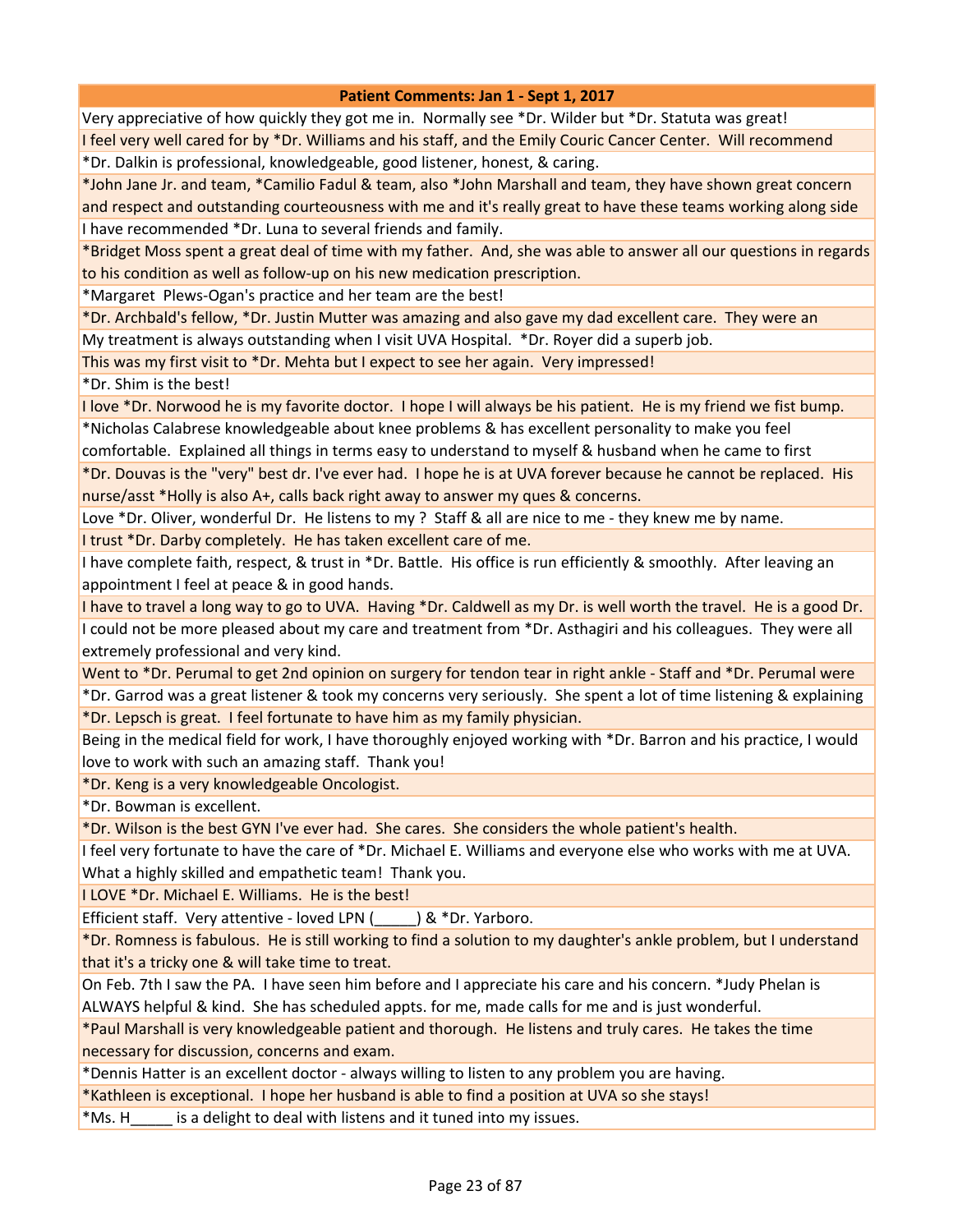Overall \*Dr. Cantrell and her staff including \*Alycia Yowell-Many are excellent. We drive 3 1/2 hours to see them because of the kind, caring, knowledgeable doctors and staff. I thank God for them. UVA is blessed to have this \*Dr. Sauer ordered an MRI that I had on 3/20/17. His nurse followed up by phone with my results the next day. I also had three excellent MRI technicians that I would like to complement on how professional they were. It was \*Ralph B., \*Jose, \*Chris. What caring young men so good to me through my MRI. Thank you for all your excellent I have been seeing \*Dr. Brenton for seizures for the past 6 years. He is a superb physician that I trust utmost. I love the interaction with \*Dr. Zadrozny. He is a patient listener and clearly answers all of my questions in a way that I fully understand what he says.

\*Amy Radigan is amazing - She is clear, caring, concise. She spoke with my daughter and helped her relax because she was very anxious. I have recommended many people to UVA Hand Clinic - great service.

I had an early appointment prior to my appointment with \*Dr. Moore. It was finished at 1:15. My appointment with Dr. Moore was scheduled for 3:00. Even as busy as his office is he managed to get me in early. My appointment was c\_\_\_\_\_ and I was on my way home at 2:20. 40 minutes before my \_\_\_\_\_ 1 appointment was scheduled for. I live about 2-1/2 hours away. I was so impressed I'm still bragging about it to anybody and everybody. Everyone I have how the pleasure to came in contact with has been more than pleasant and this I am fortunate to have \*Dr. Kwon and nurse \*Kelli Hale as my cardiologist team!

My cardiologist in Winchester, VA referred me to \*Dr. J. Michael Mangrum - very glad he did so - \*Dr. Mangrum and his staff are a great team. thank you.

Excellent practitioner. I felt I was in excellent hands & \*Dr. Tucker had conversations with 2 others on my team. \*Dr. Tucker has been excellent in for evaluations recommendations. I will miss her guidance very much.

\*Dr. Cui and his staff - \*Nick, \*Cathy, and \*Debra - are the best, and make me proud to be in the medical field.

\*Dr. Miller was very professional as was his staff. My PT's have said that I am doing remarkably well for having an \*Dr. Redick was amazingly attentive to my care and emotional state. The entire staff made sure my questions

\*Dr. Dent is a good dr. he gave me some good tips on my health.

\*Dr. Shim is attentive and look for options for his treamt. He goes above and beyond of his duties as the \*Hamid Hassanzadeh and his staff are the very best.

The receptionists are so nice, friendly, helpful and efficient, especially \*Mrs. Crigler. She always has a smile and a \*Dr. James Bergin is my heart dr. I have CHF. He is the best for treatment of my condition. He is honest and tells me the truth. I have been going to him since 1998. He puts up with me when I can't put up with myself. I can ask him anything. I think the move to Fontaine will be a positive one for me and all that is concerned. I have to come over the mountains and this will help me as not having to go down more into town. UVA has followed me through all my life since 1972 when a tumor was found on the base of my spine. It left me with a colostomy and problems with my kidneys and bladder infections. I am now 61. I was 17 when all of this happened. They have been my rock. The love and care I have received at this hospital from the drs., nurses, and the social workers have kept me going. I am not ready to give this relationship up anytime soon. They will probably be there for me My experiences with UVA doctors and \*Dr. Kahler were very caring and professional.

I was well pleased with \*Dr. Mark Jameson and staff.

\*Dr. Robert Battle and his nurse \*Adrienne Garo are outstanding. I wish all of my doctors and nurses were like them. And unfortunately I have to see a lot of them!

I'm a patient of \*Dr. Fu's and I have a good relationship as I have been seeing him for about 10 years. I will truly miss him when he retires. Love his service and care he has given me.

\*Dr. Salomon & team were wonderful. My health issues are a long list and complex. I feel great and am confident my health will continue to improve under his care.

I arrived early (1/2 hr.) for my appointment to \*Dr. Heald. He actually saw me 20 minutes before my scheduled \*Dr. Leyva is the best! She is a dear, sweet & wonderful doc.

Can't say enough good things about \*Dr. Gypson. Sympathetic, caring, thorough, he responded to my emails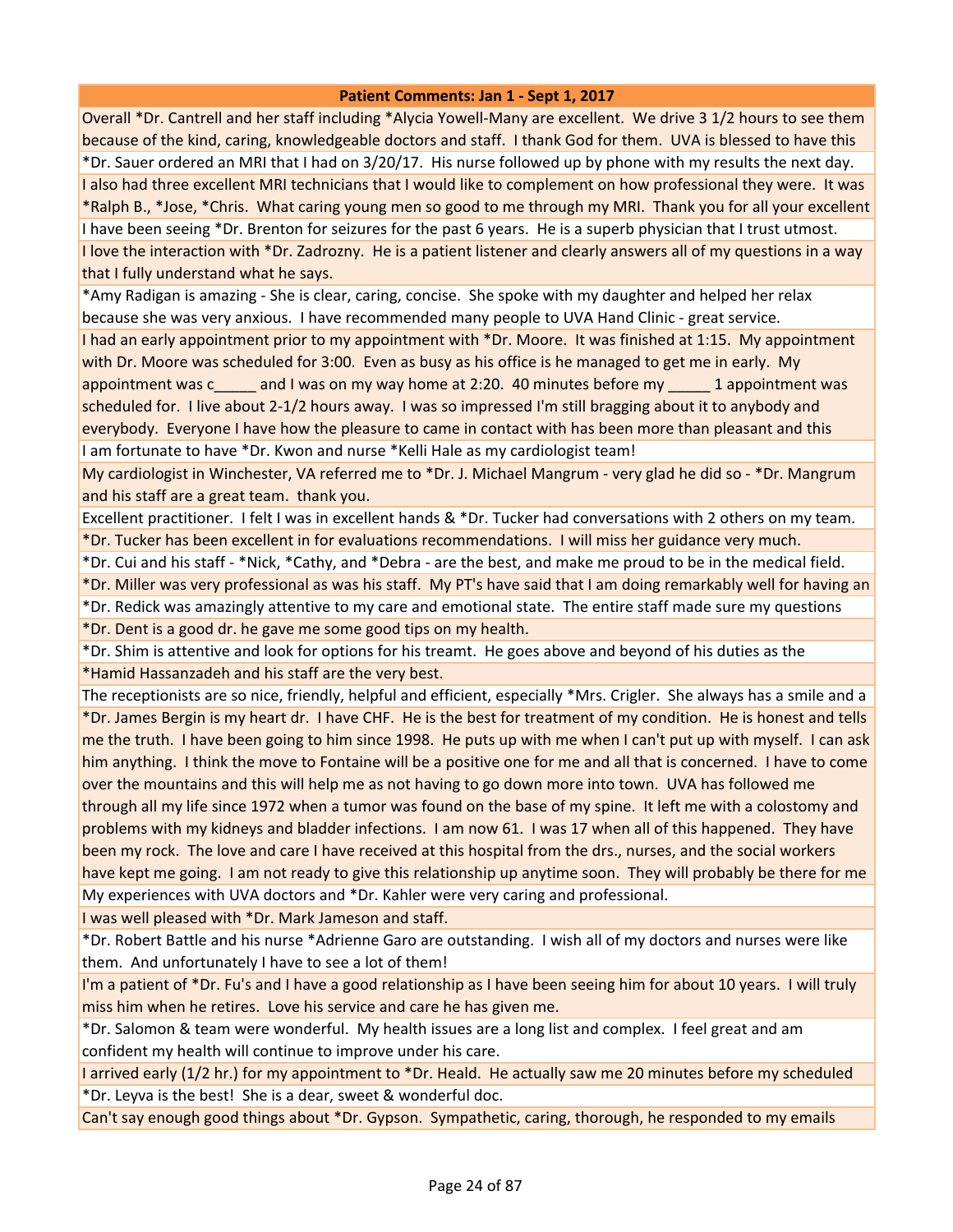I don't like going to the doctors, but the entire staff from the receptionist to \*Dr. McCullough made it a very pleasant experience. Thank you all!

\*Ms. Lohr was fantastic - thorough, professional, listened to my questions, answered them with dignity.

This was my first visit with \*Rosemarie Tyger for a back problem which is causing me difficulty with walking. She was so caring & concerned, explained to me what was happening to my spine and would be proceeding with different tests to see if they could correct the problem without having to operate. I had to travel some distance for this appointment and I needed to have an injection into my spine before the next appointment. Because the hospital was not able to take me at the \*Rosemarie Tyger took the time to find a facility in the area that could do Feel \*Dr. Netland is excellent. Very easy to talk to.

Wonderful experience with \*Dr. Shaffrey and staff - will highly recommend to others.

Love these people. \*Dr. Kahler is the BEST!

I have been going to \*Ms. Wilson for approximately 14 yrs. and have always receive the best possible The provider was \*Dr. Jeff Elias & he gave me EXCELLENT care.

This was the first time we met \*J. Charlton. We were very pleased with our visit with her. Thanks for all your many efforts for every one! \*Cheryl.

\*Dr. Mangrum is 1st class all the way. I drive 4 hours round trip to see him. His nurse - \*Felecia and the N.P. at \*Pam is a wonderful provider for both myself and my daughter.

\*Dr Wooten has been my care person (doctor) for 15 years! We drive from Richmond for the best doctor - I had spinal surgery with instrumentation at UVA on 2/10/14. In mid-October 2016, one of my spinal rods fractured. When I contacted UVA about this on a weekend, they responded the following Monday, ordered x-rays and advised me of the results by phone within 24 hours of the x-rays and set up the 11/15/16 appointment. I could not have asked for better, more responsive, services than I received. \*Dr. Smith, nurse \*Mindy, PA \*Erika, \*Dr. Snustad is one of the most extraordinary general physicians I have ever encountered.

I am indeed fortunate to have access to doctors like \*Doc King. Some folks take health care for granite; a person needs to give thanks for living in America.

I have been coming to UVA Endocrine Clinic to see \*Dr. Vance on and off since 2001 and I hope she never retires! Our family had an excellent experience. We have already HIGHLY recommended \*Dr. Kesser to or friend whose Wish I was given a survey for my after surgery care one over night on 11-3-11 at UVA Hospital!!! It's all good for \*Dr. Linda Duska she's the most concerned and carry doctor I've ever had! As well as two other physicians I use 2004 to the president, \*Dr. Mangrum has treated my health problem to an excellent degree and answering any questions pertaining to it! His staff is top grade in the work they do!

We were a "sick visit" just fit in at the last minute (1 day prior). We were pleasantly surprised at the time and patience \*Patricia took with Raeden's visit. Thank you, D\_\_\_\_\_ \_\_\_\_\_

With \*Michael Marshall he made me feel important & that he was genuinely concerned about me & my possible problem. Calls to give reports & asks how I am doing.

If I had my first colonoscopy at UVA I would not have been though a total of 3 colonoscopies and cleanses. I am so thankful \*Dr. Shami was so good at what she does. I feel like a new woman with a positive outlook now. Thank you to \*Dr. Shami and everyone that took care of me. Everyone was so wonderful!

I was very happy with \*Dr. Freilich. He is a Godsend. He corrected my arm and hand that was messed up by another doctor. I have had wonderful results. If not for him I would have eventually not been able to use hand.

\*Dr. Freilich was so nice and explained everything in terms I could understand. He was very sweet and caring. I

I always am pleased visiting this facility. EVERYONE is pleasant, helpful and knowledgeable. My youngest son, daughter-in-law and oldest granddaughter all see \*DR. Babar, \*Ms. Sullivan or \*Ms. Howell when ill!

I had \*Doc. Flickinger when she was training @ UVA and was so happy to get her again she is an excellent doctor. Staff @ Orange is awesome very caring people.

\*Dr. Caldwell is so very kind, very easy to talk to. \*Dr. McCabe was very informative and kind as well. They both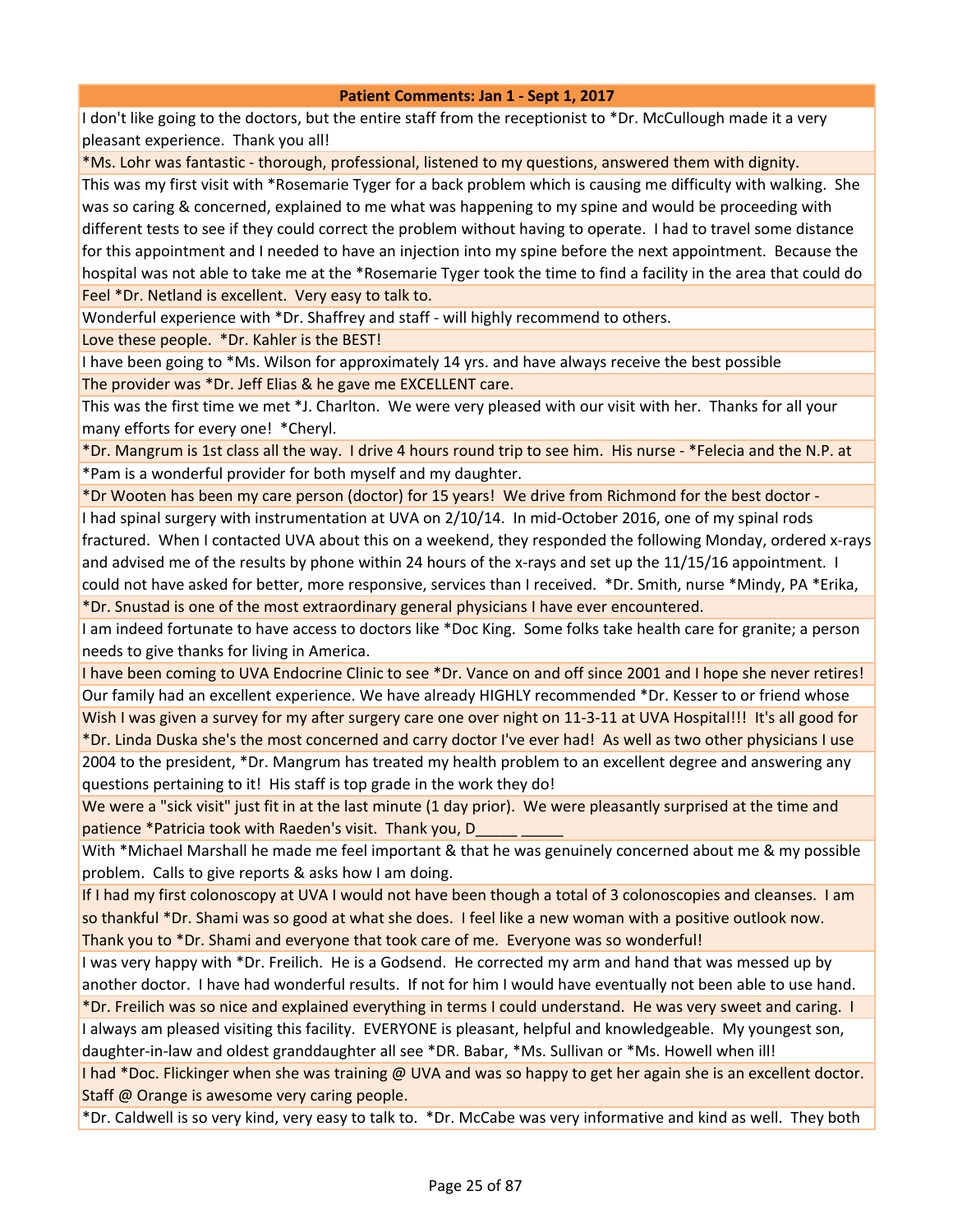\*Sandra Shonga is deeply caring, empathetic and thorough.

\*Dr. Northup is the best and so is \*Linda Romeo - A perfect combination.

We were very pleased with the experience and highly recommend others in need to \*Dr. Dacus.

This was a first time visit to \*Dr. Deal, and I must admit I was pleasantly surprised. Great place. Great staff.

I have had 18 surgeries and \*Dr. Chhabra and his office gave me the best experience of any I had before. \*Dr. Chhabra saved my hand from amputation and his professionalism and manner, and his office are above and

\*Dr. Bowman is wonderful, he takes time to answer your questions and concerns. \*Mary is terrific at the desk.

\*Leslie Peregoy is fantastic. She is professional, courteous, knowledgeable, friendly & very good at what she does

I am very satisfied with \*Dr. Reid's care and the overall care I receive from this practice.

\*Cindy in reception is exceptional. \*Cathy, assistant, is exceptional.

\*Dr. Vance is awesome. I have been treated by her for a pituitary tumor for years.

\*Dr. Fountain is the BEST!

\*Dr. Elias really took the time to listen. He isn't going to do any procedures that aren't necessary. He didn't make me feel like there was nothing left to do for what I have. He gave me a little light at the end of the tunnel.

\*Dr. Padia is an excellent, knowledge, caring doctor. UVA is wise to keep \*Dr. Padia.

My family values \*Dr. Forbes & the staff (including his nurse)! His opinions are valued & we all respect his knowledge, friendliness, & personality.

\*Dr. Ferguson & his staff, I would not trade for the world. They have had me in their hands w/major heart issues for over 7 yrs. & I'm still breathing.

I have great respect for \*Dr. Campbell and his staff. Does all he can do for me in my condition.

\*Dr. Samara Khaligid was my physician also. Excellent care!!

\*Dr. Pinkerton is a very good doctor that listens and tries to help, I am thankful for her.

\*Dr. Rindos is a wonderful doctor.

\*Dr. Eagleson is very caring and concerned about my condition. I give her the highest support.

 \*Loir was very helpful in getting the machine to help out with my own doctor and I am thankful for her for caring The doctor \*Dr. Daniero and his staff were very professional and I felt very comfortable there.

I normally would not take the time to complete a survey, but \*Mackenzie's service was stellar! We were so thankful for this appointment and her service!

\*Dr. Rose and all members of staff are wonderful.

\*Dr. Seaton is a great doctor and does not rush you and answers all questions I have. Been patient of his for 10 years and I highly recommend him.

\*Dr. Handy and his staff were very knowledgeable about my condition and professional. Excellent treatment

LPN - \*Nicole E. Kahien & all nursing staff excellent, caring, & showed genuine concern for my health. \*Dr. James Boyer - excellent, good research, suggestion, etc. - great bedside manners! - Excellent, caring oncologist - great

\*Dr. Fu was incredible. He diagnosed me when multiple doctors across different practices have not. I am so grateful to him & he even called me on a Saturday to check up on me.

Both times I have seen \*Dr. Fu, he has personally called to check on me. I really appreciate him!

\*Dr. Colleen Green is the most kind and best dr.

I have been coming to this clinic for 11 yrs. I have always relied on their expertise and advise. I was disappointed when \*Dr. Reibeel retired but am confident in \*Dr. Fedder.

I would recommend \*Dr. Daniel Strand to any family & friend. He was concern and understanding, and also took the time to care about me as a patient and healing "thank you."

I have completed my 5 year journey as a cancer patient of \*Dr. Patrick Dillon. He is an excellent physician. \*Dr. Patrick Dillon is the most compassionate doctor ever. I am so blessed to have had him as my oncologist. During these years at any time I became ill h e was always so prompt to return calls and see me immediately! God had a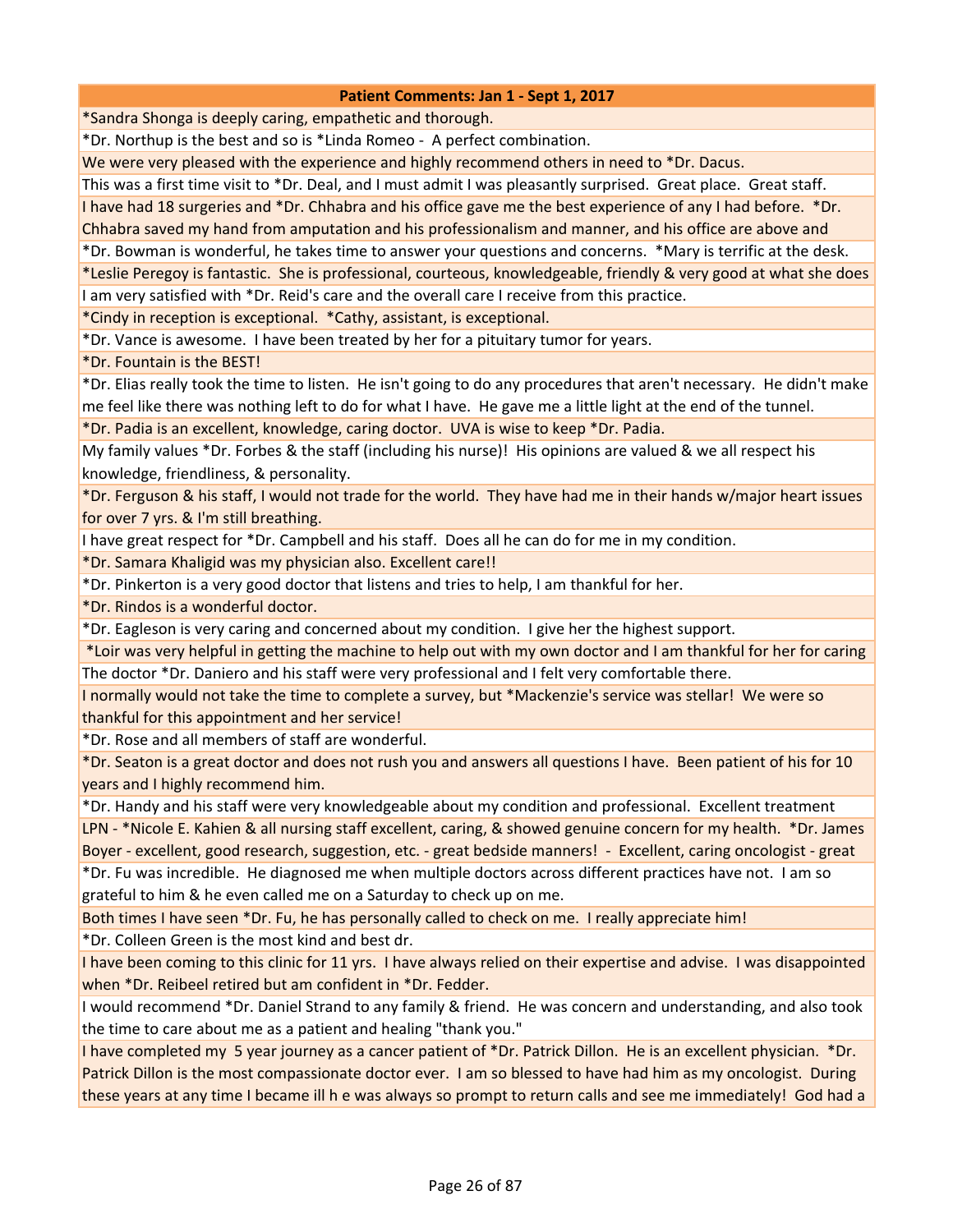I love \*Carolyn and always consult with her for general health concerns/issues. I was having hip pain but it had resolved. We discussed exercise and not over doing it and to concentrate on eating habits as well. She's just I am very happy with the care I am receiving from \*Dr. Burns and the residents. They are very honest and straight forward with information and my plan of care.

\*Dr. Le made me feel comfortable and at ease, he showed concern and compassion for me. He listened to me and explained things in a way I understood them. He's a wonderful doctor.

You could not ask for a more concerned & caring Dr. than \*Christina DeVincentis, she's on top of the problems with your health & ready to help. She's a great Dr. She takes time to listen & don't rush you out.

\*Dr. Daniel Reed is wonderful, understanding!! The best!!

This was not an urgent care issue, but it was addressed as if it was, which I so appreciative (painful knee due to fluid retention and bone on bone contact that had destabilized my leg and made it difficult to walk). \*Mr.

Calabrase ordered x-rays, assessed the problem and administered an injection into my knee. He was very caring, understanding of the situation and followed through with treatment in a manner that gave me great confidence.

Also answered a question on a follow-up phone call regarding how my knee was progressing - same day response. \*Dr. Luna is tops! He cared for my father and was so wonderful with her. \*Dr. Luna even called him on his 90th birthday. I am lucky to have found \*Dr. Luna for my father and for myself.

We love \*Dr. Intagliata, she answers all my question, I know I send emails a lot and her and the nurses always respond quickly. I'm so blessed & thankful we have her as my grandson's doctor.

I lover the convenience of Zion Crossroads and \*Dr. Salomon is an asset. I also like how other speciality

\*Dr. Garmon is an excellent doctor. My health is his top goal. You couldn't ask for a better doctor. Excellent stay you have an excellent team in Orange. I'd give everyone a 10 if the couldn't be any better.

\*Dr. Flickinger is wonderful.

\*Dr. Malpass is an exceptional doctor. He is special in the way he dealt with my problem and with me. Thank Overall, I am very pleased with the attention I receive at \*Dr. Mangrum's office.

My experience with \*Dr. Quigg was very pleasant and informative. Hopeful the medical procedure scheduled for UVA and \*Dr. Borish - all 5 stars!

\*Terran Sims is a very nice lady. The whole staff is this way.

Drove 5 hours for appointment. There was a terrible accident on the highway and I called the office to make them aware. Was late to my appointment and my doctor worked me in on the schedule and made sure I was able to get in to see him and we had a very good visit. I was very appreciative that \*Dr. Lehtinen was able to assist me with this issue since it was out of my control and I know his office is very busy. That meant so very much to me as a patient. \*Dr. Lehtinen and his staff are truly exceptional and very caring. I am blessed and \*Dr. Trowbridge and staff were professional, helpful, and informative.

\*Dr. Rosner is the best! This "fellow" is also great! I feel well cared for within this practice.

\*Dr. Williams and his team are amazing. I have been seeing him for almost 5 yrs. and hope he doesn't retire as \*Dr. Townsend & \*Kathryn D\_\_\_\_\_ are both amazing. I wouldn't want anyone else taking care of my daughters health issues. I trust them completely w/her care.

My appointment was very re-assuring. \*Carmel did a great job at easing my concerns.

\*Dr. Gomez is the best!

\*Dr. Miller and staff were awesome -

This was my first visit to \*Dr. Leyva. I was very impressed with her & her office.

I was VERY pleased that everyone I encountered washed their hands. \*Dr. Pinkston is very knowledgeable as are the other doctors we see (\*Fisher, \*Gunther, \*Pumphrieo) I appreciate that they have a great deal of experience \*Dawn Howell FNP would make a very doctor. She is so nice to me, every time I go for my appointment, the hold It was a pleasure & to deal with \*Dr. Kwon & his staff, people who care.

\*Mr. Green is the best!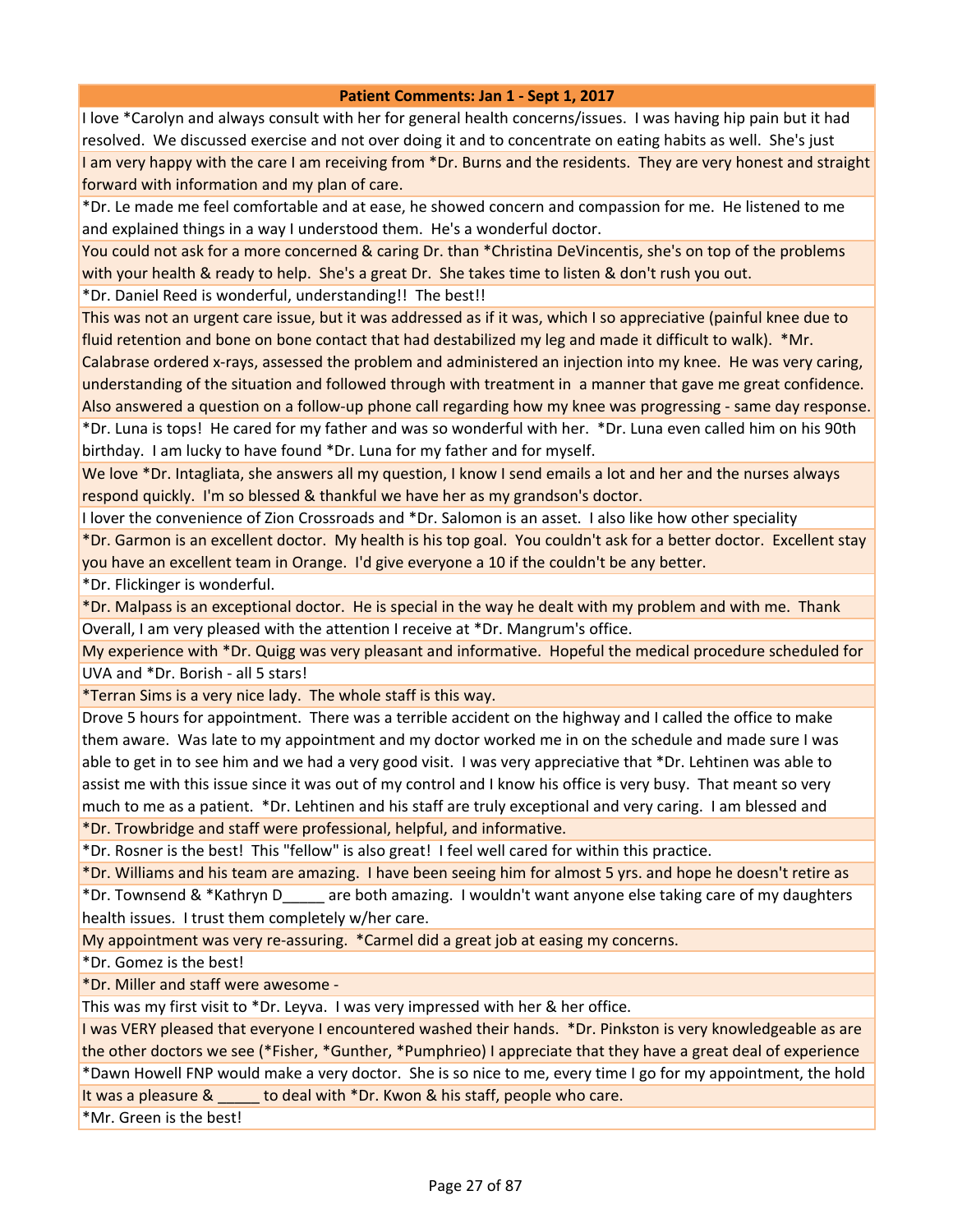I am very pleased with all the staff. They have been very good to me and always concerned. Hopefully \*Dr. Fu will never retire. Love the nurses and whole staff!

The care that was given at the UNVA- hosp- Orange, VA, \*Teressa Artate is a excellent \_\_\_\_\_, listen to you, provided all my personal care. Pain control was \_\_\_\_\_ or treatment of... care.

\*Dr. Gaughan & staff are very good & very helpful for treating the condition I have.

\*Dr. Trowbridge was very thorough in explaining everything relative to my surgery & seeing to my comfort. She and her practice are 5 star rating.

I have been with \*Doctor John Leiner for 33 years. I is truly a very good doctor he have most of my family I would tell any body to go to him he is truly like family to us.

In my book \*Doctor John Leiner is one of th best doctor beside \*Dr. J Park and \*Doctor D. Baker.

Because of the suggestion of my doctor, I made an appointment with \*Dr. Pinkerton's office to see is an infection had returned - It had and the above provide gave me a new prescription.

\*Dr. Buda & nurse's was great.

\*Dr. Vollmer & PA \*Szabo spent more than adequate time with me, comprehensive review of my medical history, \*Dr. Bargmann is a true professional. She is very accessible to all of my health concerns.

I am extremely satisfied with the care I've received at the UVA Health System Eye Clinic. \*Drs. Shildkrot, \*Yates and \*Lin are very skilled and the staff is wonderful.

Great 1st visit - \*Dr. Cui was great and will be using him to do my knee revision -

\*Dr. McCall is excellent!

I was very impress of the entire staff of \*Dr. Helm & UVA. I think that UVA has step there game up to the upmost - The best. If I every need surgery I will be back & tell others about the best care that UVA offers.

\*Dr. Patterson and her staff are a thorough, concerned group.

This was an acute stomach pain issue. \*Dr. Rucker was quickly able to get me an appt. for CATSCAN due to

concern with appendix. Test was negative. Seems to have been just a bacterial infection. All is fine now. \*Dr.

This office is going through a doctor  $\blacksquare$  \*Dana is a wonderful caring person.

We continue to be very pleased with \*Dr. Singer and all the staff.

Nothing to say everyone was great. Almost like family. Especially \*Susan, \*Janice, and \*Dr. Pateo.

\*Dr. Z. is the only dr. I have had that explains things so well. My family was very impressed.

\*Dr. Bergin is excellent and staff is very caring. I am thankful for \*Dr. Bergin and UVA Medical.

\*Erika Roeder very friendly, dedicated and knowledgeable!

\*Terran Sims is a competent, knowledgeable professional. Always well prepared and aware of all my medical issues. She is a good listener and always offers information about possible options.

This was my first encounter with \*Dr. Lipson, and he gave me the impression and feeling of trust. Good attitude and disarming feeling one gets among friends.

Excellent care. \*Dr. grosh is fantastic.

\*Dr. Hoard has went beyond my expectations to get my mouth and gums ready so that I can get my teeth. \*Dr. Hoard handled everything with my insurance company so I could get the surgery that I needed, and for that I am Other departments could learn from \*Dr. Gibson & \*Dr. Rosner.

Outstanding care! Scale does not go high enough for \*Dr. Russell & his staff.

My experience was even better than I hoped for! \*Dr. Mark Shaffrey is the supreme physician that ever opened I trust \*Dr. Annex and \*Laura Dick with my wellbeing.

\*Dr. Brockmeier is the best surgeon I have had to deal with.

\*Dr. Moorman & assistants very considerate & caring.

\*Dr. Dean and his "intern" were very personable, thoughtful and talked easily and readily, a helpful visit.

I was a little uneasy regarding this cervical/lumbar steroid injection, however, \*Kellie, \*Dr. Salajegheh and assistants made it nearly pleasant. Thank you very much.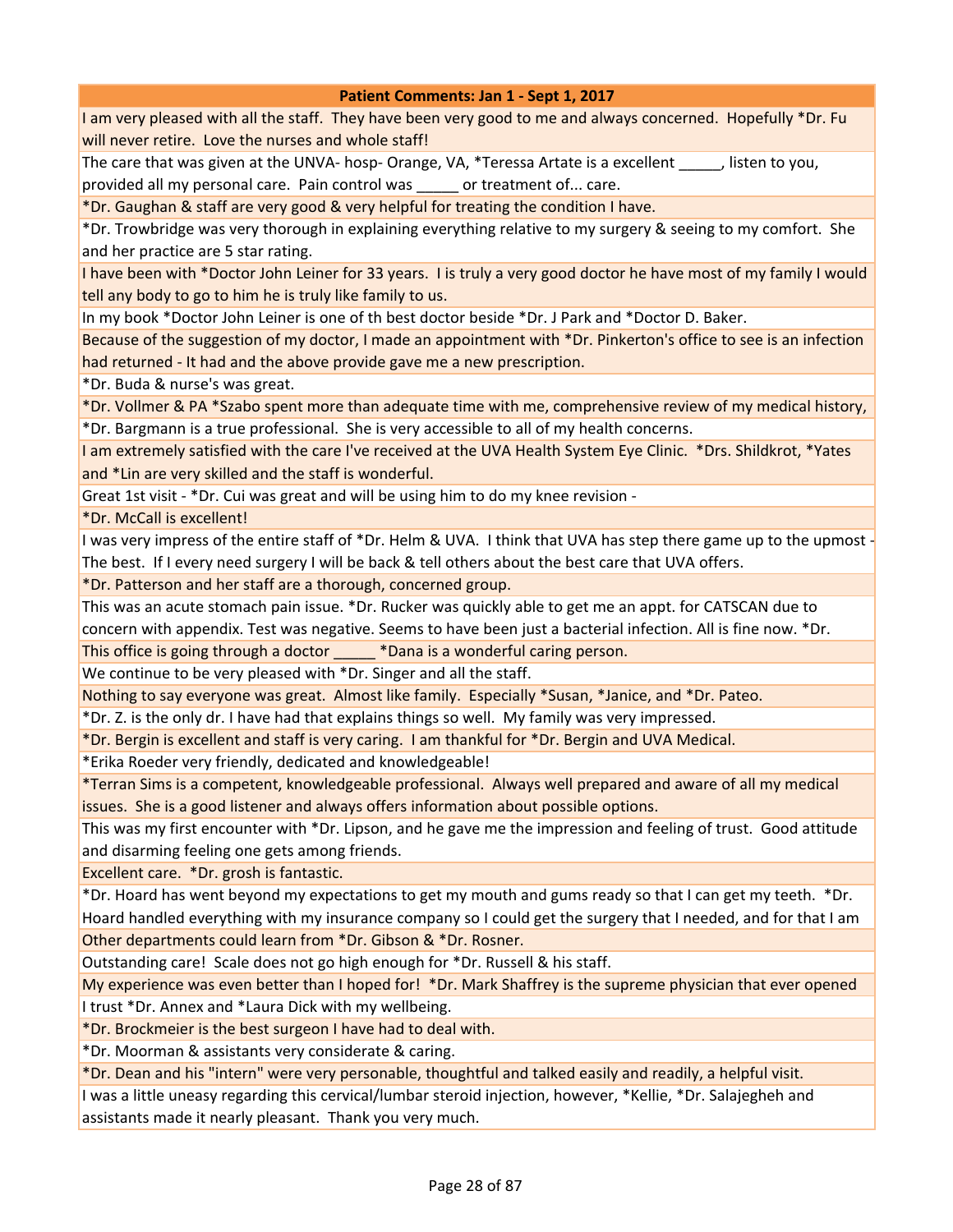I like \*Dr. Chad Wilson, he's very caring and he takes pride in his work, keep up the good work.

\*Dr. Baker showed concerned regarding my condition. She is an outstanding person and doctor. Felt relieved This was a one year check-up. \*Dr. Gimple is a very caring person.

My first visit with \*Brandy Patterson and I was impressed.

I have been going to this clinic for years and would not go any where else. \*Dr. Rosner cares for my every needs and we do very well together - I have great respect for his care and concern.

\*Dr. Shah and his staff are the best. I look forward to my visits.

\*Dr. Khurana was awesome! Very concerned, helpful, great bedside manner.

\*Dr. Balogun is a geriatric UVA doctor who sees me on a regularly scheduled basis, and stays on top of the slightest change in my health or medicines, and is an excellent doctor.

I also saw \*Dr. Brennan, what I would rate similarly. Great team of professionals who are patient-focused.

\*Dr. James Browne is one of the best doctors I have ever had!

I have been a patient at UVA's Cancer Center since 2005. I am currently seeing \*Dr.Gaughan & her staff. They are kind professional & interested in you as a person. I am thankful to be \*Dr.Gaughan's patient.

As usual, \*Dr. Gaughan & her staff were professional, kind, most courteous, and interested in whatever I had to say. I am blessed to have such a medical team -

They do not come any better than \*Leigh Cantrell and \*Pat Mitchell. Many thanks for going well above duty. Thanks to \*Dr. Bergman, I have a diagnosis and have been referred for proper care after 5 months of no answers with multiple doctors. Thank you!

\*Dr. Keng - excellent \*Louise Mann very helpful \*K - \*Dr. Keng's secretary - exceptional (\*Karen Flannigan).

Drs. visits are always stressful for me, and as usual \*Dr. Mclaren took both my overall health and my anxiety seriously, giving me all the time I needed to get through the exam \*Peter, the RN did as well I so appreciate the I really did not have any complaints. \*Dr. Ring & staff were superb. I feel like the care about ME and what is best

\*Patience Oteng has been caring for me for several years regarding kidney stone issues and bladder infections from stones. She has been very personable, caring, responsive and knowledgeable. I have not had any severe stone attacks during this time. I do have a # of stones in both kidneys, which do sometimes cause bladder issues. While out of state this past summer I had a severe infection and called \*Ms. Oteng. She responded immediately, \*Emily, \*Hilda, \*Carol & \*Sharon are the best nurses - using cortisone cream for the itchy allergy shots, making

\*Emily, \*Carolyn & \*Sharon are amazing Cortisone for itchy shots, ice packs for shots etc.

\*Dr. Wolf is excellent.

\*Dr. Caldwell was professional; competent and compassionate. My life is in his hands and I know I will be well-Never experienced a physician as thorough as \*Dr. Fedder, family agrees with this opinion. I rate \*Dr. Fedder quality of care higher than received at John Hopkins for a year.

\*Cawood is an amazing practitioner and I would like to continue care with her.

\*Amy Radigan is great - personable, professional, and were knowledgeable - excellent - nursing staff is great reception & registration staff efficient, very personable and polite -

This office is always well run & efficient. I see \*Dr. Sue Brown on a yearly basis & she is always professional. She's a great listener & I'm very pleased with the care I received.

\*Jennifer Dillman is an excellent nurse practitioner, the staff & \*Ms. Dillman were friendly & confident &

Very pleasant - everyone was so friendly & kind & ready to help me with my needs. I have heard how nice & good that \*Dr. Park was & I would see her concern he was walking (R) foot.

\*Dr. Tuskey's helper which is an RN, \*Susan Miller, is always cheerful and polite. She is always helpful, respectful and informative. \*Susan confirms everything (questions and answers) with \*Dr. Tuskey.

I have experienced excellent care from all the staff at UVA and the ENT Clinic. I have confidence that my current health problem will be resolved positively. \*Dr. Levine is knowledgeable and puts me at ease.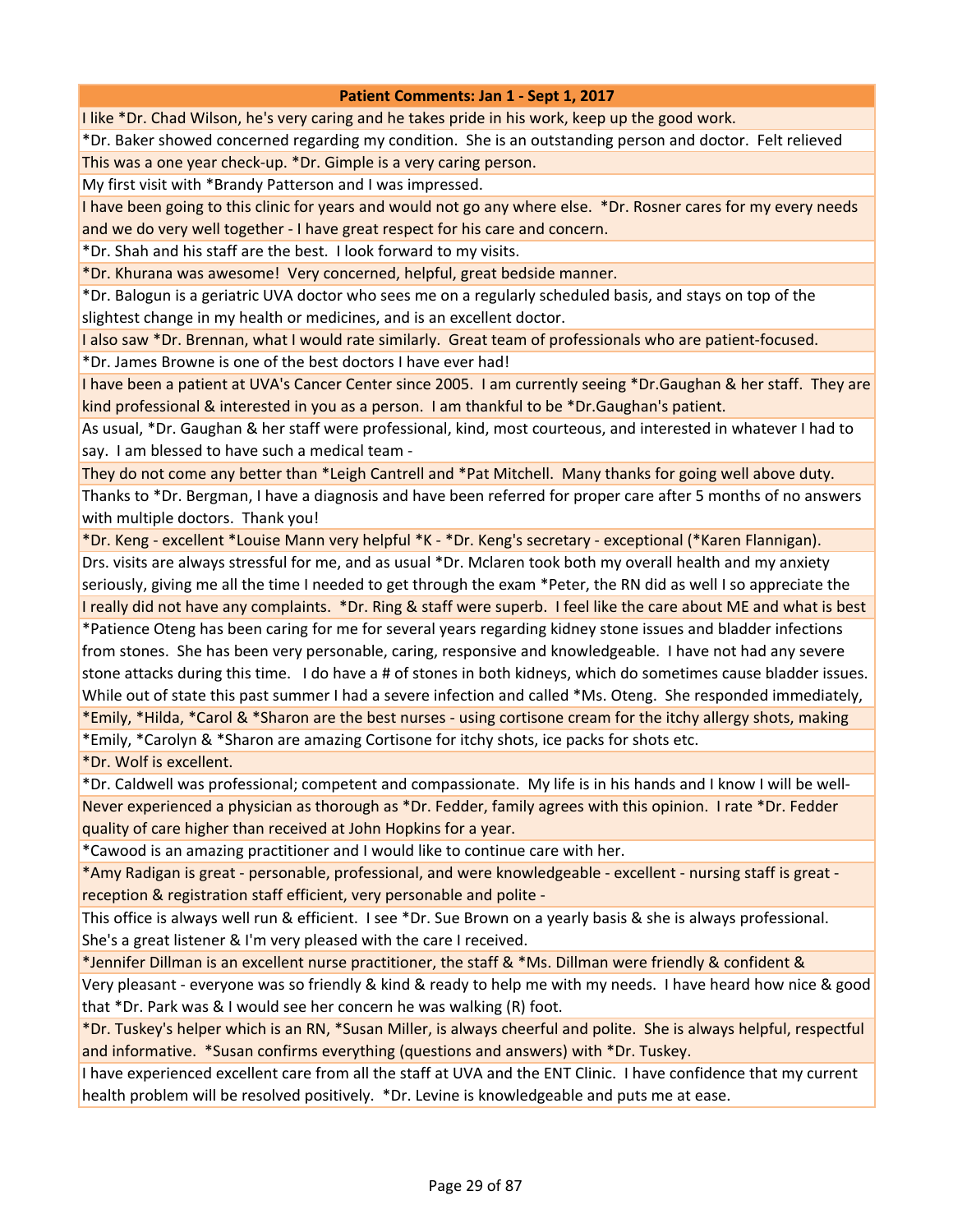\*Dr. Anderson shows care of the whole body & mind not simply my thyroid. She is patient, asks detailed questions, listened and makes suggestion. She goes over my blood work results with me carefully explaining 100% satisfied with \*Dr. Lin & staff!

\*Dr. Liu is, hands down, is one of my favorite surgeons. He is so kind and compassionate and cares for his patients. He truly listens to me and makes huge efforts to help. This means so much. His staff \*Kristi, \*Alison You can tell they all support each other and make things happen in a peaceful, smooth process. I have many doctors that I see regularly. I always love coming to UVA to see \*Dr. Liu and his team. IT is not a trip that I dread. \*Emily Girard is hands down the best doctor I've seen in my entire life. She feels like a friend to me (yet maintains a professional rapport). I feel like she and the nurses and office staff truly care about me.

This was a one time visit with \*Dr. Rheuban. I was impressed not only with her expertise but also with her enthusiasm and genuine concern for (her). I also appreciated that she brought in a colleague when she

\*Dr. Kern is "tops" in every regard! Nurse practitioner \*Rhoda is outstanding! \*Dr. Kern's secretary, \*Jen, is an \*Dr. Damewood is a very knowledgeable and caring doctor.

\*Dr. Ryan Smith is caring and professional. I always have confidence in his treatment.

UVA is always a great experience! \*Dr. Humberson was able to explain of the life long issues I've dealt with and relate them to my condition. She also listened to my family history and actively looked into other possible issues

I am very happy w/primary care provider (\*Dr. Kimberly Bauman) PATIENT FOR 10 YEARS. This visit was for

\*James Browne has incredible empathy for others, he took on this Haitian adolescents hip surgery and continues to care for her. She now walks normally and previously had a nearly frozen hip with a pseudarthrosis developing. She is ecstatic and well aware of the and cof what she was given. She is deeply thankful and her community in Haitian also knows it and is thankful towards \*Dr. Browne, and \*Dr. Chabbra. Every

Greetings! In spite that I did not represent economic means for such a prestige hospital, they treated me with a dignity & elevated respect. A special thank you to the nurses \*Heather & ?? (I forgot)!!

Saw a good provided - \*Dr. Lau was out - Everyone was good to me -

\*Dr. Hays and nurse \*Melissa are great. Got to see my old nurse \*Pam. They are great in answer calls and \*Mary Chandler not just help at the time but put other tested to see where my pain is coming from.

\*Seki Balogun is by far the BEST doctor we have EVER experienced!

\*Dr. Singh is a superb cardiologist, his skills demeanor and capability to care for me as a patient are outstanding - \*Dr. Andrew S. Chang is an "outstanding" professional.

I just want to reach out thanks \*Mary, \*Dr. Zhu and \*Dr. Zhu provider.

Everything about this visit has been PERFECT. \*Dr. Russell was such an excellent surgeon & professional. In the \*Danielle rock!

Of all my providers at UVA, I would rate \*Dr. Binit Shah the highest - he is compassionate, knowledgeable and always respectful. UVA should be proud to have a doctor of his caliber.

\*Dr. Zaydfudim was great. He was friendly, concerned & knowledgable. His NP was good, was very nice, helpful & appeared competent. This was the 2nd time I have seen him & have been impressed.

\*Dr. McMahon others excellent, compassionate, thoughtful care. His staff is pleasant, supportive and attentive. The first thing that I want to let you know is that I'm sorry for sending the survey now I was at that address. I am very grateful for your great attention from the personnel as from \*Doctor Bertram.

All of the help I receive on the day I visit with my surgery, \*Dr. Bruce Schirmer was very professional and concerns about helping me. This goes for everybody whom perform services with me. I love all of them. (GOD BLESS!)

\*Dr. Gimple was recommended by a coworker & he was as kind & professional & knowledgeable as Wayne Huffman told me he would be. He took his time w/me & answered all my Q's. He put me at ease. His nurse was wonderful also & responded quickly to my calls. She was knowledgeable & caring. So glad I made the trip over Very good experience, really like \*Dr. Mark Jameson.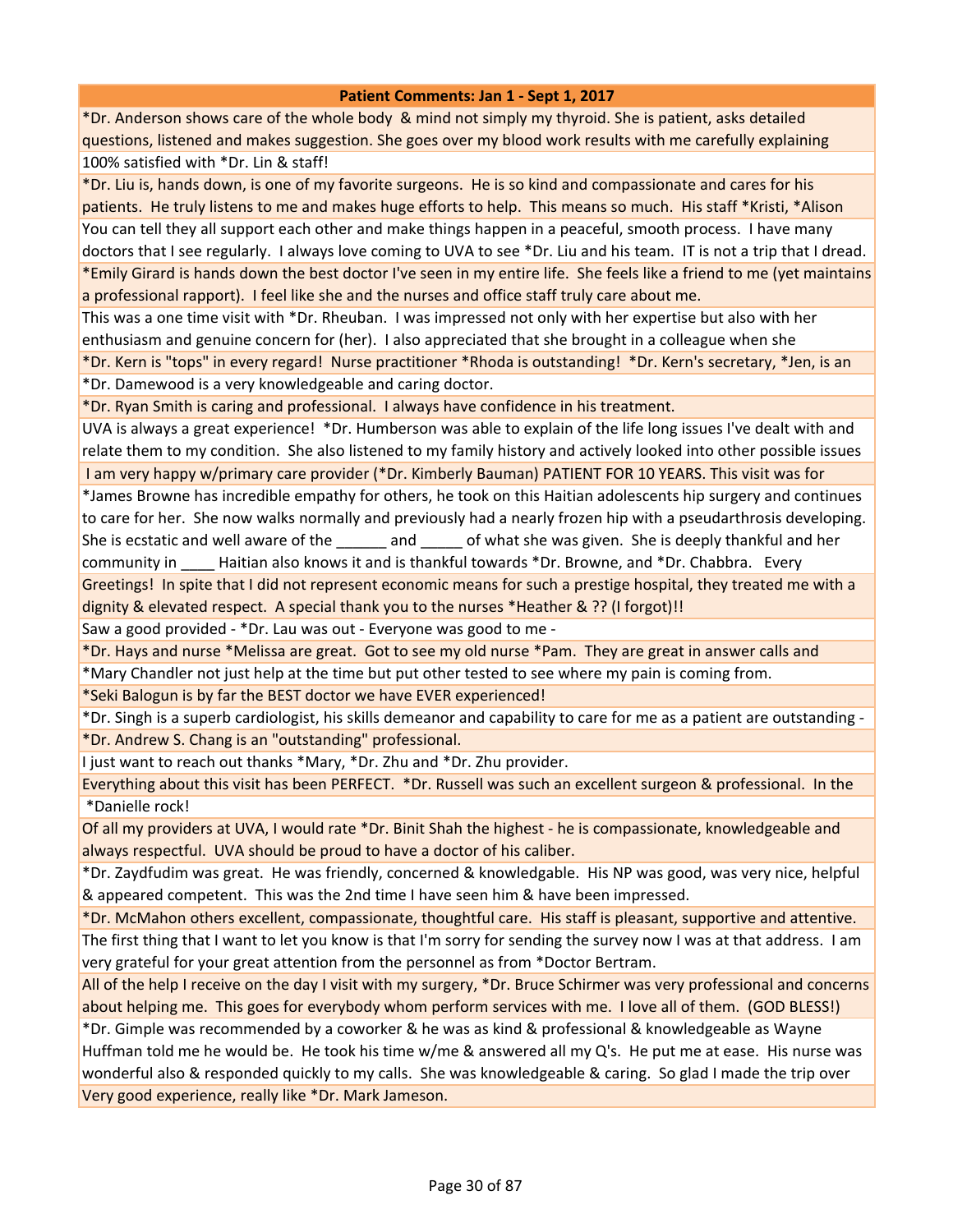I looked for a long time to find a doctor like \*Dr. Krupski. I have been her patient for years and recommend her to everyone. She is excellent in every way!

We cannot say enough about how grateful we are to have \*Dr. Borowitz and the entire staff at UVA Childresn's Hospital in Isabella's care. The exceptional people who have helped us during her illness are our family now.

\*Dr. Borowitz and his entire staff have become family to us. Isabella is a thriving young child due to the excellent care and treatment. she is so lucky (we all are) and blessed to have them in her life. Thank you all.

I am really going to miss \*Dr. Foff when she leaves UVA.

\*Dr. Evans is the best!

In the year I have been coming to see \*Dr. Kennedy, I had no complaint. She is a wonderful dr. Everyone is doing a good job. I'm so thankful for the help I get. Thank God for all of you.

I enjoy seeing \*Dr. Nass. very much. He is always up great and makes you feel special and very concerned about my care & so easy to talk too!! Wish all my doctors were like him!

I travel almost 400 miles round trip. I have been coming to UVA since diagnosed with breast cancer in 2009. I absolutely LOVE UVA & the WONDERFUL care & treatment that i have received. They are the best!!! 5 star rating Excellent staff \*Shildkrot is well prepared - I trust him.

\*Dr. Grosh is a respected, dedicated, wonderful doctor who cares for his patients and always takes the time to answer your questions in terms you fully understand. UVA is lucky to have \*Dr. Grosh on their staff.

\*T Sims is an excellent provider. She is very acknowledgeable and sensitive.

I enjoyed meeting \*Dr. Boyer. He was very pleasant and thorough. He was very helpful.

\*Dr. Forbes and the staff are wonderful, they do a great service for people like myself.

At \*Dr. Kalantari's office my experience with them have been nothing but helpful and totally professional &

I've met many outstanding providers in 2 1/2 yr. of cancer Tx @ UVA but \*Dr. Lippert has become my favorite obvious expertise, insightful thinking & questioning, excellent rapport, bedside manner.

I have full confidence in \*Dr. Wispelwey and thoroughly enjoy our visits - really excellent infect. diseases clinic.

I don't think there is a better doctor for my needs. \*Dr. Shildkrot & \*Dr. A. Linn were and are the best period.

In addition to the usual well above average attention and care by \*Dr. Pinkerton - more than friends can imagine this time \*Dr. P. suggested listening to music during a procedure I always dread & helped me w/that. It definitely \*Dr. Mason is very professional, knowledgeable, and gentle in manner.

I feel confident in \*Dr. Buda - we are talking about my heart.

\*Dr. Joel Schectman has always been the utmost professional and friend I have ever had at UVA. He brings balance to my life concerning my medical care. #thebest

\*Dr. Bergen and the staff are always so thoughtful, caring and professional. I appreciate them so much.

\*Dr. Cui has always taken very good care of my husband. His concerns towards the medical issue are dealt \*Dr. Z. and staff are wonderful.

\*Dr. Phillips is a great doctor!! Always have a pleasant visit with him. Look forward to seeing him.

\*Dr. James Browne of orthopedics is the best and most thorough MD I've ever had the privilege to know. During both my hip replacements he kept my family informed of everything going on and after surgery he has a great bedside manner. I would refer him to anyone. He is a great doctor and was very pleased with both results of

\*Dr. Reagan Thompson is an extra ordinary professional and courtesy oriented health care giver. I wish for the UVA Hospital to have her always!!

Very impressed with \*Dr. Hall knowledge & patient attention explained issues in detail and discussed options and treatment ran high degree up confidence in \*Dr. Hall.

\*Dr. Elizabeth Lyons is the best doctor I have ever had.

I think \*Domson is the best dr. I have ever had.

Great practice. \*Dr. Babar is excellent!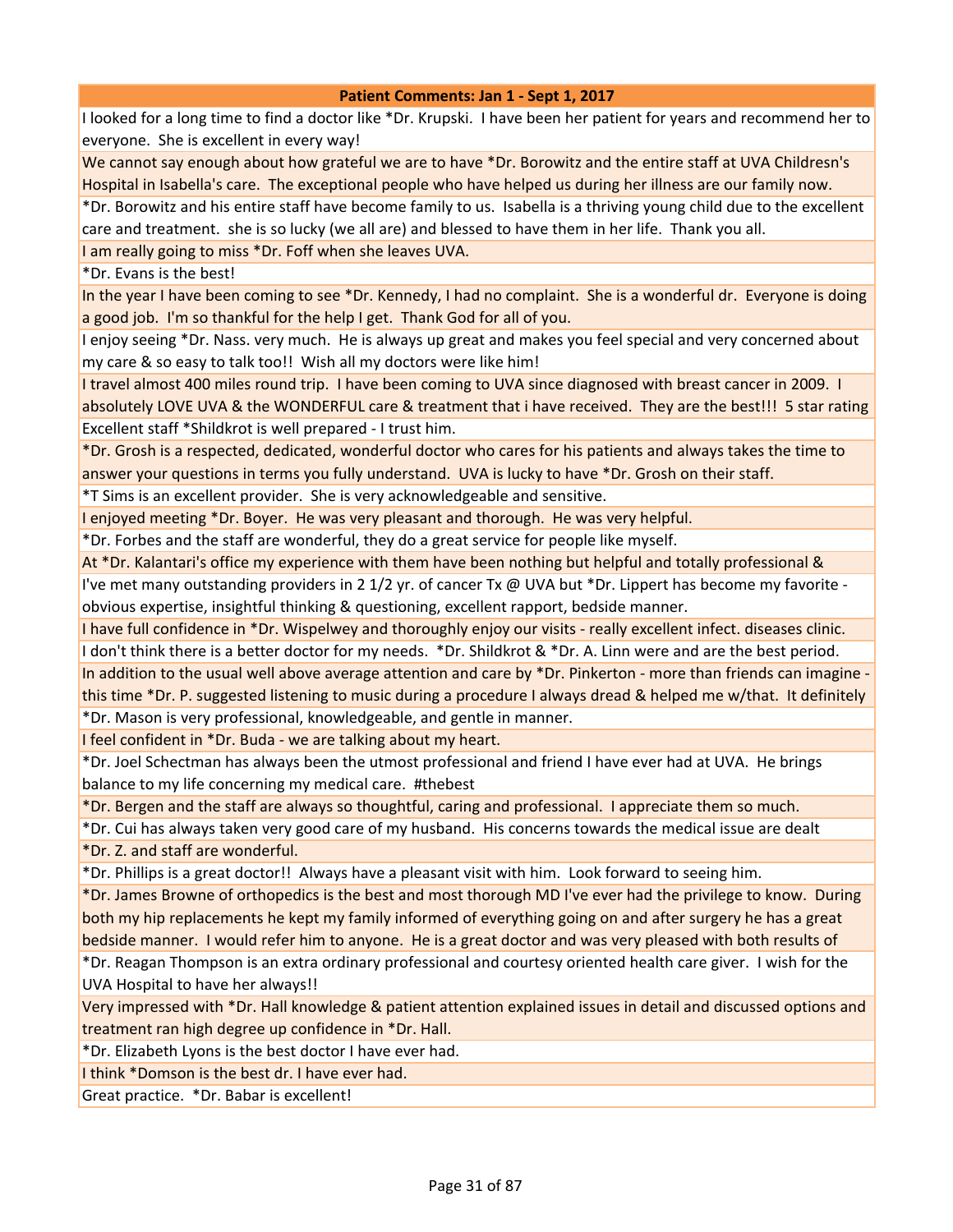\*Dr. Rubendall and the receptionists and nurses are fantastic! As well as the interns in training. The care & compassion from \*Dr. Rubendall and the entire staff is the best I have ever received and I always recommend An exceptional experience considering the circumstances would highly recommend \*Dr. Lau.

\*Dr. Zaydfudim and his staff were outstanding, they listened, gave helpful hints, they made you feel like part of their family. They go past being helpful, you could say they're angels. They're so concerned!!

My continuing treatment any care has been excellent for the last 3 years with \*Dr. Grosh.

\*Dr. Yates and his nursing staffers are all extremely competent, caring, friendly and efficient. I am grateful for the care given by both \*Dr. Yates and his head nurse. Both are superior attitude, care, and extreme capability in making me feel comfortable about receiving eye shots - They have made what could easily be a scary procedure \*Dr. Francis Shen's practice & all who participate in it are exceptional could not ask for better care or deeper concern for my well being. You should be proud.

\*Elizabeth Gaughan is a SUPERB doctor to have on my team.

Second time you sent survey for \*Ms. Stanley. \*Melissa is fantastic.

\*Dr. Chang's advise was to go to the ER & have my BP meds upgraded. I did as he suggested.

Hope all my comments covered survey, I was at appointment for yearly check-up I really have no problems \*Dr. Green explained to me & wife my good condition, I am very pleased.

Have seen \*Dr. Frick & \*Lynn, for yrs. don't think I would be doing as good as I am withtout them.

I felt very fortunate to be able to see \*Dr. Karen Johnston because of her expertise in my illness.

\*Dr. Charlton was very kind and thoughtful when listening to our concerns. She was helpful with her explanations \*Nicholas Calabrese has always taken the time to help me. His care has help my well begin a lot.

\*Dr. Domson, student & or residents, and staff have always been helpful, kind, and willing to answer questions. I travel for 2 1/2 hours; to see \*Dr. Domson so that must express my admiration & confidence for his and UVA's

\*Dr. Gorsch is an angel - I would not ever wish for another oncologist/hematologist. His staff is every bit as kind as is he!!! \*Dr. Gorsch is a gift to come with M/M!!!

I've found the people at UVA to be very professional with a real concern for the patients well being. I consider \*Dr. Wooten and \*Dr. Elias to be the very best!

\*Terran has been great to me the past 8 years, as has everyone at UVA. I don't think I could be in better hands. I feel much better under \*Dr. Boyer's care.

My compliments to several on my team. \*Dr, Kindwall-Keller always makes me feel I am here only patient. My sincere compliment to \*Ms. Diana Rexrooe (RN) who always is pleased to see me and focused on my needs. Since I live just south of Washington, DC, a trip to UVA is a 21/2 drive - she is so sensitive to that & as \*Dr. Kindwall-Keller makes me feel I am her only patient. This is my first experience with your Emily Couric Center & I am very pleased - I always want to express my gratitude & compliments to \*Ms. Melissa Richardson (UVHE stress lab) & \*Ms. Lisa Cognetti - (lung test) both very patient, kind, personable & made me feel comfortable - As my

\*Dr. Upchurch always very pleasant, genuine, concerned - UVA Hospital very fortunate to have him! I'm thankful I have been on a maintenance program for 20 years through UVA. \*Dr. Spencer Payne is an exceptional and gifted physician. His care and innovative suggestions have improved my health and well being infinitely. \*Dr. Payne is an incredible doctor. Also, he personally called me with a biopsy report.

\*Dr. Spencer Payne is great. Skilled, professional while being friendly, courteous & very helpful. I have recommended him to family & friends with problems in his area of expertise.

\*Dr. MacKnight is the best doctor anyone could ever have. He is knowledgeable, personal, compassionate, caring, etc., and is always there for me or sees that someone else is!

I would recommend \*Dr. Thomas Brown's office to my friends and family.

\*Dr. Dunsmore is an excellent doctor. She always took time to ensure our son's needs were met and our I just moved to the area. I was looking for a family doctor. \*Dr. Chang was very pleasant and seemed very attentive. I'm very satisfied to have him as my family doctor.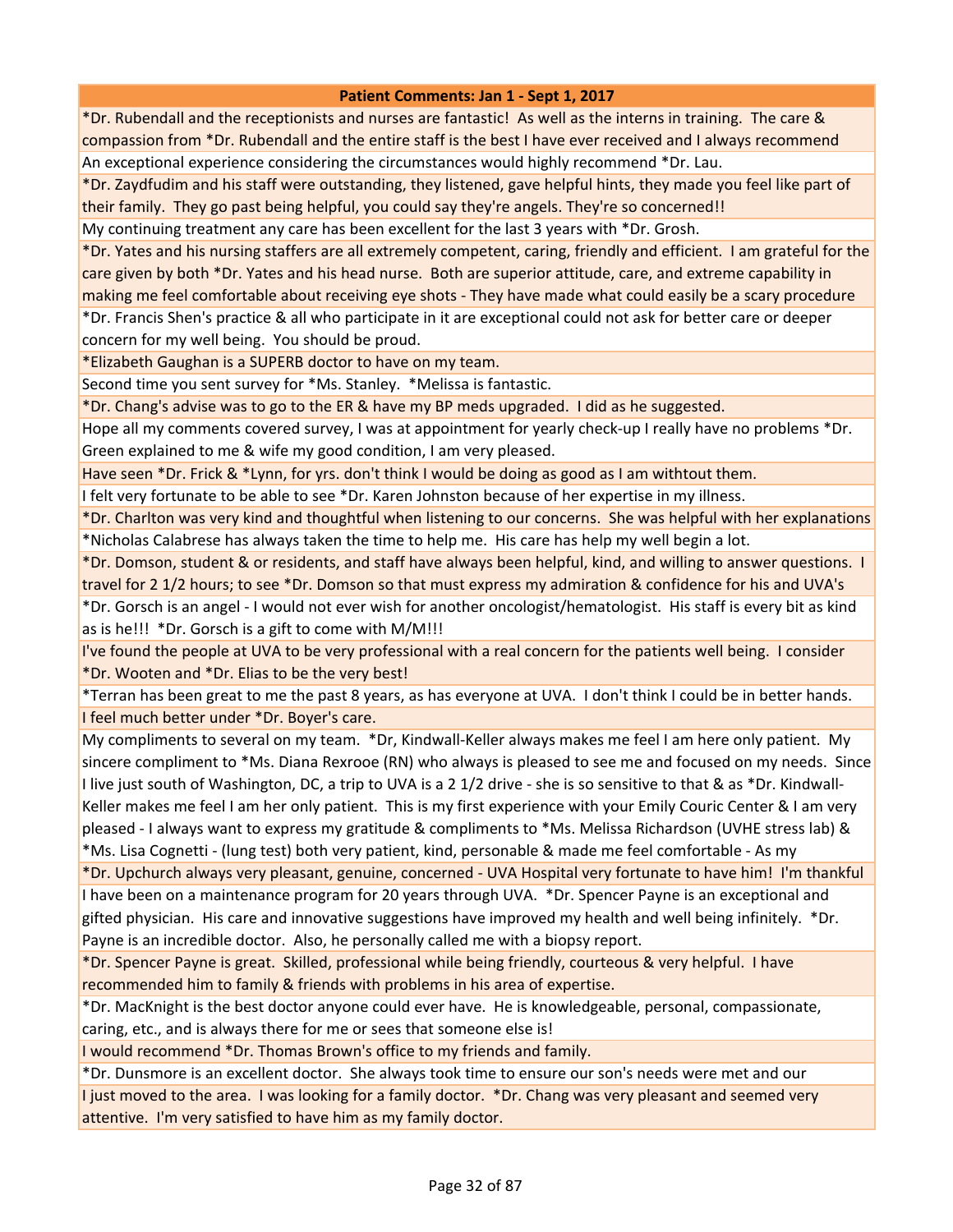This was probably the most pleasant hospital visit I have experienced. \*Dr. Vollmer and his staff one excellent. Very pleasant and informative visit with \*Dr. MacKnight.

\*Dr. Z. is the best. I look at him as a doctor & friend.

I have blood work done every year. This was the follow up with \*Eleanor who is great.

I was very pleased with my visit. \*Dr. Smith ordered a myelogram for further investigation of my problem and My cardiologist is outstanding (\*Dr. Bergin).

\*Dr. Rembold is excellent.

There was no rushing and very clear and concern showed by \*Dr. Shen and his nurse \*Abbie were terrific and wanted make sure we agreed to a suggested TP.

I have known most of the attendance some for over 40 years, nurse \*Paris took care of my family for that length \*Dr. D is a concerned and wonderful dr. I would highly recommend, to anyone. I needed a dr and am so glad I

I like \*Craig Thomas - He explains things and when you are not a medical person it helps so much.

\*Dr. Kimberly Bauman is the best! She is very knowledgeable and caring. \*Dr. Bauman is professional and My daughter is very happy with \*Dr. Mason.

My experience with \*Dr. Stephen Park and his group could not have been any better!! They were as close to perfection as could be. He repair two concerns on my

\*Dr. Hatter is a very caring Dr. He has helped me through the passing of my husband! I could not have made it \*Jeanne Young MD, \*Dr. Drivette - dermatology, \*E. Crawford - RN > all gave good care & understands.

\*Dr. Sedlock was very nice. I would tell all my family she was really terrific. I would use again if \*Dr. Kahler I think \*Dr. Bergin is, quite simply, the best! Lucky me to be under his care -

Here, in Culpepper I found a \*Dr. Robinson who is a super fantastic person & surgeon - Also found provider \*Dr. C. Devencientis. Who have come to help me to became healthy & who care for their patients 1st. They love their jobs and have goals of making sure they're your goals also. To make a better life for you.

This visit was great. I was early, but I got seen early, too. \*Dr. Smith seemed concerned to find the right

I was pleased with \*Dr. Robertson and staff, both made me feel welcomed and treated me well during my visit. And they addressed my healthcare need with respect and professionalism.

My visit with \*Dr. Yates was fine!

\*Dr. Gregory Townsend is awesome doctor - Very caring thoughtful and very helpful.

Very pleased with care provided by \*Dr. Cirenza. Very knowledgeable, informed about my medical history not rushed in explanations, goals, etc.

I'm a very satisfied patient and feel UVA is providing excellent care thru \*Dr. Escanellas and \*Dr. Saloman. \*Helen Molnar is the best!!! Support staff very friendly.

If cancer can be experienced, by the patient, in any positive way, my \_\_\_\_ with the UVA Med. ctr. cancer program, form logistical staff, through my relationships with \*Drs. \*David S\_\_\_\_, \_\_\_\_ \*Read, and \*Elizabeth G\_\_\_\_, to include their entire staffs, has been a wonder to observe kind, efficient, full of well justified pride, extremely welcoming and warm, everyone from the cleaning staff, volunteers, through the nurses, and doctors and their staffs, went to extraordinary lengths to make a trying period bearable. Even the building layouts, and ergonomics, as well as access to the facilities are well thought out, efficient, and as easy to navigate as possible. I have not the expertise to properly assess the talents, competence, and skill of the physicians, beyond the I cannot say enough good things about \*Dr. Grosh. He is and has been completely honest with me and always takes time to answer any questions and listen to my concerns. I am blessed to have him as my oncologist. \*Dr. Schenk was most cordial and professional as usual. I understand that he is the best at his specialty. Having regular meetings with \*Dr. Fedder in the past two years I feel she has been both professionally & \*Dr. Weiss is an exceptional dr. as well as his assistants. I was treated fairly, in really fast time and would \*Ms. Myers @ \*Dr. Lu were very professional @ pleasant to deal with. \*Dr. Lu is a awesome surgeon - Thank you

I really like \*Dr. Dacus. I would recommend him to friends/family.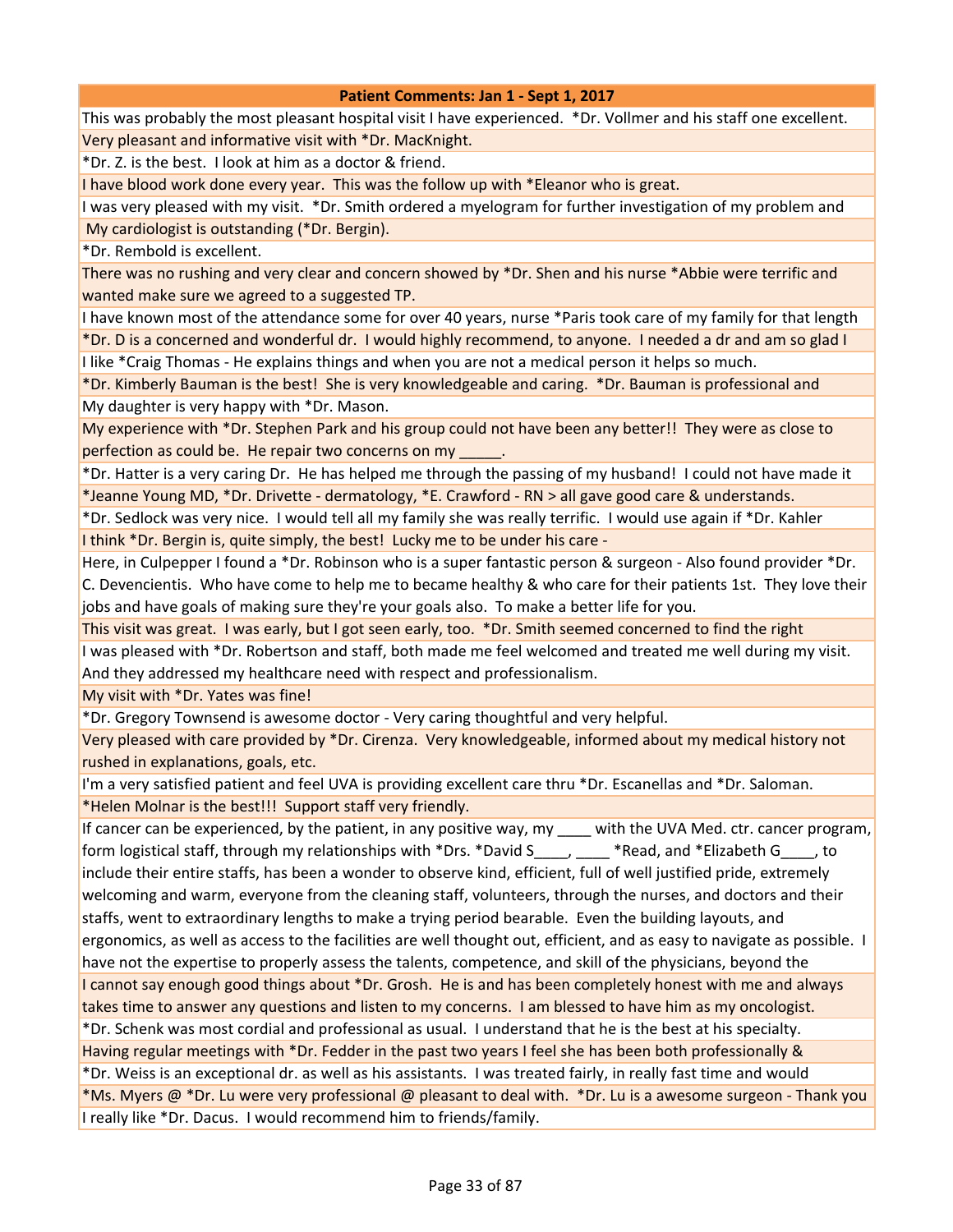UVA, \*Dr. Moorman, & \*T. Simms are the best medical providers & rec'd great care & outstanding medical During her interview, \*Dr. Fuchs displayed both knowledge of my medical history and expertise in her field. On the 5th of April 2017 I was operated on from my column by \*Dr. Greg Helm according to my way of understanding the operation has came out excellent and the dr. and his team in the room super excellent, \*Dr. Carlson provides outstanding, compassionate care. He even provides his direct phone number patients can

use if they have follow-up questions.

\*Dr. Kalantari is above being a good doctor he is excellent dr. caring, knowledgeable he is the icing on the cake. My dr. is the best! \*Dr. Kimberly Dowdell took on a lot when she took me as a patient. She is the dr. I've had in \*Dr. Netland & staff are the best. I saw him when he was in Memphis & followed him to UVA because of his knowledge & expertise in glaucoma!

After having seen various physicians for approximately 8 yrs., only \*Dr. Sarah Jones was able to figure out what causes my symptoms. She also has a superb bedside manner!

\*Dr. Donna Landen is a wonderful, caring dr. She shows concern for you and always keeps in touch with you.

\*Dr. Sara Mansoor was a very caring person. She was really concerned about my issues and always willing to help.

\*Dr. Donna Landen is a very caring doctor - she is wonderful!!! Always communicating with me when needed. - Very pleased with \*Dr. Gravatte.

I came to UVA for a second opinion and better attention due to being neglected by my last doctor's office. It is well worth the 2 hour drive, the staff and \*Karen Finke are the most caring and understanding medical office I've \*Dr. Argo is a wonderful, caring doctor. He takes the time to listen to me at my visit. I wouldn't want to go to another hepatologist to treat my illness. He is the best.

\*Peggy the nurse was extremely nice and down to earth. Her genuine care meant a lot. Overall, a good When I was diagnosed with aneurysm... So thankful I found \*Dr. Liu.

\*Dr. Densmore explained to my daughter and myself very well. My condition out of all the doctors I have seen

\*Dr. Akosah has lot of empathy and cares about patients. He has tremendously helped with my medical concerns - So glad he is nearby!! Thank you again \*Dr. Akosah.

\*Dr. Laura Cook is an outstanding doctor in the vision center. I have nothing but praise and thanks for her care.

\*Dr. Cook saw me in the ER as the ophthalmologist on call. Her work and the others in the ER probably saved my

\*Dr. Borowitz is awesome. One of the best Ped. G.I. doctors in the country.

\*Terran Sims is always willing to go the extra mile to help in any situation.

\*Dr. Gibson & his assistant, \*Virginia Dixon are a superb team. I trust them with my health & my life.

I am very fortunate to be working with \*Dr. Thule very sweet knowledgable concerned and highly pleased with I am so pleased with what \*Drs. Shildkrot, \*Olsakovsky, and \*Newman have done for me.

\*Dr. William, \*Toni, & UVA world class!

Would recommend this location and \*Dr. Brockmayer to anyone who needs this care.

I have been \*Dr. McCarter's patient for 24 years. I feel very comfortable & satisfied both with treatment from him & my association with him as my doctor.

\*Carla has been so helpful and wonderful for everything. A true asset for a great establishment!

\*Claire is very knowledgeable & professional & knows what to do - She diagnosed my fracture w/o seeing X-ray.

\*Dr. Grosh is a great doctor and a better person. Would not go any other place.

\*Dr. Brown and all the staff were PLEASANT AND PROFESSIONAL. It was a good consultation.

This was the fastest I had a DEVICE check and \*Dr. Bourque came in the room for my apt.

My wife and I were impressed by \*Dr. Padia's knowledge of the materials pertaining to a possible connection of the adrenal gland to my hypertension. Her examination (careful) of the images provided by radiation dept. at Lynchberg General helped her to rule out that connection. She also gave excellent advice and reassurances about \*Dr. Padia is a superb physician who exhibits a real knowledge and concern for my medical issues.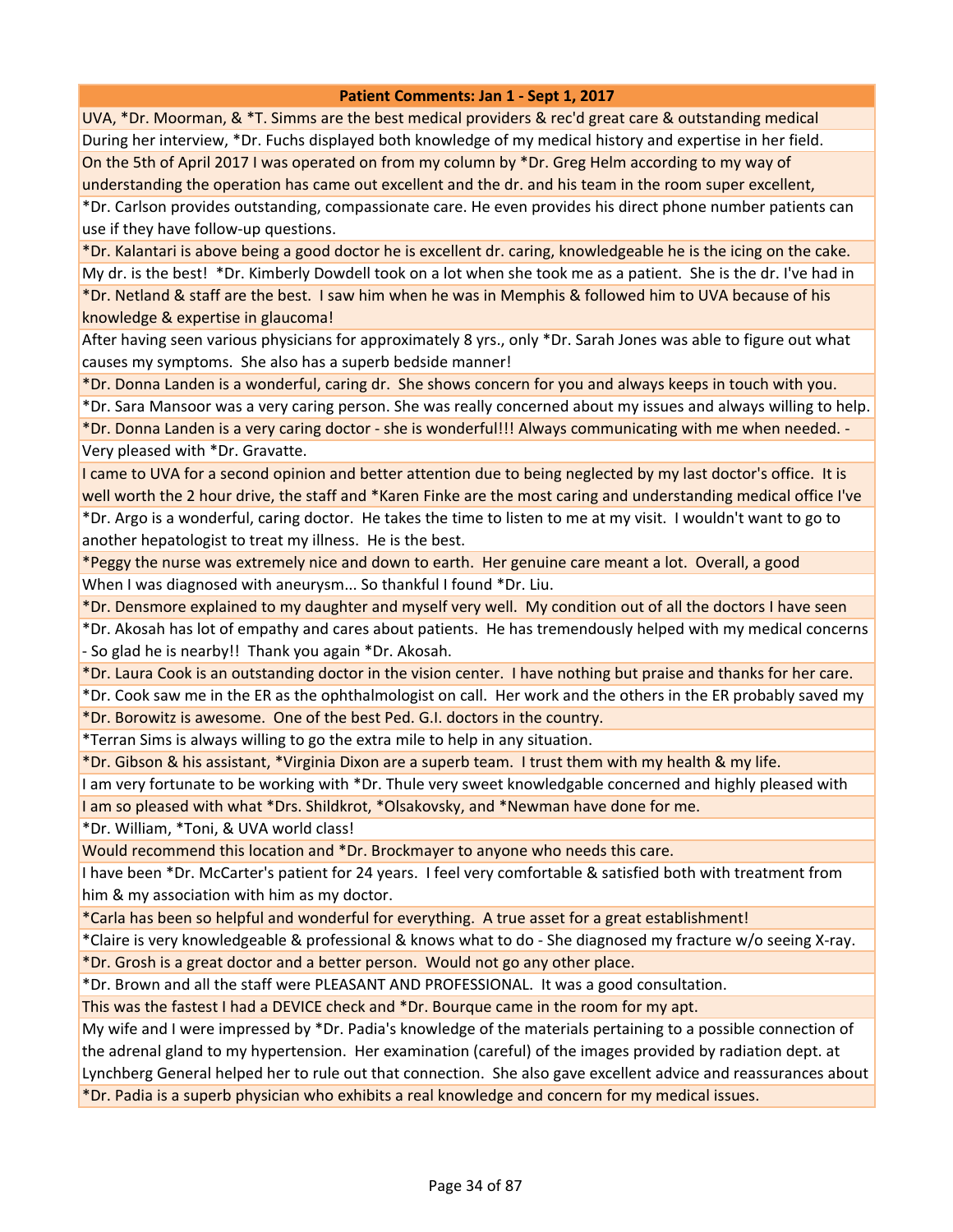This was first visit with Drs. \*Rosner & \*Zeta - very impressed with their kindness, professionalism - gave explanations and answered questions in a manner my wife and I could understand.

I am 77 years old and have numerous health issues. \*Dr. McLaughlin is by far one of the best doctors I have come in contact with. Along with his staff I have complete confidence in my health care.

\*Bob Battle and his assistant, \*A\_\_\_\_ Garo, were wonderful! I have absolutely no complain or concern as to their care of my cardiac & blood pressure issues.

My primary care physician, \*Barbara Post, is WITHOUT QUESTION, the finest internist I have ever dealt with! (I am 73, which takes into account many others.) It is hard to imagine an internist better than she.

\*Melissa Stanley was very intelligent, caring and proficient at her job. She made me feel comfortable, and answered my question, and does an excellent job.

\*Dr. Thomas Brown, MD and his entire team have continuously provided excellent care for me. Of particular note is \*KATE ROBINSON, PA-O who shows a strong empathy and excellent medical knowledge and is a very caring

I am very satisfied with \*Dr. Browne and his staff. They do an excellent job. I drove 2 hrs. from Fredericksburg VA just to be his patient. I have already recommended him to friends. What a great dr, surgeon and just an all Very pleased with \*Dr. Lau & staff at UVA.

\*Doctor Hatter & his staff are the best I've ever had, he seems very concerned about my problems is always \*Dr. Rembold is a wonderful doctor and person.

Very good - \*Dr. Domson & team were great - my father is very thankful for his care thanks to all.

I like \*Dr. Yates' care!

Before \*Dr. Patel, we had \*Dr. Boyer for several years - he was a great doctor - compassionate - competent etc. Miss him. \*Dr. Patel seems good too!

\*Dr. Wooten is a world-respected physician and best of all, he is very kind. His knowledge and guidance has been most helpful throughout the years as his patient. His staff mirrors his quality care & kindess.

I really like this office & \*Dawn. They make every effort to see you quickly when you are ill. I am very confident My health issues and care have been fairly complicated over the past 2 months. \*Dr. Mihalek has been great overseeing my care and communicating w/me & my husband.

I find \*Dr. Gibson an excellent physician, concerned responsive. Have been his patient for a long time &

I was very impressed by the services at Culpeper Memorial Center. \*Dr. Hardy & his staff. Everyone deserves an \*Dr. Singer and her staff are excellent.

My... evaluation was 2 1/2 hrs., followed 1 \_\_\_\_\_ later. Husband and children were with me when cognitive impairment was explained. \*Dr. Fuchs was a \_\_\_\_\_\_ professional.

Love, love, LOVE \*Dr. Netland! Have seen MANY doctors over the years, and he is the top, both for knowledge, bedside manner care, & overall. He's wonderful!

I came to UVA and \*Dr. Kern's office because my cardiologist strongly recommended \*Dr. Kern to treat me for my aortic valve stenosis. I am very, very pleased with Dr. Kern and his whole team!

\*Christiana and \*David Brenin are a God send to UVA.

I fractured a bone in my foot. I did not make an appointment. My first visit. The doctors at Health South sent me to \*Dr. Yarboro. I was very pleased with his care and his staff. My follow-up visit (appt.) was very good, also.

I continually receive good care @ UVA Zion Cross Roads. \*Dr. Luna Asrar is my primary care doctor. Very I was well pleased with everyone I had in contact with from the receptionist to the visit with - \*Dr. Hatter.

\*Dr. Cheng and office staff are professional and friendly, visits are always relaxed and personal - \*Dr. Cheng is thorough and keeps informed by coordinating tests and appointments with specialists and sharing results with I especially appreciated receiving a call about a cancellation which gave me the opportunity to meet with \*Dr. Dillon for my first oncology appointment earlier than expected. Well aware of my medical history, \*Dr. Dillon thoroughly presented my oncology plan, listened carefully to me, was compassionate and reassuring, and \*Dr. Jaffe is an all around, well read, compassionate, internal medicine provider I have been with her for 10 yrs.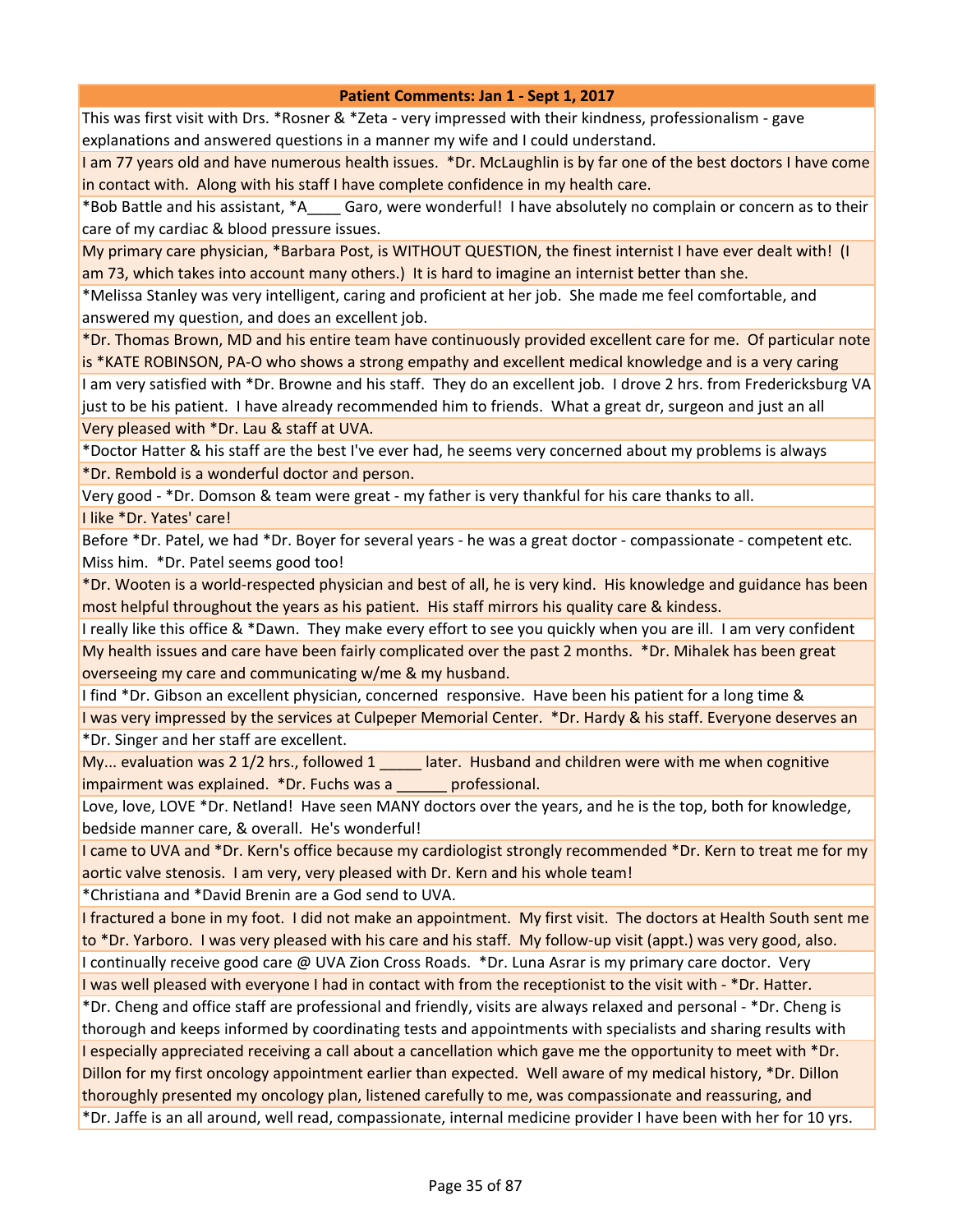My husband & I have the highest respect for \*Dr. Mangrum and he has a wonderful nurse in \*Felicia! Love \*Felicia.

\*Carmel is very caring and empathetic. She has a calm presence and made me feel at ease.

My experience at UVA has always been great. I am receiving botox shots for migraines. Only met \*Nicole once This visit was to have blood drawn- I did not see \*Dr. Crook or need to -she called me with the results the next Been in this clinic 5 years. Everyone is amazing first time w/ \*Adams, very impressed. \*Libby is the BEST! \*Dr. Taylor, her staff and everyone at Heart Center provides wonderful care.

\*Dr. Anthony McCall is outstanding!!!

\*Eleanor Laclair is a professional & diagnosed my condition almost immediately; highly recommend her. I am grateful for the drs. and NP who take care of me - Professional, kind and empathetic, especially \*Helen I want ALL THE STAFF at UVA from the front door & the doctor & xrays people to know I felt very comfortable every time I was there. I was treated very well, also when I had my surgery there. My \*Dr. Bauer & staff took Very pleased w/\*Dr. Den Hartog & previously w/\*Dr. Rybiki who went above & beyond most dr.'s sensitive,

I was very satisfied with \*Dr. Mark Shaffrey.

For a number of years, \*Dr. Greer has been the family physician for any medical concerns in the area of dermatology. He remains gifted and competent.

I have been very pleased with the care I have received from \*Dr. Cantrell and the staff in her office. They have provided excellent care, information and resources for me. I could not ask for better treatment!

\*Hania and nurses & lab assistant did a great job!

Excellent! \*Dr. Gibson & nurse \*Dixon exemplary!

\*Dr. Payne is an excellent physician. We are so grateful for his care and expertise.

I am grateful to be under the care of \*Dr. Justin Smith and his staff (including \*Erika Roeder) and the staff of the \*Dr. Vergales, the nurse \*Carol, & the ultrasound tech were amazing. It was clear they worked together

effectively as a team and seemed to enjoy their job. They treated each other as equals & treated me with respect \*Dr. Kirzhner is amazing! Love her!

The whole process was easy with lots of guidance & support which greatly helped reduce my stress OK surgery.

\*Dr. Donson was wonderful. Exactly who I needed to see. Loved waking up after surgery to kind nurse to help \*Dr. Payne's excellent treatment kept me from having to undergo further surgery.

We love \*Dr. L'Ecuyer and always feel that our time/visit is valuable. We appreciate the care & concern he shows, especially when trying to interact with an upset infant.

I really appreciate \*Dr. Carlson's knowledge, professionalism and his caring, concerned attitude!

\*Susan Cluett is the best. I would highly recommend her. She is compassionate and my daughter adore her.

\*Dr. Crosby works in conjunction with my primary health provider \*Dr. Lynn Smith, to provide information and advice or any medical problems which afflict me. I am well satisfied with the care provided by Drs. \*Crosby and Very happy with \*DR. Gravatte and I have recommended him to friends. He is the best personal care doctor I have ever had and my wife agrees.

\*Dr. Denton was great. My nurse on the floor was very wonderful after my surgery (\*Rebecca). Thank you all. \*Dr. Corbett was excellent. Great bedside manner.

There is only one thing to say about \*Dr. Brooks - He is wonderful and you are lucky to have him on the staff! We really like \*Dr. Hainstock. She is just one of the sweetest doctors and (he) lights up when he sees her. Her nature and genuine love of children is apparent and I think it puts him at ease, even in a clinical setting with shots

 \*Dr. Robinson is simply amazing. She is kind and caring and has always been incredibly attentive to all of my needs and concerns. Her staff is equally as wonderful. The front desk \*Jamie and \*Candy, are beyond friendly and helpful. Her nurse, \*Connie, and x-ray tech, \*Pat, couldn't be more wonderful. I believe that when someone goes over and beyond their "duties" should be recognized and this entire team needs to be celebrated. Thank \*Dr. Barnes and the staff at his office are always wonderful. Very responsive and caring. Our kids actually enjoy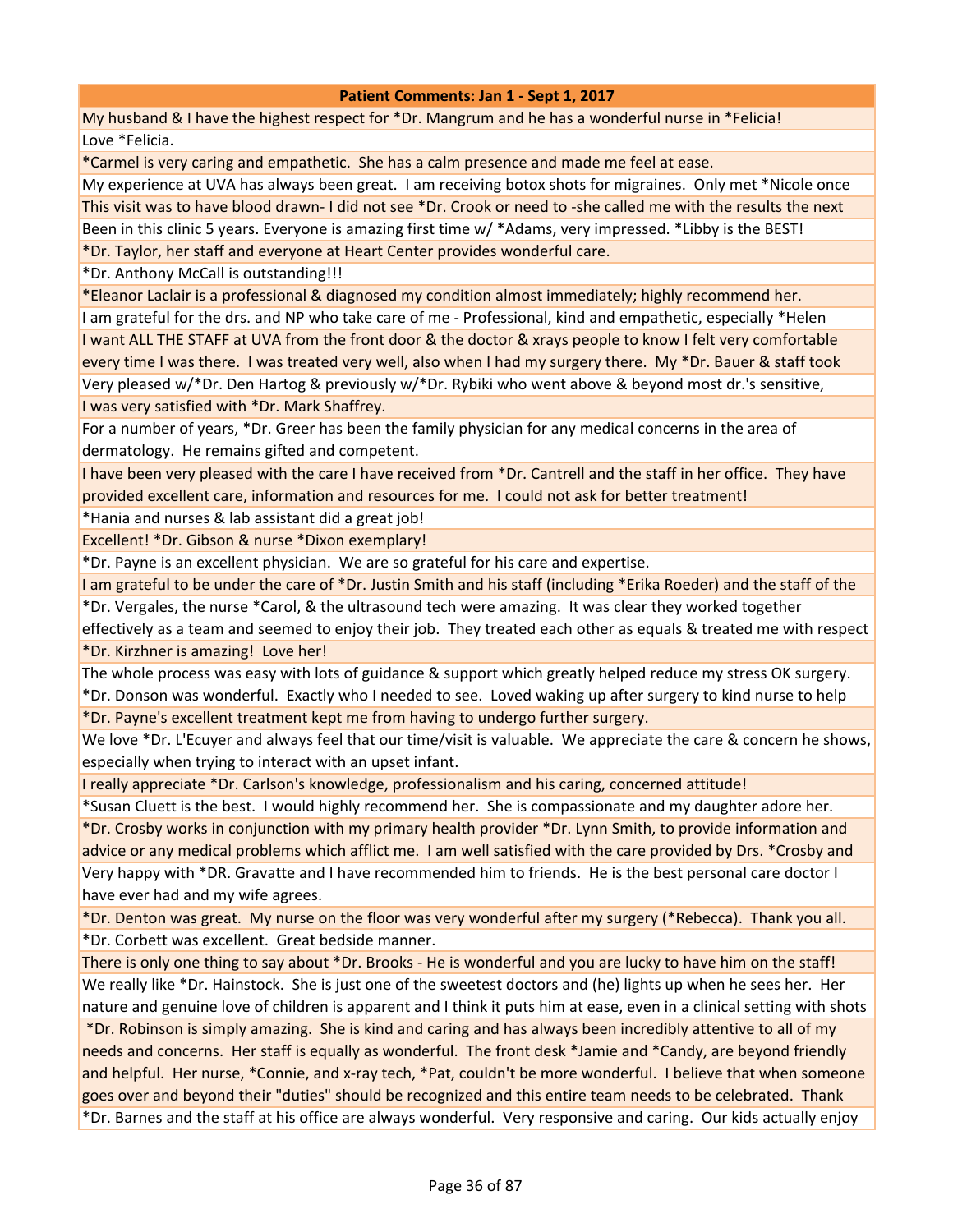My mother (age) 93 was referred to your group from her dr. at Dogwood Village Assisted Living in Orange, VA because of pain in spine & hip. She was in a great deal of pain at the time. \*Kate Robertson was fabulous with my mother and even administered her cortisone shot while she was on the x-ray table since it was hard for my mother to get around that day without a great deal of pain - I can't say enough good things about the entire staff -- Someone met us with a wheelchair and helped me get her to the bathroom, etc. I received a follow up call the

\*Dr Gimple is the best.

We always have a good experience when we visit UVA Medical Center for hospital visits. \*Dr. Bergin & his staff have always been professional & very caring.

As a cancer patient, I want choices and access to the newest and best care available. \*Dr. Williamson and \*Dr. Portell have provided me a good care. I hope they will continue to provide precision medicine in my health care. Excellent. \*Dr. Rose is exceptionally, excellent physician and I'm grateful to have him!

I appreciate the communication between \*Dr. Schiff and my local phys and pharmacy.

\*Dr. Shim's attention and care are outstanding. He gives 100% plus to his profession and its patients.

\*Dr. Shim is warm, compassionate, and knowledgeable. I feel lucky to be in his practice.'

\*Cody (phone) is most helpful in getting me appointments & always follows up.

\*Dr. Robinson and her staff were very pleasant.

During my check-up appt., I had questions re: DEET and \_\_\_\_\_ for diarrhea, since I would be taking a trip to Haiti soon. \*Kristine gave me handouts related to both concerns, which were very helpful.

\*Dr. Cook is a very thorough eye doctor. We discuss past problems and she is very helpful & had an excellent bedside manner. My appts. are every 2 years.

Everyone was very professional and knew what they were doing at all times. Thanks for everything and \*Dr. Strand is a very good doctor and a good staff.

I was by a very lovely physician on temporary rotated assignment from UVA Hospital. \*Dr. McCarter was the senior doctor who supervised my visit - Experience excellent!

\*Dr. Erdbruegger is wonderful, answers all question understandably. Very caring.

\*Dr. Kern was perfect, explained things carefully and followed up with every detail. I am truly grateful.

Outstanding care - I highly recommend \*Dr. E.

\*Dr. Campbell and staff are very professional and concerned for wellness of patients. \*Dr. Campbell is a credit to his profession and the UVA Health System.

I'm glad to have such concerned and involved doctors on my side. \*Dr. Harrison actually called my home 24 hours after I had an MRI to give the results AND followed or with a letter. Top shelf!

\*Dr. Chandler & \*Morgan are the best! My follow up surgical visit on 12-12-16 was superior as well. From the nursing staff to the aid everyone is super nice and caring.

The health care I received from \*Dr. Schorling & his staff was excellent in every way. I am fortunate to receive this \*Dr. Russell is one of the most competent and caring physicians.

\*Dr. Lehtinen is a very thorough and friendly physician. \_\_\_\_\_ not my primary care provider I liked seeing him when needed. Staff also very good at UVA.

\*Dr. Davidson and her nurse are absolutely wonderful. Smart, thorough, caring, competent.

I see a lot of doctors. \*Dr. Bergin and staff are by far the best in all areas. They fill Rx quickly. They respond to \*Lorraine Borish is an excellent provider.

\*Drs. Jane & \*Hong are the best!

\*Dr. Gloudeman is one finest physicians that we have in Culpepper. He learned from the best \*Dr. Broman years ago. I hope he stays around for a while. He is the best doctor in his practice. Should be named top doctor of all \*Dr. Deal treated me w/utmost care, concern, and joy - Awesome doctor - Excellent results.

\*Dr. Damewood sees & treats all the members of our family. We are pleased to have him as our attending physician & feel he is an excellent care - giver.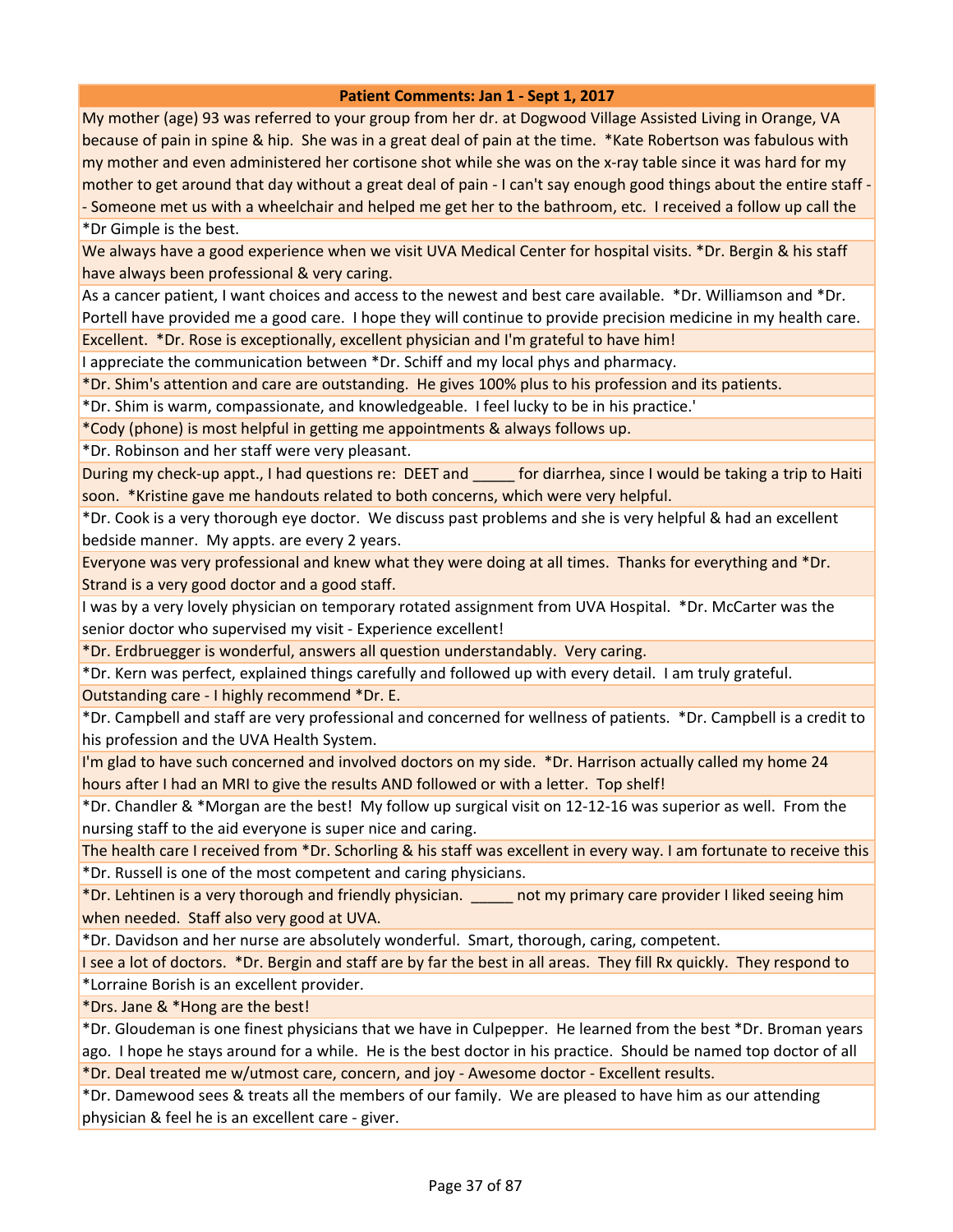I always appreciate the eye care \*Dr. "O" & her staff gives.

\*Colleen Green and her staff are excellent! Nurses \*Virginia K. and \*Shannon are same of the best!

\*Dr. Grace Singer and her staff at UVA primary care - common wealth medical in \*Culpepen, \*Virginia have

always treated me in excellent fashion, with prompt responses, have always been extremely caring, and given me \*Dr. Davidson is an outstanding physician.

I am highly please with \*Dr Luppert and ALL the UVA medical staff I've dealth with. Super people, great

\*Dr. Green is an outstanding G.P.

We could have spent all day with \*Dr. Wooten - learning from him. \*John has an untreatable neurological disorder & \*Dr. Wooten is very learned & is able to shed so much light on this disorder.

Everyone in \*Dr. John Dents clinic is very professional. \*Doctor Dent has always been interested in my health and does all he can to keep me in GOOD HEALTH. Honor to have their services.

I got a lot of confidence in \*Dr. Rose and his staff - I feel good about our dr./patient relationship - I think he'll help University of Virginia Health System, Orthopedic Clinic did an outstanding job; very professional. \*Doctor Thomas Brown did an excellent job, and I would recommend him to anybody.

\*Dr. Kaur is a wonderful doctor. Her knowledge is very helpful. Her concern for me is noticeable and rare. Her nurse and rest of staff are great too.

\*Dr. Snyder is an excellent physician.

The technician who did my Echocardiogram, \*KIMBERLY CHADWELL. Was outstanding!

\*Dr. Escanellas has provided exceptional care. He monitored all my tests, relayed results to me and advised a hospital referred when necessary. I feel fortunate to have him as my cardiac physician.

I really appreciate \*Dr. Goldman. In the past she corrected my MISDIAGNOSIS of MS. She has continued to provide helpful consults when questions arise.

I would be happy to explain in detail why \*Myla Goldman is a great doctor.

\*Dr. Warren is always concerned and helpful with my overall health and well being. She takes time to make sure I understand what she tells me in our visit.

Dr. Cirenza is a great oncologist and I will miss seeing him. He and \*Dr. Todd Bauer are responsible for me being \*Dr. Kern is the best! Caring, extremely competent - I don't think I could a better provider for my health problems. Staff is courteous and professional.

\*Dr. Black was awesome.

I feel blessed to have \*Dr. Malpass as my doctor. Zions Crossroad location is ideal new and - Has all the things I \*Dr. Shimer & \*Susan Collins RN both the BEST.

\*Dr. William Grosh is great - caring - knowledgeable - I chose UVA because he worked there. His nurse \*Toni Kiseller is great - caring & a good communication.

\*Dr. Lippert and her staff reflect the general care and professionalism and general excellent care provided at UVA. Over the years of visiting this clinic - staff very good & professional. \*Dr. den Hartog always reviews prior suggestions for nutrition & exercise for better health and always calls with concerns, lab results.

\*Dr. Argo is an excellent doctor who truly cares about my health & needs.

\*Michelle is one of the best I have ever seen! Always a pleasure to meet with her!!!

\*Dr. Lippert is the caring, compassionate and concerned doctor I have met. I like how she treats me and

I couldn't be more happy with the current staff in particular with \*Dr. Babar I feel that he is a great & caring

\*Dr. Gloudeman is the best surgeon I have had in my 78 years!

This visit was for a fasting blood draw ONLY but for EVERY medical care visit I have ever had with \*Dr. Gonzalez, I could give him highest marks for compassion shown, advice given, and professionalism.

I am new to Charlottesville & to this practice. I was not going to transfer my records because I felt so comfortable with my physician in northern VA. But after meeting \*Dr. Courtney I was so relieved that she was so easy to talk with, that I contacted my prior primary care practice & initiated records transfer.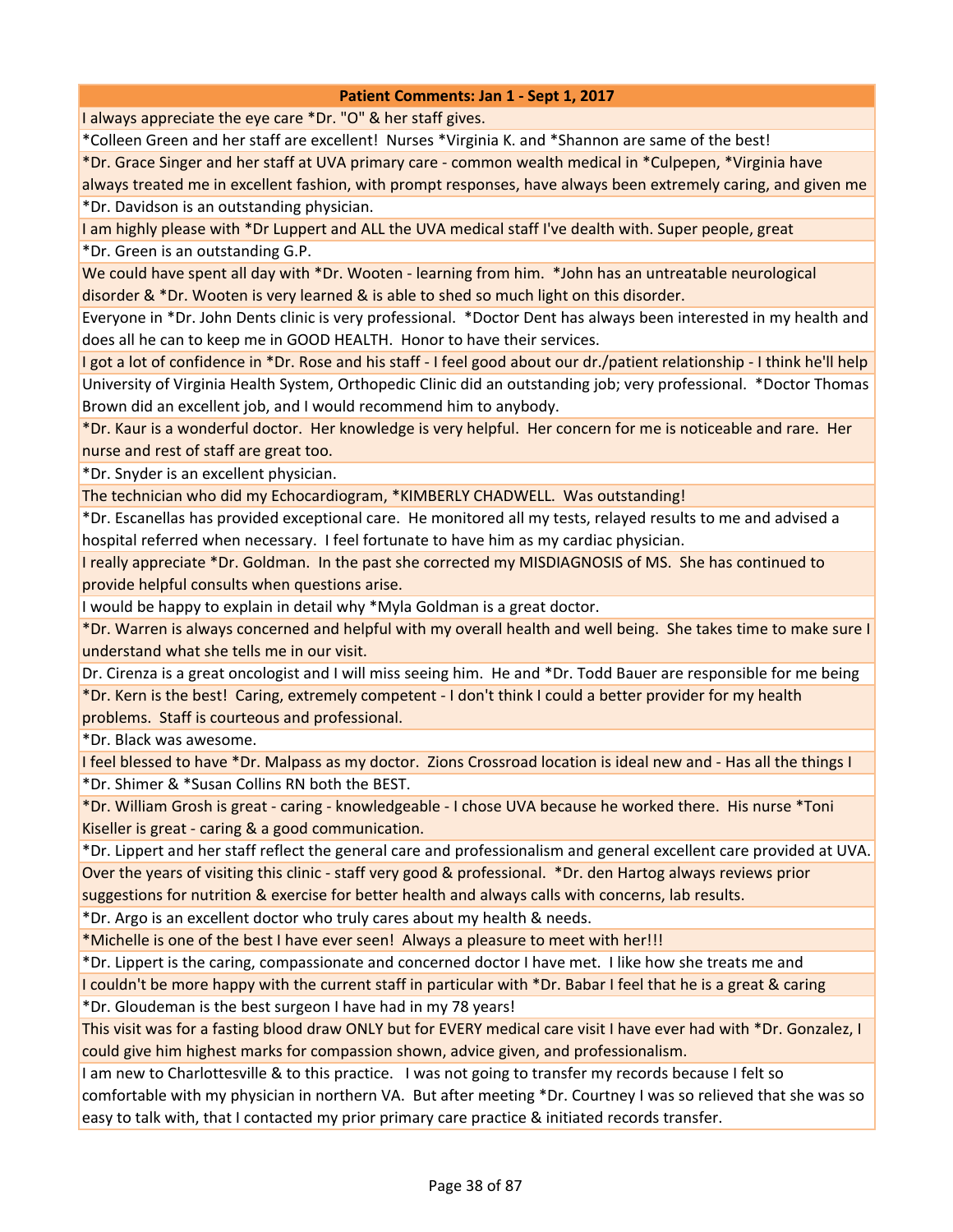\*Dr. Quillian always puts her patients care & comfort first. She takes a much time needed at each appointment & never seems rushed. Very pleased with her!

This was my first visit with \*Dr. Patterson, who took over my health care from \*Dr. Tucker. I found her to be very caring and concerned. She ordered appropriate test/lab work/etc. My first "visit impression" of her is that she is She took her time with me and made me feel like I really mattered to her. \*Dr. TUCKER was one of the best doctors I ever had and I feel \*Dr. Patterson is going to be also. I really appreciate her efforts on my behalf. Thank you for allowing me to give my views on this visit. I was completely satisfied with the visit.

\*Dr. Lippert is caring and very professional.

\*Dr. Park is awesome! Very compassionate!

I haven't been to my doctor for a couple of years. When I called for a wellness visit, I was switched to \*Emily Gerard. I'm very pleased with her. She is pleasant, professional and caring. I will be staying with her.

\*Dr. Barrett takes AMAZING care of my mom. We love seeing him!

Excellent staff and medical care here. \*Dr. Slingluff & \*Kathleen Haden - great doctors.

\*Dr. James Mann and nurse \*Deborah McDaniel gave me outstanding care and service. I was very pleased with

\*Dr. Shami and the staff - great care and concern for my health. I appreciate all of them and what they do for me. \*Dr. Worrall was exceptionally caring & professional. I wanted his 2nd opinion on my condition & am very satisfied that my records are now at his disposal.

\*Dr. Statuta listens carefully to details about my health and any concerns or questions are addressed. She is an Very impressed with everything! (I'm moving my eye care to U.V.A.) I couldn't be more pleased with my initial visit & response to subsequent questions/care about my eyes. \*Dr. Kaufman is a jewel!

\*Dr. Alfano was very kind, considerate, helpful, concerned, soft spoken, approachable, which I greatly appreciated. His knowledge was very complete it seemed re: my conditions.

\*Dr. Sandra Johnson was a good provider. \*Dr. Johnson and staff were respectful at all times.

I esp. appreciated \*Andrea White's willingness to answer all my questions and to explain medical terms. She was Really liked \*Dr. Hong. Explains things well.

As a participant in a shoulder study, continue to appreciate \*Dr. B.'s commitment, caring.

\*Dr. Denny is wonderful! She LISTENS to my health concerns and spends adequate TIME discussing my medical needs and ALWAYS helps me tremendously with my PAIN issues! UVA orthopedics definitely needs to

RECOGNIZE HER as a VALUED MEMBER of their department! I hope she stays there a long time...

I was diagnosed with CKD 3 in 2010. \*Dr. Garland Campbell, through managing my hypertension, has managed to bring that down to CKD 2. He is very dedicated & thorough.

I saw the NP at this visit, not the surgeon. Her name is \*Liz Good, and she is wonderful!

We were very impressed when this provider (\*Hong Zhao) called patient at 8 a.m. the following Sat. to discuss a This was my first visit to \*Dr. Laughran. I was very pleased with he and his research assistant.

I found \*Dr. Kirzhner to be pleasant & professional. She seemed to be highly skilled and knowledgeable.

\*Dr. Seaton's practice has been taking care of me for 11 yrs. now. He is a very caring doctor and always has my My first visit - was awesome - everyone was great nurse - \*Avis was wonderful. Very pleased.

I appreciate the office person I talked to about a possible appointment. Not only did she have a nurse contact me & convince me to be seen immediately - she made a follow up call to ensure I was coming. The dr. on \*Dr. Barros recognized my condition could be worse than I thought. Hence the immediate x-ray. I respect her intelligence & \*Dr. SEDLOCK & all of the staff at Fontain were wonderful!

I actually spent most of the visit with \*Dr. Matthew Elliot operating under \*Dr. Burns behalf. I just love \*Dr. Elliot. Both drs. are excellent care providers.

I was very proud of the friendly, courteous, thoughtful and well informed complete staff, and felt that \*Dr. Brenin was ESPECIALLY warm, caring and excellent.

I value \*Dr. Kesser's care so much that I travel from Manteo, NC (in the Outer Banks) to UVA 2-3 times a year.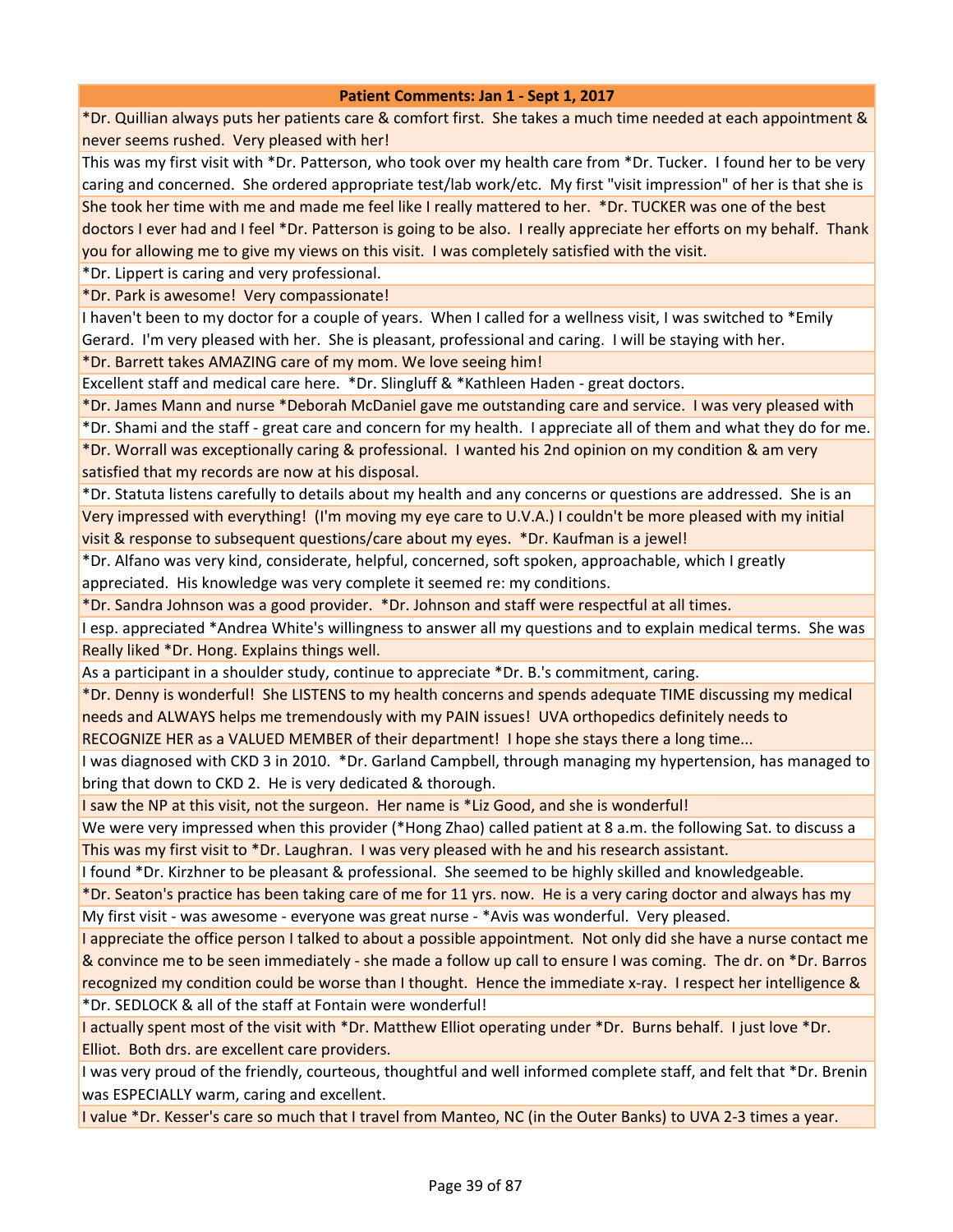The staff at the Cardiovascular Center did a fantastic job and took care of my every needs.

\*Dr. Hays is very tuned in to what I am going through and has been proactive about my problems. Her assistant After facing cancer & treatments in 2010, 2015 & 2016 in Dayton, OH, I transferred to \*Dr. Duska's care. She came recommended by one of her colleagues, a patient and by my oncologist at Kettering O's Cancer Center. I have found her to be professionally competent and compassionate in personal relationships.

\*Kathleen Haden & entire High Risk Pancreatic Cancer Clinic team provide excellent care & service.

My visit was very pleasant \*Dr. Hansen was especially helpful, answered many questions of concerns I had. The entire staff was great. Thank you.

\*Dr. Payne is excellent, caring, personable & his expertise above expectations.

\*Dr. Bergin and his staff are exceptional! I receive excellent care in a professional, yet caring way.

\*Dr. Wilson is the best.

\*Dr. Uthlaut and the rest of the UVA medical team are the "best" anywhere an I am fortunate to have them care Always like this visit - \*Paul Marshall and all staff there are polite, personable, and caring. - Love them all! \*Dr. Caldwell is a terrific doctor!

\*Dr. Vance is very compassionate, attentive and knowledgeable.

I think \*Dr. Schiff is the very best at what he does, I trust him and his opinion concerning my care. I feel he is a wonderful pt. advocate as he treats his pts. full circle mental - physical - spiritual well being this being crucial for a successful outcome. I have full confidence in the choices I'm making for moving forward with my health care

\*Dr. Heald is the best primary care physician that I have encountered in my adult life.

This was a first time. Visit with \*Dr. Henry and staff. There isn't any history to refer too!! Thank you.

As I have stated on other surveys for UVA family medicine in their service is always wonderful! The receptionists (\*Cheryl and others) always work me and my family in ASAP and are very friendly and

knowledgeable! We always appreciate the nurses and assistants and although I mostly see \*Dr. McLaughlin - I have seen \*Dr. Casey, too and I hope they both stay there a LONG TIME! They remember us and our families that came there, but they know how to treat patients with compassion and wonderful bedside manner! I love them all An excellent doctor who treats the \*individual\* with respect and true caring

It is always a pleasure to visit \*Reagan Thompson, whether I'm sick or well. She is always pleasant and Our experience with \*Dr. Werner, his staff & the facility have been awesome! Thank you!

\*Terran Simms is wonderful - I went from being in miserable pain, no one understanding what's wrong w/me to almost pain free. She actually cares and I can feel that when I see her. From the bottom of my heart - Thank you. \*Dr. Hong both calls me on the phone and sends me letters with my lab & MRI reports. He is a MODEL for the way a doctor should communicate with his patients.

\*Kathleen Haden ? BEST nurse ever!!

My whole experience, from beginning to end, for hip replacement on Dec. 1, 2016 was perfect. Personal were professional as well as pleasant and efficient and results of surgery are good so far... My experience with \*Dr.

Would NEVER consider any other ENT than \*Dr. Landes. He & his staff are the best!!

I have the utmost confidence in \*Dr. Vollmer and his staff.

I am very well satisfied with the care I received from \*Dr. Kari Ring and her staff! She got me in and took care of my problem right away and for that I'm very thankful!

I REALLY appreciate \*Terry Artale. She makes me feel that she truly cares. I don't mind waiting to see her for she always makes me feel positive when I leave; there's hope and something to try to fix the situation.

This was an easy survey because I've cooperated fully with \*Dr. Mehrad and I trust him very much.

Excellent clinic experience. \*Dr. Park is a great communication, his staff was attentive and caring and overall visit was painless. Highly recommend him.

\*Dr. Amalfitano was friendly and thorough. He listened to my concerns and developed a plan of care according to my needs. He immediately acknowledged the importance of a holistic approach to my injury. I greatly appreciate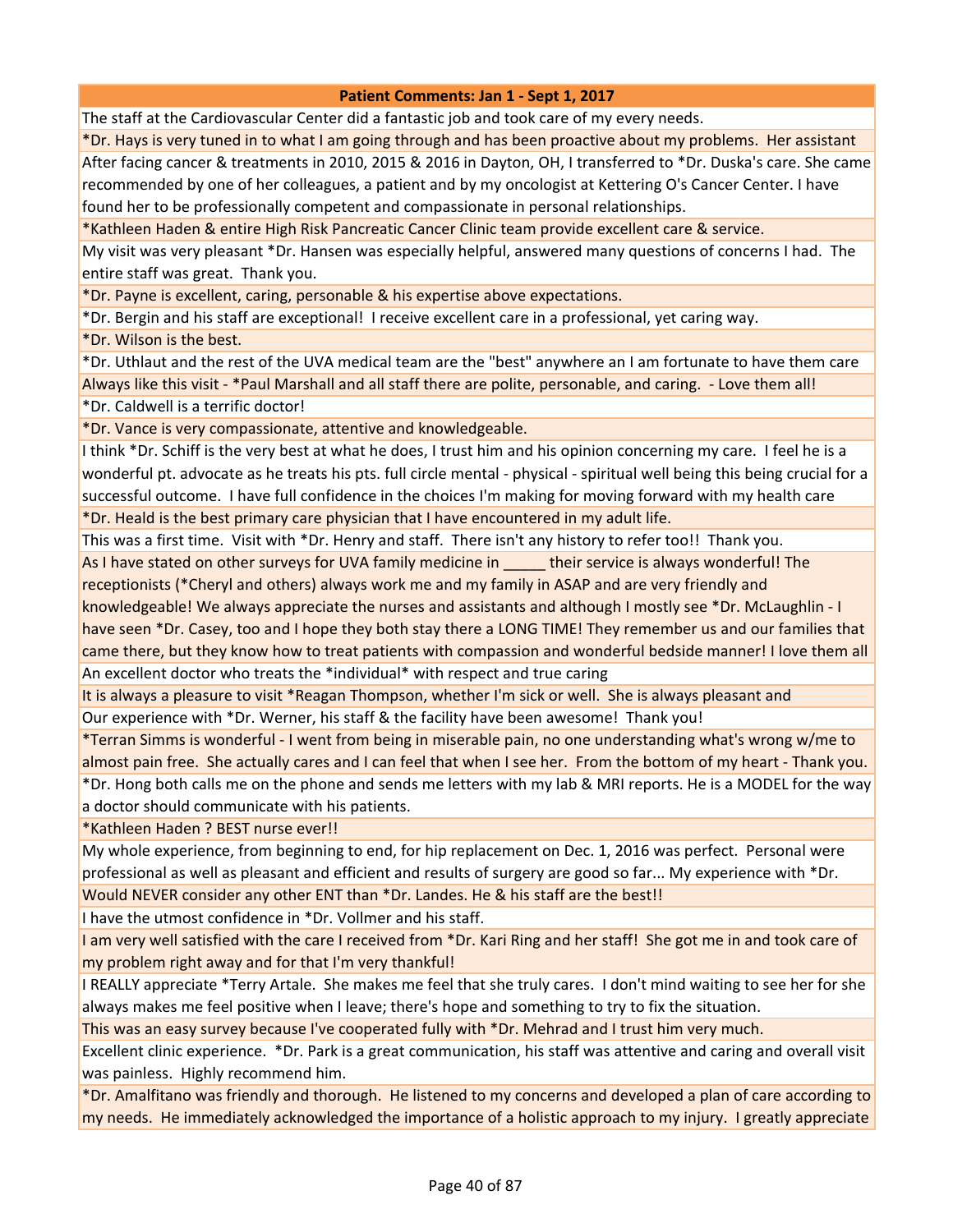Love \*Dr. Matheme and his students.

I highly recommend \*Dr. Brandy Patterson!

\*Dr. Le and her resident, \*Rebecca Mullan, provided an excellent first visit. Since then, \*Dr. Le has provided terrific and caring follow-up, with incredible access. She is one of the best physicians I've had a UVA.

I think \*Carmel Nail, NP is one of the kindest, most professional people in the health care field. I travel 2 hours to get my mammogram and see her each year rather than having those appts. closer to home.

I was so happy to find \*Dr. Barrett. He was able to pinpoint the rare disorder I inherited from my father. Love I had an elbow replacement. \*Dr. Freilich was very nice & helpful.

The provider was kind, explained everything, showed a good amount of empathy & was professional. The techs & nurses had an excellent balance of compassion & professionalism & put Lucas at ease, while making me feel they were exceptionally experienced & that he was receiving excellent care. Especially nurse \*Karen Johnson.

Speed from registration to exam room to MD was exceptional. All were professional. \*Dr. Wilson is an excellent \*Dr. Bradley Kesser & audiologist \*Lori Grove were very good in all aspects.

I can't say enough good about \*Dr. Cooper. I had a botched ankle replacement that he was able to identify the problem & put a new one in PROPERLY. He is fantastic.

I have also seen \*Dr. Guffey. One thing I love is the doctor calls back - usually within a couple hours. He even called when he was getting ready to board a plane to ask if I needed an earlier appointment. This is the best practice I have ever used. And I've used a lot of practices. I believe \*Dr. Guffey & this doctor work together.

\*Kate has excellent bedside manner. She is bright and caring. Love being her patient.

I was nervous about going to a different provider that I wasn't used to. I was very comfortable with \*Dr. Redick and already recommended her to a friend.

Consistently have a great experience  $\omega$  \_\_\_\_\_\_ Ortho - radiology \_\_\_\_\_, check-in, nursing & \*Dr. Lather are \*Dr. Barron is awesome!

Her mother speaking - (She) is total care and is a resident at Nursing Home in The Nursing Poles her back a for pump filled every 4 mon. - which is why we see \*Dr. G. Smith. He's SUPER & are well satisfied.

I was very pleased with all the staff at the UVA Children Hospital. The building was very clean. The doctor (\*Dr. Rasmussen) was wonderful & very welcoming. The IV tech was amazing at her job/sticking my 2 year old. (I think \*Connie removed a drain and sutures during this visit and was very gentle and compassionate.

Our experience was great - as usual. This will be our last visit with \*Dr. Schneider since I am being transferred to adult cardiology and my entire family and I will miss \*Dr. Schneider. He (and his staff, especially \*Christie Butterman) have provided care for me exceeding the level we would have expected!

\*Dr. Mohammad Abuannadi & his nurse \*Cell do a very GOOD job.

My doctor is aware of my diet and exercise - I give \*Dr. John Voss and the UVA medical team an excellent score in all areas. It is always a pleasure to visit and the advice is always first rate!

We drive over 4 hrs. to come & see \*Dr. Heinan because she takes the times to address all of our concerns & \*Dr. Barnes & staff are always EXCELLENT! \*Dr. Barnes listens to the concerns regarding my son's health issues & he is always striving to help. When I call for a need, I'm always contacted with information ready to help.

I have many of different doctors, but \*Dr. Zhu is awesome she always listens to you and understands poor overall I received exceptional care from \*Monica Lawrence and the nurse (\*Emily?) as well as received courteous service from front office staff. Very pleased & grateful!

\*Dr. Southerland was amazing, as was his team. He is a great example of what UVA Hospital is all about.

I love, love, love \*Dr. Joyce Geilker!

I really like \*Dr. Christopher Kramer, very kind & polite, always a smile when entering the room. The nurse & staff also is great. They do a wonderful job.

\*Dr. Kirk is wonderful.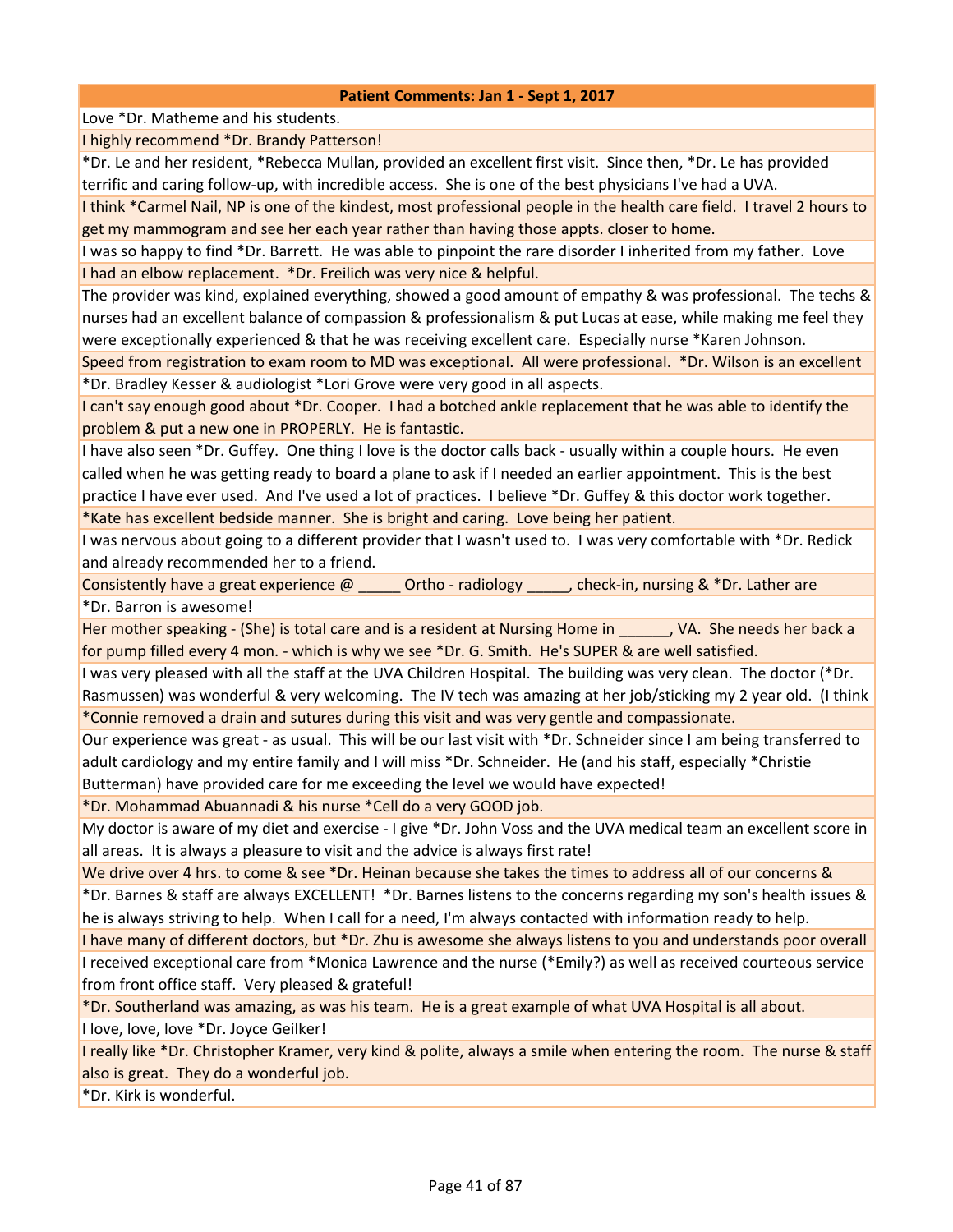\*Michelle Post is a tremendous credit to your practice. She is proficient & has a great personality for working with patients in pain & discomfort.

Excellent ofc. staff; love \*Dr. Gravatte!!

Top notch experience. \*Dr. Burstein and staff are exemplary and ultra professional.

\*Dr Hashisaki and his staff show outstanding care and concern for their patients.

This survey should include \*Dr. Taylor. I would grade her the same. I have confidence in both!

My experience was very good. \*Dr. Middleton is a great doctor.

I had an MRI at North Ridge, the people there as great! Kind & courteous. \*Dr. Schiff's staff treats you so well. I appreciate the time they take to make you feel important.

\*Dr. C. Brenin F/U via phone 2x with test results & Tx. I received a letter as well explaining Tx & Rx.

I have seen \*Dr. Sarah Jones, \*Dr. Crowley, & \*Dr. Quigg and have been very pleased with the care and attention I have received. I will be meeting \*Dr. Kenneth Liu in February and am expecting yet another pleasant experience.

\*Dr. Park has always been professional & wonderful to deal with throughout my needs in correcting issues with \*Dr. Blackhall is a fabulous doctor. She took excellent care of me. I have some difficult problems. She was able to relieve the pain and give me a better quality of life. I am VERY grateful.

No complaints, very happy to have found \*Dr. Babar as my dr.!!

Cancer is a very scary word. \*Dr. Shonka and his team - as well as all the operating room staff - eased my worries. Everyone is extremely knowledgeable and caring. I am thankful to have him as my Dr. & Surgeon!

I was a new patient and \*Dr. Borish and his staff impressed me with their knowledge & friendliness. They also worked quickly to get my medicine set up.

We love \*Dr. DeBoer. He is so friendly and very good with my children. The facility is amazing!

\*Dr. Allen was very helpful & so kind with my daughter and with us, he is very good doctor.

We value \*Terran Sims very much.

\*Dr. Madeline Harrison very caring I am very grateful for her.

\*Dr. Kimpel guided me well through my arthritis problem. Also - nurse or whoever takes blood were great 98% of I have been seeing \*Dr. Keely for over 3 years. I have been very satisfied with her care.

I consider this \*Dr. L. Gravatte and his office to be excellent & will recommend them to anyone.

We ADORE \*Emily. She is excellent and great w/\_\_\_\_\_\_. The entire office is super start to finish VERY grateful to I feel fortunate to have \*Dr. Vance overseeing my care. She is well known for her expertise & knowledge. I

appreciate the time she takes to discuss how I'm feeling & my plan of care in a professional & unhurried manner. I see \*Dr. Landen every 6 months (for the past 1 1/2 years) every visit is a wonderful experience I always feel well

cared for and confident the he and his team care about me and my health.

I see \*Dr. Adams to monitor several pancreatic lesions that I have related to MEN1. \*Dr. Adams has been exceptional in evaluating... each lesion and consulting with my endocrinologist and several experts around the country to determine the best course of action for me. He is very thorough and honest in communicating with The front office staff at Zion Crossroads location are always friendly, even during their busiest times, always courteous and helpful. \*Dr. Grice is the BEST spine physician I've EVER HAD!

I was extremely pleased with the completeness of \*Dr. Phillip Smith's review of my issue and how thorough he was in explaining all the side issues & risk. He and his staff followed up with results, just as they had said, they \*Dr. Nass is a wonderful doctor and person.

We drove 3 1/2 hours for this appointment. We feel the trip was well worth the peace of mind. \*Dr. Henry is an outstanding doctor. So glad we got to see him. UVMC gets a 10+ from this family. A super nice place. \*Barbara Post is the best!

\*Dr. Robert Gibson & nurse \*Jenny Dixon are at the top of the scale in all the areas of treatment spoke of in these pages! I've been with them over 20 yrs, they are like family to me = THE BEST THERE IS!!!

\*Eleanor Laclair is wonderful!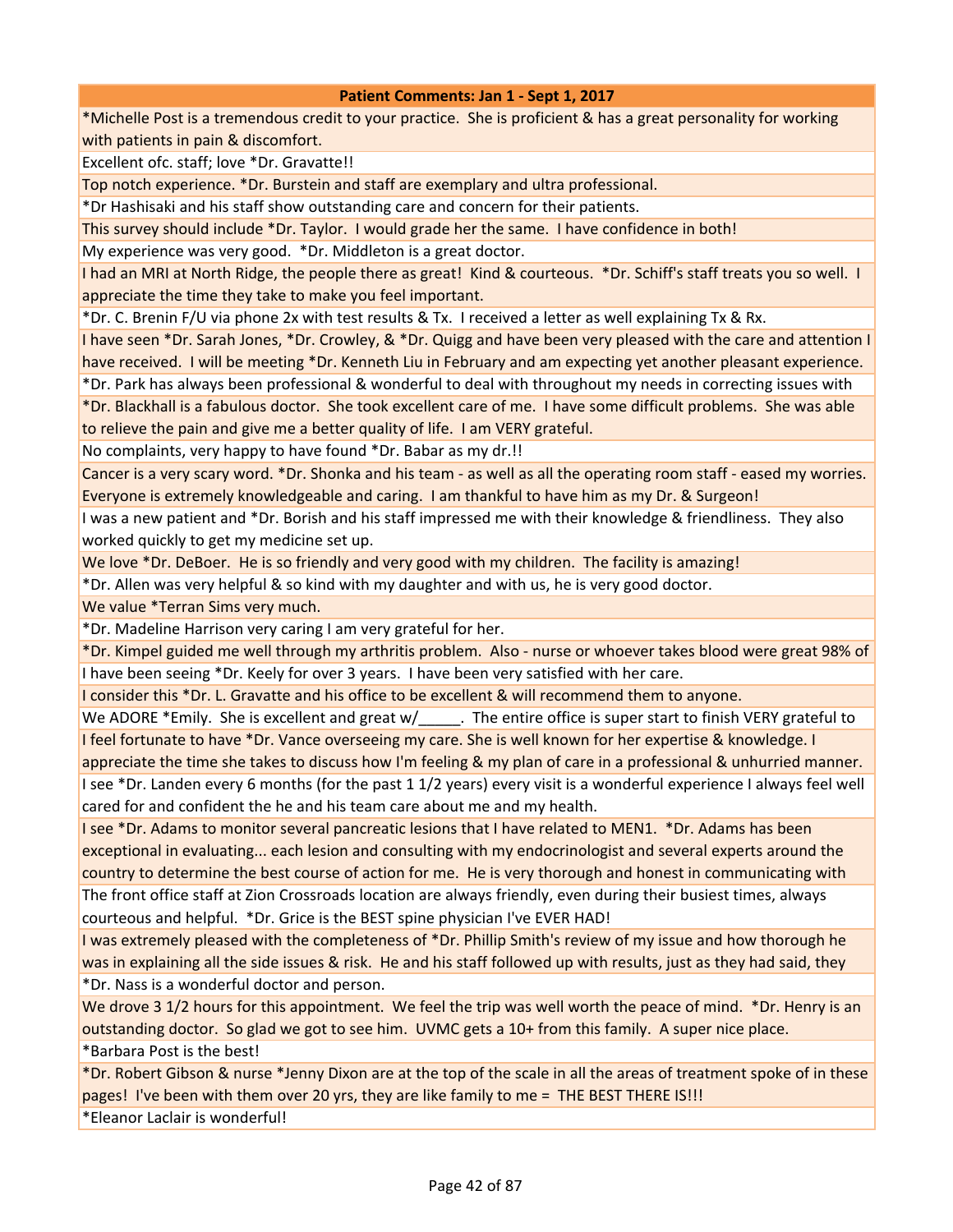\*Dr. Dennis Hatter is my regular dr. but he had gone to Haiti as he does every year I had \*Dr. Lanigan for the first time. She was very good & was very pleased the way she took the interest in me.

We love \*Dr. Romness he's a great doctor. He has taken excellent care of my son.

\*Dr. Angela Taylor and the entire team were excellent in all ways.

\*Dr. Houpt is the best doctor I have ever been to. He is a star. I hope the UVA Medical system will encourage \*Mrs. Frye is the nicest and most caring doctor that I have ever been to. She is a wonderful beautiful young woman you are very fortunate to have her.

I felt \*Dr. Linn had my interest at heart and did everything to make me see again.

\*Dr. Dowdell is excellent. In this visit, she identified a key issue about upcoming surgery on sinus and took matter up with my sinus and lung specialists. She also always responds super quick... my chart to questions.

\*Dr. Mahaney is a blessing to know. God speed to her.

All way happy with each visit \*Dr. Bertram (we love him) is the best. I have nothing to say but he the man.. (he) is happy with his. He has so much concern.

\*Dr. McLaren & her team is the best medical group I've ever interacted with. I have never had a bad experience, and the team has obliterated my former fear of doctors. Her & her medical team are understanding, kind, & very easy to get along with. I feel honestly so thankful to have her as my doctor.

I've had 2 carpale tunnel surgeries right and left trigger thumb release with \*Dr. Dacus and am so very grateful for his excellent surgical repair - no further - problems 100% positive surgical result on carpale tunnel & trigger

My appointment with \*Dr. Boyer renewed my faith in doctors. I can't say enough good about my time at this practice. \*Dr. Boyer is everything that a patient could wish for in a doctor, and advocate for my health.

I was very pleased with the attentiveness and care by which \*Dr. Barron gave me. His recommendation for resolution on my issue is working and I will report that to him on my follow up this month (February 2017.) \*Dr. Sue Brown was thoughtful. I respected the care she offered.

\*Dr. Luna and his staff are professional, clean, orderly and many other folks have good words about them. (I.E., many of the woman at the Senior Center when I went used to say how much they liked him.

Love \*Dr. Barros she is a great practitioner.

I would highly recommend \*Dr. Mark Miller!

I have known \*Dr. Hamill for years and she is number one in my book. She's the greatest.

\*Dr. Keng was excellent and explained everything clearly!

\*Dr. Henry and staff worked well with me. I felt that he knew just what I was talking about and what I needed. I would recommend him to everyone I know.

\*Dr. Grosh is the best oncologist at UVA and many of my doctors at UVA AND elsewhere (MJH) agree he may be THE best doctor in Charlottesville.

I am pleased to have \*Dr. Laurie Archbald-Pannone as my physician.

I really like \*Dr. Escanellas. He always seems so interested concerned about my health. He is the BEST!

I have lived in the Staunton area 16 yrs. and I have always seen \*Dr. Scott Seaton. I would never switch unless he quits before I do! Everyone is professional and kind.

\*Dr. Nass is a very caring physician. He has called me twice to discuss my test results. He listens & addresses my concerns. I would highly recommend him!

\*Dr. Wilder's office realizes when I telephone for an appointment, I have a sports related injury and need to be seen as early as possible. The staff does a remarkable job finding an early appointment for me. \*Bob is so mindful of my past history of injuries, my current athletic goal, and the limitations aging presents. \*Bob gets it... if you're a runner, you need to run to feel balanced physically and mentally. He does his utmost to get you back into healthy, safe running programs. I'm not unique. \*Dr. Wilder is well know for all the work he does in the \*Dr. Asrud Leyva, was very good in explaining things to me. She was awesome.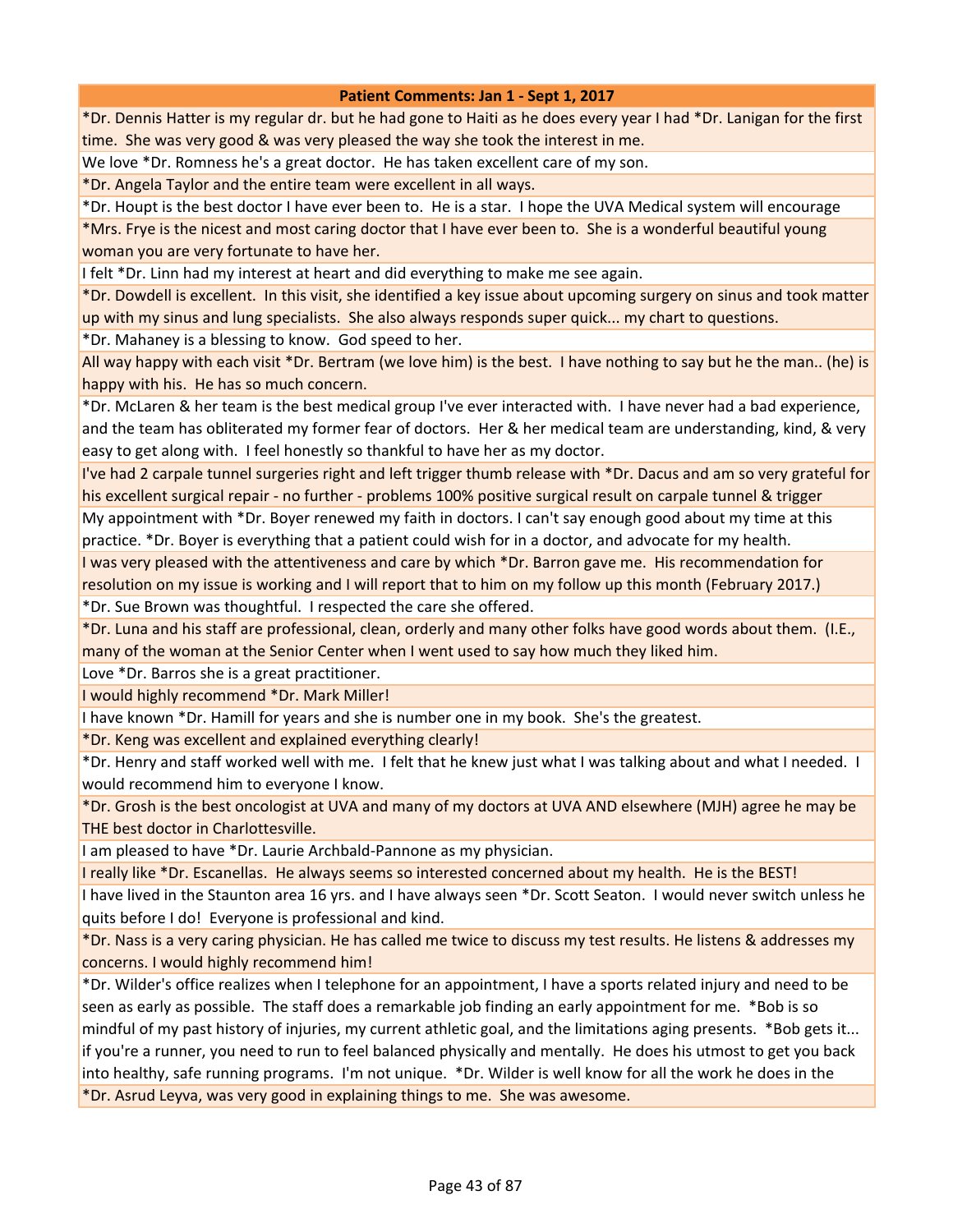This was my first visit. Everyone could not have been nicer. From the front receptionist, to \*Linda who sits behind her, \*Kerry - \*Dr. Ailawadi's nurse \*John, the PA & \*Dr. Ailawadi himself were just wonderful & he put my I can not sing the praises of \*Dr. Christopher Shaffrey enough. He is truly my hero and thanks to his skills as a surgeon I have my life back. Now live relatively pain free. I feel truly blessed that I was referred to him almost 3 I saw \*Dr. Manish Kumar as well as \*Dr. Phillips. Both were very understanding & concerned about my health problems. They both were very helpful with my health problems and did the necessary tests that needed to be It's been a while since I have been to a dr.'s office that was as attentive and professional as \*Dr. Robinson and her entire staff. I will highly recommend to my family & friends.

I had a very good experience with \*Dr. Rindos. I required surgery (this week) and feel quite confident with her and UVA. I'm impressed by the way UVA and \*Dr. Rindos handled my visit. Thank you!

\*Dr. Kesser worked through my \_\_\_\_\_ medical problem and provided a variety of treatments until surgery became the only option. Showed thoughtful well researched care.

\*Dr. Landon is excellent on all counts - professional, caring & knowledgeable of all aspects of care. Both \*Jana, former nurse) and \*Pat are excellent in follow-up care & questions.

\*Dr. Fu is always well informed of any problems and listens to what I have to say and m y concerns. Wait time is short and all issues are addressed before I leave.

\*Dr. Tuskey & \*Susan Miller are really the best of the best. I recommend them & UVA all the time.

\*Dr. Langer (and her med student) were very caring and clear in addressing all concerns. \*Dr. Langer spent extra time to discuss epilepsy and my pregnancy and even offered to speak to my OB!

I have been a patient since my early teens, I am now 27. \*Ruth, \*Oyan, \*Dr. McLaren have all been there for me. They SAVED MY LIFE on Feb. 17, 2017 and helped me through a crisis. I cannot express the TRUE VALUE of the

\*Dr. Kirby is very personable and compassionate. She does a good job explaining things.

\*Dr. Margaret Plews-Ogan is an excellent listened and caring doctor!

\*Karen Finke is awesome!

\*Dr. Pinkerton is a superb doctor and I feel lucky to have her.

\*Dr. Hays took real good care of me and in a way she got me up and going again in my daily life thank you \*Dr.

\*Dr. Kirzhner is competent & knowledgeable. She was able to explain the procedures clearly.

I drive 2.5 hours each way to visit this office well worth the drive \*Dr.Patel and staff are the best.

I was amazed with everything! Phenomenal experience, from the registration desk to the outcome of my successful surgery! And, \*Dr. Strand was outstanding! Brilliant physician and surgeon with excellent bedside \*Dr. Amy has been my hand/wrist dr. for a year. I saw \*Dr. Freilich & then he said \*Amy would take me from there. All my visits have been excellent with me. SHe is professional & has extreme ability to listen in order to understand the patient. She takes extra time to review the injury what the options are & to make sure I am clear. I had to call up to WA & leave a non-<br>question for \*Amy & she was able to answer my question & review w/me the options & make sure I understood fully. \*Amy also gave directions to how to navigate between orthopedic & GP for pain meds - I now understand the laws & policies around Tramadol - \*Amy said she would

\*Dr. Crook is a good - excellent provider, and so is her staff.

\*Dr. Malik did not stop testing until he found the cause of the issues I was having. I appreciate the care I have received by \*Dr. Malik and his staff.

Drs (\*Smith) were awesome/\*Alisha is wonderful.

I was recently diagnosed with an aggressive cancer that has mestastisized. \*Dr. Domson & his staff was highly professional. I feel very indebted to him & his staff for moving my case forward.

The nurses \*Teresa J was the best I've ever had!!! So sweet!

Her nurse \*Abbie is absolutely wonderful too. She has answered so many questions over the phone. I can never thank her enough. Your staff there is so caring and they are always there when you need them.

\*Dr. Daniero has gone above and beyond to help me with my medical issues. He is a wonderful asset to your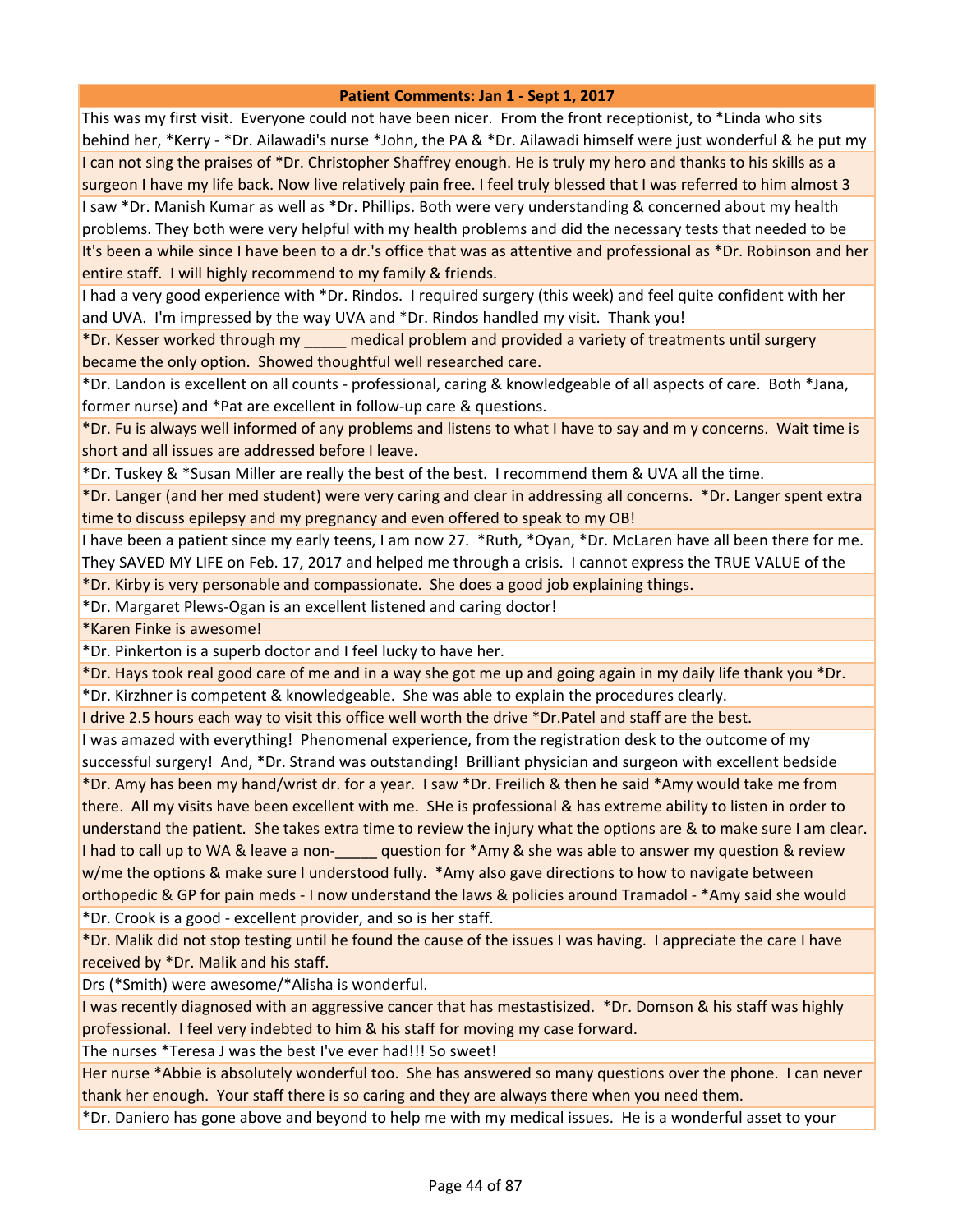I have stage 4 cancer, and I couldn't have asked for a more caring person, than \*Jennifer for my Dr.

I am so excited that \*Dr. Brett Castrodale MD is now associated with my primary care practice! He is caring, knowledgeable, patient oriented and I hope he stays!!

We were highly impressed with \*Karri Bishop!! She was extremely patient and thorough! I have already recommended her to others! We appreciate her more than words!

\*Dr. John Jane helped save my life. Dr. in Lynchburg told me "I can't touch that." He did refer me to \*Dr. Jane, that was the best thing he could have done for me.

Every one I met was extremely helpful and very nice. \*Ms. Haden was her usual self. Extremely helpful and competent. All personnel in the cancer ctr. are helpful.

For the record - My favorite Dr. - \*Dr. E. Cirenza (hematology & oncology) for the last 17 YEARS highly recommended \*Dr. Patrick Dillon hematology & oncology. After my 1st visit & interview (4-4-17) I'm happy to say I believe our relationship will continue with the same path on my cancer journey.

I felt that \*Dr. mason explained very thoroughly the options for the future care of my hearing does.

\*Dr. Keyes is a wonderful Dr. My family and I really like him. He is great - So kind I hope he will always be my Dr. \*Chad Wilson and all of his staff were very thorough and courteous. I've already told several of my friends about

\*Dr. Brown and his staff worked very hard to keep me from losing my leg after complications from knee revision. I owe him everything. I may have a long recovery ahead of me, but I still have my leg.

\*Dr. Williams' services are just great.

I have been followed by \*Dr. Fountain many years for epilepsy. He is a very caring doctor and the receptionist &

\*Dr. Rucker is by far the best primary care provider I have encountered anywhere I have lived, including Baltimore where we were part of the Johns Hopkins Health Care System.

\*Dr. Linda Martin is a great physician - I would highly recommend her!

I am happy with \*Dr. Prum and his staff.

\*Dr. Benning and the entire staff treated me professionally and with compassion. The entire staff also seemed truly invested in my surgery and my rehabilitation & recovery.

\*Dr. McMahon is excellent at what he does. Very professional, but also friendly & courteous.

I am very pleased with the services I received from \*Dr.Abdel-Rahman and his staff. The service is through,

Very smooth running practice. \*Dr. Wilson shows genuine concern and compassion.

\*Denise Bruen is an excellent nurse practitioner. I actually enjoy my appointments. She is very easy to talk to and she really knows her stuff. The man at the front desk was extremely nice to us.

The receptionist was extremely nice! Everyone was wonderful and talkative. \*Denise is the absolute best. She does so much to help me and I really appreciate her.

I feel that I have received excellent medical care, both from \*Dr. Bauman and \*Dr. Robert Wilder.

\*Emily Girard was by far the best provider I have ever seen. I will recommend her to everyone I know. She is very personable, sweet, caring, listens to you, and helps you. I give her a 1000%!

We love \*Dr. Johnson. He is an excellent doctor.

\*Dr. Johnson is amazing.

\*Dr. Christophel was very helpful with my reason of visit and made sure to listen carefully to what I had to say. The staff and receptionists were equally helpful as well. Very good!

\*Dr. Santen is first rate. He has provided me with his personal cell number. If unavailable, he gets back to me in This experience couldn't have been better; I felt I was well-cared for, that everyone I met throughout was kind,

friendly, professional. I am fortunate to have had \*Dr. Ailawadi and his staff care for me ... they worked together \*Dr. Peterson is a very competent and caring dr. Her nurse, \*Laura Chambers, is also very able and caring. I feel fortunate to have access to such excellent care.

This office staff in the best, I worked in hospitals for 35 years. They are awesome. I think \*Dr. Castrodale is a keeper & feel like we have a great partnership for healthcare.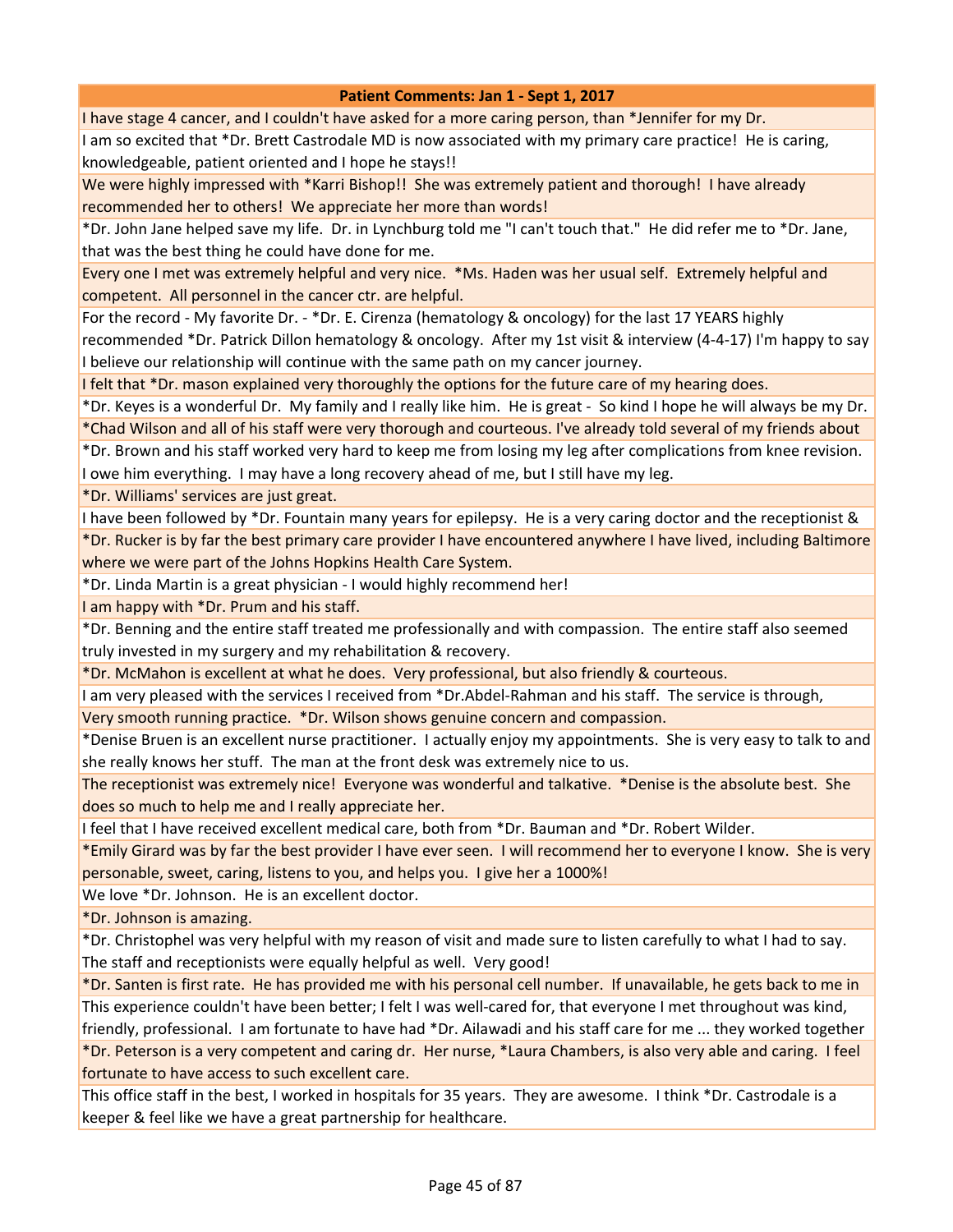Excellent visit and information I received from \*Dr. Abel concerning my son was beneficial and helpful. I was amazed to get an appt. in 45 mins. from the time I called, \*Kelsey took great care of (him). She does a great \*Dr. Lewis is wonderful, provides every thing I need!

I felt that \*Barbara Royston went above and beyond my expectations. The whole office is nice, but she is I was very pleased with \*Kerry Lanigan office visit I had on June 24th. She is a very caring dr. She really does listen I appreciative that \*Dr. Chopra knows that I need a lot of explanation about my kidney condition.

\*Dr. Geoffrey Smith is so knowledgeable about MS and benefits of BRAN. He is respectful talking to me (not my husband) and he gauges how I feel about what he said & responds quite all also a truly wonderful person -I had never heard of pelvic prolapse until my visit. I had been incorrectly diagnosed by OB/GYN at another location \*Dr. T explained to me what had happened and in carefully watching me. I am willing to learn and to I'm very satisfied with my care from \*Dr. Jaffe. I've also been very happy with her references for other doctors for I have been a patient of \*Dr. Brenin's since he first came to practice at UVA. Breast cancer has been present in the female line of my family going back to my great grandfather. \*Dr. Brenin has always been extra careful with I did have an echocardiogram during my visit to U. VA. \*Dr. Lim was very positive about my condition and care no surgery and no follow up with him at this time. He did mention home precautions I should take. Very pleased with my whole experience - would see him again should it become necessary.

I think \*Dr. Mangrum is a caring professional.

\*Dr. Butterman was absolutely wonderful to work with' she was extremely caring, confident, & compassionate. She & \*Dr. Michael Huirstock are great team. I would recommend any child/parent to receive care at UVA.

I appreciated \*Dr. Constabile's ability to see me quickly at the request of \*Dr. Okusa.

I really like this practice & recommend it to others. \*Dr. Casey is a gem.

I highly value having \*Dr. Okusa as my attending. My CKD has been well controlled under his care.

I was late because of a previous appointment and they took me in right away. I really appreciate that \*Dr. McMahon saw me even though I was late.

\*Dr. Curtis Argo is the best.

\*Dr. Landen and the fellow working with him were great. They answered my questions, were very prompt, and

\*Dr. H spent a lot of time with me and explained what my plan of treatment would be and answered all my \*Dr. Modesitt & her team are the absolute best & I am truly blessed & fortunate to have them. They take

\*Dr. Kirzhner and her staff were always nice, friendly, professional, very adequately prepared. \*Dr. Kirzhner was always very personable, and she made you always feel comfortable around her. She was great!

I have never, in 18 years as a patient, experienced anything but the very higher & \_\_\_\_\_ professionalism & outstanding care & courtesy from \*Dr. Mangrum & his staff - I travel from Richmond for this outstanding care - I have never experienced anything even comparable to the genuine care & concern - I'm so fortunate!

The knee replacement was a very positive experience and \*Dr. Browne showed care and concern for above the \*Dr. Southerland is thorough, personable & knowledgeable.

\*Dr. Cropley, my dermatologist, is professional, considerate, an excellent dr. & diagnostician. I feel that I am in Excellent visit with both \*Dr. Browne & resident.

I like my \*Dr. Dame in primary care - she & the staff are always equall do all they can to help you. Also \*Dr. Trowbridge is a consummate professional. She has a wonderful bedside manner. She is a good listener and medical educator. She is a talented Doctor.

Have gone to \*Dr. Bargmann ever since she started practicing in Orange. I think she is a great doctor.

The reason I had visits and went back for surgery is because I totally trusted \*Dr. Hullfish - love her!

I am so sorry to learn \*Dr. Boyer is leaving. One of the best doctors I have ever had. He was a real asset to UVA My first visit with \*Dr. Le and I was very pleased!!!

Always the best care and treatment. I love UVA staff. \*Dr. Battle & staff are the greatest.

\*Dr. Bolton, \*David, and the staff a great I, and others in the area are lucky to have them.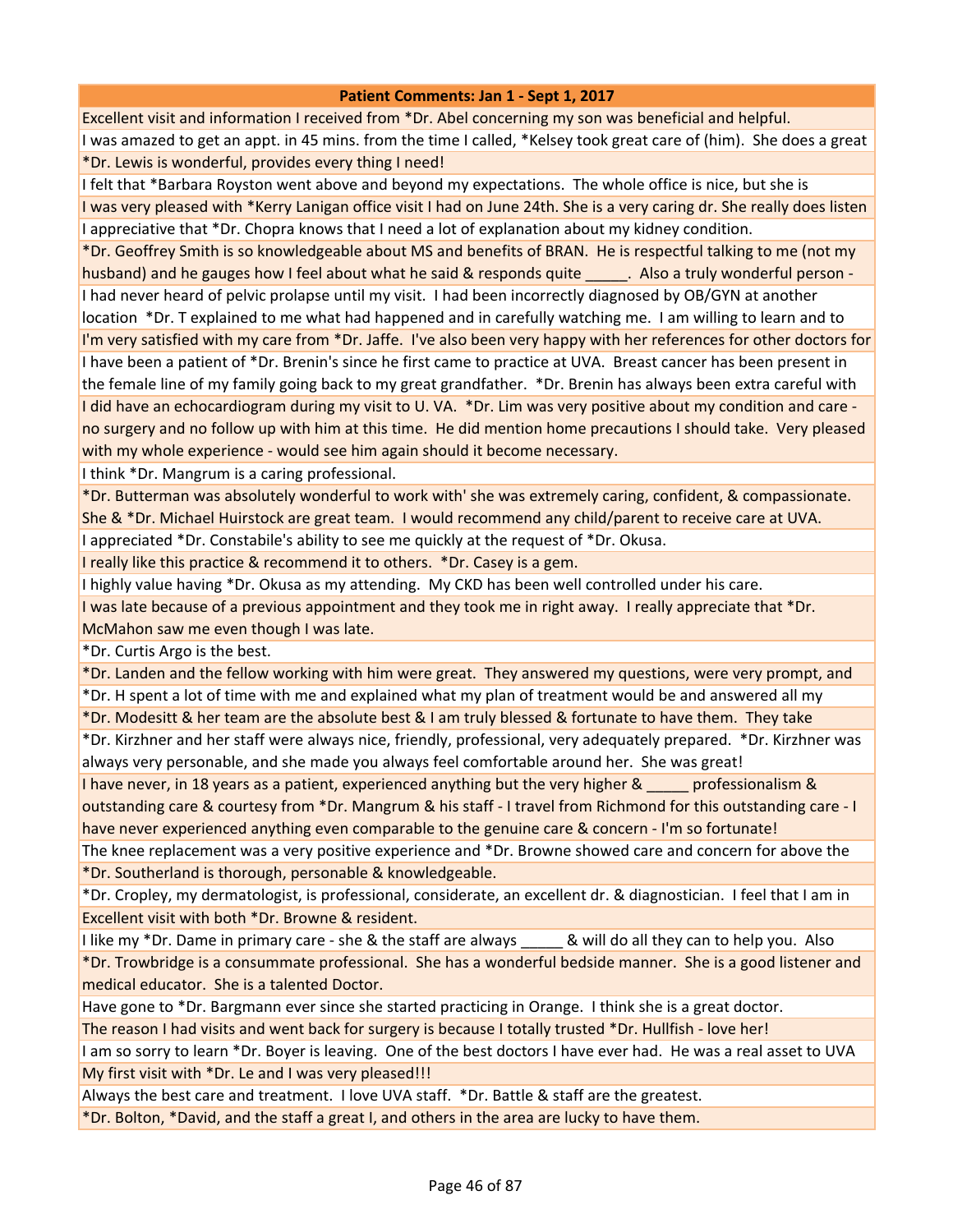\*Dr. Abel & staff are terrific!

Nurse \*Nancy (?) went out of her way to offer a position to relieve (and stretch) IT \_\_\_\_\_ (not related to subject of visit which was follow up for chest pain. I was VERY pleased.

Overall exceptional care and help by all. \*Dr. Mangram and his staff are super and kind.

\*Dr. Russell had done Moh's surgery on me a number of times & he is highly skilled & professional. This time I had same questions which he answered knowledgeable & with patience.

\*Dr. Hatter is a great dr. He's a caring dr. who loves what he's doing and cares for his patients. It's a shame that there aren't more drs. like him. A wonderful person.

\*Dr. The Le has been very good to me. She calls to see how I am feeling and also listens to my concerns. The best \*Dr. Dowdell exhibited great sensitivity to my concerns & I felt we reached a consensus as to my treatment. Loved the nurse \*Suzett who help with procedure.

I had an early appointment with Dr. Christophel and a later one with \*Dr. Dalkin. \*Dr. Dalkin's office came to find me at \*Dr. Christophel's to tell me I could come over as soon as I was done instead of having to return later that afternoon. I travel from out of town, so this was incredibly considerate and helpful. \*Dr. Dalkin as always is the best of the best. He is always concerned and replies promptly to MyChart questions. What ever his pay is, he is I had a cochlear implant in Dec. 2014 and the care I had was excellent and I would recommend \*Dr. Kesser to

Outstanding is \*James Browne!!

\*Dr. Davidson and her team are great!

I am so used to UVA, \*Dr. Kron, \*Liz, \*David and \*Danielle it's like going home after a visit, I am so thankful that years ago I was referred to UVA due to a life threatening situation.

\*Reagan Thompson is a great doctor her concerns about my health are serious UVA should be happy to have her All staff were wonderful, \*Dr. Kirzhner, what a beautiful person and a wonder dr. a great lady & dr.

\*Dr. Rasmussen was very good at the procedure she performed for \_\_\_\_\_ (worked better than the last 2 times). She was sensitive, provided good answers, and took her time with us -

\*Dr. Chopra is a very good doctor I like him -

\*Dr. Patel is extremely patient, kind, compassionate. He is very knowledgeable & a great listener! Respected my input & continues to help me make the best decision for my treatment plan.

I seen \*Colleen Green and her nurse \*Virginia Kelly I have never seen 2 people who cared so much and fought so hard to get their patients back to health or to save their lives. Amazing!!!!

I would like to thank \*Dr. Christophel for his advice & encouragement after my surgery.

\*Dr. Singla is very friendly, thorough, and kind. He talked with my mom and I as if we were his only patients. He genuinely showed his concern, care, and expertise.

Greeter's name: \*DAVID DUNN would not accept tip. So very helpful. Receptionist - outstanding \*Tracy & Joyce in x-ray outstanding. Check-in outstanding. Young lady to left who makes follow-up appoint outstanding \*Dr. Cui's 2 nurses, 1 named \*Kathy - outstanding. I have called many times and no one ever treated me like I was a bother or they didn't have time to listen and help. Everyone I came in contact with treated me like they would

\*Dr. Freilich and his staff were very professional & put me at ease for a difficult surgery. This is the best surgical experience I've had since moving from Texas.

I am very blessed to be seeing \*Dr. Campbell and his team. Love them all.

I drove 2.5 hrs. each way to see \*Dr. Hullfish because I was told she is the best practitioner for the delicate procedure I needed. I had an amazing result and an incredible experience with her kind and very professional \*Dr. Alfano is a wonderful doctor.

\*Dr. Malpass is an excellent doctor. I just wish I did not have to travel so far to see him (I live in Hampton, VA) - about 4 hours of driving each way. My family thinks it is worth the trip because he is the only doctor that has \*Dr. Hatter is very good.

\*Dr. Ballew has been my primary care doctor since 1996 and has taken very good care of me. Ditto for my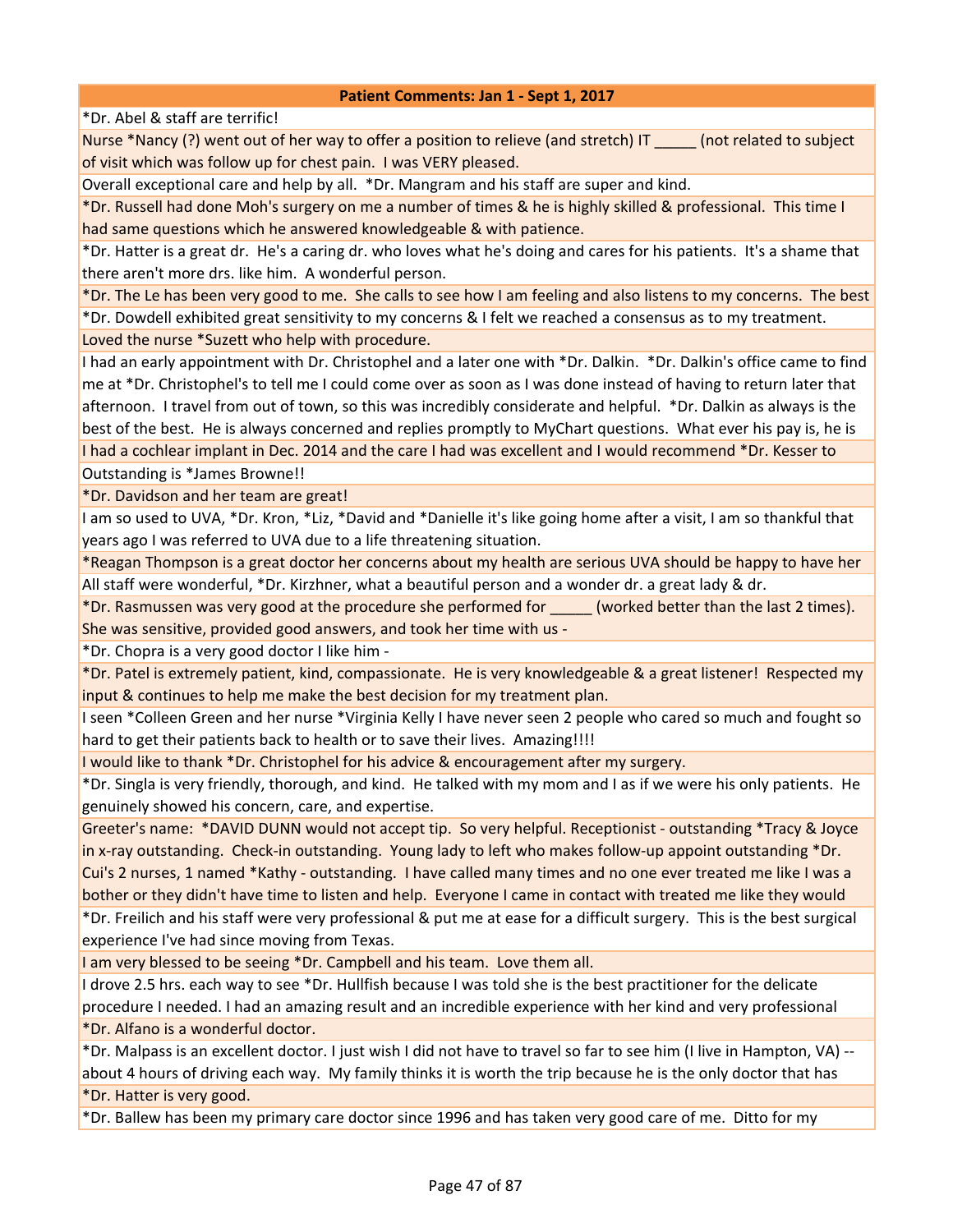\*Dr. Shen is an excellent spine doctor. He is very thorough and is very open to questions and concerns about your pain. I have already recommended him to others.

We think that \*Karen Finke was the dr. that changed her feeding tube & if so she was wonderful!!

RN \*Lynn was very friendly and helpful. She stayed with me the whole time even bringing an umbrella during the fire alarm. She was very informative and answered all my questions to make me feel more comfortable.

On 03/03/2017, I visited \*Dr. Rustin's office on where his NURSE removed staples from an incision. No further comment, except, I think \*Dr. Rustin is WONDERFUL!

\*Dr. Browne and the entire staff were very thorough, and asked appropriate questions concerning my \_\_\_\_\_ pain. They also had read my medical records re: PostPolio Syndrome very impressive.

My feeling for MY doctor is he the best UVA doctor for anyone can have for my kidney problem - He is the BEST no matter happen. Thank you \*Emaad Abdel-Rahman. YOU ARE GREAT.

Have always received great care w/\*Dr. Hullfishs' staff.

\*Dr. Santen and his staff are exceptional. He takes time with me, is caring and provides excellent follow up care. All physicians should be as caring and skilled.

I saw this lady - \*Kim Drewry, N.P. after having a mammogram - she was very professional and kind to me. Have always been respected and respond the people whom work at the practice. I like to talk with them not at them. Love \*Dr. Plews-Ogan & staff.

I am impressed with the efficiency of \*Dr. Wilder's office as well as with X ray, MRi, bone density scan, &

\*Helen Molnar is wonderful. I always leave her office knowing I am in good hands and she can be contacted 24 hrs. a day if I have questions or problems.

\*Dr. Carlson is the best physician I have encountered in a long time. He is an excellent clinician & a caring person. I have/will recommend him to anyone.

My fiance and myself were very impressed with \*Dr. Lewis. She was very knowledgeable about my problem. She was very courteous and she was able to care about my needs and concerns!

I would say \*Dr. Andrea White is a really very good doctor. She listens me very carefully and providing me good They don't get any better than \*Carmel Nail!

\*Dr. Michael Williams is fantastic - so professional yet with a personal touch. His NP, \*Kim Leake, is also great - \*Dr. Leyva was an excellent hire.

\*Dr. Brenton was wonderful. This was our first visit but I was so impressed we have switched permanently. Not only is he thorough but very kind and open. Wonderful dr.

I have never met a physician as nice, professional, and caring as \*Dr. Mason - he was beyond perfect - first class!!! Everyone I dealt with on this visit from the receptionists, clerks, PA, X-ray technicians, nurses assistant, nurse

(\*Debra C.) were outstanding! Very friendly, very helpful, very concerned and caring, and very courteous. I highly recommend \*Dr. Thomas Brown and UVA. I could not be more pleased with my care during my time of

\*Dana is an awesome nurse practitioner! She spends time talking w/you and never makes you feel rushed - She obviously truly cares about her patients. She remembers you too and checks about the family too.

\*Dr. Bailey is the best.

The (I guess) practitioner that I worked w/before I met \*Dr. Shah was very good.

I am extremely pleased with my treatment and care given by \*Dr. Leone and all staff members. I will recommend your facility to friends and family.

\*Dr. Hassanzadeh with his talent & God given knowledge helped give me a second chance at life following my terrible ATV accident. A chance to be a husband, a father to my little boy & a provider for my family. I am forever grateful to \*Dr. Hassanzadeh and his team at the University of Virginia. They are the best spine clinic in the Staff was very courteous and prompt. \*Dr. Smith was great in all areas of care. I wish all of my medical experiences could go as well. Highly recommend!

\*Kathleen Haden is a national treasure!!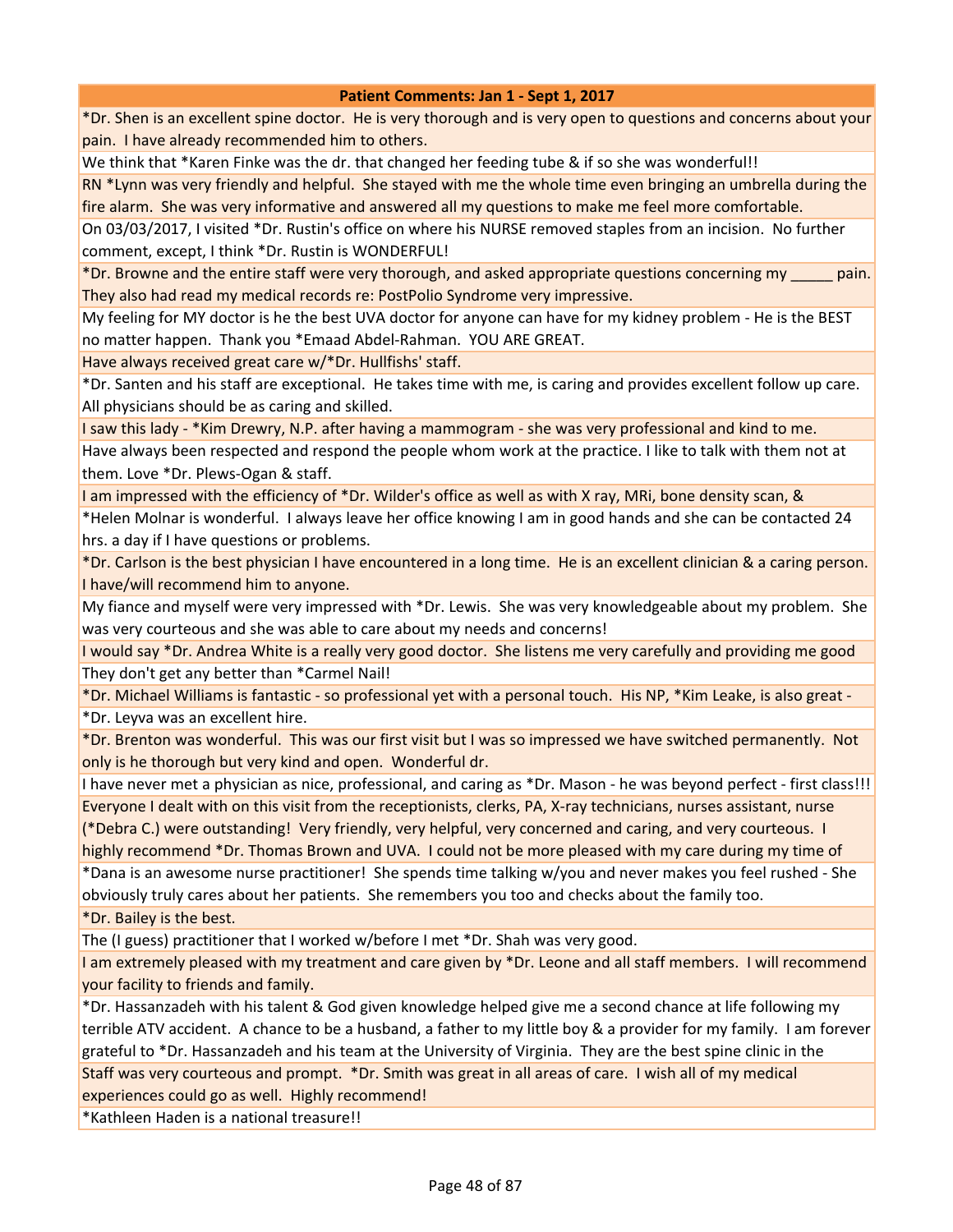\*Dr. Mason is wonderful. He takes his time with you and explains everything. The rest of the staff are very \*Dr. Hassanzadeh was very good - very kind and very considerate. Excellent doctor -

I almost NEVER give out 5's or 1's, but I was really very impressed with everyone and the care I received, it felt as though there was that 'southern hospitality' aspect attached to the care. It was everyone from the front desk, lab team, \*Dawn & \*Alyssa, to the doctors, their trainees, and all the nurses. All of them made this awful rare disease seem manageable to digest and tackle. Their care left me feeling the utmost confidence -

We absolutely can say that our experience thus far at UVA and with \*Dr. Norton's group has been fabulous. We are so appreciative of all the care our son has received from the doctors and staff! Thank Y'all!

The ultrasound techs/radiologists and \*Dr. Charlton have been absolutely incredible in caring for our son. We \*Heather Quillian is an amazing doctor and person. We are lucky to have her guarding us through radiations. This office is full of lovely, caring, smart folks. We will never go anywhere else!

The nurses are incredibly helpful & caring. Special thanks to nurses \*Brittney for answering questions on the phone & getting us an appointment.

\*Jennifer Hart is AWESOME! I highly recommend her to others. Fantastic visit. Out in 35 mins, including the xray. Friendly, efficient, knowledgeable, polite.

\*Mary Chandler is an excellent & thorough provider. I highly recommend her. The front desk & registration staff are always very patient, friendly & efficient.

We love everyone @ Endo @ UVA but we surely are going to miss \*Louise. She is always amazing w/(her) & has helped me, as mom, many times.

\*Dr. Patel was wonderful! He was professional, caring, knowledgeable, and funny. We love him!

\*Mrs. Hunter provided great information, addressed all questions, was kind and caring, gave us time to go over all issues, and was very supportive of (her) and our health plan moving forward.

We drive over 3 hours one-way to see \*Dr. Brenton. By far he is the best doctor we have seen for my daughter's \*Dr. Goodkin & his staff are the VERY best! We are sooo very thankful to have him & his team for our son.

We love \*Dr. Wang and \*Dawn and his entire staff. He save my husbands life. We think the world of \*Dr. Wang. The best dr. ever. So glad that UVA has him.

I value her opinions/feedback. Very knowledgeable of my health, concerns, gives positive feedback. Very courteous!! I wish I had more \*Dr. Diamond.

The device check and staff are very good. \*Dr. Robert Battle & staff are very good.

I don't have words to say thanks, enough, all the personnel it's super special and humanitary. Doctor \*Armin Aalami, you are the best!! Thanks and blessings -

I am being treated for breast cancer. \*Dr. Brenin and his entire team, starting with check-in to every staff member, are wonderful! Everyone makes me feel truly cared for, and encouraging! I am truly blessed to be under \*Dr. Brenin's care. I trust him w/my life. When I have tears streaming down my face, I receive hugs. UVA is

I would recommend \*Dr. Rasmussen to any patient or family/friend. She was involved in my son's case from stat to finish at the hospital andbeyond. Her team of residents were great too! We love \*Dr. Cohee & \*Dr. J. Davis - Best facility I've been to in many years. \*Dr. Keyes is great.

U.V.A. heath system shows great skills I've been a patient since 5-95 there providers are #1 in all of my medical needs, as I'm very fortunate to have such wonderful provider. Emily Couric Cancer Center - Dept. Radiation - Fontane Ortho-Ent clinic spine center - hand center - continue Drs) \*Chan, \*Dr. Weiss - \*Dr. Kassell. \*Dr. Williams

\*Dr. Lippert has been my cardogist for 21 years. She is extremely professional and I am fortunate to have been I appreciate how \*Dr. Malhotra got me in so quickly. I don't know how he added me to the surgery roster, but I am grateful. The nurses & aides on all shifts were excellent. The cleaning staff were extremely nice & friendly. Without questions, \*Drs. Christiana Brenin and \*Eugene Foley (surgeon) saved my life from a very serious disease. As a result my wife and I have spent eleven of the best years of our life. \*Dr. Brenin, in my opinion, is an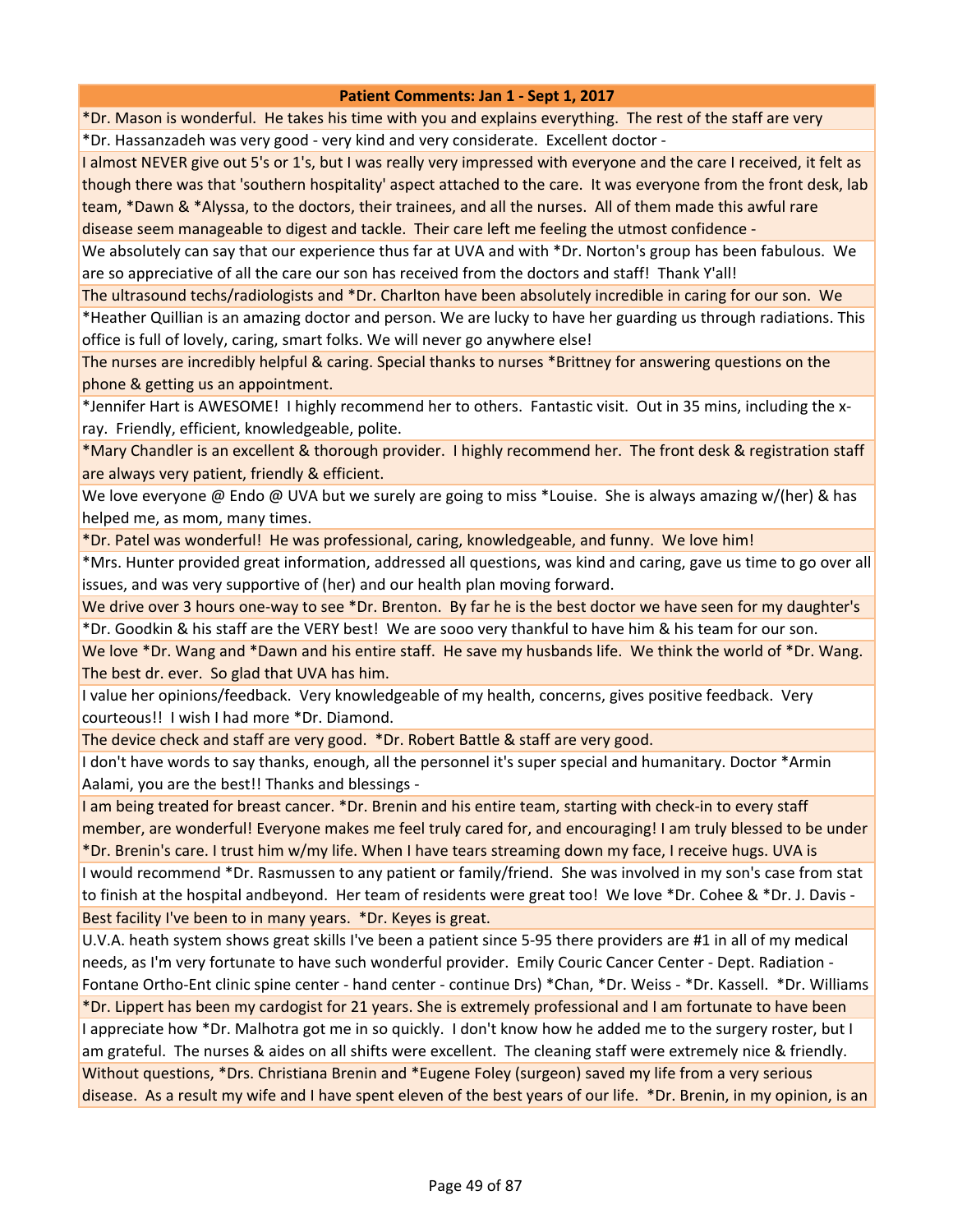\*Dr. Gorav Ailawadi and his staff handled things in a great and professional way. Talk to me so I could understand with out \_\_\_\_\_ medical terms which I wouldn't understand.

\*Terran is a knowledgeable, kind & considerate health provider. Enjoy speaking with her about my health concerns. Those scheduling appointments noticed I lived in the valley & rescheduled my appointment in Really like \*Dr. Ryan Smith!

I have been seeing \*Dr. Douvas for approx. 6 yrs. In my opinion, he is superior in every way -

\*Dr. Darby patiently listened to my concerns and specifically answered them.

\*Dr. Abuannadi is a very good doctor, he makes sure that he takes care of your needs and concerns. I would highly recommend him to anybody. The nurses told me eh likes cupcakes remember that when it's his birthday. \*Dr. Taylor's nurse was invaluable in my recent medical problem. She was always courteous, kind, and showed

concern for my well-being. I felt hat she was/and is a valuable asset.

\*Dr. Hodges and \*Dr. Lumpkin are just the two I've seen. They are the two best understanding and helpful

\*Dr. Hassanzadeh seems to be an outstanding physician. He is obviously knowledgeable but also displays great \*Dr. Michael Williams & his team are excellent. I have received excellent care.

\*Dr. Jamieson Bourque, to nurse to clerks and receptionist, very well discipline and know how to take care of patient to the highest level also staff worked so well together.

Very friendly - helpful. Very willing to get me right for scheduling & \_\_\_\_\_ and appts. I really appreciated \*Dr. Park speaking with me, so I wouldn't worry.

I love \*Dr. Dacus and his staff I have already referred 3 people to him.

From the very beginning \*Dr. Hullfish, herself and her staff have he graciously and proficiently professional always courteous - with a delightful sense of humor. I con-sider myself to be to receive receive the medical Very first visit with \*Dr. Finke. She seemed concerned over the issues and I believe she will try to help me.

Appt. was with \*Halley Briglia. \*Halley did examination and talked about changing amount of meds. \*Halley conferred with \*Sarah Jones. \*Sarah spoke to me and my mom about meds. Both individuals were very

\*Dr. Ballew has been my doctor since 1999 and has been awesome!

Really like \*Cawood Fitzhugh - she is very good! \*Cheryl - receptionist - so nice.

\*Dr. Lien Dame she is so sweet kind my husband we love very much anything she help about medicine she help she one best doctor I have I love and \*Kim Morris some sweet people.

I think that \*Dr. Dame is so very much and my husband so good and she is good and we love her we just her good \*Dr. Patel is an excellent Dr.!

I appreciate the at \*Dr. C. Brenin was open to my thoughts about the hormone therapy at this time.

Doctor \*Denton and his staff are the best highest degree of service and care.

\*Dale and staff are wonderful.

\*Dr. Short is a wonderful doctor. Listens to all your concerns and is very caring and attentive.

Each and every visit with \*Dr. Mark Russell and his staff gets A++ from this more than satisfied patient!! Loved (her) doctors. \*Dr. Vance and \*Dr. John

There are not enough superlatives to describe how thankful our family is to \*Dr. Brad Kesser. We've completed restoring our son's hearing on one side... Caring & surgical skills = A++.

UVA is my favorite medical center of the three I regularly visit. \*Dr. Purow is a wonderful physician as he is dedicated to helping his patients achieve quality of life in addition to health and wellness.

Question #14 - I did not need to be contacted about my lab results because I received the results through

MyChart.com and discussed the results with \*Dr. Purow by email. He was so prompt in his responses! Truly

\*Dr. Hallowell is one of the kindest, most sincere physicians. The staff is also very caring. I have received nothing less than exceptional help ... myself. I \_\_\_\_\_ be handed to be part of their team.

The receptionist, the student dr & \*Dr. Shami were all great! Very friendly, patient and personable.

\*Dr. Bauman is excellent! She is caring, respectful and very friendly. I trust her fully.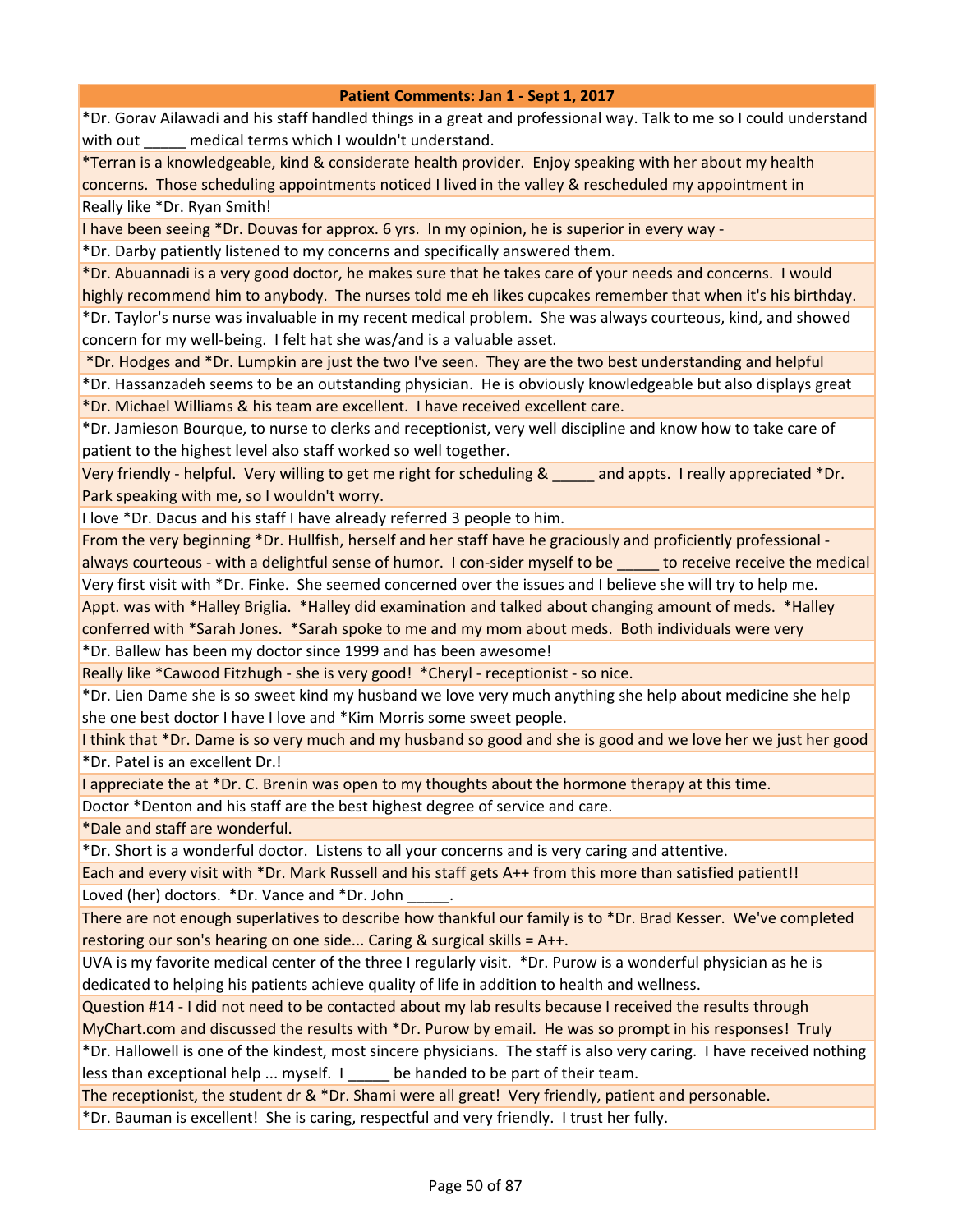Been going to Family Practice for over 35 yrs. Never had an experience less than 101%. \*Dr. Kim took \*Dr. Raymonds place about 3-4 yrs. ago. I feel exception my fortune to have him as my physician.

\*Dr Newman is an excellent physician I deeply appreciate his wonderful care for me. I also commend his staff.

I have total confidence in the wound care clinic at UVA nurse \*Catherine Radliff is very knowledgeable. I value \*Dr. Moss is great! So knowledgeable & personable.

I saw \*Dr. Levine and staff for a procedure requested by another physician; however, \*Dr. Levine was warm and caring while explaining everything to me very clearly.

I thank \*Dr. Lau and her staff for taking care of me they are all excellent and wonderful God bless you all.

\*Dr. Redick is by far the best doctor I've ever had and she is full of so much knowledge.

\*Dr. Freilich is EXCELLENT and so is this entire practice!! I had a full recovery with surgery from my injury. I would highly recommend \*Dr. Freilich and the UVA Hand Center to anyone!!

\*Dr. Hullfish and her staff are excellent.

\*Kate Robinson ? \*Dr. Brown's ? PA is excellent. She is caring & understanding to me but also to my daughter ? I have only respect for \*Dr. Bowman and his staff. They are friendly, professional and they show respect for me for me and my health. I'm more than satisfied.

My entire experience during the period of time \*Dr. Browne diagnosed and then treated my hip "revision" was excellent, including my stay in the hospital.

\*Dr. Reid Adams and his staff (other dr's.) and the entire staff in his office, are always so nice, kind, and considerate and caring for me. They are awesome.

\*Lydia Higgs was AMAZING! Thorough, professional & compassionate.

I've already recommended \*Dr. Lehtinen to family members. He's great!

\*Dr. Robert Gibson - U of VA C-ville VA excellent cardiologist & professor - respected by patients, facility, students (medical and nurses. I receive excellent medical care from all my specialists (M.D.'s) of U. VA.

\*Dr. Barros has provided excellent care whenever I have had appointment with her.

Very positive all around. I was much calmer. \*Andrea was very professional and knowledgeable.

\*Dr. Stephan Gorsch was great in every way, pleasant, polite & truly concerned for me. I hope to keep seeing him. Please tell him what I said THANKS!

Visiting with \*Dr. Barrett is so much more positive than my local neurologist.

Was very please with nurse and I see hate to see \*Dr. Crosby retire.

The entire staff & especially \*Dr. Kindley & the nurse I had that day were wonderful! They went above & beyond to meet my needs & took excellent care of me. \*Dr. Kindley is very thoughtful & is an amazing doctor!

\*Veronica Hughes has always been very thorough, kind, attentive, & thoughtful. She makes me feel like an equal, not an idiot. She's very compassionate! I've also had blood drawn twice at this location, & both times the ladies who did it were excellent! They were quick, & didn't cause any pain. They are very nice!

\*Dr. Shirley is great and caring for her clients. She is quick to response & easy to get a hold of on the phone. We \*Dr. Geoffrey is excellent. Very professional and very good doctor.

\*Dr. Zaydfudim is outstanding.

Everyone has been so pleasant and communicative. This office visit was a follow-up after surgery with \*Dr. Shen. What a wonderful experience (considering circumstance!).

I am pleased with how \*Dr. Rembold is handling my high blood pressure problem.

\*Dr. Blackhall does an excellent job in Palliative Care. She takes the time to obtain a good understanding of my condition and her advice is well-reasoned.

I find \*Dr. Topchyan very knowledgeable & thorough.

I was pleased & surprised that \*Dr. Bowman had read my medical history before I saw him. He was very pleasant and knowledgeable. Did NOT feel rushed & had ample time for questions.

This was my first visit with \*Dr. Kathie Hullfish and was so glad to have her to explain what needed to be done to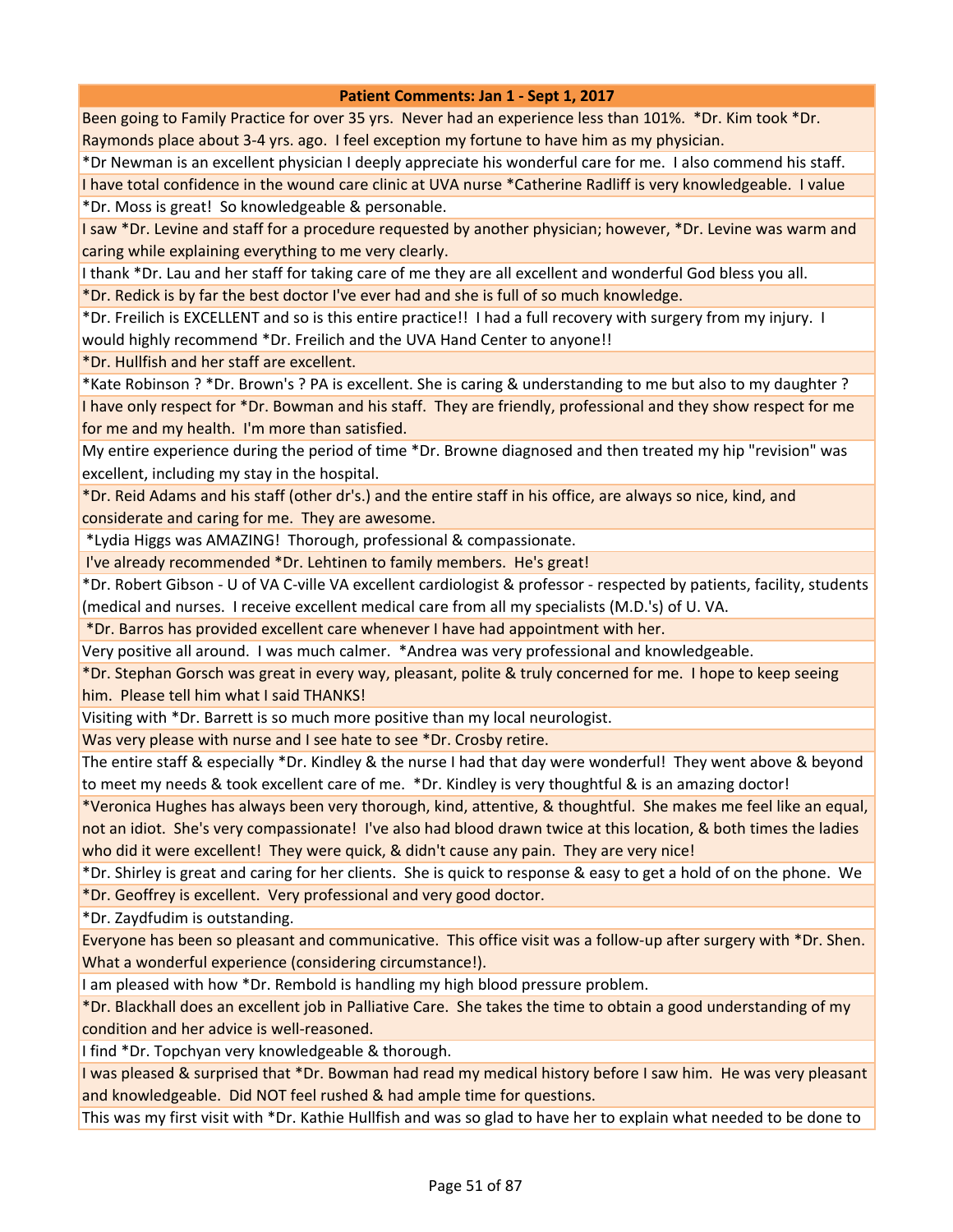I was impressed with the level of competence for the care I was given by \*Dr. Cooper, nurse \*Berg and the rest of \*Connie Roberts was exceptional. She took time to address my medical issue and was very thorough. She was knowledgeable and her mannerism was more than I could have hoped for - Outstanding.

\*Kristi Gott has been an amazing NP and helps tremendously giving us one less thing to worry about.

\*Kristen Shannon - One amazing doc couldn't do what I do without her. I had a - stroke in May 2017 visited her

\*Dr. Redick was very through and answered all my questions. She clearly cares a great deal about her patients

\*Dr. Kesser has been fantastic!

\*Dr. Kesser is fantastic!

Our visit was great everyone took the time to explain/show us what was "wrong". It was great! \*Joanna Lott was GREAT as was \*Dr. Daniero -- A+++++++++++.

\*Barbara Wilson is an excellent physician.

I love \*Dr. Rucker! I've looked extensively for a family dr. and I found one in \*Dr. Rucker. I had surgery & he was \*Dr. Grice has showed so much concern for my issue. He has spoke with other doctors, got more opinions. To me he has showed so much concern and is working so hard to solve the problem.

\*Dr. David Brenin was the best Dr. I could've hoped for,; and his team was wonderful. I never had such good \*Dana has been very helpful - we recently moved to Palm \_\_\_\_\_ and needed new doctors and family practice. She listens to me, helps me and is willing to work with me on issues.

\*Dr. Uppal is the greatest - fabulous bed side manner - caring - skilled - feel blessed to have him for our care. \*Gail Macik is an outstanding specialist that exhibits extreme concern for her patients.

\*Dr. Lim is a fine doctor very caring, hope you pay him enough so he will stay at Va. Health. He sure was good with me and I recommend him to everyone I know.

\*Dr. Shami is very good at what she does & goes the extra mile to help you.

\*Dr. Gazewood's practice sets the gold standard for all the interns he has trained. I have spoken in that regard with both those present and serving as interns and nurse who are not practicing in the emergency ward.

\*Dr. Payne listened and cared. Thank you.

I am glad my doctor **the "Michelle Rindos she is professional doctor for me.** Helped a lot.

\*Dr. Rembold is the best dr. in my world.

\*Dr Gimple is not my primary care doctor. That is \*Dr. John G\_\_\_\_\_ - Both are exceptional medical talents and CARING professionals. They are outstanding in my opinion AND the opinion of other patients who know me A special thank you to \*Patricia W\_\_\_\_\_!

\*Dr. Mendoza was wonderful with my daughter. He spoke to her like they were friends.

The staff in general is always concerned. \*Mrs. Bruen is always up to date. The nurses \*Mrs. Peggly, \*Mrs. Margaret, &, \*Mrs. Brenda gets back to me that day or the next. Thank you all.

\*Dr. Payne and his Nurse \*Fanny are excellent!

\*Dr. Anderson is a very caring dr. & answers my questions & concerns. My diabetes is not controlled the best but \*Kathleen Lee best urologist I have ever seen & I have seen many, even at the Mayo Clinic in Minnesota. Very Love \*Dr. Brenin!

We believe \*Dr. Daniel Becker and \*Dr. Rachel Kon are the best. They are truly great assets to UVA. They are concerned, helpful, knowledgable and have great personalities.

\*Dr. Grice is always knowledgeable about my health issues; courteous and takes the time to answer my questions completely. He is an awesome health care provider.

We had a great experience from the very 1st visit throughout all follow-ups after surgery. \*Dr. Gwathmey is great and we will recommend him and UVA to others.

Everyone in the pulmonology department is very nice. \*Dr. Rose is awesome!! He does his own follow up calling.

\*Dr. Christophel is an amazing doctor & surgeon. Our family loves him and all the people in his practice that we deal with. Excellent surgeon and staff.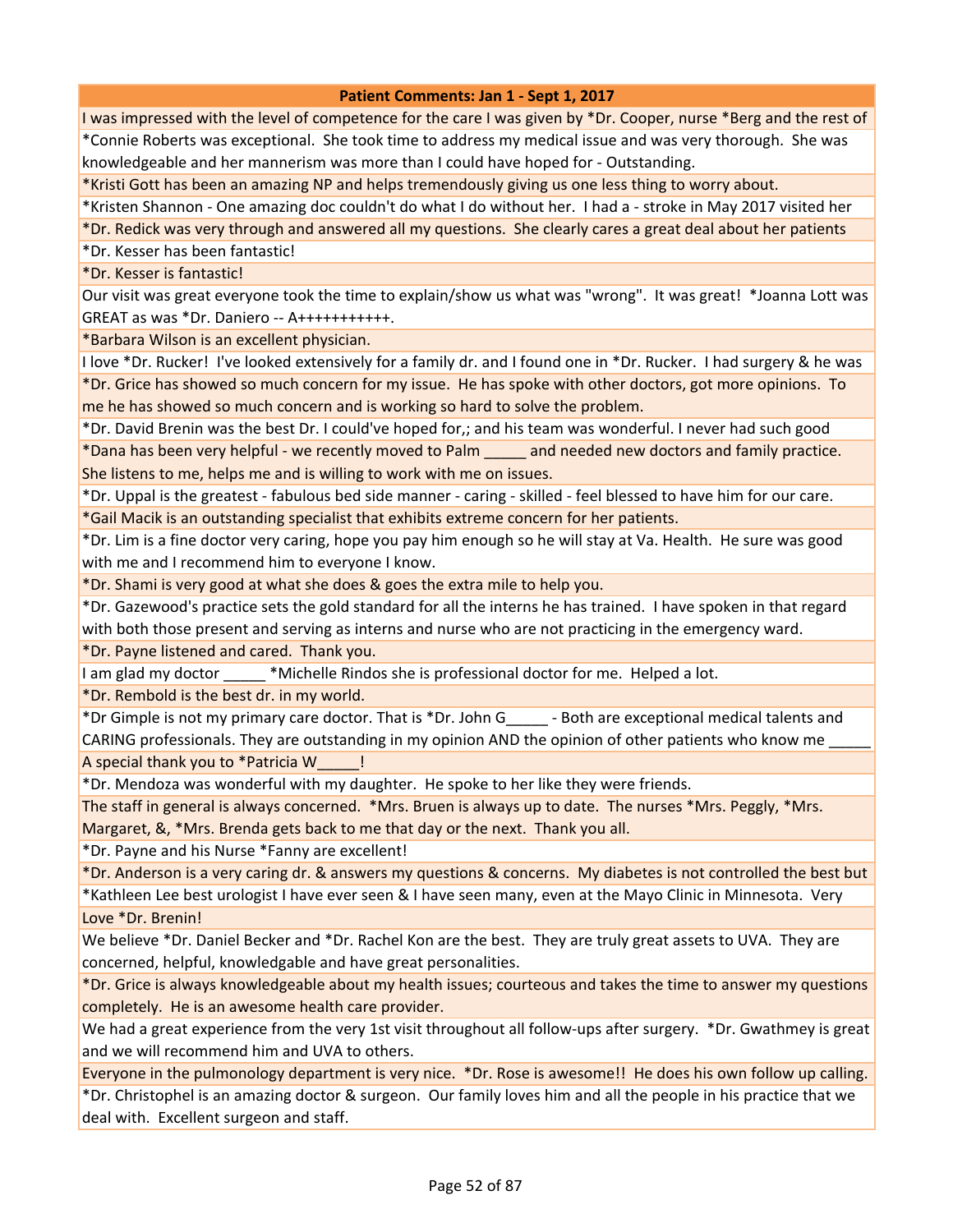I've been seeing this dr. (\*Fountain) for almost 16 yrs. now and he tops any neurologists in Harrisonburg that I had ever been to before that, and their is several. It's just that \*Dr> Fountain was able along with my body stop This provider (\*Dr. Christina DeVincentis) is the absolute best Primary Care doctor I have ever had. She shows concern & devotes her time to understanding my medical record & refers to specialists to help understand \*Dr. Akosah explained my procedure & gave results in a clear & easy to understand explanation. He & his nurse & staff made "going to a heart specialist" a less stressful situation, everyone was wonderful.

We appreciate the ENTIRE LWA care team! All are top notch! Best of the best! Including dr.'s, nurses, receptionists and the behind the scenes "\*Rhonda Lawhorne" & "\*Megan Daniel." EVERYONE goes above and beyond to assist us and make our visits special. Like visiting great family on every visit. Thank you to all your I will have to say, I have always had a good visit, whether I see \*Dr. Brinin or \*Kim Drewry. They are very knowledgeable with my care and helpful with given me suggestions concerning my health.

\*Dr. K. has filled \*Dr. Pudhorodski's shoes quite well. Thank you.

\*Dr. Hedrick is a "fine" doctor & lady.

\*Dr. Michael Williams and his staff are always thoroughly professional and accommodating. He is an outstanding \*Dr. Zaydfudim is a wonderful doctor. He showed me my MRI and went over all details of my scan. He is personable and friendly and gives me complete information about my medical situation.

The visit to \*Dr. Loughran was a sanity saver. I have a rare form of leukemia, that he discovered many years ago. Consulting with him answered my questions and gave my life back to me. I value my visit with \*Dr. Loughran

\*Dr. Slawson is so patient and understanding. He explains everything to me in detail. He stresses on what I have to do to stay in good health. He is the only dr. that I prefer to see.

\*DR. BOYER is my oncologist - He is wonderful! I had 2 other oncologists before I was fortunate to find him. He is \*Dr. John Marshall is an outstanding, caring, & very intelligent doctor. He is the best!

\*Dr. Millers attitude & concern has improved "Greatly".

I couldn't ask for better doctors. Love \*Dr. Vance, Monty is amazing and all the staff I have had the pleasure of meeting over the years. Best place and again I wouldn't trade \*Dr. Vance ever.

\*Jennifer is a very helpful. She does not impose any procedure or suggest anything that is not warranted she \*Mark Russell does an excellent job. He is truly professional in every way.

\*Dr. Trowbridge is the best and most kind doctor that ever treated me. I will recommend her to anyone. Great I have seen \*Dr. Susan Miller for approx. 11 yrs. She has helped me manager my \_\_\_\_\_ arthritis and degenerative disc disease. She is professional, competent and always kind, and never seems to run out of options for helping \*Dr. Miller has helped me remain mobile and continue the ballroom dancing, I do as my phy. exercise. She is a huge part of my quality of life, helping me manage my pain.

I have severe/profound hearing loss. \*Dr. Russell and other staff in the dermatology clinic did an EXCELLENT job of making an extra effort to ensure I could clearly understand the surgery procedure & follow up treatment.

\*Dr. Alfano is a SUPER CARING DOCTOR. I feel so fortunate to have him tend to me.

\*Dr. Hassanzadeh & his staff are wonderful. They are so compassionate to me & my needs.

\*Dr. Moore was professional and kind. His nurse was exceptional. The visit was one of the easiest check-ups with new personnel that I have experienced.

I do what \*Dr. Brenin tells me to do. She has cared for me, and I am not easy!!

I really felt like I had the best doctor there. Like \*John Kern very much.

\*Dr. Mark Lepsch is the best!! Period!!

I felt uncomfortable about the issues I was having. \*Dr. McLaughlin was courteous and helpful in his questioning and even encouraged me to follow up with a specialist if I felt that it's necessary, which I do.

\*DR. MCCALL is top notch IN every respect as are his nurses and staff.

\*Dr. Belyea always does a great job along with the staff.

\*Dr. Belyea is great! He combines his expert knowledge with a wonderful \_\_\_\_\_ with our daughter - He is the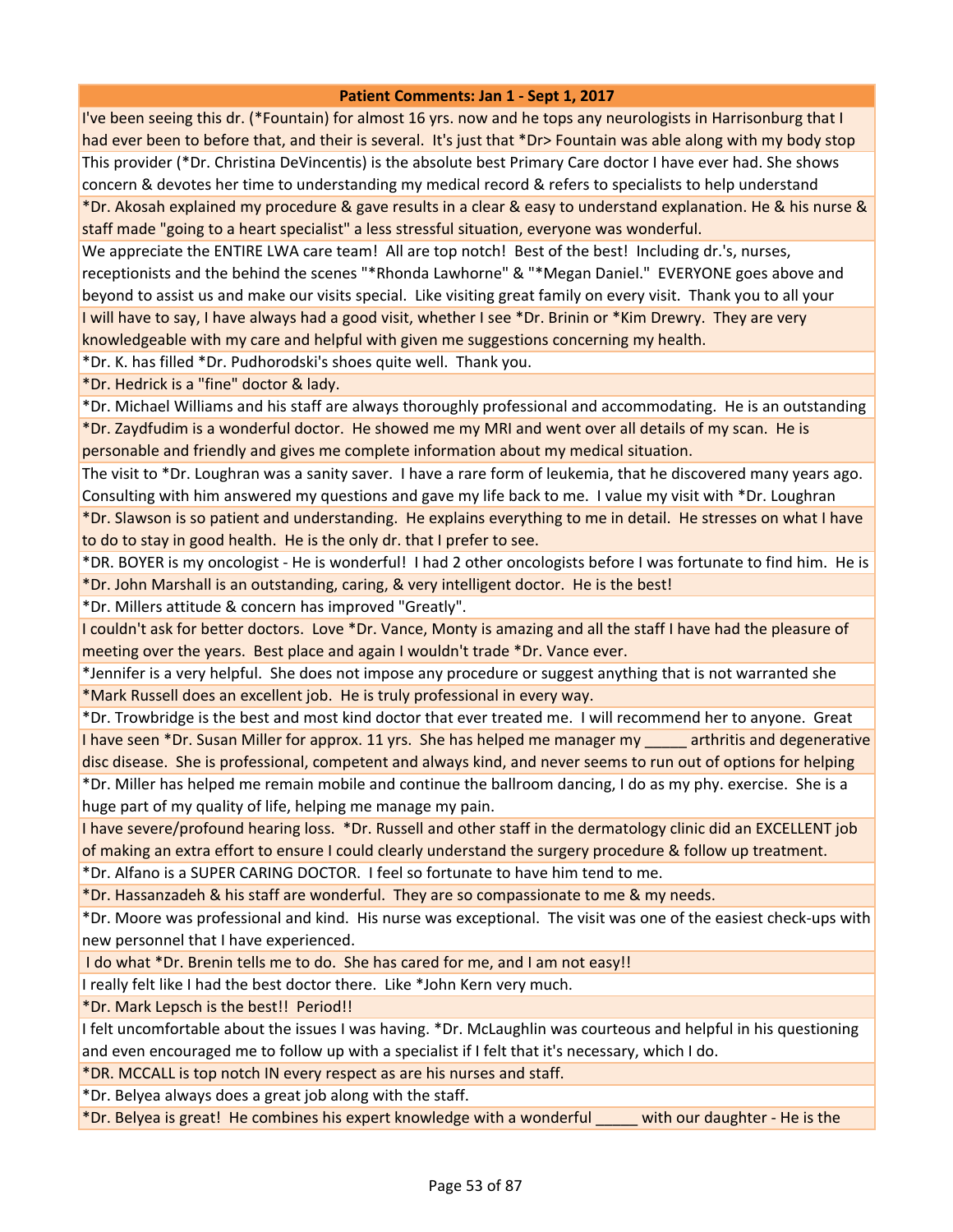I was referred to \*Dr. Shen by my PCP, because of concern over my back surgery @ AMC in May 2015. I thank God I met this man, he operated & fixed the mistakes from former surgery. He is a God send.

Cheerful, competent, professional staff; after many years of excellent care \*Dr. Joe Ann Pinkerton feels like my \*Dr. Doran is brilliant \_\_\_\_, she has literally improved the quality of my daily life with her treatment plan. I'm so

\*Dr. Andrew Mihalek is a very professional and compassionate dr. More drs. need to learn from him and listen to Soft spoken & clearly understand \*Dr. Carlson is a very intelligent & informed dr. Very friendly & caring.

I am very grateful for the care \*Dr. Hall provides for me.

I have never been part to a more considerate, caring, cohesive group as \*Dr. Grosh's team conveys. They handle everything, esp. setting appts in a manner to be convenient for my schedule.

\*Dr. Frick was so nice - 1st time I ever saw him & he was so kind & I found out he is my neighbor which I didn't know before. I would certainly see him - again if need be. A very kind & caring doctor. I felt like I was his only pt. as he took so much time with me. They don't make doctors like that anymore! He is an exception.

My sister recently moved from 35 yrs. OHIO, here to Fishersville (& husband) & I've sent her to \*Dr. Escanellas & she's happy too. Also, my daughter's his patient.

\*Dr. Brown, to me, is a wonderful dr. She found my problem with my thyroid and helped me so much.

\*Dr. Crosby is a very good, caring doctor.

\*Dr. Grosh & his staff are the best!!

\*Dr. Kennedy is the best. The CTU team always does a great job.

I had a good pre-op visit w/\*Dr. Tom Brown and \*Kate Robertson on Dec 13, 2016.

\*Dr. Fu is a very good doctor, I would recommend him to anyone.

\*Dr. Eagleson is very good and really makes me feel she has my health in her best concern. I sent my brother to her. He really felt good about her being his doctor.

\*Dr. Eagleson is a EXCELLENT doctor!!

North Ridge is a very good facility. Very clean and professional. \*Dr. Bauman is a very good, professional doctor and she is very respectful to her patients. I feel very comfortable with her. The office staff are really nice too.

\*Traci Hedrick and staff real nice person at UVA.

As a patient @ UVA I love the care \*Dr. Hays give me and the care of the staff and the smile. Sometime I don't feel well they make me smile. Thank you.

\*Dr. Cui & staff were very caring & concern about my health and answered all my questions.

\*Dr. Goodman is very respected by the MEDICAL (25-30 physicians) AND PATIENTS' community that "dwells" in

\*Dr. Grauatee is a wonderful provider. he is kind and knowledgeable. We have been seeing him for years and \*Dr. Nass is one of the BEST, kindness helpful, person I have for a dr. I am so glad I have him. He is # one!

I was referred to \*Dr. Grady for an evaluation study by my urologist. I was tested & treated with very good and gentle (wherever applicable) care. \*Dr. Gray's knowledgeable & advice were thorough.

\*Dr. Wolf has been my IM physician for many years. He is the most compassionate person, always ready to help right away. His treatment is superb! There is no other like him.

\*Dr. Topchyan is the most caring & concerned MD I have dealt with. Amazingly compassionate and

\*Dr. Langer is outstanding.

\*Dr. Archbald is the best - expert in geriatrics, excellent bedside manner! Her team is friendly, very competent & Nurse \*Ceil was very helpful through MANY phone calls & call backs arranging this out of town appt.

I am extremely fortunate to have \*Dr. Conway managing my macular degeneration.

\*Dr. Asthagiri was wonderful. He was caring, considerate, & professional. He took time to explain things to me & \*Dr. Gazewood's resident \*Dr. Samantha Philman is an excellent physician and I like having her as my doctor.

\*Dr. Albon has always answered my questions on MyChart to same day I sent them. She is a great doctor who

\*Dr. Ballew and his staff have always been terrific.

\*Dr.Keeley is very professional. She always answers our questions & concerns.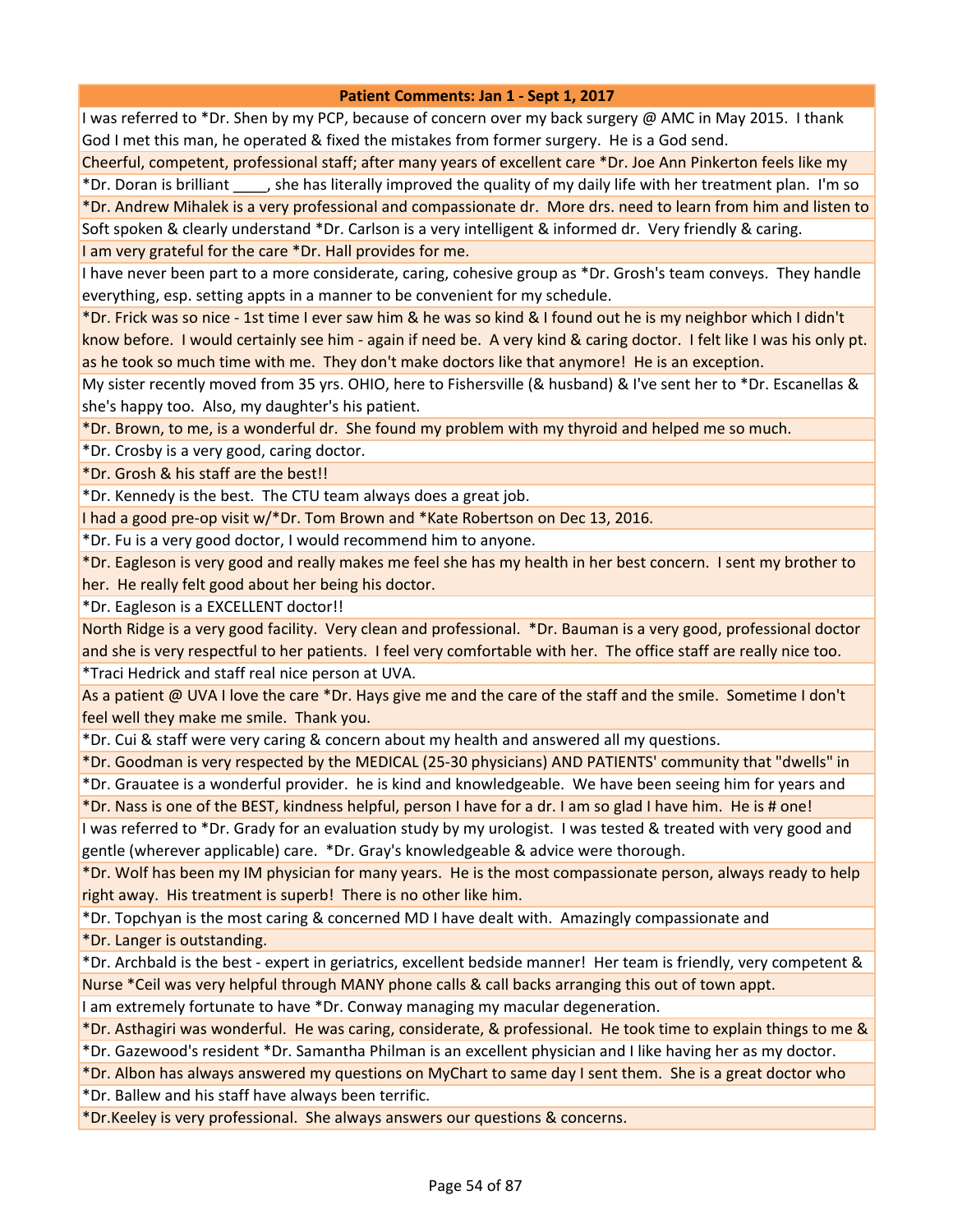\*Dr. Upchurch and staff are very professional, but down to earth. I like the way he tells you like it is. Does not I have been going to \*Dr. Rubendall for several years and I think he is one of the best. I highly recommend him. The staff & \*Doctor Smith are outstanding I would give them a #10 Great team and I say thanks to them.

Also \*Dr. Walter Hotz are the best.

I always feel that \*Dr. Le cares about me and takes my concerns seriously. Her nurse, \*David, is always great too. When I was cold, he even turned on the heat for me!

\*Dr. Gibson was very professional and personable.

Only saw \*Dr. Park for second part of surgery: \*Dr. Feddew performed surgery & \*Dr. Christophelt did the closing. All three have been very professional and are highly recommended.

I have been using drs. in Family Medicine at UVA for about 35 years. Like his predecessors, \*Dr. Gazewood is excellent in every way and I am very grateful for his care.

I love how much time \*DR. Burt takes to talk to us and our daughter. She's easy to talk to and very approachable This was f/u from March 15, 2016 rotor cuff repair. \*Dr. Carson was great. Am really much 95% recovered. He provided good surgical care much appreciated by me.

The god care I received from \*Dr. Carson reflect the very good care I have received from recent spine surgery (2014 \*A. S\_\_\_\_) hip replacement (2015 \*T. Brown). All have good outcomes & good follow up. Also had an ER visit in June 2016 which also had good outcome. So I feel well cared for and healthy.

This is a life saving time. From \*Mallei to \*Dr. Gimple to dent to \*Dr. Taylor and EVERYONE we met, I rate you a (lot) and the best in the country!

\*Dr. Scott L\_\_\_\_\_ is a wonderful doctor and takes excellent care of my son.

I have nothing negative to say. \*Dr. Kohan, nurse \*Sharon and the entire group at the clinic are extremely professional and I never mind going to that appointment.

First time meeting \*Kristine Shannon. I enjoyed the time she gave me and would recommend her services with \*Kristine Shannon is very good. All staff at Stoney Creek are very good.

\*Carmel Nail continues to be a superior professional receive annual mammogram.

\*Dr. Vance has always showed me gerat compassion and care. I could never find an MD as knowledgeable as she. Overall, I had very positive and excellent experiences with \*Dr. Hallowell and his staff!

Keep up the good work, \*Michael Douvas a wonderful & his staff very good I like UVA a lot.

\*Dr. Keller is wonderful. He is so easy to talk to and does not resort to unnecessary procedures to handle my ear I was in very good hands with \*Dr. Villmen & his staff.

\*Dr. Katherine Jaffe is awesome she spends a lot of time with her patients and gives her best.

I scheduled the appointment with \*Dr. Jackson because she received very positive reviews online. She was very professional, answered all my questions, and made recommendations.

\*Dr. Joseph Amalfitano is the BEST spine doctor I've seen at that clinic he listened and made me feel like he was concerned about my back, hips and knees. I really respect him, he has made 3 appts. for me set up. REALLY LIKE I want \*Dr. Joseph Amalfitano to be my doctor at the spine center or any time he can be my doctor and the

doctor that gave me the gel shot in knee is a great doctor. Can't remember his name but I saw him on June 14, 2017 at 1:20 3rd floor of the 515 building Fontain. Thank you all at UVA and Fontain I appreciate everything you

I was initially anxious/nervous about the cortisone injections; however, \*Chad Wilson & his nurse/assistant \*Charlene were great at calming me down by talking to me, explaining each step to me, holding my hand

throughout the process and answering all of my questions. They were great!

\*Dr. Santen is thorough & he always calls me back with results. I love his systematic approach.

\*Dr. Lehtinen coordinates my health care issues. I have confidence in his practice. I needed that for a long time.

\*Dr. Redick is very kind, personable, and knowledgeable. She seems to really care. She is patient and always takes her time with out appointments.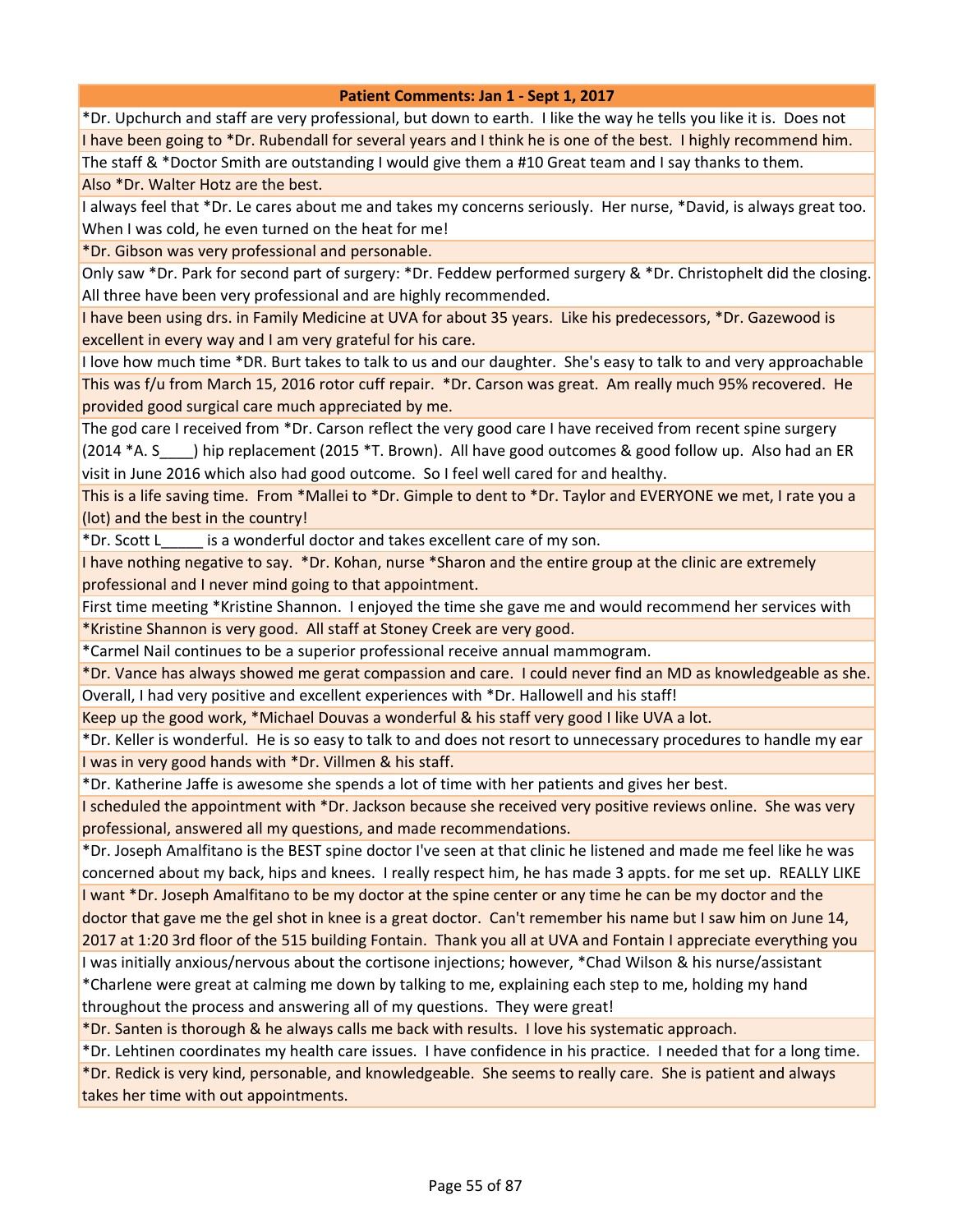My doctor \*Chad Wilson, he is good health provider, when he gave me the injection on my knee, I didn't feel anything. He is a good asset for the hospital.

\*Chad Wilson PA is a good health care provider, he helps me and treatment he gave me, and the cleanliness of of

\*Dr. MacKnight has been my PCP for 15+ years. He is an excellent doc! He has always been very responsive to My wife & I both have switched everything to UUA - \*Tracey Krupski is the best of the best -

\*Dr. Mehta was so supportive and made us feel apart of the decisions that had to be made. Her warmth and and caring was greatly appreciated. We relied heavily on her though out this ordeal. She was always there for us! Words can't express our appreciation we have for her. Thank you so, so very much \*Dr. Mehta. Could not have

\*Dr. Cohee is excellent. He's very knowledgeable, skilled, and takes the time necessary to discuss issues. I would \*Dr. Yates and his staff are outstanding.

\*Dr. Costabile relates well to patients and does an excellent job of addressing their concerns.

\*Peter Netland and staff were excellent!

NP \*Molnar is only my cardiac care provider - she is great. These questions seem more geared to a PCP rather In April 2016 I had an aortic arterial aneurysm. The magnitude of the aneurysm was 10.8. I probably should not be alive. \*Dr. Cherry and team did a great job.

\*Dr. Barbara Post is excellent physician. She was "born to be a doctor."

\*Dr. Thu Le was very helpful to explaining all my medical questions that my wife & I had.

I very much appreciate that \*Dr. Daniero came in early to see me.

I will be 82 years of age on June 28, 2017 I live by myself, wife passed away 4 yrs. ago \*Dr. Scott Seaton takes \*Dr. Shah is very caring and very knowledgeable and always answers all my questions.

\*Dr. Pinkerton & the staff @ Northridge, in my experience, are well-organized, considerate and efficient, and

\*Dr. Sims is exceptional. Entire staff should be commended for their overall professionalism.

\*Dr. Mark Shaffrey is a great doctor & surgeon.

\*Dr. Daniel Brown, spent much more time with us, and he was very excellent (well spoken and empathetic). She was very pleased with \*Dr. Barrett's concern and professionalism (this form completed by her husband).

I am a 31 yr. cancer survivor - been to Duke, MCV, Johns Hopkins - UVA is the best. \*Dr. Kenneth Greer is the very I really like \*Dr. Barrett. This was a first visit and I was extremely pleased with him.

\*Dr. Douvas is a kind, caring and compassionate doctor. He has provided excellent care to me for 9 yrs. He has not only evaluated my blood problem, but has referred me to other doctors in the UVA system. I truly appreciate \*Dr. Douvas is an excellent doctor. He takes the best care of me that any patient could have, always stays on top of all of my bloodwork and medicine.

The care and courtesy that I have experienced at UVA and the **Cancer Center as well as they** and concern of \*Dr. Williams have all been the best.

\*Dr. Jameson is an excellent physician.

\*Dr. Ragosta after \_\_\_\_\_ 2nd exam, thought that we needed to expand and take a wider view of the area of concern. He suggested CT scan and then suggested a doctor in a related specialty be called in. This was good, \*Dr. Reid has always been very helpful when I have a problem. I trust him and I am grateful for his service.

\*Dr. Bergin is the top doctor I have even had. And I have seen a lot. He cares about his patient like it was his

\*Dr. Loughram and his assistant, \*Andrea Hines, were/are amazing. The time and detail provided concerned this unique condition, LGLL, is greatly appreciated.

Excellent visit. \*Dr. Marshall took his time explaining my issue and it's effects on me. Also discussed how he would correct my issue. EXTREMELY KNOWLEDGEABLE!

Very grateful and pleased for the care and concern of \*Dr. Shah and staff, and the UVA systems which is working very well and efficiently for me!

I am so glad that I go to Louisa Medical Center and see \*Dr. Green. Everyone in the building is top notch. #1. UVA is a great place they take care of me. Thank you Robert A. Kamer and \*Dr. Irving Kron and his office and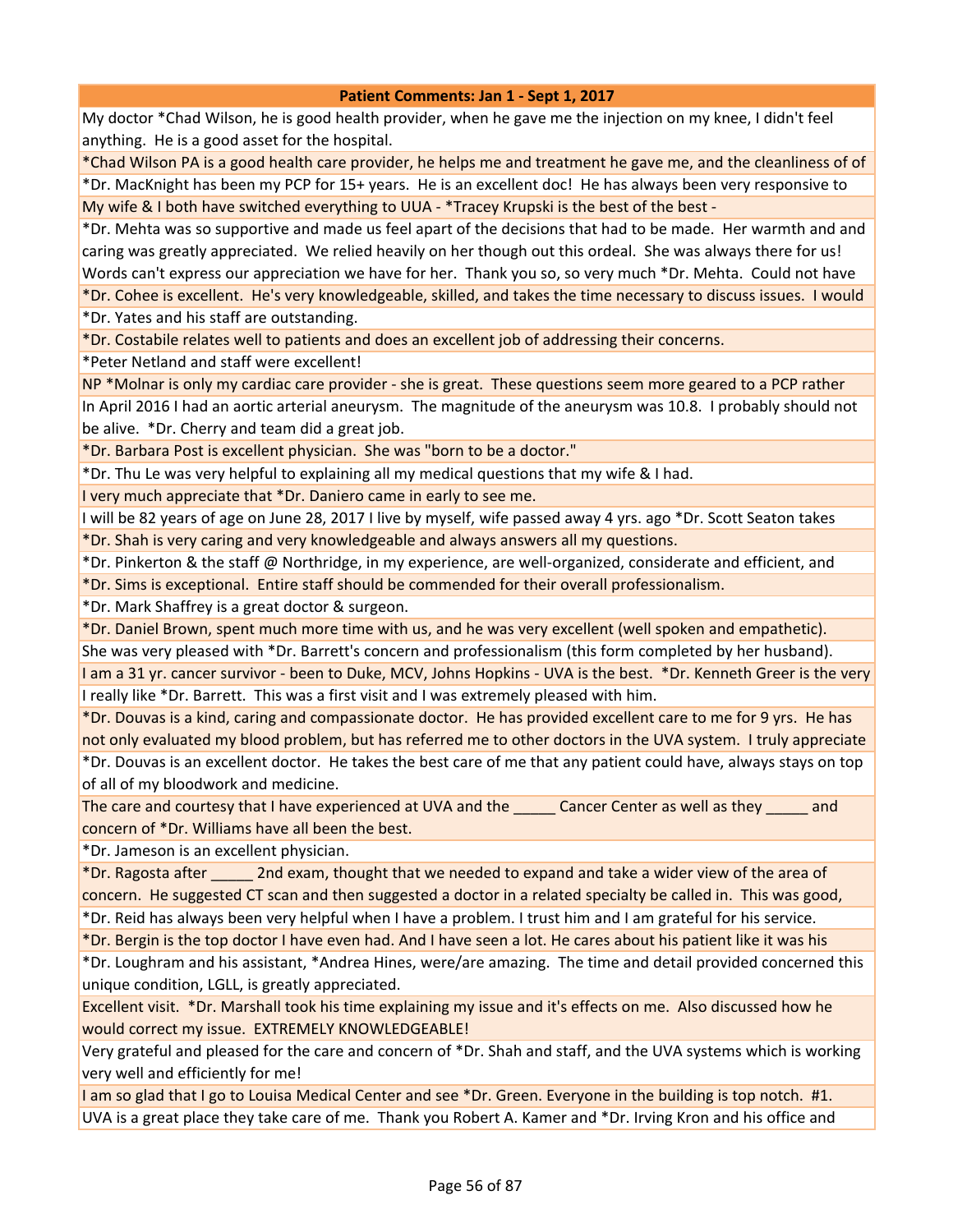Telephone contacts with \*Dr. Shami and her nurses were outstanding.

\*Dr. Singla is a very good doctor.

Awesome \*Doctor James Boyer - Hope Cancer Center in Fishersville perfect place for cancer patients-

Thanks to \*Dr. G., I am no longer a mouth breather. The polyps may return, or future surgery maybe required, but the results of my last visit are great.

I consider \*Dr. Christophel one of the most skilled and caring doctors that have helped me with my medical problems through the years (DOB: 31 Dec. 35) -

Excellent staff & high regards for staff. \*Mercedes was exceptional - Love her.

I visit \*Dr. Hryvniak's practice on a "as needed basis" upon referral from \*Dr. Susan Miller. I receive outstanding care at BOTH offices and by both physicians.

All of the nursing staff at Zion Cross Rd. office has always given (him) excellent care. (He) is very grateful to have Everyone was great - especially \*Judy! She is awesome!

\*Dr. Laurie has been very engaged & reliable in coordination of care between departments & institutions. Based on the information \_\_\_\_\_, I've decided to have \*Dr. Cooper do an ankle replacement.

\*Dr. Netland and all his staff were super! They were very professional and nice, and showed great care for me during my visit to his office. All the staff were great. THANK YOU FOR THE GREAT CARE!

Since Anthony's initial diagnosis of epilepsy, \*Dr. Quigg and associates have done an excellent job of treating him, for which I am eternally grateful.

\*Dr. Netlander is "the best" - I value \_\_\_\_\_ wisdom and insight - I recommend him to... people who need eye

\*Dr. Brown and his staff are always very knowledgeable friendly, and professional. I would certainly recommend him to others who may need knee replacement surgery.

\*Nick Calabrese & DR. Cui are always concerned about me & my health. They are always respectful & courteous to myself & my wife. I would always recommend them to everyone!

\*Dr. Reid and the staff, have always been concerned about my health issues, and have tried to take care of me.

\*Angela Taylor is an angel (guardian) following up on liver testing.

I am very pleased and thankful for \*Dr. Smith's ability to help me to get back on my feet.

\*Dr. Macik is a true professional!

I credit \*Dr. Rosner for saving my life 10 years \_\_\_\_\_ and helping me be healthy now.

Outstanding medical practice. \*Dr. Kirzhner is outstanding. Has a great "bedside manner" unique ability to create a relax atmosphere between Dr. & patient.

I am tremendously impressed with \*Dr. Kesser. He is extremely knowledgeable, caring, compassionate helpful,

\*Dr. Green is the best. Example, last year had x-rays and blood taken, he got the results and CALLED ME at 10:30 P.M. to tell me to go to the Emergency Room. How many drs. would do that? None that I have ever met before I have a high level of trust in \*Christopher Rembold and his associates.

I cannot praise \*Dr. Brenin and his staff enough!

\*Dr. Eve Bargmann is the best!!!

My experience with \*Dr. Trowbridge was excellent I felt comfortable & will see her again & follow her advice. I went to see \*Dr. Andrew Buda as my new cardiologist. First time I had seen him. He was very professional. I had been seeing \*Dr. Tucker. She moved to New York. I liked her good Dr.

The appt.  $6/8/17$  was only a check up =  $*$ Dr. Dillon and Dr. =? With him a nice and friendly visit - Surgery on 4-12-\*Dr. Engel & staff are great.

\*Dr. Noland and staff very professional.

I am very satisfied w/results & care of my insertion of two stents operation & follow-up by the cardiovascular department, \*Dr. Gimple & his assts.

In my opinion, \*Dr. Castrodale is the finest Doctor that has provided my healthcare during my 15 years at the U.V.A. Lake Monticello office! The staff is great, also.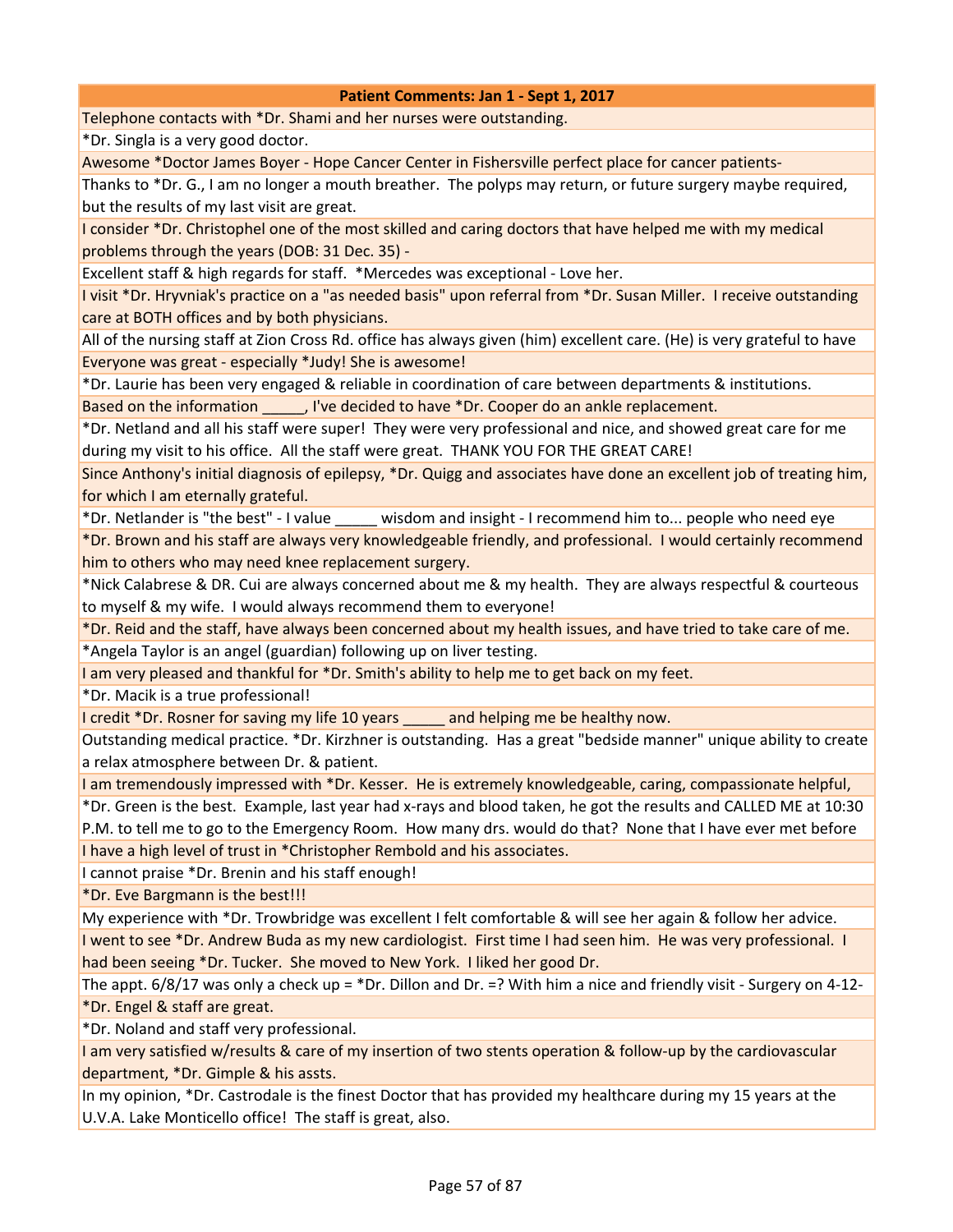Vietnam vet and be in hospital all over the world. UVA is the best I have been to in 70 years. \*Dr. Bauer, his nurse and staff is beyond & above reproach. I'm telling everyone I come in contact with how outstanding UVA is. \*Bonnie Thompson is nurse. Excellent. \*Dr. Bauer don't get no better. PLEASE take time out to let \*Dr. Bauer, his nurse & staff how I along with my family appreciates them and what a outstanding job they did. I'm retired factory textile worked and held the office of union president of the biggest union on the Mid Atlantic and I know a lot of people and I'm telling ALL I coming in contact with how OUTSTANDING UVA is. I'm a Vietnam vet and I fought for people in UVA and now they are fighting for ME. I'm so impressed with \*Dr. Bauer & UVA as a whole I'm planning ot put a article in my home town news paper how I was treated and taken care of. I can not say UVA Hospital, doctor, nurses in all departments I have gone to there are nothing less than outstanding in all times due been there. Does not get any better. I've told a lot of people about UVA and the way they treat their patients, and what good doctor I have and staff at UVA. I used to hate coming to UVA for a doctor's visit NOW I DON'T mind at all. We really stay for 2 day each time and while their shop & take in the rights. All of this I was referred to \*Dr. Barros as my former PCP is reducing his patient load. I am EXTREMELY pleased with his referral of \*Dr. Barros. I value all the services @ UVA. \*Dr. Barros is a VERY GOOD listener & she communicates

information/questions very clearly. I was not rushed during my visit!

Everyone one in \*Dr. Goodkin's office - including him go over & beyond - I am & Annie are so blessed to have him & his staff in her care. Thank-you SO MUCH! By far the best she has ever had!

\*Dr. Brenin he is very good and a friendly Dr. and very good at explaining things to you (thanks).

I was sent to see \*Dr. Soukalis, by my internist \*Dr. S. Laurie, without an appointment, they "fit" me in to see the dr., and checked my pacemaker.

\*Collen Green have been my provider for 11 or 12 years I love her very and her staff very much she have work Appreciate the care \*Dr.Dillion staff have always shown.

\*Dr. Ballew is a excellent MD - I remember myself lucky to have him as my primary MD. A+

\*Dr. Jaffe is very attentive and a very good listener. She respects my opinions about my care. This is very

\*Dr. Balogun & \*Cindy have terrific positive attitudes, are very approachable, kind, professional and fun to be I was referred to \*Dr. Davidson by my oncologist 2 years ago when I developed blood clots. She has been

Thanks to \*Dr. Shonka I'm alive today at 92 yrs.

As always I received the best care. \*Dr. Cantrell & her crew keep me going after 10 yrs. of fighting cancer. I could Appreciate \*Dr. Liu's attention to my questions and opinion.

I wish I was not turning 21 so I could continue seeing \*Dr. Schoelwer!

\*Helen Madison admin. assistant, for Pediatric Diabetes was wonderful helping with setting up this appointment; she worked us in and did a great job!

I have never felt as good about a doctor as I do about \*Dr. Lepsch. He radiates interest, caring, & knowledgeable. He treats me with such respect & openness - I can't overstate how glad I am to have him as a provider.

My husband is 94. He has been going to \*Dr. Barrett for over 20 years. He is always treated beautifully by everyone & they all know who he is every time he has an appointment. \*Dr. Barrett is the best.

\*Dr. Plews-Ogan is one of a kind, professional, caring observant, excellent in diagnosis/treatments, thoroughly understands the practice, untiring in dedication to patient.

\*Judy nurse with \*Dr. Rehm and rad tech that injected radium went far beyond what was required to take care of me murse on east wing gave me excellent care.

\*Dr. Rucker and the entire staff at Stoney Creek family practice are excellent.

I am extreme satisfied with my care & treatment from \*Dr. Behm. HE has been treating my conditions for a number of years & I appreciate his care and concern.

\*Dr. Lipson and his staff was absolutely wonderful.

\*Dr. Riegler is the best, the way she explains what's going on is just wonderful. My whole family and I just love \*Dr. Domson always takes time to answer my questions & concern and his staff is very helpful.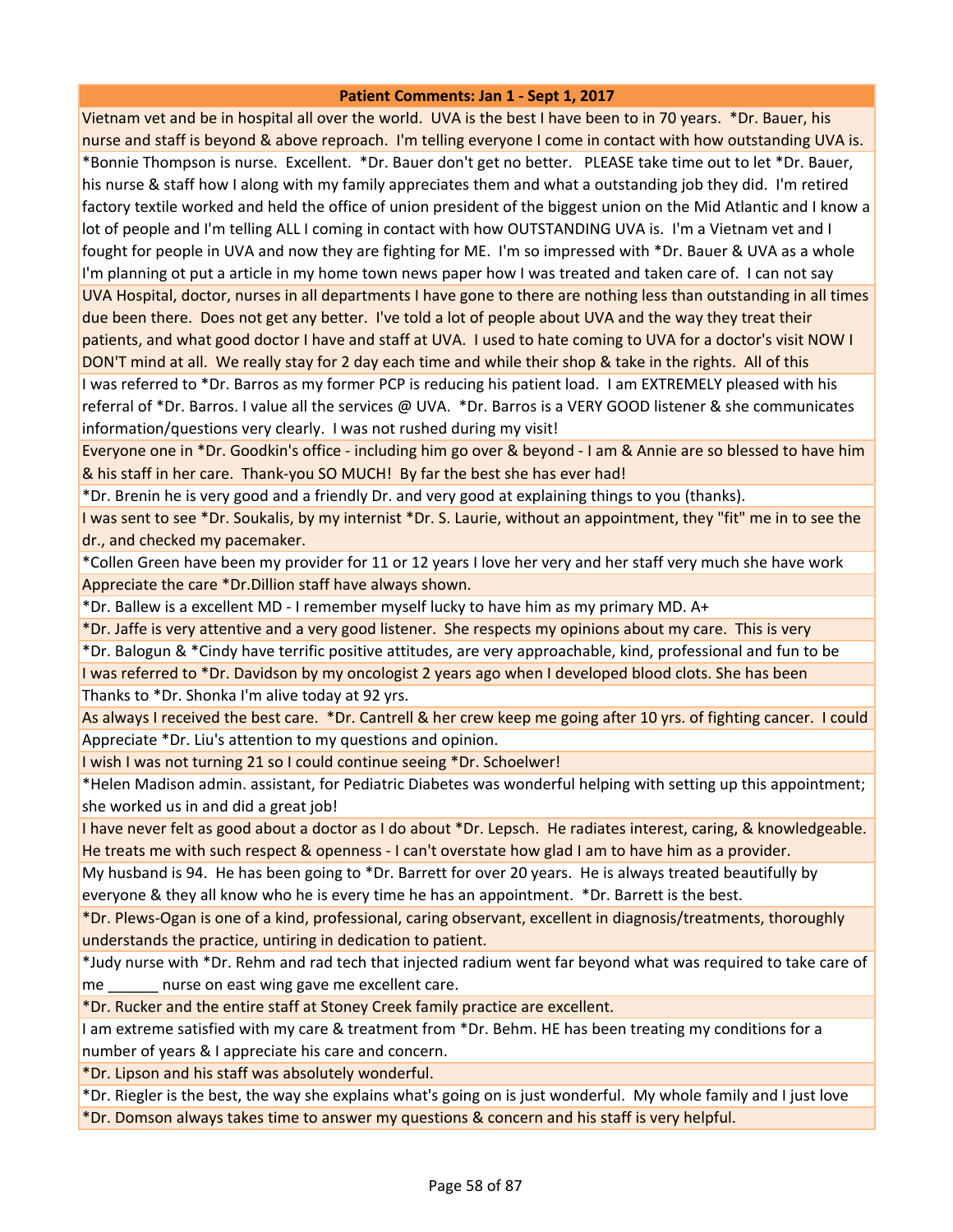\*Dr. O is an excellent clinician. We are fortunate to have her at UVA.

\*Dr. Christopher Campbell and his staff are my favorite surgical team. \*Dr. Campbell is very caring, attentive to my concerns, detail-oriented, calls me right away if I have questions. I have been extremely pleased with all of my My \*Dr. Meg takes very good care of me. She is thorough especially about details.

I have had no problems with going to see \*Carolyn Friedman she has always answered or taken care of my needs, \*Dr. Leyva was awesome. She did a wonderful job explaining my test results.

I have always had excellent service in every way. I fit hadn'tbeen for \*Dr. Fu I would have died. Nobody knew how to treat my illness except for \*Dr. Fu.

\*Dr. Man was amazing!! She spent a LOT of time w/ me & answered all my questions.

I always have a great visit at UVA and I have highly recommended \*Dr. Santen to many people.

I hope \*Terry Artale never leaves. I will follow...

My experience with \*Dr. Mark Russell was over the top. He came with high recommendation and I rate him at the top! I am a 2+ hr. drive away. UVA is worth the distance. Thanking you for my health services.

There was no problem at all my visit \*Dr. Brown Thomes very nice doctors nurses. Staff was so good.

\*Dr. Hullfish has great bedside manner & made me feel very comfortable. I truly believe she cared about my health & healing. Her staff is all very friendly.

\*Dr. Hryvniak looked at my other foot that was searched even though that was not what I was there for ordered xrays to make sure it was not broken. He went above and beyond.

\*Dr. Weiss went out of his way to care for me on the Wintergreen Mountain & in his office after my fall.

\*Dr. Kron been my dr. for about 12 years. No one could have a better or concerned heart dr. I have \*Dr. Kron because along with God, \*Dr. Kron saved my life.

I was very appreciative that \*Dr. Landes took time to explain ear tubes to us patiently. He also answered all of my questions & never seemed rushed. Thank you.

\*Dr. Dame agrees to my gastric bypass surgery for my health.

He, \*Dr. Malpass is a very good lung Dr. Would recommend him. Shows me how to use my medicine properly.

\*Dr. Solenski was very thorough and knowledgeable about my medical issues and concerns. Very very helpful in explaining what the issues are and getting answers for treatment.

\*Dr. Yu is an amazing, knowledgeable, and caring physician. I couldn't be more pleased about the service we

\*Dr. Frazier provided me with a ton of resources to utilize until our follow-up visit in 6 months. I am excited and We love \*Dr Johnson & \*Deanne.

\*Dr. Hedrick is one of the FINEST! This student dr. (fellow) was for more professional than previous.

This was my first visit with \*Dr. Cline as my primary care physician. It was a good visit and I think she will do very As always, \*Dr. Garewood, his team and all staff have been highly professional. I feel that my issues are heard and taken care of with kindness and concern, and I have deep trust in this team.

Every member of UVA Orthopedics and Health System show their concern and compassion during my visits. I would like to thank \*Dr. Perumal and the nurses, registrars, and team member for the dedication. Keep up the

\*Dr. Kennedy always takes care of me like family. \*Nancy Johnson is the best nurse ever! The receptionists are always awesome! I trust them with my life.

\*Dr. Mehta came in to see me on behalf of \*Dr. Kennedy - \*Dr. Mehta was understanding & very pleasant to talk to - she put me at ease when she started speaking.

\*Dr. Trowbridge and staff are great. Always take care of my needs.

\*Robert Goldstein is excellent, baby steps and forward. He has done his job injections - not working. Would

\*Dr. Curtis Argo is one of the best drs. there he has done a great job on treating me thank you \*Dr. Argo.

\*Dr. Ailawadi & his practice were very good. Had valve surgery (open heart) 2/27/2017.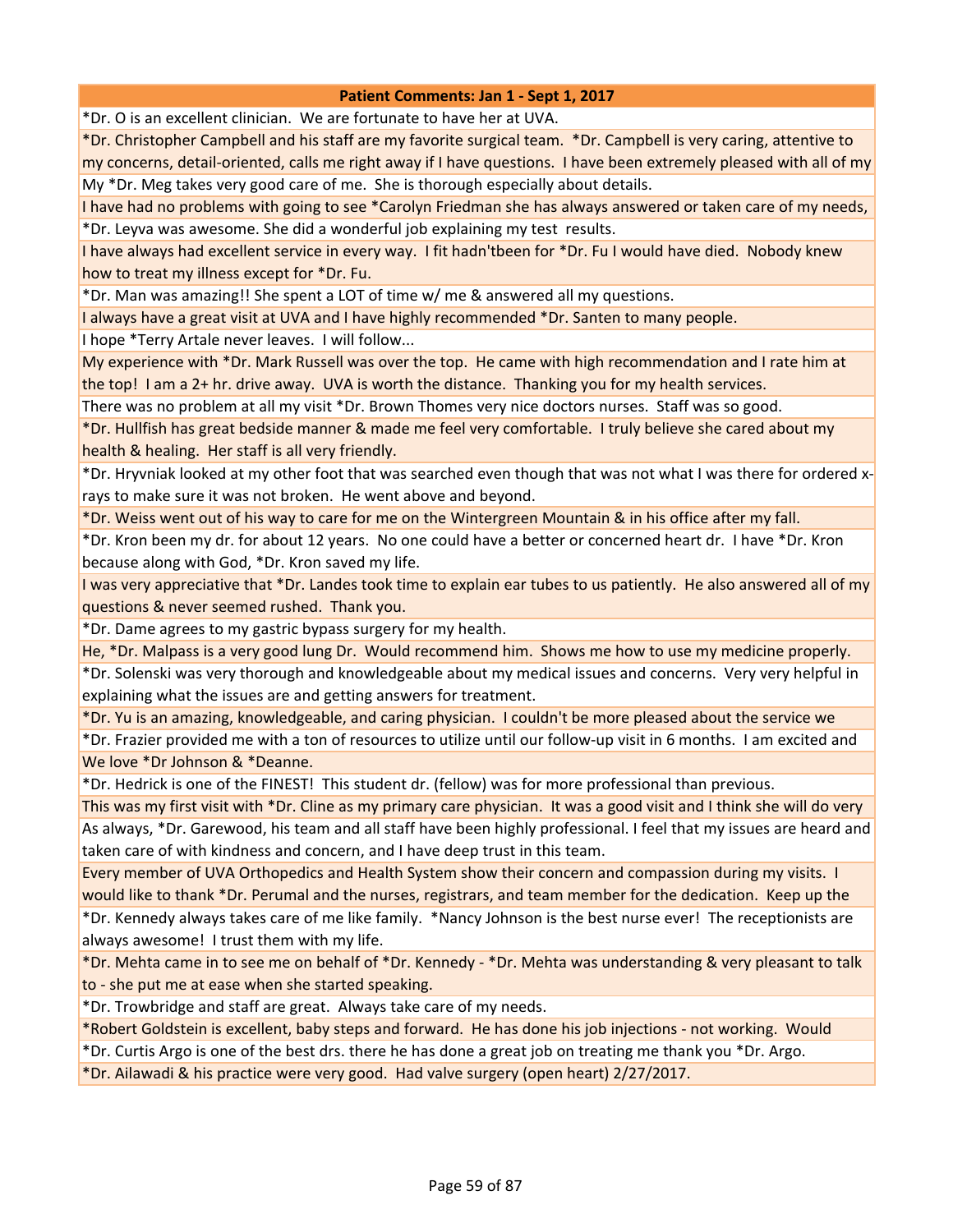This took place on 11-22-16, nurses \*Hammi Shiferau and \*Deeba Tasleem were very exceptional for (her) before and after her pacemaker \_\_\_\_\_\_. They talked with her and her caregiver like she was the only patient in their care that day. Because of these two ladies angelic, love and care, she continued to grow stronger and stronger in her recovery of her pacemaker operation. Her provider was encouraged by these two nurses as well. THey knew what the were talking about and really care for her and her caregiver. Thank you for having \*Hammi Shiferau and \*Deeba Tasleem that day in your hospital to care for her the way they did. These two nurses left an excellent Very polite, courteous, and prompt. Very efficient, smooth process. Expressed to all staff how pleased I was! The cost of my experience was followed with the same attitude and kindness which I was greeted. Staff wonderful in \*Dr. Cantrell's office and \*Dr. Cantrell is fabulous! Kind, knowledgeable, excellent bedside manners. The entire visit was a great experience at a most worrisome time. I have worked in medicine for over 35 years and felt I was This was my initial appointment with \*Dr. Mannem, Pulmonary Specialist. I was most impressed with her knowledge of my pulmonary [JIP condition. I am comfortable continuing my treatment plan with \*Dr. \*Dr. Malpass always polite & concerned and to the point. All nurse staff very friendly & front desk ladies fast

\*Dr. Wilson is extremely knowledgeable about issues related to menopause. I appreciate her detailed, warm & \*Dr. Cherry's administrative staff were outstanding!!

\*Dr. Paladino is a fantastic dr. who cares for his patients and explains everything extremely well. I am sorry he is leaving. I hope his replacement is as wonderful.

I feel very blessed to be \*Dr. Kalantari's patient! He is kind, caring and knowledgeable and spends time explaining my condition and course of care. I could not be in better hands! \*Dr. Kalantari is an outstanding physician!!

I feel very blessed to have \*Dr. Foster and her staff caring for me. Each one of them is kind, caring and extremely knowledgeable. They are patient and make me feel that I am the center of their attention while they are with me. \*Dr. Christophel is an excellent dr. and surgeon. The entire process, from administration check in to post op was

\*Dr. Gravatte is one of the best. I've been a patient of his for over 20 years. I trust him & the staff he surrounds \*Dr. Snustad is an excellent & professional physician.

Really appreciate \*Jennifer C went above & beyond her duties as a dr. She was able to provide my family w/medical equipment necessary for my child's care - Awesome!! Very thankful!

I had a wonderful experience with \*Dr. Schroen. I switched surgeons (different hospital) to work with he and \*Dr. I am blessed & thankful for the wonderful staff & \*Dr. Paphitis, and his thoroughness, patience & friendliness! UVA is also blessed to have such a wonderful staff! THANK YOU! They are MUCH appreciated! AND thanks to \*Sherry \_\_\_\_\_, patient advocate, in her time spent obtaining no - co-pay prescriptions!

\*Dr. Archibald has consistently provided exceptional care and demonstrated genuine concern. She is extremely They take good care of me. \*Dr. Kennedy and \*Dr. Mihalek.

\*Dr. Z and his team have performed miracles for my son! We love the UVA dermo!

\*Dr. Sean Reed is a caring and wonderful doctor. The staff at Primary Care Center (Family Medicine) are very My experience with \*Dr. Balogun, \*Sandy her nurse, and \*Cindi the receptionist are always very good in every \*Dr. Hullfish was very good to help my bladder -

\*Dr. Rose has been my pulmonologist since May of 2013 & I do not mind telling you that I feel he saved my life by doing the right testing & ultimately treating me for 18 mths. triple abx. for MAI - (mycobacterium avium intracellulare) infection. I was so very ill & have been thankful I was able to seek treatment at UVA.

\*Dr. Brooks and his nurses all the best. \*Dr. Brooks is a very kind dr. He cares about his patients.

I came down with a new 2-wk long abdominal problem 2 wks prior to my regular 6-month checkup. I asked specifically for \*Dr. Singer. She ordered labs, referred me to surgeon. She set up ultrasound for next day. Called \*Dr. Reid Adam's team are all great!

\*Dr. Chopra is the nicest person I know of. He is more like family, he puts you at ease, I hope I never have to \*Dr. Landes is the best!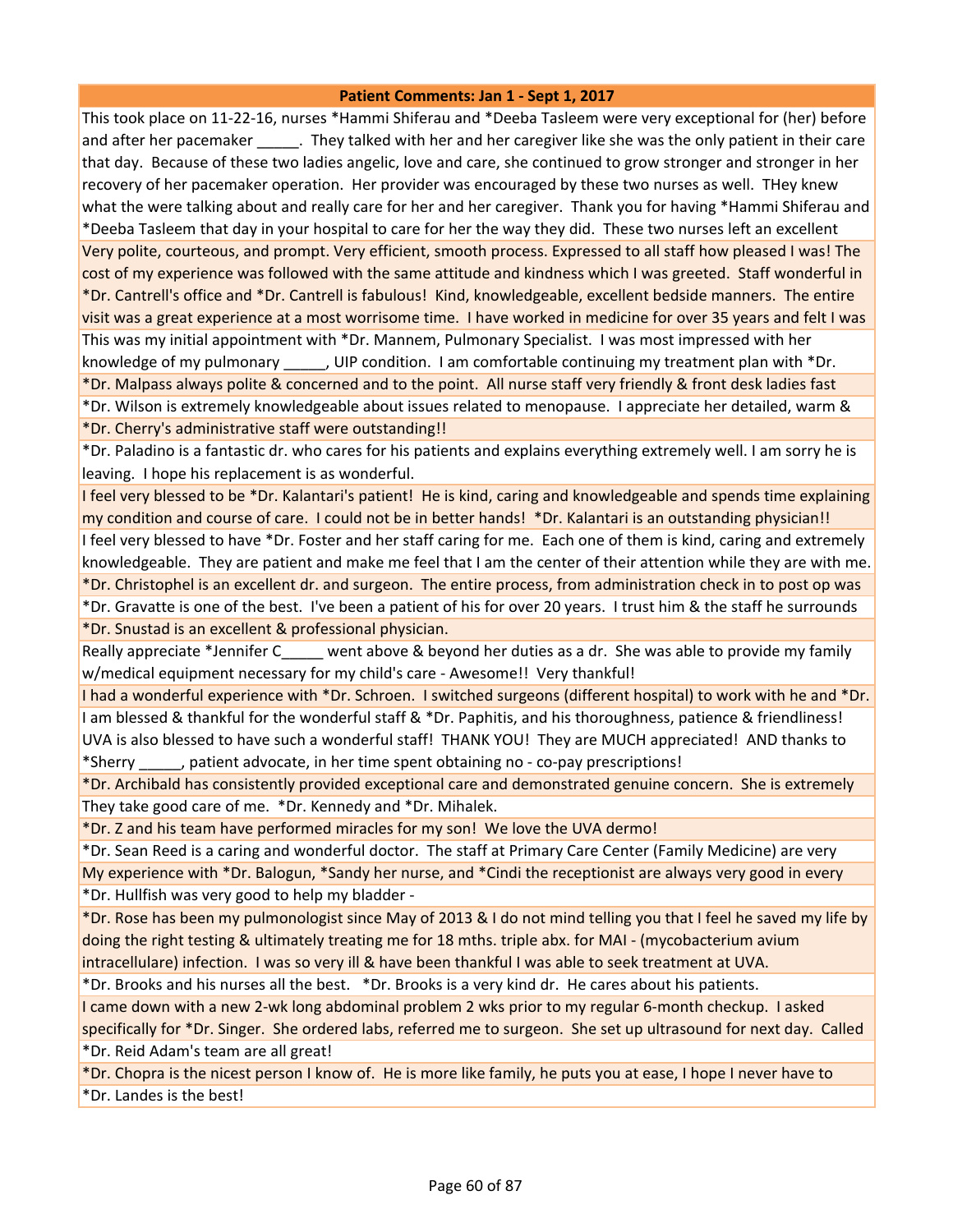I wish everyone could have a doctor as understanding, kind and intelligent as \*Doctor Garland Campbell. He has always been there for me. He always knows the correct answers to my questions and explains everything so I can I thought \*Dr. Singla was a very good doctor. He's trying to help me. Very pleased. I've been very happy with all of my dr.'s & etc., (dealings) at Zion Crossroads.

\*Dr. Upchurch and the entire staff were very professional and courteous.

My wife had a tumor removed by \*Dr. Kenneth Liu on 12/16/16. The experience from Registration, surgery and care after I thought were exceptional. The friendly attitude was overwhelming.

\*Emma Pace is wonderful! We are so fortunate to have here at Stoney Creek. Additionally, the nurses and administrative staff are incredible - I can't imagine a better medical facility for routine care.

\*Dr. Pettit is fantastic. I look forward to working with her!

I, as well as my family, think \*Dr. Strand is amazing! It took 12 yrs of seeing other Dr.'s to get a proper diagnosis and treatment. We also think \*Brenda Vaughn, \*Dr. Strand's nurse is absolutely fantastic!

\*Dr. Costabile very polite, very concerned about my welfare and extremely knowledgeable concerning my situation. I have visited twice and both visits , I was extremely pleased.

\*Dr. Young was excellent and has been very responsive via emails & my chart. Best I've ever had.

They always do a great job with my care. \*Dr. "D". is awesome!

Thank you \*Dr. Vance.

Can not say enough good about \*Dr. Mahaney and her staff. She and her staff from day 1 made us feel so comforting about the issue with our son. They made this a pleasant situation!

I was greatly impressed with \*Dr. Humberson; as was my husband also. I did not feel rushed at all. She made me feel welcome and comfortable even though I was seeing her at the children's hospital. (I didn't fit the usual

\*Dr. Macknight is the very best dr I have ever had.

\*Dr. M Lawrence was most professional, caring and competent.

First visit with \*Dr. Stein and Crossroads facility. Very pleased I made the change from(other center).

\*Dr. Yen worked me in to his schedule. I was in need of help and he helped. Love him.

Hands down \*Dr. Bertram is the best doctor I've ever had. He works with me & my wife, he trusts us, he gives up options regarding my health and he has helped me tremendously in managing my condition and being able to live \*Dr. Smith and \*Dr. Shamra were both very thorough! The nurse assistant who did the preparation for the

This was my first time here with \*Johnathan Sting & \*Neeral Shah they were very interested in taking my case and offered a lot of information to me.

\*Dr. K. and his staff are excellent, knowledgeable, patient and informative.

I have always experienced excellent care from \*Dr. Hashisaki and his staff.

Appreciated \*Dr. Foster's input. Very professional and helpful.

This was my first visit to the office and I was extremely pleased with everything and everyone there. My wife was also. so much that she is changing to \*Dr. McLaughlin also. Thank you for a job well done!

Everything was great. It is a blessing to have \*Dr. Smith, all of his staff, and all of the hospital employees to do

All staff were professional, polite, attentive, friendly & caring. \*Donna Markey is an exceptional to her I have no concerns/complaints. \*Dr. Cook's care of our family exceeds all expectations. She saved my life in

\*Andrew Mihalek is an extraordinary fine physician. I am very grateful for his wisdom and his compassion.

\*Dr. Deal is an excellent, top-notch doctor/surgeon whose both clinical work and personal interactions are

I am very happy that I chose UVA Medical Center for my care, \*Dr. Chris Shaffrey and his associates including

\*Dr. Hryvniak is a very knowledgeable. He has great "bedside" manner & I would recommend him! Thanks -

\*Dr. Jane and his office is a great dr.'s office is a great dr.'s office and I'd recommend him to anyone!

\*Dr. Grice has a personality that makes you feel like she knew what she was choosing for my condition. She

Love her she's great! I would love to have \*Dr. Grice and her staff as my PCP. I talked to her about this on our last visit. I will miss \*Dr. Grice and her staff greatly.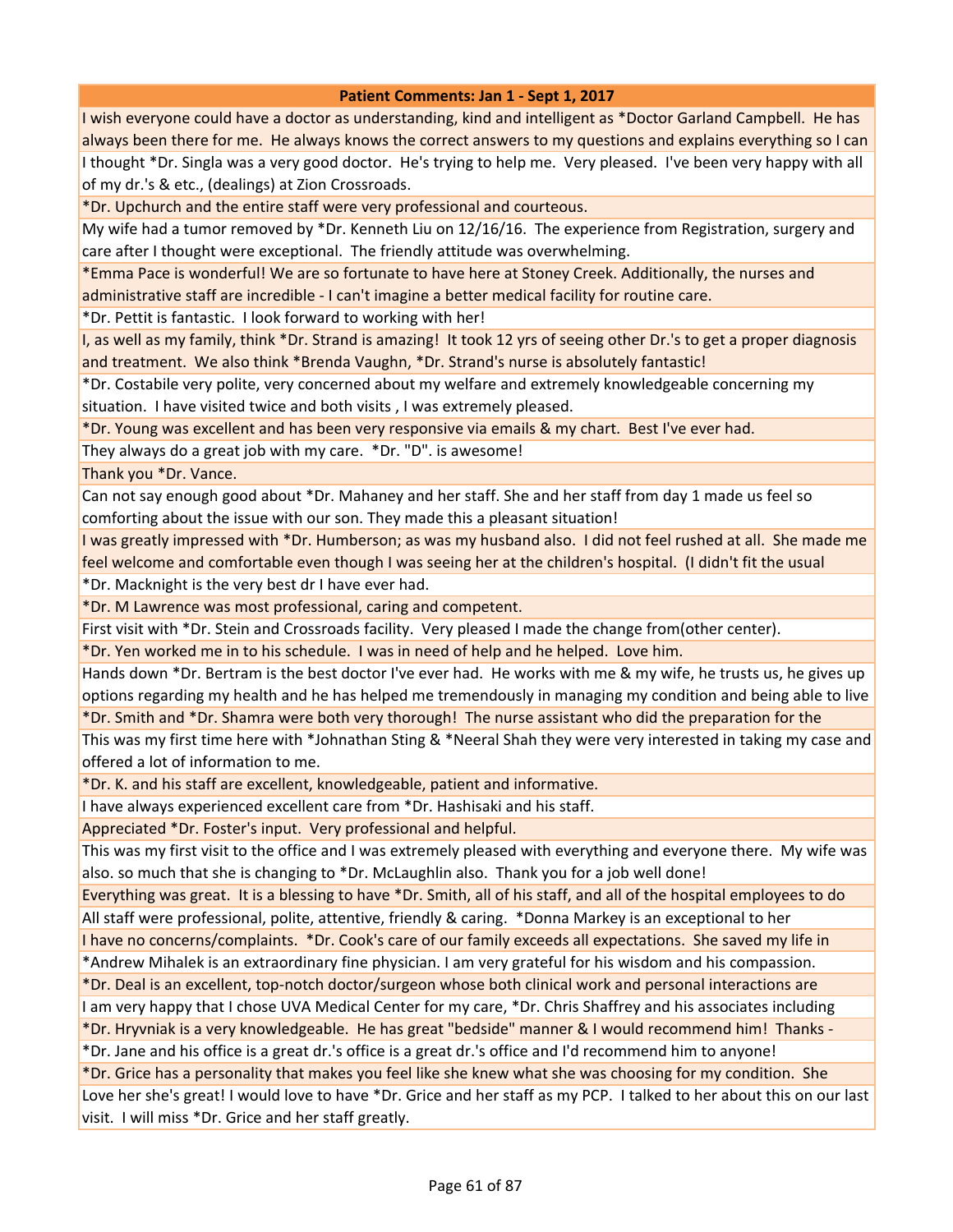This office is the best. \*Dr. Justin Smith is the best doctor ever!! And all the staff do a wonderful job. Kudos!! \*Dr. Densmore & staff are always wonderful to work with!! This appointment was for follow-up.

I only see \*Dr. Carlson for my arthritis treatment. He & his staff are great and very helpful.

I went to \*Dr. Hullfish for a specific problem. She gave me options & we chose one. She was EXCELLENT. I will go \*Dr. Shah listened to the notes I brought read and brought in from my previous experience with botox injection. I felt he listened intently to my concerns and injected botox appropriately.

I have received invaluable support, information, insight and understanding from \*Dr. Manning in learning how to care for and respond to a spouse with Alzheimer's Disease.

\*Miss Eagleson is very competent and caring - As is her staff.

My visit was to \*Dr. Brown's nurse to give an endocrine injection. Everything was fine & efficient. "\*Deb" called me afterwards to see that I felt well.

\*Dr. Russell is a kind, caring surgeon who is extremely serious and very competent. He was very sensitive to my pain and discomfort and took the time to call me afterwards and check that I was OK.

\*Dr. James Browne and his staff were excellent.

\*Dr. Portell and his staff have helped to save my life - they are amazing compassionate, knowledgeable & kind.

\*Dr. Henry is phenomenal. He is very caring & sincere. I would & have recommended him to friends & family. I've always been pleased with all the members of this practice. We loved \*Dr. Pudhorodski and were worried when he retired. We both REALLY like \*Dr. Leyva - so glad she came here!!

\*Liz, the lactation consultant we saw on this visit was also fabulous, as was \*Dr. Shirley. They both should be commended for their kindness, sensitivity & professionalism.

\*Dr. Yu spent an incredible amount of time with me trying to get to what is wrong with me. She never made me feel like what I was saying was insignificant.

Very good visit with \*Dr. Hedrick.

It was the first time I met \*Dr. Mehrad, I found him to be a very sensitive doctor easy to talk to, no language barrier and brilliant. I got very good recommendations which will help in improving my health.

It was a good experience with \*Dr. Foff she was very concerted with my wife's Alzheimer's try not to get her upset from the questions she ask her.

I was very pleased that NP \*Oteng reviewed my medical record prior to my appointment. She was able to see that I had a CT scan done and cancelled the one I had scheduled with her office to prevent duplicate testing.

I have had this doctor \*Kim Bauman, about 16 years and am very pleased with her care and the practice.

\*Dr. Davis is outstanding!

I am happy with my visits to UVA where I go for my health checks. I see the technician for my device check, my nurse practitioner and my \*Dr. Ferguson.

They listen to my concerns; and patiently and kindly answer all of my questions. \*Cynthia Labbler explains "whatever" so that I understand. I am not rushed, but feel I have time to get answers. I am so happy with my visits. I am on "MyChart" and can get answers within 24 hrs. and see the results of my blood work after I get home even though they do call me and discuss it. I can call the office and leave a message & the nurse will get back with me with an answer. They all make me feel like they care and I am so thankful for that. I am doing well; \*Dr. Young is a caring Dr. who works to find a solution to your medical issue.

\*Dr. Rembold is an excellent dr. His receptionist \*Karen is the best and most helpful & his nurse \*Leigh Kloss is very helpful and knowledgeable.

Excellent care at facility & w/\*Dr. Golen & all concerned at facility.

In spite of having an ill child the day of my appt. \*Dr. Khurana was thorough, kind, professional & answered my concerns. She is a lovely & caring doctor. I feel privileged to be in her care. The entire office staff is welcoming & polite... Not to mention efficient. Kudos to one & all! (The facility is just lovely - soothing to just be in the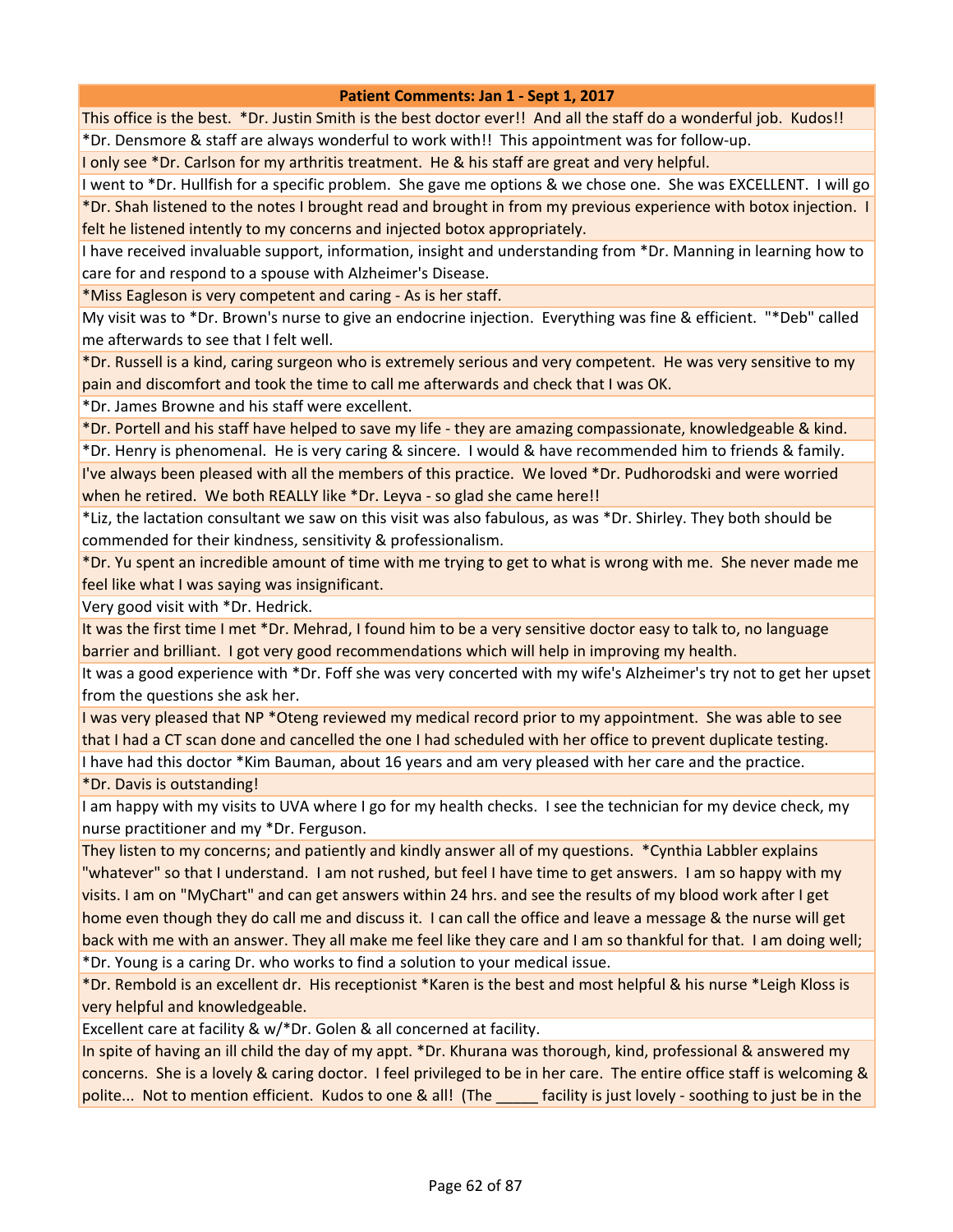\*Dr. Diane Snustad is the best doctor I've ever had; and I've had some good ones in my 93 years! She comes up with very good answers for my health problems and listens to my suggestions as well. \*Dr. Diane Snustad has used quite a few of my suggestions for treatment on me and subsequently on a few of her other patients, she told me. She is appreciated by many of her students and patients. I believe that she is one of the most beloved \*Dr. Macik is wonderful. I don't see her often but she is a great doctor!

\*Dr. Romness and his staff have always provided excellent care and are extremely professional.

I am totally satisfied with my \*Dr. Gina Engel & her nurses they always put my concerns on the top of our conversations so very pleased with this choice of dr.

Although this was my first visit, everyone treated me like family. I love this facility and look forward to my next appt. UVA will continue to receive thumbs up from me.

\*Dr. Middleton was exceptional! (To my daughter and I.) He was very thorough about the solution in which he felt would help get to the bottom of my daughter's condition. He answered every question I asked, and was super explanatory about everything. I will recommend him if ever I have to take my daughter back to the PEDSGI. \*Dr. Campbell and his staff are wonderful. I do not feel rushed through my appointment. He listens to all my concerns and has went above and beyond to help me.

\*Dr. George McDaniel and his staff was excellent.

\*Dr. Quigg was professional and friendly. He did not make us feel rushed answering questions, concerns and getting needed paperwork. He was efficient - We didn't feel we waited too long for his return to the room. All Excellent we love \*Dr. Pappas & here team she's (\*Dr. Pappas) is the best pediatrics doctor you can ever have. Need more like her every where. So BLESSED to have \*Dr. Pappas.

Always a joy and pleasure to see \*Dr. Vance.

\*Dr. Malhotra and his staff were very thorough and compassionate. Answered and explained in great detail diagnosis and solutions. \*Karen is a real delight!

I couldn't ask for a better, more professional health care team than \*Dr. Brenen and his staff!

\*Dr. Cantrell is a fine doctor. So caring and compassionate! She was so kind to me and my family.

\*Dr. Argo & his staff were wonderful.

I've been very pleased with my experiences with \*Amy Radigan and the Hand Center. I would recommend both to anyone in need to treatment.

\*Dr. YAtes is an excellent doctor. I am very fortunate to have had him do my eye surgery. Don't lose him!! Great experience! \*Dr. Lau, \*Barbara & all participant in my care always do a terrific job!

The care provided and all other aspects of my visits to\*Dr. Wooten's office have been exemplary in ever respect. I'm most grateful to \*Dr. Wooten and others in the office for all they've done for me.

\*Dr. Quigg is a good doctor and has help me alot and all the nurses there are doing a good job. Keep up the good Think the world of \*Dr. Christopher Rembold.

\*Dr. Pinkerton is a conscientious and professional GYN. She listens and gives thoughtful feedback.

\*Dr. Landes & his team were incredible in every way, helping our family tremendously. Emergency situation, appt. made at closing time and we never felt rushed or unwelcome. Friday evening & a holiday! Thank you

I am very pleased with \*Dr. Patterson and her staff I think that they have concern for my health and want to help Can't say enough wonderful things about \*Dr. Heidi! She cares for my boys as if they were her own! Even though we had to wait I know that she would/will take as much time as needed to care for my children and address and

\*Dr. Shaffrey - Dr. of few words - highly respected for his reputation as a skilled spine surgeon. \*Doris - his office manager - invaluable - keeps everything rolling - returns calls promptly - flawless surgery pre-op process.

This was the only time I've seen \*Dr. Strider. I USUALLY see \*Dr. Upchurch but he was stranded in NY due to a storm. This was a very important visit for me so \*Dr. Strider stepped in. He was wonderful. All of the staff is \*Dr. Fu is the best dr. I've ever had. He listens & responds with very helpful information.

I've seen a lot of doctors through the years and \*Dr. Seaton and \*Bethany are two of the best. I really enjoy being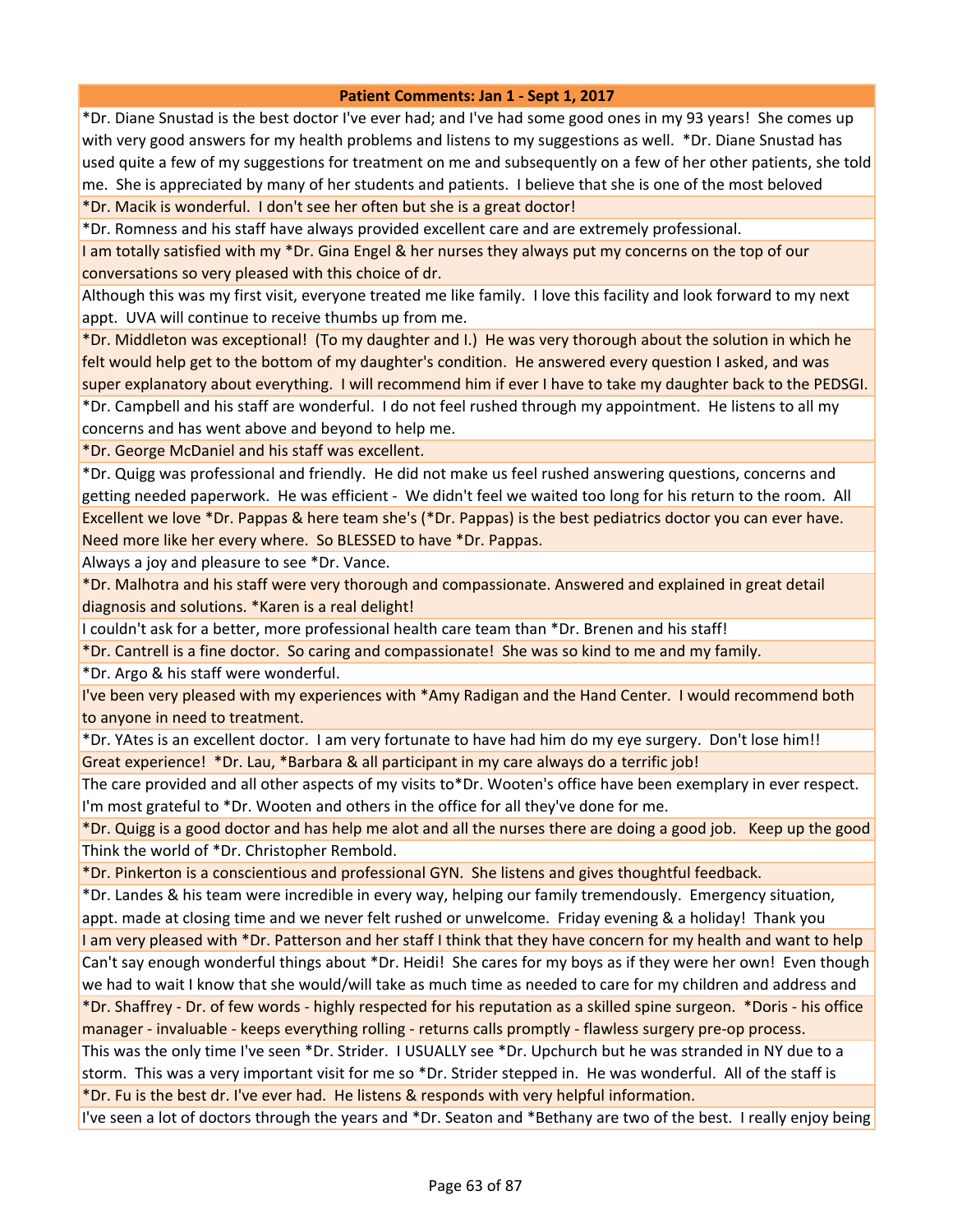20 yr. cancer free; had 4 cycles of chemo at UVA referred to \*Dr. Fu with psoriatic art. & doing well with his I really like \*Dr. Portell he is a fine Dr. and I would recommend my friends to him.

\*Dr. Bergin and \*Beth NP are great no problem with the Heart Clinic great people.

\*Caroline is exceptional in every way -- professional, caring, highly qualified, and trustworthy.

\*Dr. Lehtinen is the best dr. I have ever seen bar none. He is very professional and shows real concern for me and my health care. He's guided me very well through various other dr.'s @ UVA to help me in ways NO OTHER dr.

\*Dr. Douvas is a miracle in human form. His compassion, attention to detail, knowledge and true concern is

nothing short of amazing. As a patient I find it unheard of to have a doctor who is available 24-7 and truly cares

\*Bridget Moss is very caring and sensitive to the day-to-day life and needs of a Parkinson's patient.

\*Dr. Forbes & staff has always done a great job. Hate to see him approach retirement.

This was my first visit with \*Dr. Rose. He was very thorough wit his examination.

We love \*Dr. Bertram. He listens, knowledgeable free performance free.

\*Dr. Elias, \*Dr. Harrison and staff as well as University of Virginia is VERY GOOD. Thanks to the doctors I have a

\*Nicole Kahler w/Hematology, is awesome, very thorough and concerned with my heath concerns. She should be I really feel that \*Dr. Galbraith & the entire dentistry staff are doing a great job!

\*Dr. Adams and his staff went above and beyond to comfort and show concern for me. They are the friendliest I'm happy with \*Dr. K. Ballew as my medical dr. there is none better!

\*Dr. Ballew, \*Dr. Upchurch & \*Dr. Battle I feel work great together taking great care of me along with \*Dr. James Browne. I'm lucky to have these doctors.

I want to thank you \*Dr. Smith and \*Dr. Shaffey for giving my life back to me!

I'm glad that \*Dr. Carter is my dr. for 5/10/17.

\*Dr. Park & his team are excellent.

\*Cawood is highly skilled & professional. I appreciate her care -

Love \*Dr. Ferguson & his staff. I would encourage anybody who needs help to go see him.

\*Dr. Kwon and his team are outstanding. \*Dr. Kwon spent one-on-one time with me & patient with responses to My sons are 15 and 17. We have always been with Augusta Peds and \*Dr. Fisher. Always been pleased.

\*Dr. Lawrence shows much care and concern about my medical need. I feel 100% secure with her.

\*Claire is the best.

In my barium swallow test your tech name \*ANNE was great she is an asset to your team.

\*Ms. Dillingham and her staff were wonderful and caring. I would recommend them to others.

\*Dr. Carson is the best!!

When it comes to my spine I don't mind traveling to see good doctors and I would like the people at UVA to know when it comes to my spine \*Dr. Yen will be seeing me, this is who I choose.

\*Dr. Robert Gibson is a terrifically knowledgeable and helpful professional who addresses questions FULLY & clearly. Very reassuring & supportive.

\*Dr. Eric Carson is very personable & takes time to discuss/answer questions that we had. I would refer him to

\*Andy Southerland is the best.

Love \*Heather Payne.

I am very pleased that I moved my care to \*Dr. Barros also am very pleased with my care at the pain center and or \*Dr. Hamill Ruth & \*Dr. Kohan also \*Dr. Brandy Patterson at

My family doctor scheduled my first appointment. I needed to be seen before the appointment. Called \*Dr. Bergin seen me right away. \*Dr. Bergin is the best heart doctor in this area.

\*Dr. Hayes is the best! Her staff is excellent.

\*Dr. Mendoza is a Godsend. He is amazing. My daughter Kaydence loves him. He is a very kind, concerned man. If it hadn't been for him we would never have found out what was wrong with her. He actually listened to me!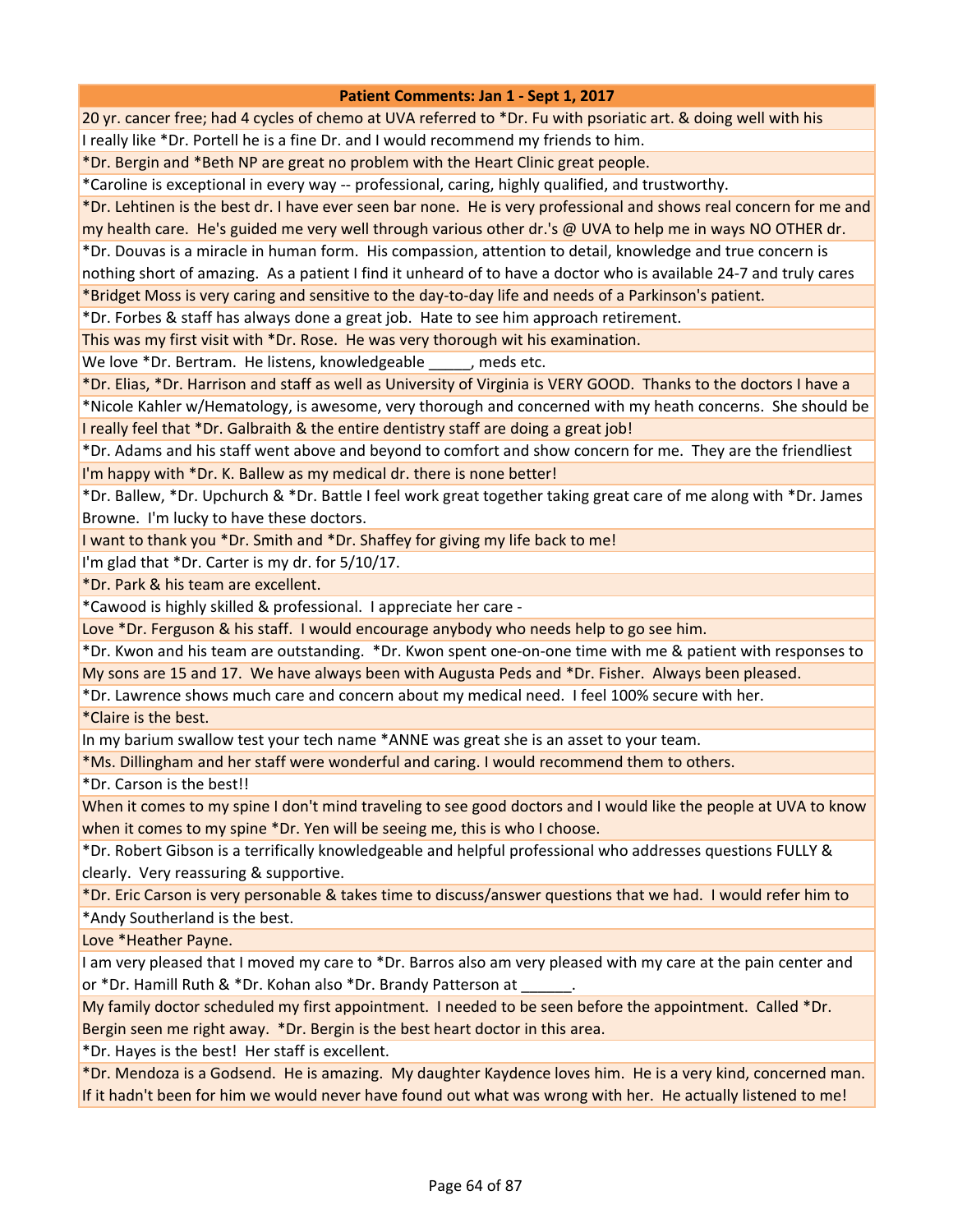\*Dr. Sue Brown is one of the best doctors I have known during my 63 years. I trust her medical knowledge and vast experience in endocrinology. I drive quite a distance from Williamsburg, VA to receive care from \*Dr. Brown at UVA. I believe you are the gold standard in medicine.

UVA should be proud to have a dedicated cardiologist like \*John Zadrozny working for them!

Your staff & \*Dr. Berger were fantastic - So compassionate, caring & helpful - We had full intentions & continuance with \*Dr. Berger. We can never thank you enough for all they did & the hope that they gave us

\*Dr. Laurie has helped take care of a long list of issues successfully. She is careful in her diagnoses and treatment.

\*Dr. Akosah and all of his staff were friendly, personal & caring.

\*Dr. Green is a very kind and caring doctor.

\*Peter Dean exceeds our expectations for care for our daughter. Not only is he extremely attentive to her, his care extends to us (parents). He genuinely cares for the well being & health (physical & emotional) of our entire family. We are blessed to have found him @ UVA Ped. Cardiology.

Because of \*Dr. Drake's care I have my right leg.

I was very impressed with \*Dr. Hayes & the nurse coordinator. The information they gave was very valuable & has been a tremendous help for my recovery.

\*Dr. Santen was outstanding. Would gladly recommend him to others. Nurse who conducted procedure was \*Dr. Barrett has taken wonderful care of me.

This is just an annual visit. I have a regular doctor @ UMA. \*Dr. Sharma is a very good & professional doctor. Everything was great!! Going miss \*Dr. Carolyn every body was great!!!

\*Dr. Brenin did a amazing job: all teams was so great! Everybody had beautiful smile on face \_\_\_\_\_ this was so

Very nice clinic and staff extremely helpful \*Dr. Thomas Brown was very honest with me. If I ever have my knee surgery I'd like \*Dr. T. Brown to operate.

My 1st time meeting \*Dr. Lanigan - I was in so much pain. I really liked her - I felt she was very through - meds helped now pain is coming back - meds gone.

\*Dr. Bauman is one of the best physicians I have ever worked with.

\*Dr. Rembold is the only one of my doctor's that I completely trust.

\*Dr. Druzgal and staff always does a great job with my daughter. They go above and beyond to make their

\*Dr. Shu-Man Fu is a wonderful dr. and all the staff I have been seeing him for eleven years.

Love \*Dr. Herald.

\*Barbara Post MD is an excellent care provider always concerned about my problems.

Mrs. \*Cook is professional, knowledgeable, empathetic & friendly.

I have always had perfect care and concerns about anything going on with this provider. \*Dr. Cirenza is a wonderful and caring dr and I would recommend him to anyone.

\*Dr. Andrew Copeland is an excellent dr. and an excellent representative of UVA. His nurse, \*Susan Miller, is also an excellent nurse, always courteous, friendly and responds quickly to my questions.

\*Dr. Shonka has been great and very good to talk to through my episode with \_\_\_\_\_ cancer in my throat surgery's has been well and I have had no chemo or radiation (operated on with \_\_\_\_\_).

I saw \*Ms. Stanley on 3-10-2017 2:05PM I am glad I spoke to her first.

Great overall experience. I'm a fan of \*Dr. Goldman and her staff.

\*Dr. Siragy was an outstanding doctor. He did a wonderful job diagnosing and treating my problem. I am very grateful to him for his help with my condition. So far the outcome has been excellent.

Have been seeing \*Dr. Andrew Lockman for 17 yrs. I have great confidence in him.

\*Dr. Leigh Cantrell and her staff is the most best and friendliness office that you could have. They are all great.

\*Dr. Scott Sperling and the entire medical staff were very professional and courteous, empathetic and respectful with a strong desire to understand what the people of my condition is.

I felt totally safe and unafraid under the care of \*Dr. Hedrick - Glad it's over!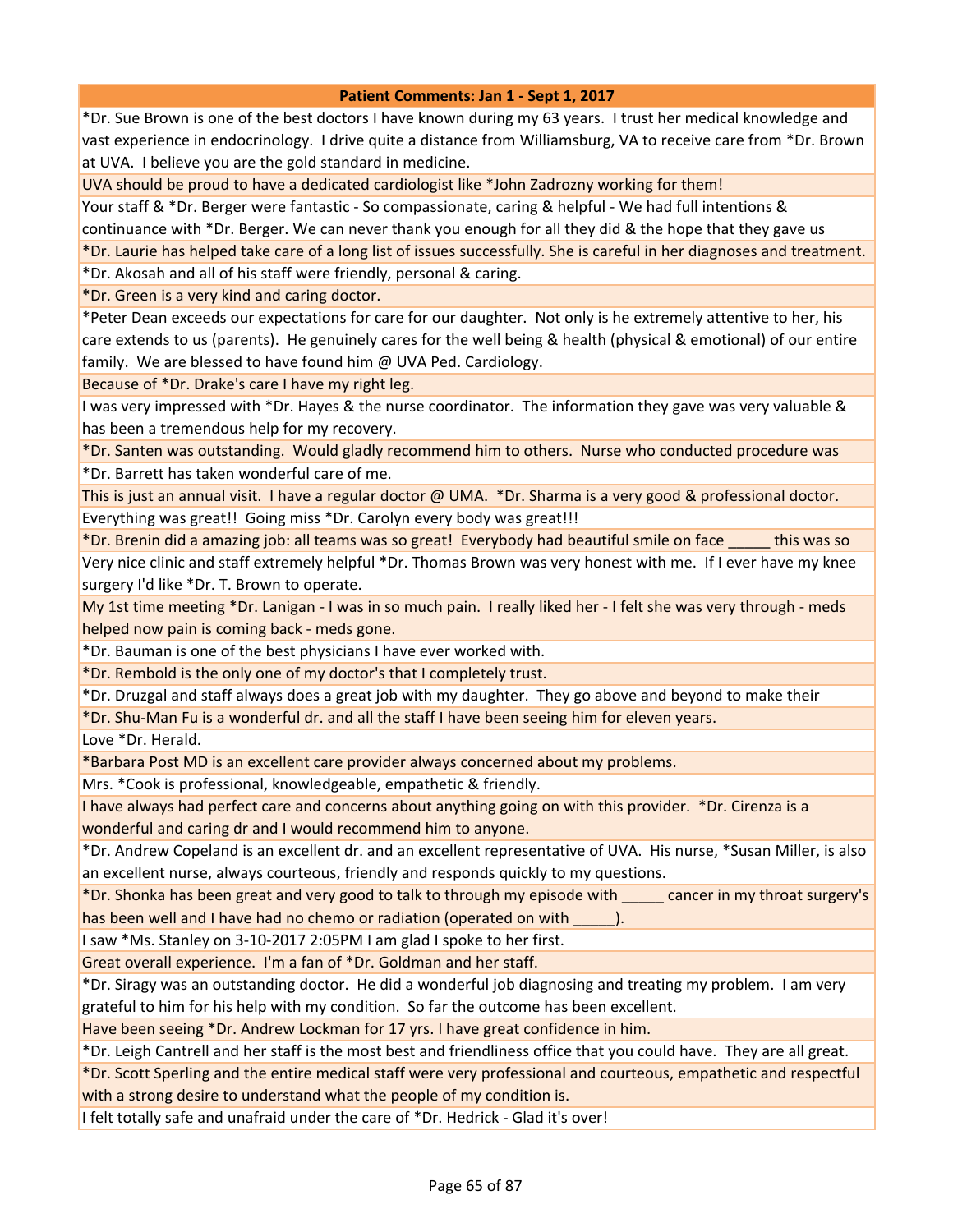I thoroughly enjoyed my first visit with \*Dr. Khurana. She is very professional, yet kindd and understanding. A \*Dr. Stevenson and his staff will always remain very special in my heart and Warren's heart.

I was very satisfied with my overall visit - Everyone was polite and courteous. \*Dr. Lippert was excellent. She listened and answered all my concerns. They all did a great job.

We were really impressed with \*Dr. Cirenza.

\*Dr. Laurie & Northridge Practice are excellent!

\*Dr. Grice is a true asset to UVA the medical profession. She excels in actually listening to the patient and

conveying her considerable medical knowledge into layman's terms so the patient can make informed decisions \*Dr. Slingluff & \*Kathleen Haden are wonderful.

\*Dr. Lawrence Phillips is top of the line. Great doctor.

Feel BAD for anyone that needs \*Dr. Levine's service after he retires - I feel very fortunate - he saved my life.

I have dealt with HBP for many years and experienced adverse reactions to "many" meds. My internist sent me to \*Helen Molnar. She spent so much time listening to me, ordered blood work, & prescribed new med. It worked without side effects! This has changed my life as I was given about 15 meds before this. One try & victory! She is \*Dr. Shildkrot's clinics are very busy, managing a high # of patients efficiently and expertly. \*Dr. S. and his staff Loved seeing a female nurse practitioner. \*Cawood was wonderful. I left feeling totally satisfied w/the level of

\*Dr. Pinkerton saw me right away after I called. She showed the utmost concern & compassion.

\*Dr. Garland Campbell and all his staff are the very best. \*Dr. Campbell in an excellent physician. He always know the answers you need. He makes you feel good about your health - GOOD GOOD doctor.

\*Dr. Hasan is very nice polite and well versed in his field of medicine. Very easy to talk to and he explained things so we could understand. Very impressed.

\*Helen Molnar is one of the best medical people I deal with.

\*Terran Sims is really nice person and I like her very much.

\*Dr. Salomon is a great doctor. He helped me stop drinking after 20 years of alcoholism.

\*Dr. Macik is top of the line. UVA is losing a great one. I wish her the very best in her retirement.

\*Dr. Wooten is excellent - very knowledgeable, respectful, courteous & punctual!

\*Dr. Bolton and his staff are very friendly & knowledgable in taking excellent care of you.

\*Dr. Colleen Green and her staff are excellent! Very professional. \*Dr. Green is very informative, patient and kind. She explains my health issues with great concern, but does not judge.

I was there for my annual check up for my cancer - \*Dr. Douvas is wonderful - gives detailed explanation about

While there was obvious concern for my well being there was also a light hearted manner that was reassuring. While \*Dr. Gimple checked me over after my overnight hospitalization following a fall in cardiac rehab. (I

\*Dr. Diduch did a great job with my knee surgery - this office is well run & efficient - the entire process was as good as any practice I have ever experienced.

\*Dr. Galbraith is great!

This was a very useful and professional visit. \*Dr. Quillian and the staff were excellent. Thank you!

I am satisfied of the special care that \*Dr. Davidson & staff show toward my health, confidence & concern. A very \*Dr. Smith & his team are the absolute best.

\*Annex & his crew are a fine bunch!

\*Dr. Forbes, great dr. & person!

\*Dr. Yen and his staff, especially \*Tara Myers are EXCELLENT!

The UVA Medical Center is a first-rate facility across the board. \*Mary Chandler is a stellar caregiver: A true professional. Within the UVA system she is not unique; rather she is typical. I can pay neither nurse \*Chandler nor the UVA Medical Center no higher compliment. Excellence is the baseline.

My primary doctor is \*Dr. Borlew. I had a painful infection and asked for an immediate appointment. I was scheduled with \*Dr. Goodman. He did a good job of examining me and prescribing an antibiotic.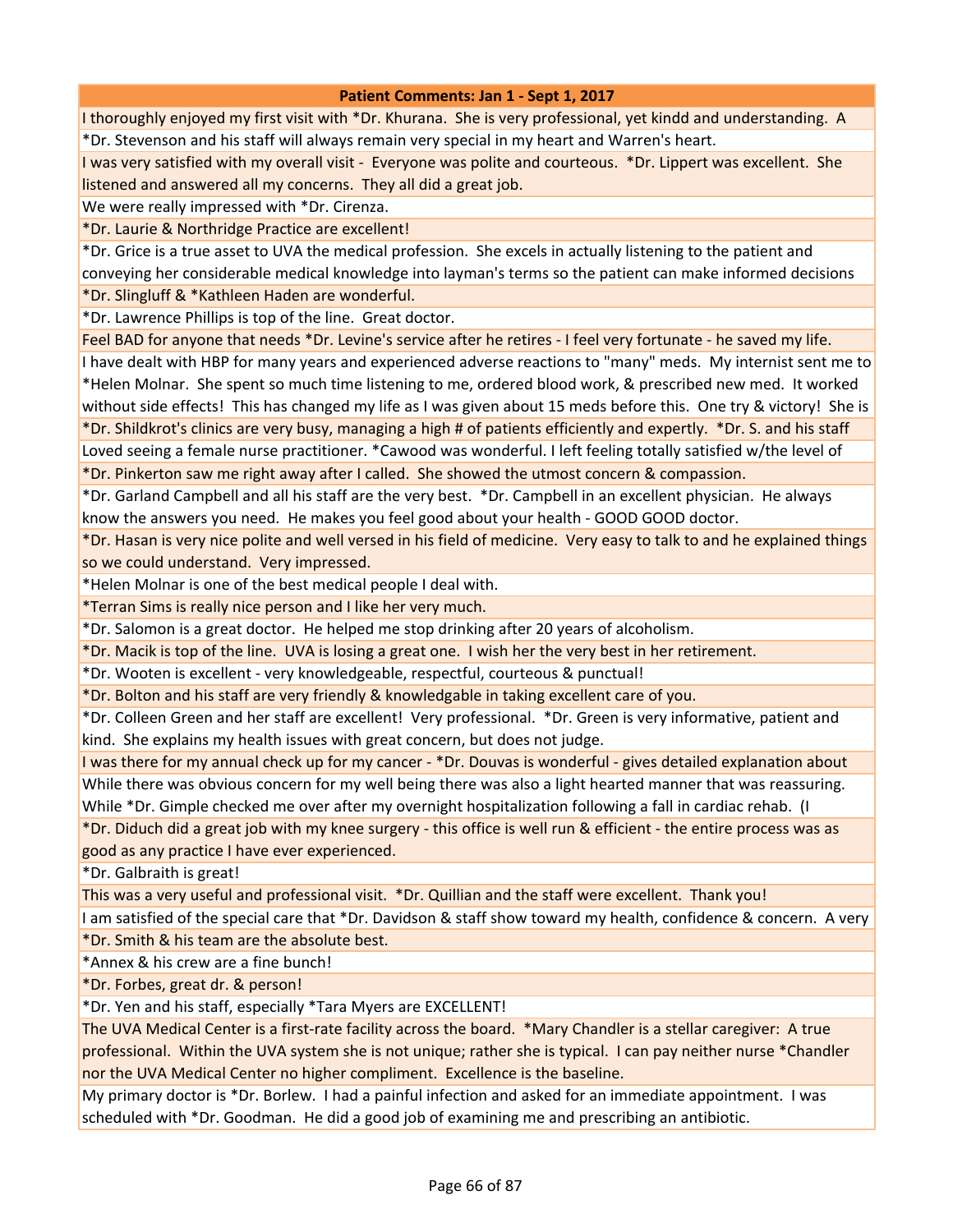I love my \*Dr. Emily my best dr. I have ever seen and her nurse.

\*Dr. Loughran & VA staff are outstanding. I came from Kansas just for him to examine me and to discuss treatment options. He intends to call my doctor to discuss use of MTX.

\*Dr. Moorman is the best! I feel he's a friend as well as a dr.

\*Dr Nass gives personal care. He is easy to access through MyChart.

Overall, this appointment w/\*Dr. Pollart went very well, AS USUAL.

I was scheduled for prostate brachytherapy and my urologist was not associated with UVA. \*Dr. Lippert was assigned to me and was professional and concerned -

\*Dr. Gilbert Upchurch is the best leg dr I have seen at \_\_\_\_\_.

We will all miss \*Dr. Snustad after she retires. She's great.

\*Dr. Rembold was very informed re.: lymphoma meds & their effects on his prescribed Rx.

\*David Strider, NP has been VERY good.

4/4/17 nurse & ultrasound physician were great. \*Dr. Noah Schenkman is very \_\_\_\_\_ clinical & has a unique special self talent to perform at the very highest level & he does!

\*Dr. Jennifer Kirby is looking out for my best interest, concerning my health problems, I do believe. I am pleased. \*Dr. Gray's nurse was super nice. Very good at her job.

\*Dr. Bauman is my internist whom I am always very well taken care of. The visit on January 3rd was for upcoming cataract surgery - exam well done.

I would recommend \*Dr. Russel to anyone.

\*Dr. Dent and his staff are invaluable to my healthcare needs -

Excellent care. \*Dr. Ken is a jewel in the UVA health system crown!

Experience with \*Dr. Dreicer & his staff was excellent. Appointments are currently set up to see him every 3

Shots for arthritis on fingers joints - either see \*Ms. Parente or \*Dr. Feelich for injections - both are excellent and I \*Dr. Cooper's secretary is a very compassionate, thoughtful & thorough. And very pleasant & showed great

\*Dr. Greer and \*Dr. Russell identified a melanoma on my face and treated it successfully. I cannot express how caring and helpful they are. Good outcome achieved.

'\*Nichole'- a receptionist in the adult neurology dept on the 4TH floor. She has "gone beyond the call of duty" to help my son and I on June 2, 2017. So much help. Very thankful to be at your faculty.

\*Dr. Pinkerton is the best. She is caring, knowledgeable about my needs, sensitive & concerned for my health The provider \*Dr. Ira Helenius, she is the best I ever had.

Very nice experience as always. Staff is wonderful and helpful. \*Dr. Uthlaut is very thorough and understanding.

The care & concern by the health team went over & beyond from the medical student, the nurse (\*Denise) and most especially the nurse practitioner, \*Kathleen Hayden -

\*Dr. Rust has always treated me with kindness, concern and the up most respect one could ask for. Not to mention his excellent medical treatment and guidance.

\*Dr. Martinson is phenomenal! She is great w/our family & we enjoy her as the MD for our kids!

\*Dr. Brenin is superb, as well all staff and registration office.

I've completed MANY surveys for \*Dr. Borish. He's a very competent health care professional.

We are very happy with \*Dr. Hoard & UVA Dentistry.

I am very happy with \*Dr. Park and his office!! \*Dr. Park is the BEST!!

We are very happy with \*Dr. Hoard & UVA Dentistry.

\*Dr. Golen was great with our child. Thank you!

I saw \*Dr. Jones for the 1st time. Although she didn't have an explanation as to what I was experiencing she was very honest, informative and thorough, and kind. She put me at ease with telling me that she didn't feel it was \*Dr. Martinson shows true compassion to every family member.

\*Ms. Molnar is an excellent provider. I highly recommend her and her staff.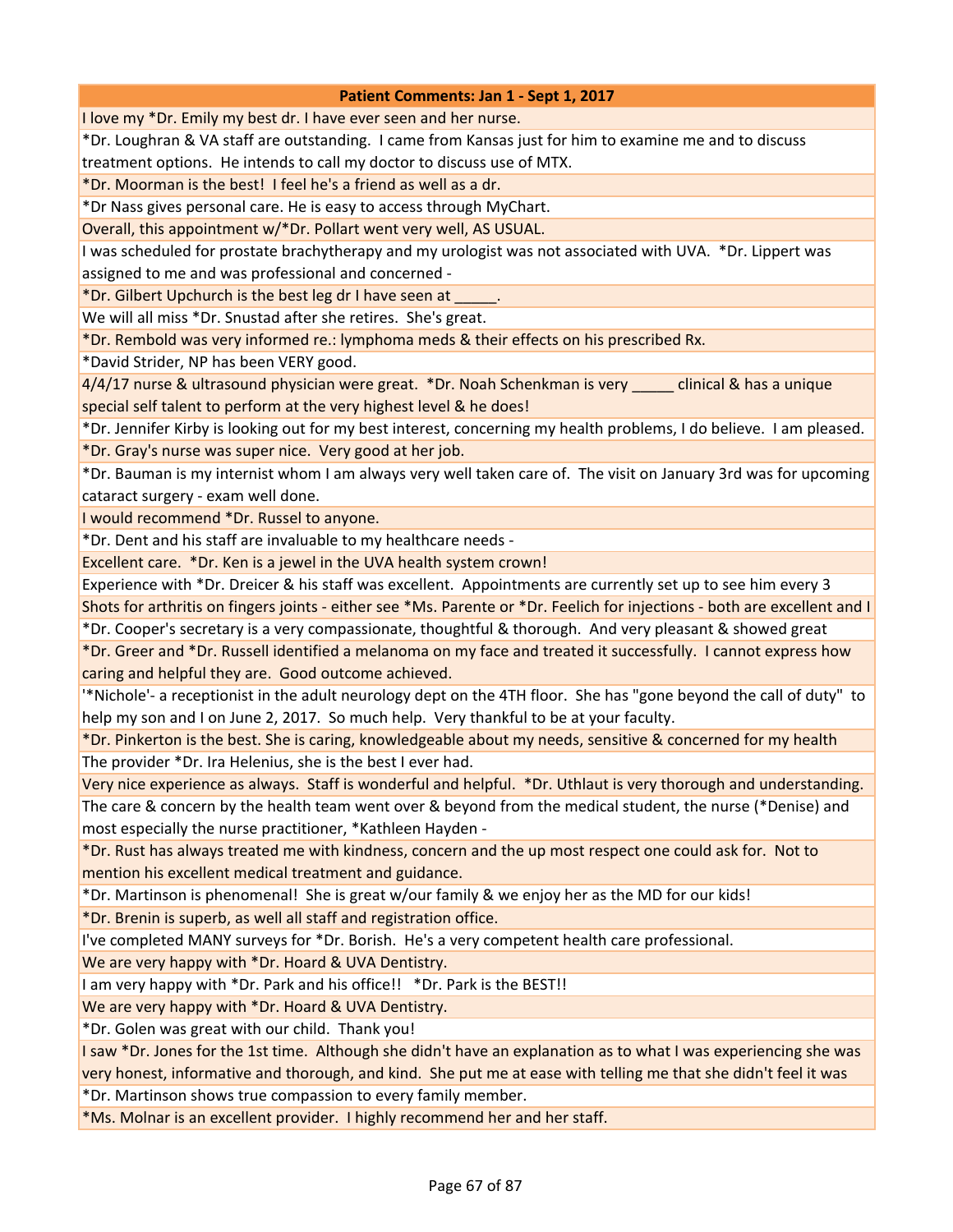We are very happy with \*Dr. Gwaltney & UVA/Augusta Pediatrics. FYI - Our daughter was only 3 days old at this Excellent experience!! \*Dr. Singla was very nice & personable. He made my child feel comfortable. I think it's important to note that the pediatric radiology staff were beyond great. The whole system/"process" flowed very efficiently & effectively. There was practically no wait at all.

\*Dr. Becker is the most wonderful, caring doctor I have ever had. He is never out of contact and during a recent hospitalization was a great manager of my case when many other physicians were involved.

\*Dr. Wilder and staff = Outstanding team!

This was my daughter's first visit at this office. We are very happy with the care that \*Amy Lieser gave my daughter. She will be our first choice when making future appointments.

\*Dr. Middleton and his staff provided excellent service & care to my son. His personality & demeanor ease the tenseness of the reason for the visit thus easing my son's concern. Great dr.! Would recommend to all.

The CMA or nurse (do not remember credentials) working with \*Dr. Laurie on 11/30 - was very polite, friendly and kind. She really made me feel at ease. She also have very good skills - not call can taken a accurate BP \*Dr. James Boyer is the best.

Friendly, caring, courteous staff. Much appreciated. Thank you, \*Dr. Hryvniak - my knee is feeling much better! \*Tanya Prachar is very good & nice - Please give her an A+ and a salary increase.

\*Dr. Rucker is an excellent. Very personable and addressed all my concerns. He even called me the day after my visit to follow-up. (He sent me to the ER.)

\*Dr. Daniero is a very caring, knowledgeable doctor, & is willing to answer any questions you have.

\*Dr. Henry spent extra time with me as I became upset. He was extremely patient. Wonderful doctor!

Excellent care. Much appreciated. \*Dr. Brian Werner. \*Dr. Emily Cushnie Schaheen > professional,

\*Dr. Harrison is a fantastic physician!! Brilliant, empathetic, excellent at listening to and explaining issues and very knowledgeable w/an unparalleled concern for patient care.

Staff & \*Dr. Kollins were great!!

In addition to \*Dr. Okusa, I saw nurse practitioner \*Dani Wentworth who was terrific. My next appointment is I did not actually have appointment with \*Dr. Friel but called him for his advice of a Dr. for my mother. He is in my opinion the BEST doctor I have ever known. He is thorough, smart, kind, caring & goes out of his way to make patients comfortable. He was my husbands surgeon & was & continues to be our best resource for medical care! \*Dr. Albon is wonderful!

\*Dr. Snyder one of the best - very caring & helpful.

\*Dr. Sunguff & \*KATHLEEN, the NP, as well as all nurses & staff were excellent. They moved my melanoma surgery up per my request - I am deeply grateful.

Didn't see \*Dr. Fuchs but for a moment saw \*Briana Auman she was wonderful. Can't say enough good things

\*Dr. Park has wonderful patient care skills in addition to his surgical skills. I was very nervous. Prior to meeting him. He is genuine in his concerns and put me at ease.

\*Dr. Kaufman has excellent communication skills for kids/parents.

I always enjoy my visits with \*Dr. Crosby.

As always staff professional and knowledgeable. \*Dr. Luna always takes time to truly listen to you and your

\*Dr. Daniero is excellent. I feel that he really cares about finding the cause of my condition. It is hard to find a doctor these days who cares. I would recommend him to anyone.

I visited \*Jenny in the cardiac unit for my periodic pacemaker \_\_\_\_\_\_. She is a great asset to UVA.

\*Dr. Lyons is exceptionally caring and interested in my well-being she encourages by her focus and attentive listening a meaningful and productive interaction for improvement in my health.

This was my first visit with \*Beth & hope to continue to see her. She was very attentive & caring.

\*Dr. Hostetter is top drawer!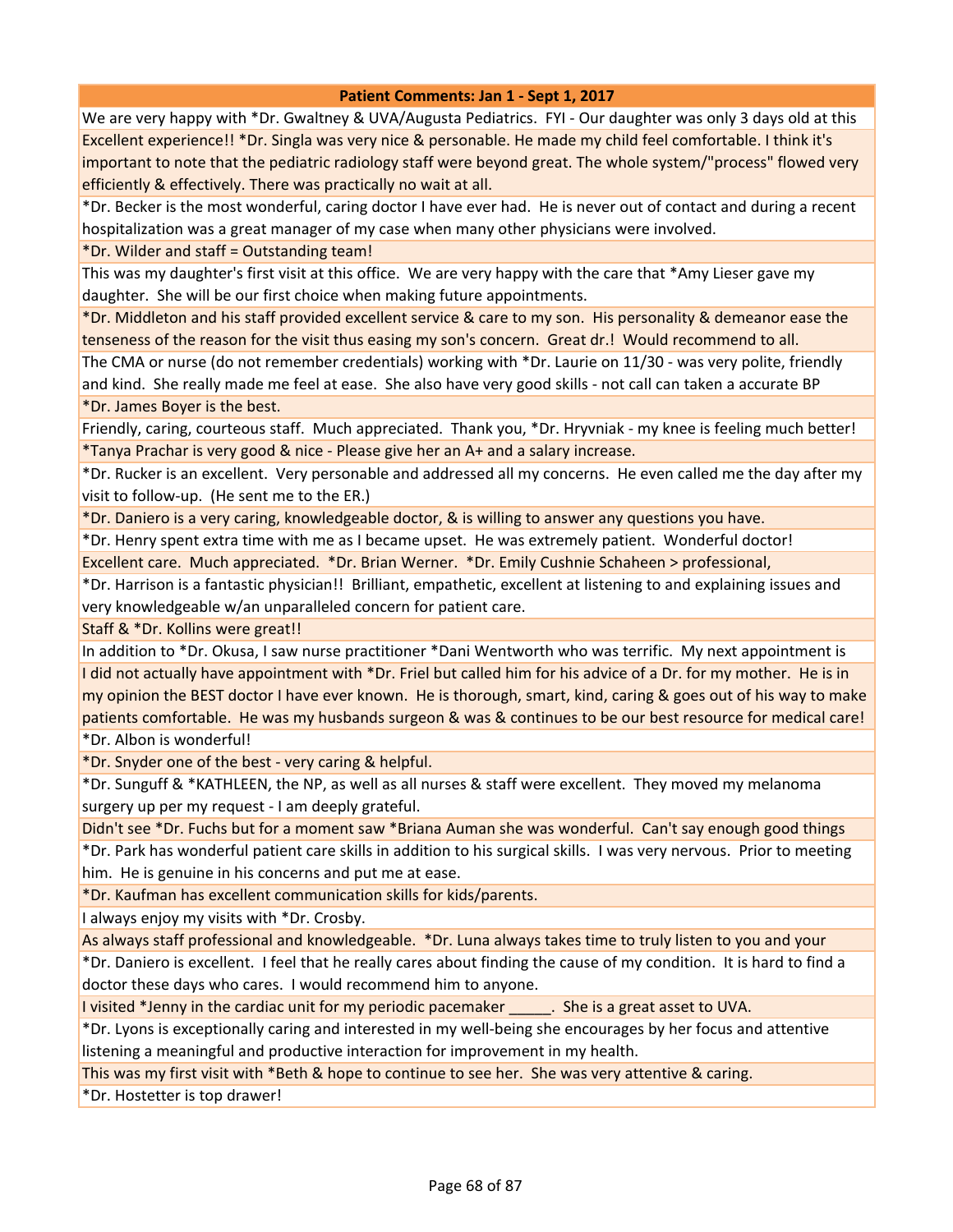The nursing & staff (janitors, food personnel, etc.), Drs, everybody was amazing & I am so blessed to have been able tot have \*Ethan at UVA! Thank you so much we owe you so much!

\*Dr. Rose is an exceptional doctor - he talks to you like you are an intelligent person and does not talk like you are an idiot. He is compassionate and caring, experience, and very smart.

\*Dr. Andrew Wolf is a great doctor and I would highly recommend him to anyone. Great doctor.

\*Karen Lohr is an excellent clinician as well as a very pleasant person. I have appreciated the kindly and competent care I received under her care.

\*Dr. Albrecht is a great provider. My child was a 1st time patient. He explained things in a way I understand. advised of warning signs, assured me it's okay to call when I have concerns. He was patient and I didn't feel \*Dr. Geilker is a wonderful physician.

\*Dr. Wilson is an excellent dermatologist. She works well with the interns. I learn a little bit each time I have an

appointment. There should be more doctors like \*Dr. Wilson.

I really thank U of Va. Hospital I thank \*Dr. Kari Ring everyone was good to me and they did good job thanks. Good experience. \*Dr. Christophel IS THE BEST.

\*Dr. Gwathmey has an outstanding bedside manner - detailed, engaged, explained things to my son to make it easily understood, humorous, kind. Highly recommendation!

\*Dr. Stein he was wonderful.

I would recommend \*Dr. Deal to anyone concerning any kind of hand surgery.

I would rate \*Dr. Upchurch & his staff as excellent.

I have high praise for the eye clinic at Northridge. The process was well organized and the staff was professional and friendly at every visit. \*Dr. O was delightful. I felt completely at ease with her pre & post op. She's the

\*Dr. Balogun is very caring & responsive to me as caregiver and my mother as patient w/dementia. Staff are

\*Dr. Frick and all the staff are very caring and tended to all my needs in an efficient manner.

\*Dr. Flickinger is an excellent physician. Very informative, responsive, compassionate.

\*Dr. DeGeorge is phenomenal. She's current on the medical recommendations, spends time listening to and responding to my concerns, and is respectful. ;She also seems like a cool person. This was my 2nd appt. with her they were a year apart - but she remembered my Raynaud's diagnosis and said that she had thought of me during a lecture she attended on that topic. I was quite impressed that she remembered me after only one appointment

\*Dr. Park is one of the best doctors I have ever had.

\*Dr. Gimple is excellent & so is his staff.

\*Dr. Brenin and his staff are very professional and do care about their patients. I would highly recommend them NP \*Bushrow is a very concerned and respective person - we enjoyed meeting with her.

I really like \*Dr. Casey & her staff.

\*Dr. Lyons and staff are super. Very up to date, thoughtful. VERY good system here.

\*Dr. Khurana is caring and a great listener. She is knowledgeable and an excellent communicator.

We love \*Dr. Wong! She is great - Highly recommended.

The receptionist at Northridge pediatrics (I believe her name is \*Tia) is always very kind, patient and helpful.

Everything is perfect at UVA and could not be better. Thanks

My visits with \*Dr. Keeley and staff have been excellent.

\*Dr. Jane is a great doctor.

\*Dr. Baumann is always readily available and helpful. I don't need her often but I know & trust she will do her best to provide care that I need/want. 42 yr. female.

\*Elizabeth Sullivan is excellent! Her level of care is incredible!

\*Dr. Galbraith is a great provider! Thanks.

\*Dr. Weiner never was in a hurry. Always had time for me. Answered all my questions. We are really glad we All ready referred 2-people to \*Dr. Werner.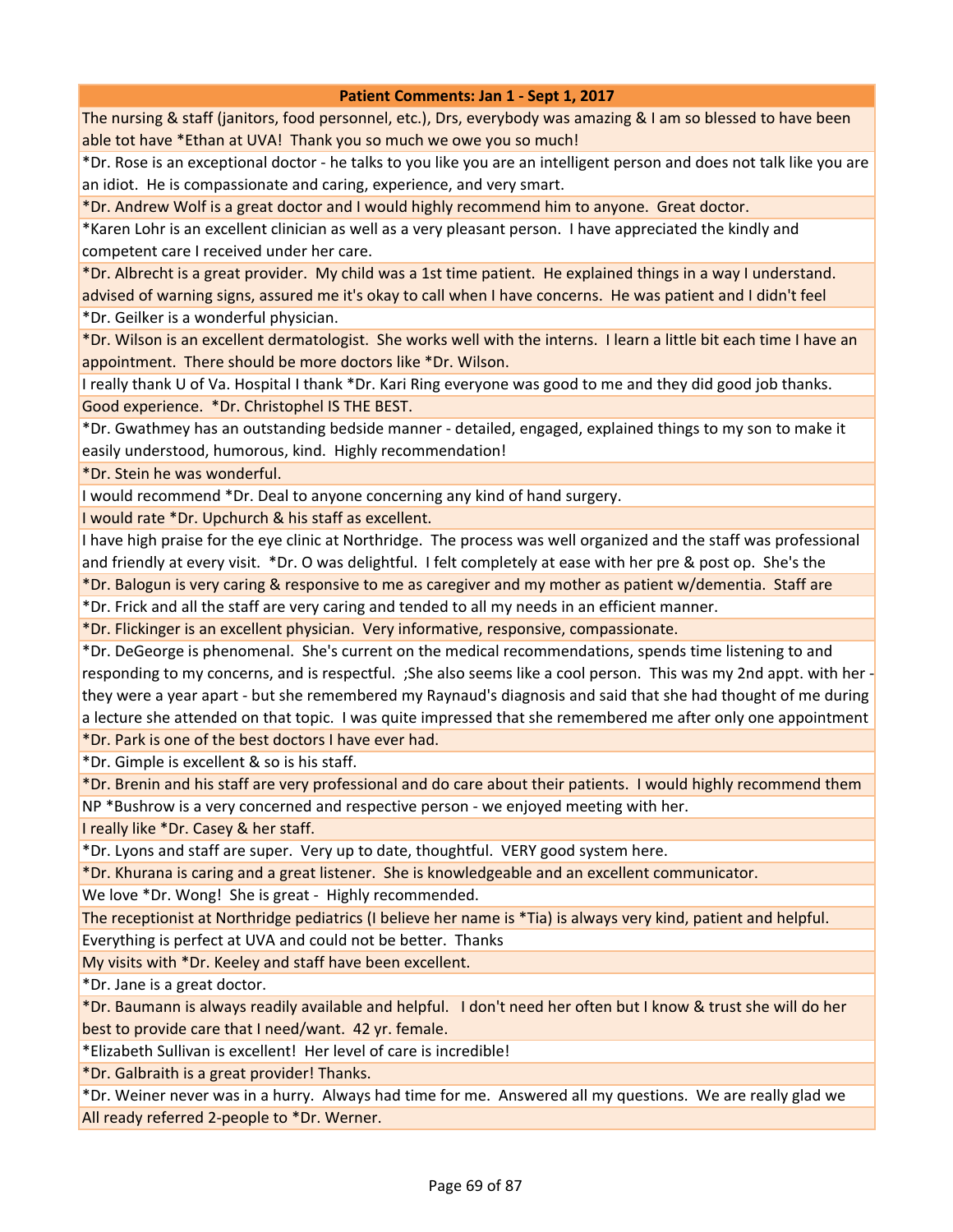My first visit w/\*Dr. Bauman & the whole practice was great! I loved how the nurse & phlebotomist explained what they were doing as they were doing it.

\*Dr. Albrecht is my daughter's cardiologist. She was due for her 6m. appt. but also needed cardiac clearance to have ear tubes placed and adenoid removal. He handled both needs professionally and our concerns about \*Dr. Den Hartog is absolutely the best!

\*Dr. Russell and his assistant \*Melissa Lambert RMA were excellent. Could not have asked for better care.

I trust \*Dr. S. Statuta to get me back to full health.

\*Dr. Bruen is the most thoughtful, skilled, & compassionate physician I have ever had. She is a great asset to UVA and especially the MS community.

\*Nancy and both the nurses I met were all very nice and showed genuine compassion and understanding. I never \*Kristi rocks!!! She has a great holistic approach where parent concern and opinion is respected. She is willing to look at situations from a different prospective.

\*Dr. Keng & his staff are "always" kind. Cancer Center is very nice.

Thank you \*Dr. Bailey and team for taking such good care of my child. You were prompt, thorough, kind, and compassionate. There is no better feeling when you are scared for your child.

\*Dr. Chhabra is a class act. The best of professionalism, knowledge & personable all in one. Excellent care - \*Dr. Barrett is an excellent listener and is empathetic with his patients.

Satisfied, will be having my other knee replacement done sometimes this fall with \*Dr. Quanjun his staff!

\*DR. TROWBRIDGE was informed about my history. She is very helpful in setting up treatment to help with a problem I have had a long time. She gave me hope that I may get a better quality of life. Thank you.

\*Dr. Shaffrey and his team are excellent. PA's are especially excellent & great to work with all have great bedside

I saw \*Dr. Geilker on 12/5/2016 for a pre-op medical consult. \*Dr. T. Brown, orthopedics, operated 12/8/2016.

\*Dr. Geilker is my primary care internist of several years She is excellent. \*Dr. Brown saw me in early 2016 and Always enjoy visiting with \*Dr. Tracci & her staff. Make me feel as I'm her only patient. She explains the procedure thoroughly and she's very easy to talk to.

They are true professionals, thanks. **Income from a country where the hospitals are an embarrassment &** your level was valuable. \*Doctor Laahn Foster thanks. My daughter accompanied me.

\*Dr. Bergin, staff and receptionist are top-notch. Great group of people concerned of my health and needs.

\*Dr. Annex is an excellent clinician.

I like to think, \*Dr. Strand and his staff the best. And were very nice to me.

Every experience I've had with \*Dr. McLaren has been great! She is extremely professional and is very good about easing any health related anxieties I have.

\*Dr. Beth Landis is a very sweet & nice person.

\*Dr. Bradley Rodgers is an excellent pediatric surgeon. He has a excellent bedside manner. He talks to his clients and their families in terms they can understand. He takes the time to listen to the families. He truly cares about his patients, and is always looking for new ways to meet their needs.

\*Dr. Thomas Loughran could not have been more helpful. He spent much explaining the situation to me. Nice to talk to. Was not in a hurry to finish our conversation.

\*Debbie Eggleston has been very helpful & supportive. Gets the info, questions or any of my concerns to the Dr. The staff was real good in setting up my appointment for my treatment in March 2017. Also \*Dr. Wang and his \*Dr. Kirchner is wonderful!!

care of \*Dr. Gibson since 2002 superior doctor! Good nurse. \*Terry!!

\*Dr. Adam Carlson is an excellent and caring doctor. His persistence in determining the cause for my condition was instrumental in my recovery.

\*Dr. MacKnight is consistently attentive. He listens and is able to translate rambling dialogue into specific issues Everyone at UVA has been amazing to my child especially \*Dr. Intagliata! Amazing hospital and caring staff!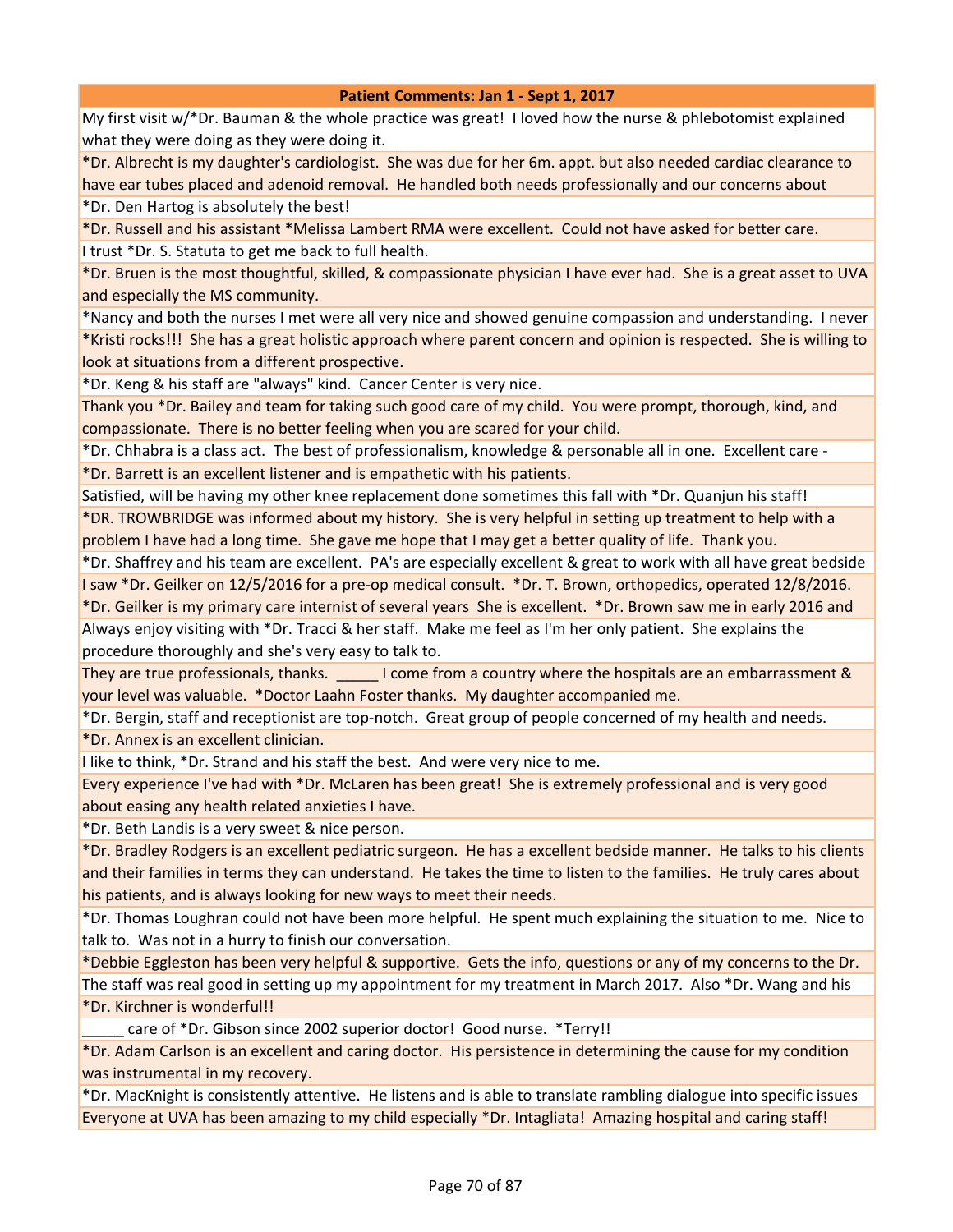We have met several doctors that took care of our child and so far \*Meg Kelley was the best!!! Her positive NP \*Jaeger-Landis is a great provider. I never feel rushed when with her. She is thorough, respectful, friendly, and takes a common sense approach. I always appreciate time.

\*Dr. Statuta is a great listener and provider, always making sure that as a patient I play the greatest role regarding my medical treatment decisions.

\*Dr. Carson & his staff were excellent! Everyone during the entire process of surgery were helpful and caring. I

\*B. Post is the BEST!

\*Dr. Luna ROCKS!

\*Dr. Russell is a surgeon & operates on me when another doctor examines me & sends biopics to the lab. If any come back positive, he notifies me & sets up an appointment with \*Russell to remove. I get a body check every 4 mos. & the process is excellent. \*Dr. Russell has my highest esteem - he is excellent.

\*Dr. Zlotoff has been a life saver for us! He has been amazing to work with and changed the quality of my Infectious disease Clinic was great. The \*Dr. Houpt was just so excellent. This is a PRIVILEGE to have such

All of the providers at the hand clinic are very professional caring and helpful. Anytime we have a hand issue I call and get an appointment \*Mary Chandler is very helpful personable and caring.

\*Dyan Aretakis know the severity of my concern w/regard to my daughter's degree of dehydration - she

immediately saw us & got my daughter up to infusion within 10 mins of seeing her & how sick she was. \*Dyan is \*Dr. Ring was exceptional, professional and personable. Would highly recommend her.

Good teacher answers all questions. Grateful to \*Dr. Gwathmey.

\*Dr. Wilson is a great doctor and has been seeing my brother and I since we were children.

\*Dr. Lin is an excellent physician. I have been seeing him for a few years & have been extremely pleased with his

\*Dr. Johnston excellent in her field!

\*Dr. Friel and his team are just wonderful. They all show they care and talk to you in words you can understand. Perfect bedside manner's. Great team.

\*Dr. Bradler Rodgers is a wonderful, caring dr. & his staff is excellent.

\*Dr. MacKnight is the best!!

We LOVE \*Dr. Carter (& \*Dr. Prenshaw).

\*Dr. Ed Rose is a true expert in pulmonary medicine!

Always satisfied with the care & concern shown by \*Dr. Goodman & his staff.

\*Donna Markey is very good at her job.

\*Dr. Hong is the endocrinologist who treats me for diabetes and hypothyroidism. I have a scheduled

appointment with him every 3 months - No need to call for an appointment. It's made when I leave. Completely \*Dr. Gaughan is a great doctor - She is usually very prompt in keeping appointment times, this visit we waited for CT results and made the wait longer. She kept me informed the whole time. Her assistant, \*Lisa is also very

\*Dr. Peter Adams was extremely helpful in working out a plan for treating my hernia. He is an excellent doctor.

This was my first visit with \*Dr. King. I thought he was nice and attentive, answered my questions. Called me and told me the results of my blood work.

\*Dr. Douvas, the lab and staff are all friendly and professional. \*Dr. Douvas goes the extra mile. AMAZING!

\*Dr. Laahn Foster is the most wonderful, caring, helpful physician I have ever met.

\*Dr. Barrett called me back to answer my question himself.

Nurse \*Brenda is outstanding!

\*Dr. Barnes is a superb doctor. Was very courteous and professional. Would definitely recommend him. 1st visit w/\*Dr. Doran. Very impressed w/her care.

I see \*Dr. Yates on a regular basis and am very pleased with the excellent service I got from everyone.

\*Dr. Borish is great!!!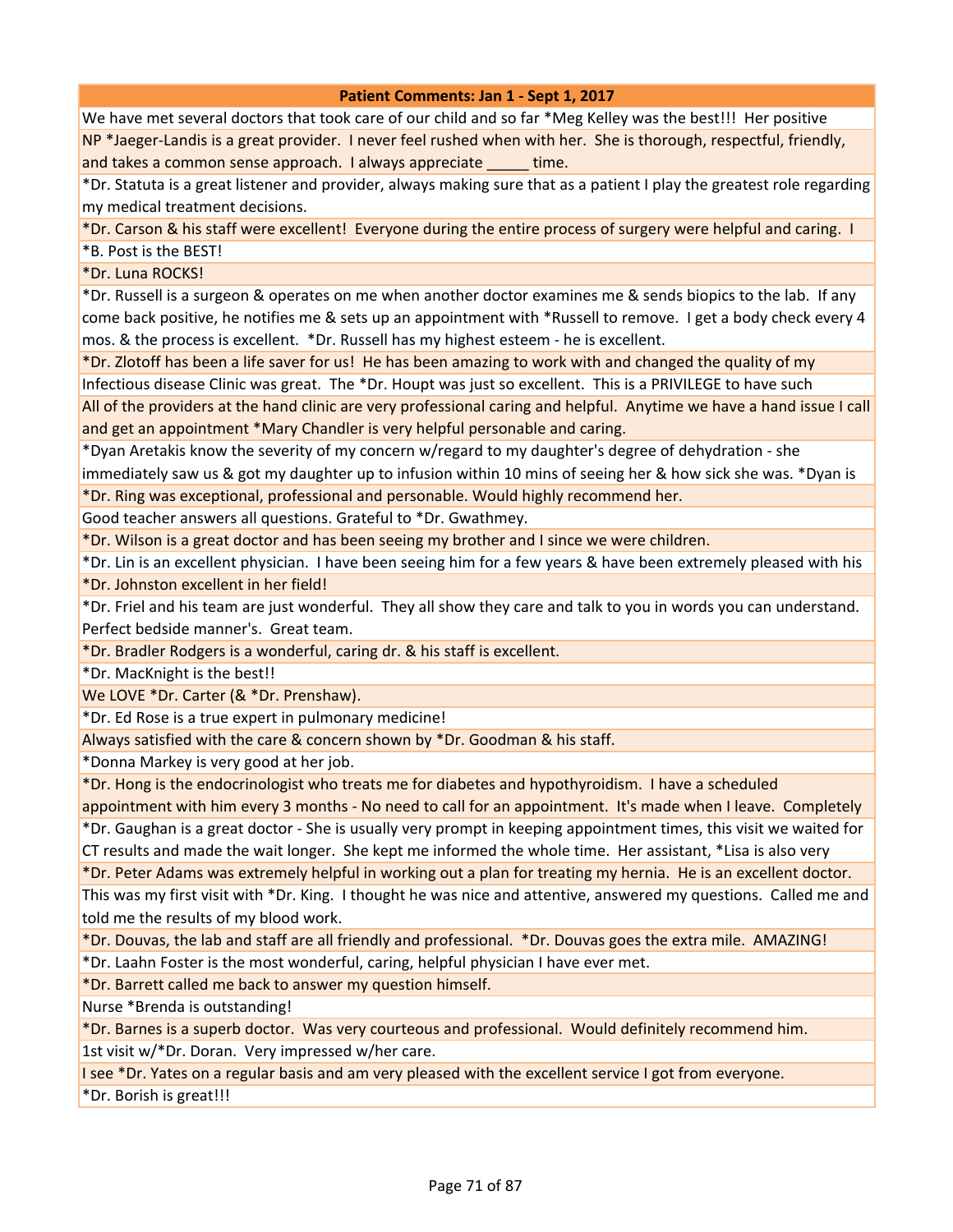I have always been greeted with smiles by everyone. All staff I have come in contact with have been polite, respectful and patient! NO COMPLAINTS AT ALL!! I only see \*Dr. Landen every 6 mon for check ups. High praise

\*Helen Marie Molnar is a superstar!

\*Dr. Fountain is an excellent physician.

\*Ericka Roeder spotted a potential HUGE problem and acted immediately to schedule me with the right doctors.

\*Dr. Escanellas and nurse \*Karen are amazing! They show the utmost respect for patients - - attentive listening, focus on safety, and doing whatever is necessary to promote health. Incredibly knowledgeable and ensures the patient understands the hows & whys to promote adherence.

I've seen several family physician and \*Dr. Lockman is the "best."

\*Dr. Post and all her staff do an excellent job!

\*Jackie was excellent. She also replied promptly to my e-mail.

\*Dr. Greer is an outstanding doctor and his staff is exceptional.

I saw \*Dr. Gwathmey a week before my second second cervical surgery. Which is pretty frightening, but after my visit visit and talk with her, I felt a calmer and was ready to go forward. Thank you \*DR. KELLY GWATHMEY &

\*Dr. Geoff is extremely knowledgeable, competent, thorough. I'm sorry she is leaving.

\*John MacKnight & staff... the best!

\*Dr. Greer is a treasure to UVA.

\*Dr. Ferguson has always been absolutely wonderful to me and treated me with total kindness & respect. Excellent doctor, \*Dan Hartog & staff, etc.

\*Dr. Cook is a great doctor and her staff, as well. They are courteous and very efficient.

The nurse practitioner is an excellent representative of the Spine \_\_\_\_\_\_ - \*Dr. Yun's group. She was very concerned for my condition. She provided assurance, giving me a sense of well being and the care I would expect, but I will mention she went beyond expectation, and is the finest nurse practitioner I have dealt with. You are lucky to have her. on a professional level she exhibited knowledge offering excellent recommendations and

\*Dr. Green is very attentive and takes whatever time is required to answer my questions & concerns. He is very thorough, and always provides excellent feedback. I hope he never leaves the practice.

I had a biopsy at Battle Building w/\*Dr. Rindos & staff EVERYONE was extremely caring & nice. IN fact my husbAnd and I talked about how nice they were on our way home!

This was my first well-visit. \*Carlos at the front door always has a great smile & welcome.

\*Dr. Rubendall has been consistently excellent for me for many years.

I feel that I have the perfect doctor for me in \*Dr. Laurie. So grateful to have found her and this practice!

\*Dr. Laura Cook is wonderful. She is an excellent eye doctor and very compassionate and professional, her staff is \*Dr. Pinkerton is a wonderful physician and very popular. So much so that appoints. need to be made one year in

advance! However, she devote her full attention to her patients!

\*Dr. Wilder and staff were very friendly, courteous and caring. Took lots of time to explain procedures and made sure I understand everything. Listened to concerns.

\*Dr. Michael is a wonderful caring physician. He is exemplary.

\*Dr. Dent & \*Doc Amy Radigan are just super people & great at what they each do. You are lucky to have them & We saw \*Dr. Belyea regarding a cancer scare with our son - were very impressed with the immediate attention we received and the overall experience.

Note: \*Dr. Lin is not my regular doctor but I have seen him on several occasions when I've had to come in for an emergency. I am very grateful for his (& \*Dr. Yates' & Dr. P\_\_\_\_\_) willingness to fit me in when something serious changes with my vision. They are wonderful doctors and the staff is supportive and great to work with. Thank \*Heather Cook is very good with finding your problem & helping you. Very pleasant & concerned with all my needs. The other specialists I have seen & the techs w/MRI have been very good.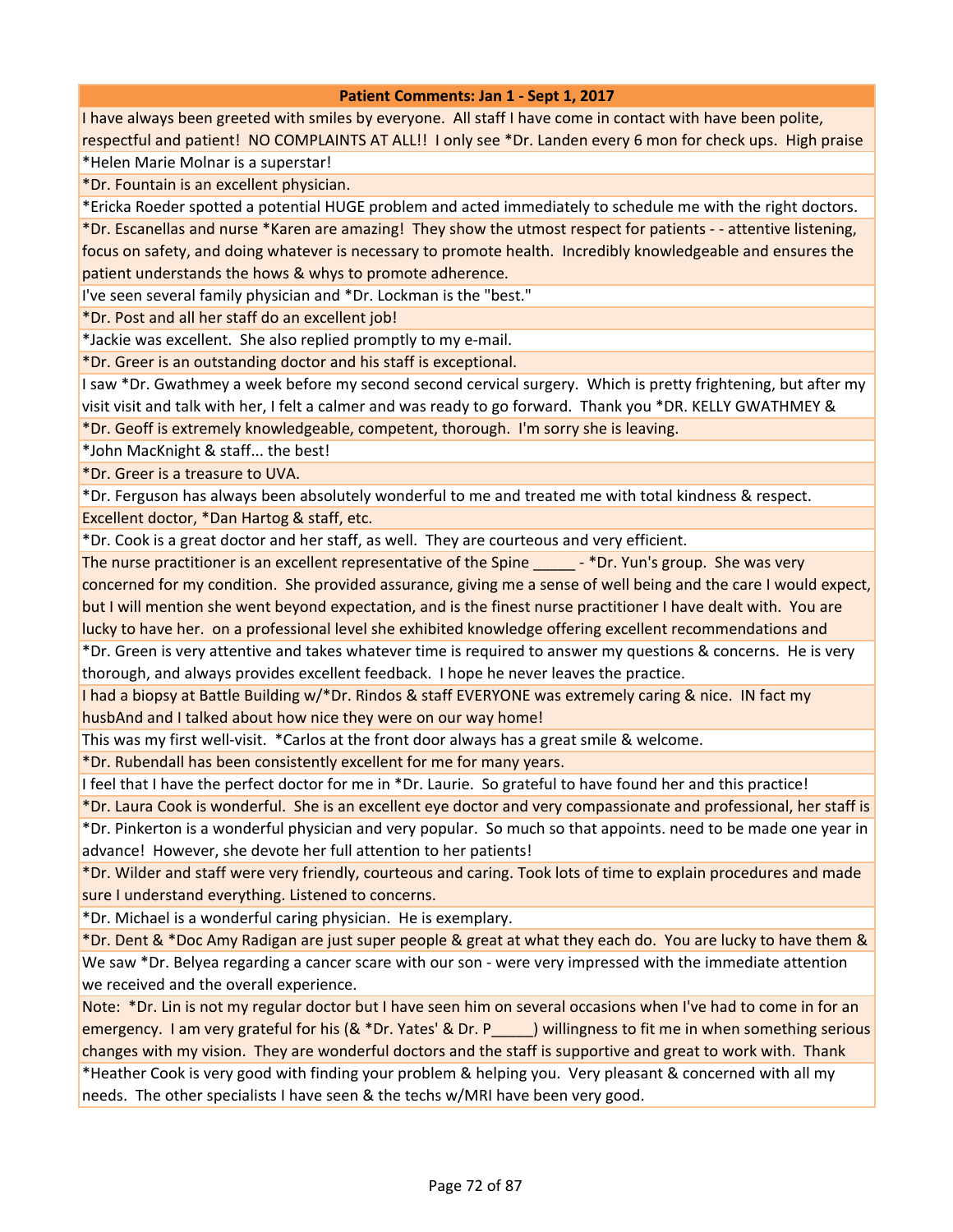Nurse - \*Lori was very friendly & caring. As usual \*Dr. Cody Evans was awesome - He will be great wherever he goes after UVA - \*Dr. Kahler is always awesome!

I was very pleased with \*Dr. Browne's team; my situation was immediately &, thoroughly addressed.

Seeing \*Dr. Seaton always makes me feel he is there to help me feel better. He is always in a good mood and that \*Dr. Tri Le is AWESOME!

\*Dr. Chhabra is an excellent physician, actually the very best and I would give him my highest recommendation. We are most grateful to him for the wonderful care he has provided for our son,.

\*Dr. Dalkin seems to really CARE, about his patients, like the fact I can email him & he ACTUALLY ANSWERS! Time spent with him checking you over is adequate you are not rushed.

\*Dr. Woods is an excellent physician and always is very helpful to our questions.

\*Dr. Davis highly skilled, knowledgeable, proficient, professional, understanding and kind.

Was very impressed by the level of care I received during this visit. \*Ms. Miller answered all our questions and addressed our concerns directly and with empathy.

\*Jessica was very helpful with scheduling all pre-op appt. \*Abby - \*Dr. Shen residents all very kind concerned and Staff is very friendly and helpful, especially nurse \*Mary. Would like to know test results sooner.

\*Dr. J Hardy is wonderful, kind, knowledgeable great dr. and staff.

\*Dr. Traci M.D. & \*Mrs. Armatas (N.P.) were excellent!

I couldn't be happier with \*Kristine and the above average care she gives my family!! So thankful for her.

We've seen A LOT of UVA physicians for my child. \*Dr. Brenton is among the best we've seen - knowledgeable, willing to listen, a critical thinker & caring.

Had two consultations about this procedure and as soon as I met with \*Dr. Smith, I knew he was the right choice. Very knowledgeable, comforting and explained the process and options very clearly to put me at ease.

\*Kathleen Haden is a wonderful provider - always takes time to answer all questions and concerns. Very easy to VERY impressed with \*Kathleen Haden and my visit \_\_\_\_\_ UVA.

\*Ms. Utz has a wonderful bedside manner. Very professional.

\*Dr. Rosner is a #1 physician!!!

We love \*Dr. Heidi.

Great medical staff and service. \*Dr. Dame is awesome!

We saw \*Dr. Kockler for a sick visit. She was great with our two-year-old son.

\*MacKnight had my highest recommendations. I'm in between cataract operations at UVA, including standard eye examinations. I give the \*Dr. COok and particularly \*Dr. O and her administrative and nursing staff highest I have been seeing \*Dr. Barret for years and he is excellent.

\*Dr. Argo is an excellent physician who also has a great bedside manner. He is professional and friendly & easy to \*Babra Connar excellent - Excellent!

\*Dr. Keyes and has staff are polite, friendly & professional.

Everyone was very nice and concerned about me. Really liked \*Dr. Patterson. Staff very friendly and helpful.

\*Dr. Rosner is a excellent doctor, would like to see more like him.

\*Dr. Yates has a very specialized practice - I cannot say enough & exceptional!!! & I hold him high in regards.

\*Dr. Mor seems very concerned about my health.

\*Dr. Evan Heald +30 yrs.

\*Dr. Pinkerton is very thorough and very knowledgeable. She is also very nice.

This office has been my primary care facility. Originally I saw \*Dr. Suter; when he left \*Leann Eisenhower; I have chosen \*Dr. Singer to be under a dr.'s care instead of NP - She also takes care of my husband. We are very \*Robyn Halsey is a great provider & I feel comfortable with her.

\*Dr. Perumal & physician assistant are always great.

\*Alana was wonderful and did so well with my daughter definitely would recommend her to anyone.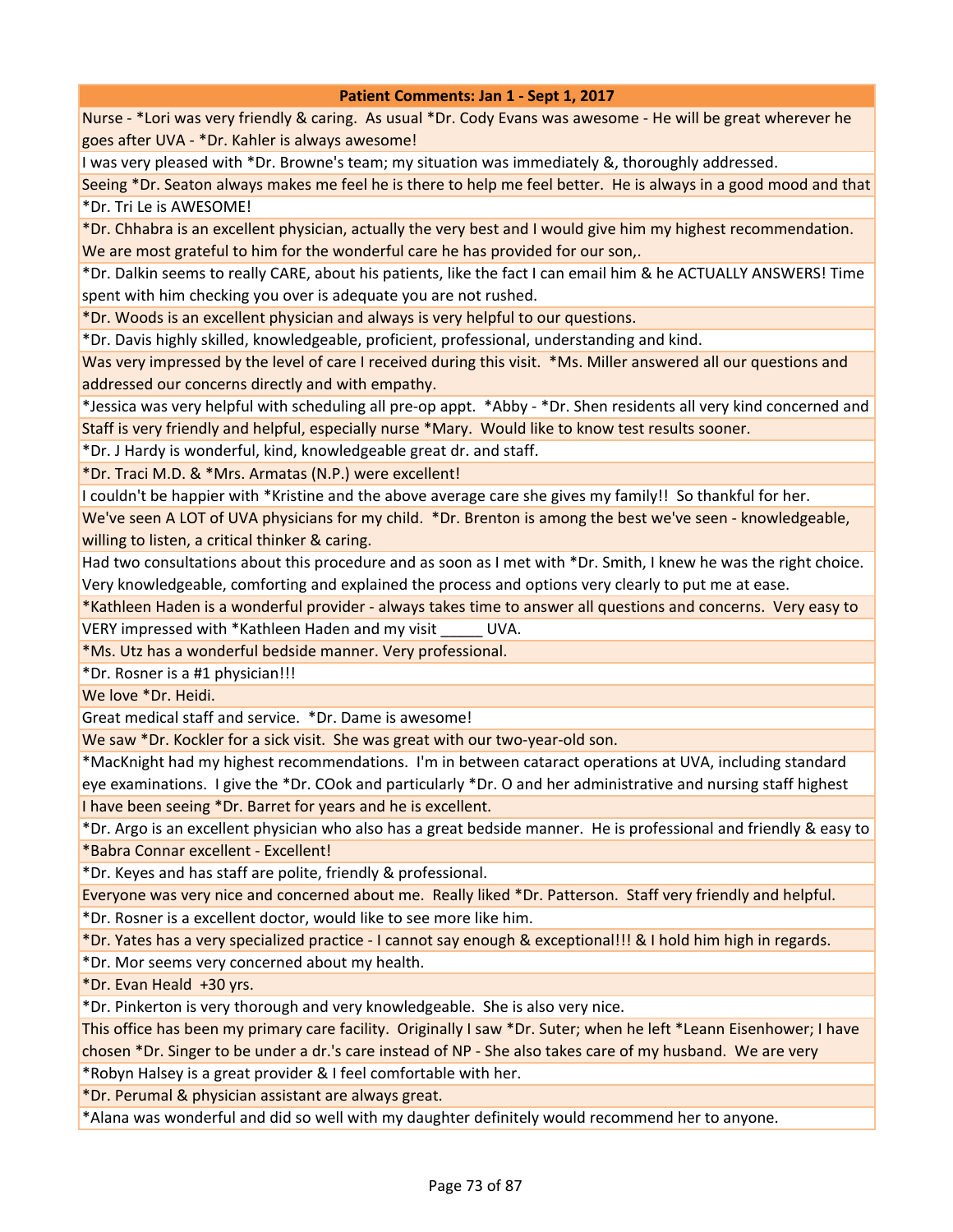We love \*Dr. Gunther and all of the staff at the office!

I feel blessed to have found \*Dr. Heymann, even when seeing other drs. in his practice I appreciate the effort toward my child by ALL involved. I do feel the visits are timely but to see \*Heymann I feel worth it.

A year ago \*Dr. Wilson diagnosed a minor problem that had eluded another physician. Exam this visit proved she \*Dr. Liu is a very good doctor and always answers questions I have.

\*Dr. Dillon is one of UVA's finest physicians.

\*Dr. Frick is a very good specialist. Takes time, listens to his patients.

\*Dr. Jones takes his time with me and always examines me. Thoroughly nurse nurse \*Peggy Scott is excellent. They work together to quickly help me when I am in need. They are the best.

\*Dr. Black has been a blessing to me. After cancer and radiation, and several attempts to look and feel normal again, I lost hope for my clothes to fit and have to accept the washboard look - Ribs and skin. Ugly - Ugly!!! He knew a way to fix that - Beautiful!!! God bless this very talented young man.

\*Dr. Hoard and his staff function at such a high level of excellent care that they showed be elevated to the Exceptional staff, \*Dr. Patel is a caring, compassionate & knowledgeable dr. - as...

PA \*Lisa 5 stars.

\*Dr. Hullfish should explain her techniques to the whole hospital. Office runs once so smoothly.

I had an exceptional visit with \*Dr. Shah and his assistants. Very informative and supportive of my Parkinson's \*Dr. Strand is the best doctor I have seen at DIAGNOSING! He listens to symptoms asks questions from an

amazing depth of knowledge, and diagnosis when other have not been able to. I feel I can always trust his

\*Dr. Sun Park and staff make me very comfortable and they work well together to ensure I Am taken care of.

\*Carlos Tache-Leon & \*Katie George are very competent and easy to deal with. I'm very pleased \*Carlos saved I arrived about 30 minutes before my scheduled appointment and was pleasantly surprised when \*Dr. Strand

\*Dr. Mason is one of the most pleasant, professional doctors I have ever encountered.

A lot of confidence in \*Liz -!!

Very satisfied with \*Dr. Campbell shows concern about my problems.

We really love \*Dr. Wade, she is so kind and explains things really well -

Wonderful experience. Thanks to \*Dr. McDaniel & his team!

Staff was one unit. \*Dr. Shimer's nurse, \*Susan, was outstanding.

We will not see anyone other than \*Dr. Deborer because we have not had the best experience with others. We Everyone that I came in contact with was very helpful - I really liked \*Dr. Uppal's manner & honest - I was very nervous & he was very reassuring.

\*Fannie was amazing and helped me feel much better about my treatment plan.

\*Dr. Wrentmore is a wonderful provider. She is not our regular pediatrician, but we think she is great. The staff

\*Dr. Payne is one of the best doctors I have ever had.

Very appreciative of all \*Dr. Behm & his staff provide.

\*Dr. Russell and his nurse worked very well together.

I was a patient of \*Dr. Yarboro who performed by-pass surgery & I received excellent care.

\*Dr. Lyons is an excellent provider. She genuinely cares about her patients and always takes the time to discuss This visit led to outpatient surgery by \*Dr. McCullough w/complications (PE) one week later. At all times, \*Dr.

McCullough was even tempered, informative and a valuable information. He is a consummate professional.

We love \*Dr. Brenner she's awesome to work with takes time to explain everything in lay man's terms & answers We are very satisfied with our care at this clinic we are so thankful for \*Dr. Allen and the care we are receiving for our newborn's unexpected medical condition.`

\*Dr.Smith is great as is his staff.

We've been very happy w/\*Dr. Kaufman & the eye clinic.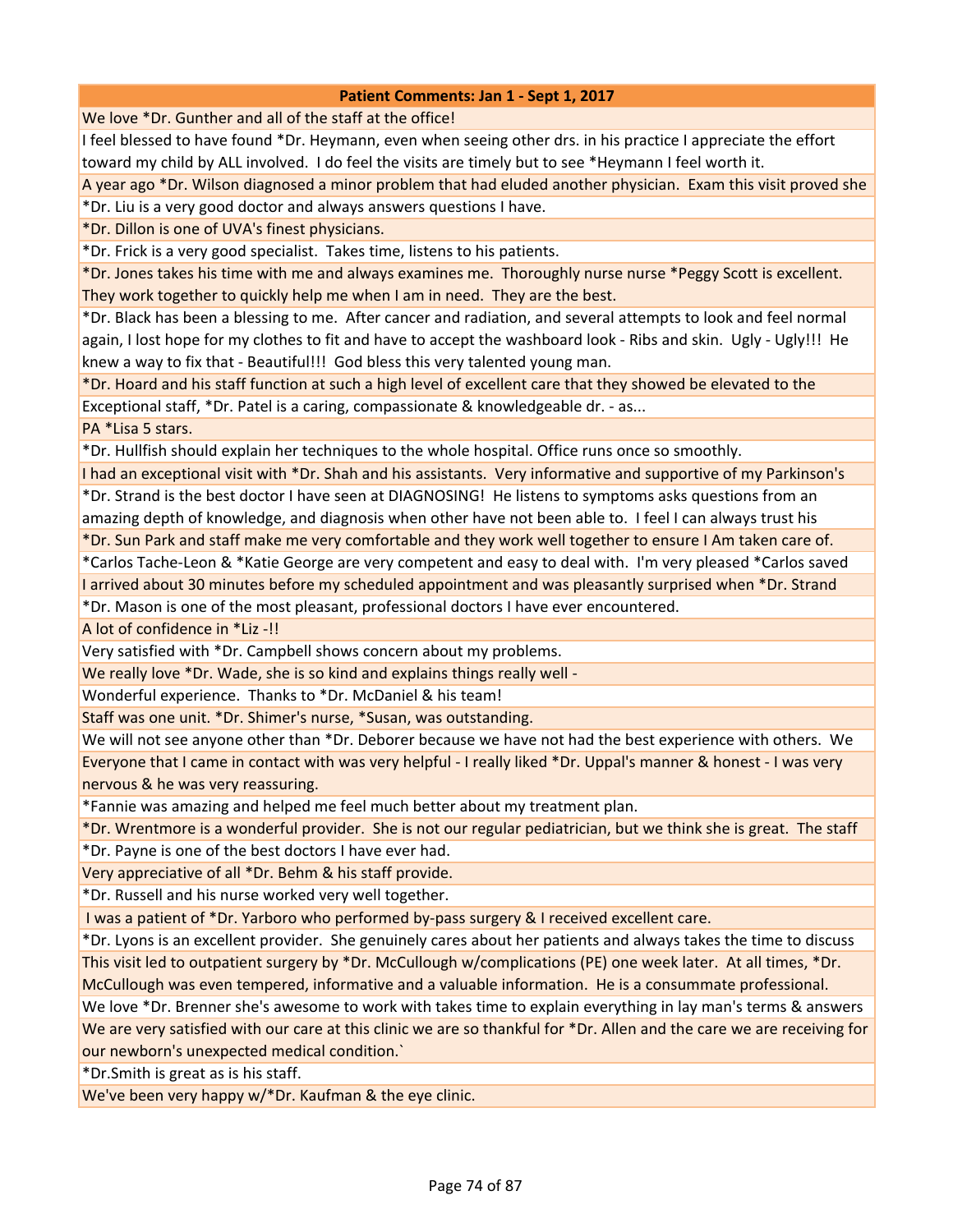I feel that \*Dr. Todd Bauer and his staff provide the utmost in excellence of care. They are all unfailingly courteous and kind. I am most impressed by the thoroughness of their attention to all details.

\*Peggy Dame is an excellent nurse - always returns calls the same day when we leave a voice message. She is always helpful and knows her patients well.

\*Dr. Fountain is a very knowledgeable, caring physician. I wouldn't want to go to another.

I thought that \*Dr. miller and \*Dr. Carlson really made me feel comfortable and that they care about me.

\*Dr. Miller followed up right away when I left a message concerning a new medication. I switched to this

provider. Since I was switching to him he had to find out my medical hx.

\*Dr. Engel is a wonderful doctor who LISTENS & CARES about my health. I feel fortunate to go to a doctor who is intelligent yet willing to speak in "layman's" terms. \*Dr. Engel puts her patients FIRST! I have been her patient for \*Dr. Ballew answers E-mail questions very promptly so I use that rather than the telephone.

My son has been seeing \*Ms. Thompson for a couple of years and I liked the way she was with him. I already had a heart specialist at UVA so I changed my personal doctor to \*Ms. Thompson. I like NP's better. \*Ms. Thompson \*Dr. Dowdell does a very good job.

The Breast Center is the best place. \*Kim was wonderful.

\*Lara Myers was very personable, knowledgeable, and willing to devote all necessary time to answer questions. \*Dr. Keyes so far as gone above his duty to try to help solve my husband's illness. But more is to be done yet.

Can you call Mexico and ask \*Dr. Lawrence Whitehurst to please come back to this practice. We need more Always well taken care of - from front door employees to seeing the doctor. \*Dr. Rose is a very caring doctor. I was very impressed with \*Dr.Lewis.

I believe \*Dr. Benjamin Hansen is an asset at Family Medicine. If possible, he should stay at UVA as an attending. My wife and I think very highly of him.

This was the 1st time I met \*Dr. Brenton. He was very helpful in summary. \*Dr. McConnell provided the bulk of service during the visit and he was terrific.

\*Dr. Harrison is great. I appreciate her being thorough and caring about our needs.

\*Dr. Malpass ordered test on mucus which I coughed up in container - somehow - could not run test - (lab). \*Dr. Malpass called to tell me. He also emailed me - I very much APPRECIATE him!

\*Dr. Malpass is an excellent care provider.

\*Dr. Keng is competent & compassionate. He is confident and puts me at ease knowing he's my leukemia doctor.

\*Dr. Christopher went above and beyond to care for our daughter's injury. We were scheduled to travel/leave the day of her appt. and he stayed late to meet w/us to go over the results of her CT scan so we knew if she needed surgery the following week or if we could go on our trip as scheduled. We were very thankful.

\*Dr. Reid Adam is an... a very caring person we need more like him. Also his nurse \*Bonnie Thompson blessing to \*Dr. Tyger did more than I thought she would. \*Dr. Tyger said I will help you and find what happen to you and On this visit, \*Dr. Kramer was open, friendly and very helpful.

\*Dr. Laurie saw in absence of \*Dr. Geilber, who was not available on that day. \*Dr. Laurie arranged the treatment very efficiently with good results.

Consult for removing a cyst, \*Dr. Black and his resident staff were easy to understand, very caring and personable. Since my child is under 2 yrs. old and will be undergoing surgery.

I have seen \*Helen Molnar for an extended period of time on a semi annual basis. She is excellent in her care,

\*Paul Marshall is an excellent addition to the ECCC. Respectful, caring, efficient, knowledgeable about cancer.

\*Dr. Sharon Diamond is the BEST DOCTOR I every had, she is the BEST!

\*Dr. Goodkin is excellent. He knows pediatric epilepsy & has good treatment ideas.

\*Dr. Mark Okusa listens and explains in great detail I am very satisfied with his medical help and care.

\*Dr. Albrecht & everyone in his office was so wonderful. I appreciate all they do taking care of my little one.

\*Dr. Blackhall is a GREAT physician!!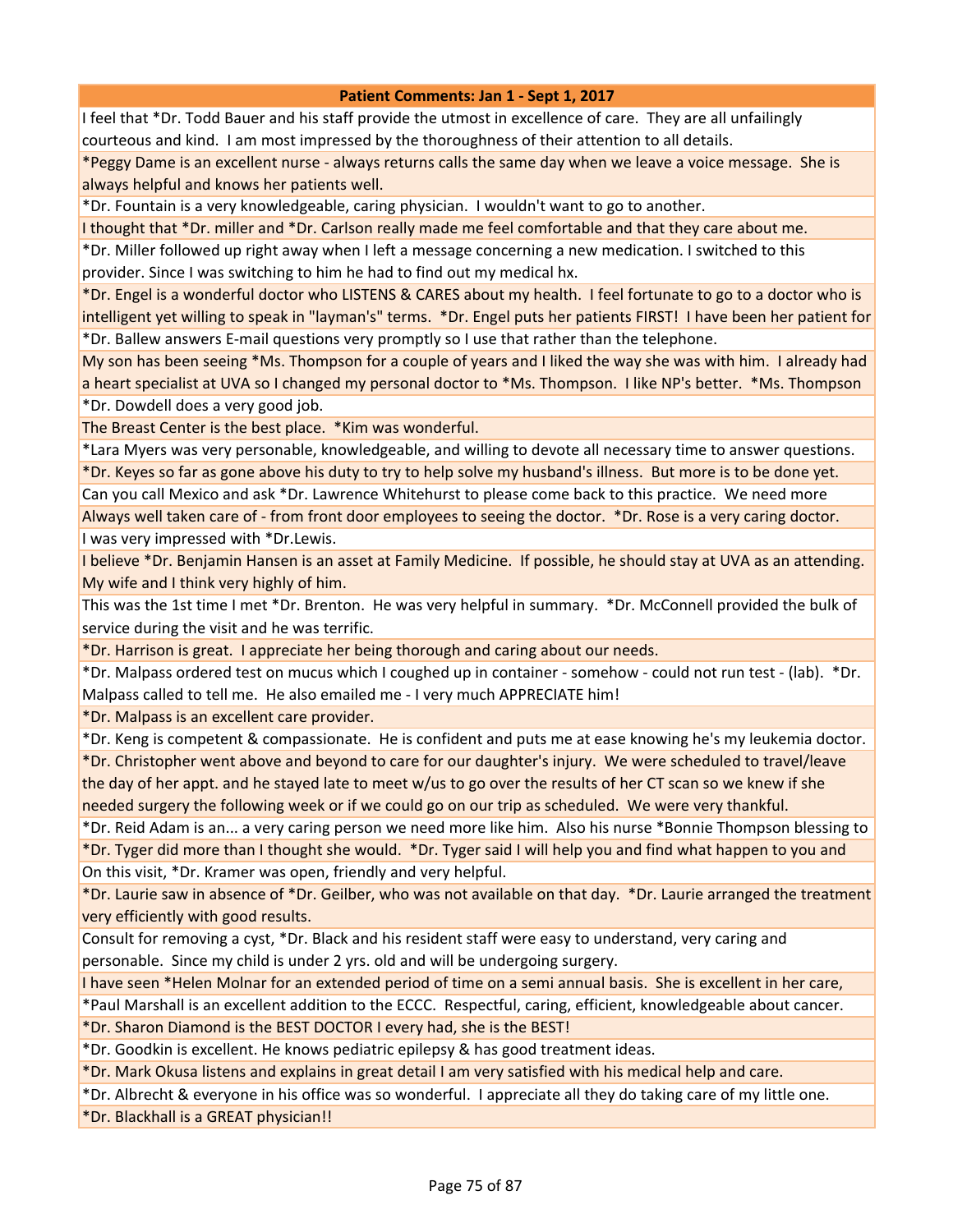\*Dr. King is outstanding.

\*Dr. Post is not only very knowledgable; she is also very kind & caring. I feel most fortunate to have such an excellent doctor as my PCP. She is a real gem and I am so grateful to be in her care!

\*Dr. Courtney has been the best physician I have ever had. She is thoughtful, insightful, personable & caring. I was sent to see \*Dr. Foster by my oncologist \*Dr. Tebit. She was excellent!

\*Ms. Dubroff is wonderful. I enjoy seeing her - friendly, knowledgeable & always willing to listen & explains stuff \*Dr. Brown is excellent. Thorough, explains complex endocionology staff not rushed, pulls up info & past results on computer that she look at together. Sort of a quiet, braing, respectful approach which is perfect!

\*Dr. Vollmer & team are great. \*Marla, \*Lois & \*Christina.

\*Mr. Post was awesome! Very intelligent, professional and caring.

\*Dr. Shim is awesome!!

\*Dr. Tuskey is a genuinely concerned doctor who provides thorough care. I value her so much that my wife & I travel 2 1/2 hrs. just to see her. No one has kept me in as good a shape as she has.

Very good experience. Like \*Dr. Keyes very much. Very thorough.

\*Dr. Cooper was fantastic. He listened to all of my concerns and we worked together to come up with a plan to control my health issues. I would definitely recommend him.

I love my provider - \*Dr. Hedrick. She's not only an excellent doctor, she's caring and compassionate.

\*Dr. Denton and his team are wonderful!

\*Dr. Bilchick is an excellent doctor and also very nice to me.

Saw \*Dr. Fu as a referral and visit went well and have discussed with him taking on my care of RA permanently.

\*Dr. Okusa is the best physician I have encountered. Although he is scheduled up. I am willing to make

appointments early. He is an excellent diagnostician, explains my conditions and choices with skill and precision \*Dr. Williams has helped me in the past. I feel safe in his hands.

\*Dr. Soukoulis is a great dr. and person.

\*Dr. Kesser is a professional - Excellent dr. Been with him years: UVA Medical Ctr., is lucky to have such a \*Carmel Nail (this provider) is excellent!

This was an initial visit with \*Dr. Ballew. She was patient, a good listener, respectful, & clearly knowledgeable in her area of expertise. I am happy to be her patient. UVA is lucky to have her.

I was glad \*Dr. Reed could see me the day I called because I was worried about my health on that day - He made 5-2-17 Note: Seen by nurse \*Deb who is a great employee for the University of VA. LCW She is a fine support to \*Tracy the nurse was very prompt always to return my phone calls.

We feel very blessed to have \*Dr. Gwathmey as our child's neurologist. She is always ready to answer any questions we may have and give any help we may need.

NP \*Bednar was very thorough. Great NP!

\*Connie Roberts is awesome we need more like her.

\*Dr. Engel is an excellent dr. She takes the time to listen and to look over all the options that are best for my treatment. \*Dr. Engel's nurse, \*Jennifer is also AMAZING!!! She is so concerned and shows interest in how to

It was nice to see a familiar face of someone who was there 14 yrs. ago when I had a previous back surgery - \*Dr. \*Christina Taylor RN is a great nurse - Kind, compassionate & very responsive.

Primary care has an excellent staff & the doctors are outstanding. \*Dr. Macknight is exceptional.

\*Jo Ann Pinkerton and staff are outstanding in a positive way.

\*Dr. Alfano was outstanding. Everyone was so very nice.

Very pleased with \*Dr. Williams!

We are very grateful with \*Dr. Romness for taking care of our child.

\*Dr. Rucker is one of the best provider's I have had. He is patient, good listener and explains things. I never feel rushed. His nurse \*Melissa was also great. They make a great team. UVA needs more \*Dr. Rucker's!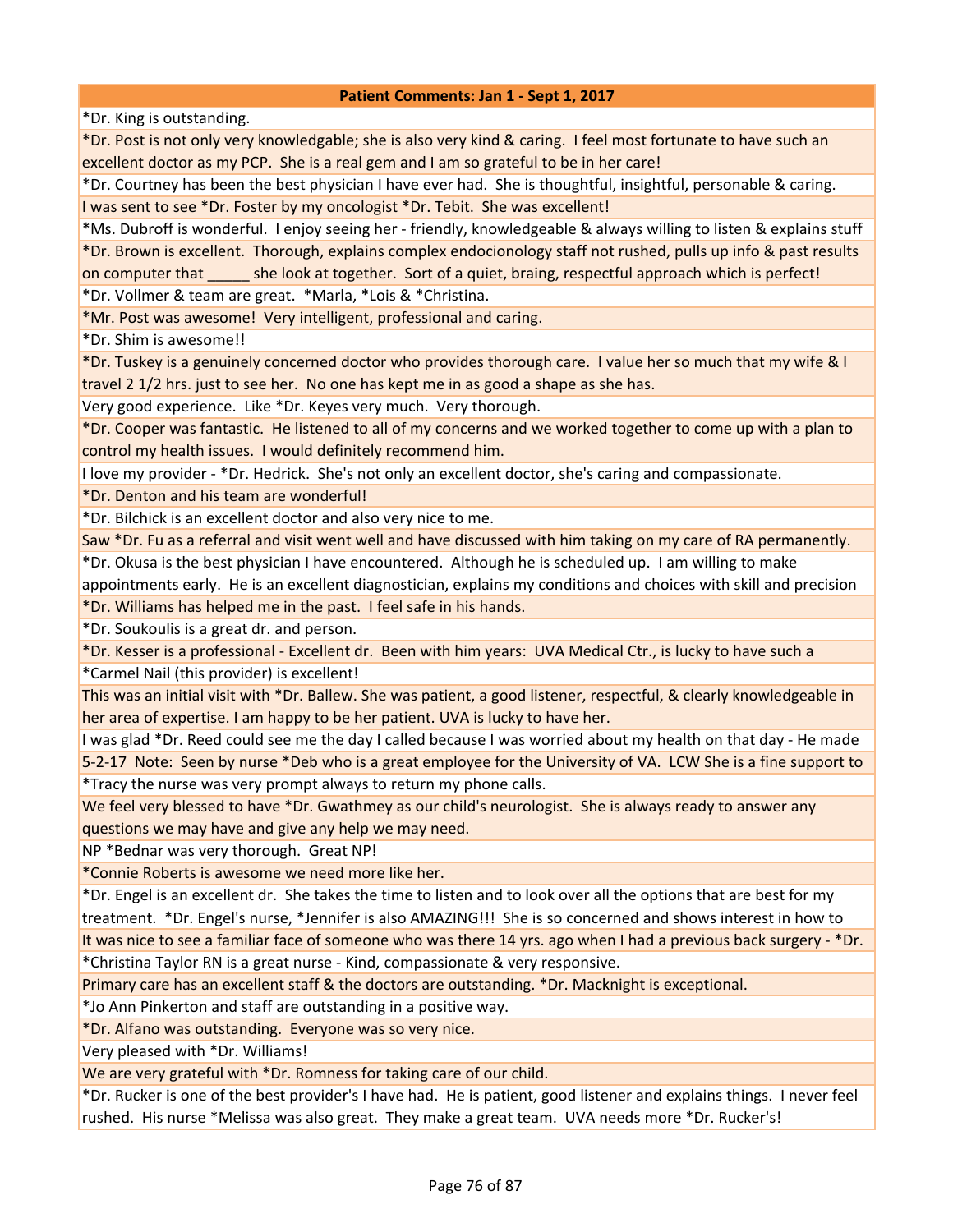\*Dr. Loughran is wonderful I travel 5 1/2 hours to see him.

\*Dr. Ballew and staff are excellent.

\*Dr. Smith was my dr. at HealthSouth - while he did not recognize \_\_\_\_\_ remembered something I said - he is a kind helpful person who cares very much for people the very best! to have.

\*Dr. Gypson is an excellent physician.

I would definitely recommend \*Dr. Miller & his team to friends & family. My daughter is playing basketball again. Excellent practice - so glad we switched from Peds. Associates - we are very happy w/\*Dr. Kumral & the other drs.

\*Dr. Barros was excellent. She spent a lot of time combing through my medical records - ordered bloodwork that had never been done to eliminate a possible cause for my pain. Then - she GENTLY explained that I've been tested & retested for pain - causing illnesses/diseases and suggested addressing my long-standing history of severe depression. Other docs have not been so thorough. I have only been to her 1x so far - but am so

Always top quality care. We were so stressed about \*Dr. Sutphen leaving but the care has been seamless.

\*Dr. Luna Asrar is impressive as a provider. Prior to coming back to her, MAL Medical Associates of Louisa were not concerned or responsive to my needs. I am satisfied with care.

We love \*Dr. Quillian. She makes us all feel like we're in great hands. Great knowledge, bedside manner, & calm I didn't know what to expect. I was so pleased and surprised at the friendliness and care of all the staff. I used MyChart several times as opposed to phoning. Always had immediate response. Very pleased w/ \*Dr. C.

\*Dr. Fu is a wonderful doctor & his staff is too.

\*Dr. Weiss is a superb dr! The whole clinic is so nice! I'd recommend him to anyone who has or had an injury like mine, he treats you like a human!

My \*Doctor Leigh Cantrell is excellent and a very caring, thoughtful person, always thinking how she can help you fight the disease, I'm lucky to have her on my team.

Very satisfied with \*Dr. Carlson's care.

I have been seeing \*Dr. Prum for seven years - always professional - always lets me know his concern about my eyes - checked eyes when he believes they need attention.

Excellent care by \*Dr. Shimer. Surgery a complete success. Quality of life remarkable since surgery. Excellent & I was very happy with \*Dr. Duska and all her staff.

\*Dr. Frick takes his time with his patients, answers health concerns, and offer research data when there is a concern. My latest scare on biologic med was cancer.

We have great confidence in \*Dr. Anne Ranney. She is the best doctor to work with that we have found... ever. \*Dr. Leone and his staff was awesome. Everything great. Everyone very very nice & caring.

I look forward to my visit to this appointment. The nurses and \*Dr. Khurana are great. Very polite, respectful,

\*C. Brady (1) was able to share many details about my condition in very clear comments. (2) Did not rush over her explanations to my questions and (3) allows for follow up appointments.

I have gone to several doctors in my past and none of them would compare to \*Dr. Reid and his nurse & staff. He seems truly concerned about my problems. His nurse could be a little better though.

We love \*Dr. Mason as an ENT provider for our child.

Excellent, caring physician! \*Dr. Anderson was very approachable for my son, as well as my husband & me. She instilled total confidence in us & my son really took to her gentle, caring manner. Staff was lovely.

\*Dr. Kirby provides excellent professional feedback and guidance. I would recommend her to anyone.

I'm thankful UVA primary \*Madison is here very courteous, professional, & though/breast customer service

I have recommended \*Dr. Black to many people. I am confident in all of his care.

I feel blessed to have \*Kat Robertson as one of my health care providers. She is an angel!

\*Emily Girard is the best dr I have seen in years. I have recommended her to a few friends & co-workers.

Feel very comfortable with \*Dr. Davison and his entire staff. I feel he has helped me and my health concerns

I really am going to miss \*Dr. Leinbach. I feel he has been instrumental in keeping me alive.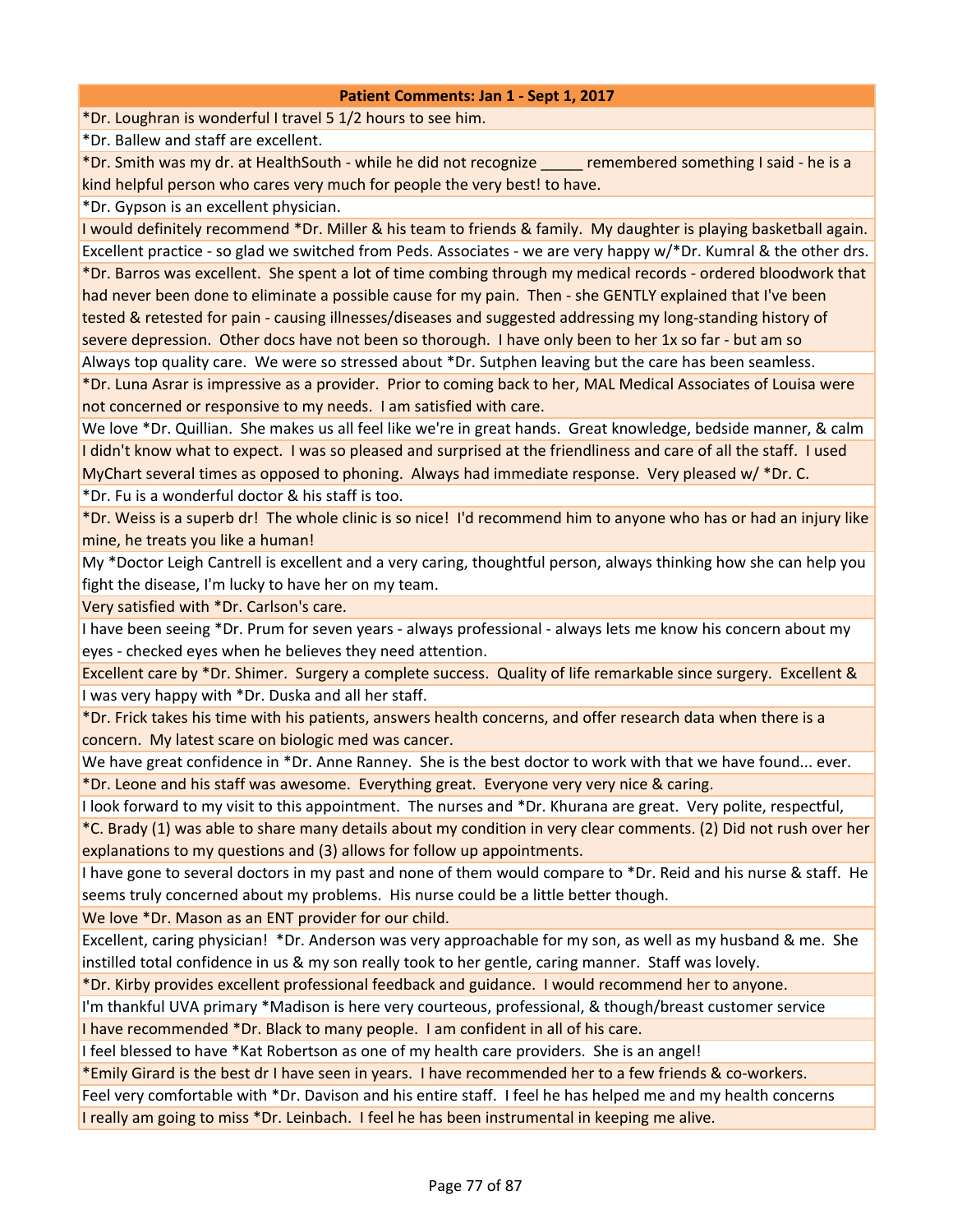\*Dr. Daniero was able to diagnose & treat a serious condition that other doctors were unable to find. EXCELLENT \*Dr. Gander was good w/my child & seems like he really cares about my child's health & makes him comfortable.

\*Dr. Gentzler is a kind, caring physician. His manner is perfect for an Oncologist - the scheduling person,

\*Brandon Prince was extremely helpful. He got me in to see the dr. in less than 1 week. Amazing!

\*Dr. Drewey is excellent. So glad to have her as my doctor.

\*Dr. Allen is a fantastic doctor. He takes time to listen & remembers facts about my children that most would forget. He has a great bedside manner & treats kids & their parents with respect.

\*Dr. Heysell is very competent - he listens & explains everything to you. He reads your medical record prior to your visit so he is familiar with your case. Very pleased with his care.

I have been coming here for almost 10 years, always had good experiences - \*Dr. Foster is the best dr. I have had \*Dr. Rahman was very concerned.

I felt very good about my dr.'s visit, the nurses were nice and \*Dr. Hullfish was very nice, I was nervous but they were trying to make me very comfortable. Thank you so much.

\*Mercedes Armstrong is a NP, saw \*Dr. Lim & \*Dr. Aliwadi, both excellent, thoughtful and thorough. Extremely I receive the best care from \*Dr. Erdbruegger, she is a blessing to me.

\*Dr. Volodin is a great doctor. I would definitely recommend him to other patients. All of the clerks, receptionists, doctors, and nurses are very sweet!

We are from out of town and saw \*Dr. Loughran only once as a referral from our home specialist, because \*Dr. Loughran is an expert in the rare disorder my husband has. We found everyone at your health center to be very

I consider \*Dr. Brenin to be an excellent surgeon. I am very grateful to have him as my physician.

\*Dr. Schenk was very direct, while having a pleasant bedside manner.

\*Dr. Shah is a very busy doctor with numerous patients. I see him on a yearly basis unlike other doctors I see at the UVA. The office had people moving around to cover other jobs while going through a transition period in the

It is a privilege to have \*Dr. Chris Shaffrey as a physician, we feel he is a skilled, knowledgeable, and caring

\*Dr. Greer & his staff are the best we are always in & out super fast yet felt well cared for!

\*Dr. Kellams was so helpful with lactation help & so encouraging when I felt I was a failure - part of the reason for my emotional turn-around. Thank you!

\*Dr. McCall is a wonderful physician & has helped me improve myself-care. He is a wealth of information & experience & WILL be missed. Best wishes to him & family!

I think \*Dr. Rindos cares for my health. She listens to me and makes me feel comfortable.

\*Rebekah Compton has very good clinical competence. I look forward to seeing her again for my health care.

\*Dr. Langer is very open to listen and patient and kind.

\*Dr. McCall will indeed be missed!

This was my 1st time with \*Dr. Cook. She did a complete exam of my eyes. (I had not been happy with my past eye doctor) I now can see out of my glasses  $\bullet$  \*Dr. Cook returned my call to answer questions I had about

\*Dr. Daniero took excellent care of me, as I had a laser procedure done. I never feel rushed when I see him. \*DR. LE is EVERYTHING I COULD HOPE FOR in AN ONCOLOGIST. He is compassionate, caring, informative and understanding. My appointments with him concern my cancer & chemotherapy so I'm not sure that would be

\*Dr. Copland is extremely professional while also being kind & caring. Love him!

\*Dr. Becker is one of the best doctors - just the greatest!

\*Dr. Patel is the best! He is an excellent dr. that explains issues to you that you can understand not using medical terms that I didn't understand. Definitely knows what he is doing.

\*Dr. Vance was straight forward. 0 beating around - the bush about my issue - and that's what I like be direct \*Dr. Hansen will be missed. He is a wonderful doctor & will do well in his future position.

I was very impressed by \*Dr. Martinson. She had such care and compassion for my daughter!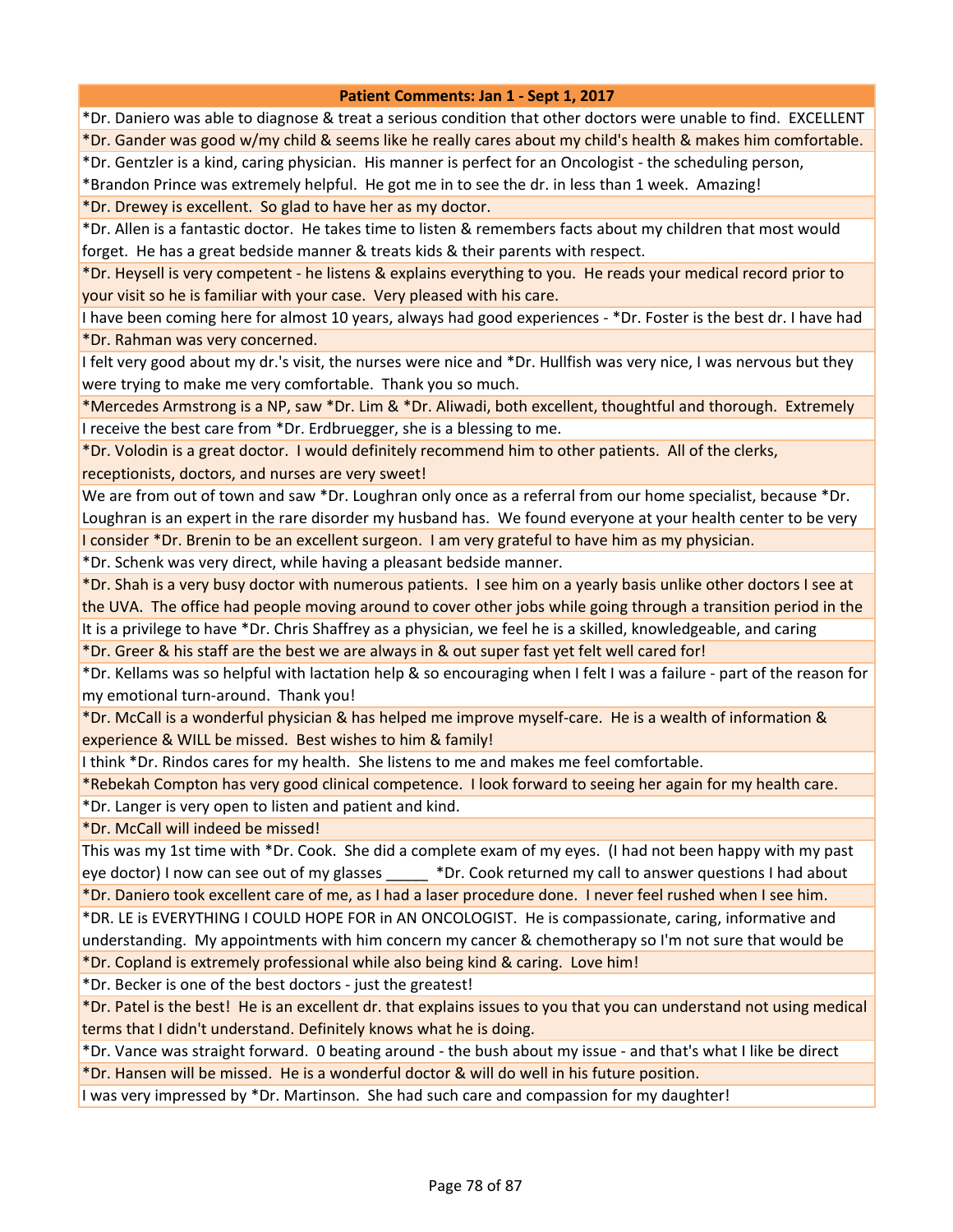I am a relatively new patient of \*Dr. Dowdell's and I have been very pleased with the care she has provided, as well as the attention of nurses, staff and receptionists.

\*Dr. Frick and his team are wonderful! I'm so grateful to have them on my health care team.

Never saw anyone clean hands. \*Monte is wonderful so knowledgable & caring with each visit. \*Dr. Marshall is fabulous - well blended bedside manner plus intelligence, a rare find. - Very worth the hour travel to see him. \*Dr. Park is excellent!

\*Dr. Dillon's office actually took me early so I got out before my appt. time! Amazing!!

\*Dr. Dalkin's was kind & caring & so good of explaining medical problems. I highly recommend him.

\*Dr. Brenin was excellent in answering questions and listening. He arranged other visits the same day to save us an extra trip back. \*Kim Drewy has been exemplary in responding and answering questions and concerns.

\*Dr. Bilcheck and his team does an excellent job.

Really appreciated that the office staff was able to squeeze me in. \*Drs. Greer, Cropley, and \*Guffey were helpful and reassuring. The charge nurse I spoke with the following day over the phone was great as well. Thank you! \*Dr. Uppal is very courteous, pleasant, and explain everything I need to know in detail. \*Irene is very sweet,

especially since she told me I looked much younger than my age!

\*Dr. Wisniewski was excellent. Great bedside manner. This was our first experience at UVA. Nurse, techs and front staff were very courteous. We were very comfortable there.

My child has had an enormous number of negative doctor experiences this year. What a relief to have her cared \*Dr. Jane has always done a fabulous job explaining and caring for my son -

\*Dr. Jones is a great doctor.

\*Dr. Fourtan is the best!

\*Dr. Stein listened very carefully to the many concerns & despite obvious signs or fever ordered blood work - This was the key to diagnosing a severe problem that had been undetected during prior visits due to lack of obvious symptoms. Her listening to a mom's insistence of a problem, probably saved a life.

\*Dr. Loughran is an excellent provider. He is informative & listens to patients concerns & questions.

\*Dr. Yates is an highly skilled exceptional physician.

\*Dr. Purow has been very informative, complete with pros & cons concerning other or new treatments. \*Chad Wilson does a great job.

\*Dr. Mihalek had investigated the significance of my test result & had consulted with other colleagues before my Note that visit on 6/6 was a follow-up after surgery performed by \*Dr. Morgan. I did not see \*Dr. Morgan on 6/6, I saw a resident & med student who removed my stitches. All were very good. \*Dr. Morgan did an excellent job Without \*Dr. Wang & \*Dawn Cox I don't think my husband would be where he is today. Excellent care 7 concern from first visit not to yearly follow-up.

\*Dr. Carolyn Wilson is the best. Glad she is increasing her time @ Northridge.

\*Dr. Pinkerton has been my physician for many years. S he is very thorough and spends a lot of time with me and Thank you for translation services we highly appreciate it. You are the best!!! I believe \*Jennifer is one of the \*Dr. Khurana is very caring & helpful. She is very thorough & knowledgeable. \*Pete is efficient & helpful. I was

\*Dr. Cantrell is a excellent surgeon and caring individual.

\*Claire Denny was very attentive and interpreted x rays thoroughly.

\*Dr. Mangrum is outstanding.

\*Dr. Kesser - Excellent.

In this - my one year follow up visit to shoulder replacement - \*Dr. Kahler exceeded expectations, bringing \*Dr. James Browne to the discussion of my need for knee surgery. I greatly appreciate the care AND RESULTS I have My son is having upcoming surgery and we felt secure with the level of service provided by \*Dr. Kimberly Dunsmore and also \*Dr. Jameson who is my sons surgeon.

We love \*Molly & \*Dr. Lipson.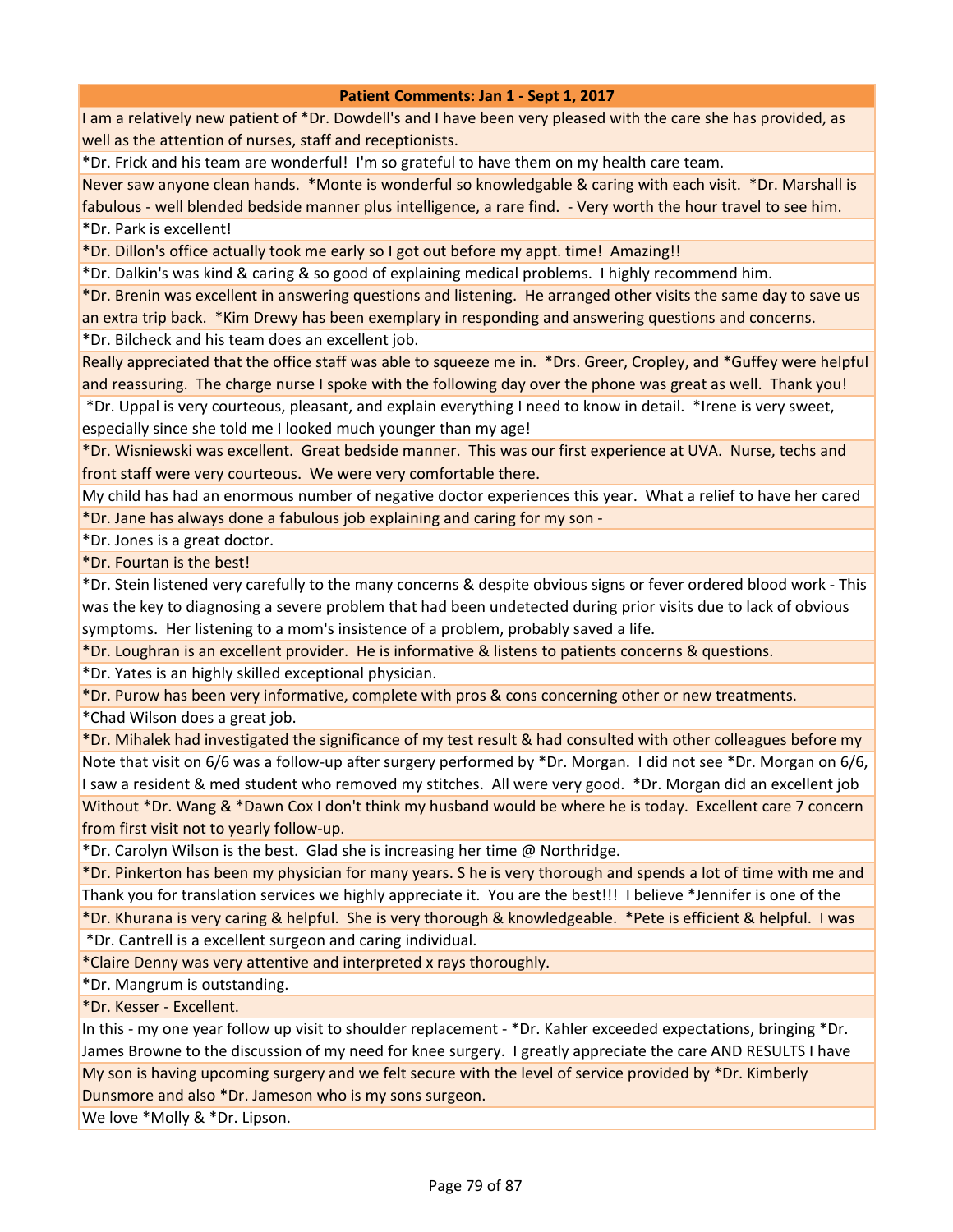Love \*Melly & \*Dr. Lipson!

\*Dr. Mangrum has been my provider since 2006 for treatment of atrial fibrillation. He has always given me I also saw \*Dr. Boodoo and he is a very good dr. He was understanding/patient and made me feel comfortable \*Dr. Green's staff always treats me well. \*Keisha Johnson is a fantastic nurse.

If I was not able to be a co-equal partner in my healthcare \*Dr. MacKnight would not be my PCP. Line last 3M - I see \*Dr. MacKnight annually and have electronic access for issues in the interim - always prompt response. \*DR. MacKnight has been my PCP since he returned to \*VA following his fellowship and I am grateful he was available. Not sure how he does it but he always spends time all me, listens to any concerns... has the care & expertise \*Dr. Davis listened carefully & responded helpfully to my concerns. I felt heard. He presented ideas for my

situation that enabled me to look in different directions. I rate him highly.

\*Mary Chandler - Is kind on my treatment, she will explain what is going on. She also shows sensitivity to my This was my first visit with \*Dr. Hays and I found her very responsive to my health issue.

\*Ms. Radigan & staff go out of their way to be kind & understanding.

\*Dr. Bargmann is "great."

\*Jennifer was wonderful.

My \*Doctor Catherine Casey is excellent.

Given the patient volume (high). \*Dr. Phillips manages to make the most of the time available. He's organized \*Amit Shahane PHD was very helpful.

Once again \*Amit Shahane PHD was very helpful.

\*Amit Shahane PHD made the difference on how his office presented itself to patients.

All experiences here have been positive. \*Dr. Harsu, \*Dr. Norman, \*Dr. Ramamas, \*Dr. Clayton, \*Joel Dr. B\_ & \*Gabrielle have all helped to improve my...

\*Dr. Norman calls my pharmacy & gets things done.

\*Dr. Norman is great.

\*Dr. Yost is very knowledgeable. Great CBT and motivational techniques!

\*Heather has had one testing. It has helped us understand how she processes information, but there is no

\*Gloria is the best!!

\*Dr. Cohen is outstanding.

My clinician, \*Dr. Amy Alson, is easily the most competent person I've ever met. She is extremely knowledgeable in her speciality (eating disorders) & consistently keeps up with the best practices. She is thoughtful about prescribing any medication and is open to my opinions/ concerns. She goes above and beyond to make sure I'm safe. \*Dr. Alson is genuine, passionate about helping people and has helped me turn my life around. I probably I enjoyed my experience at Northridge more when \*Jessica Garland was there. I still see her frequently at West Complex.. she is AMAZING. So personable, warm, friendly, efficient... great communication skills. Giver her a \$ The two doctors I had before \*Dr. Philips were PERFECT! Totally understanding, empathetic, helpful. They brought my moods to such a beautiful perfect level.

\*Gloria and the ladies that work in the front office are wonderful warm kind very professional and welcoming.

\*Dr. Ward is awesome.

\*Dr. Ward explained everything very clearly.

In my many appointments, \*Dr. Rach was the only doctor I met that actually understood my injuries, it's effects, and recommended approaches to mitigate or cover come the effects. \*Dr. Rach used language that actually \*Dr. Rach's explanation of brain injuries was the first time I learned what my injuries were and what the short and long term effects meant to my recovery. More importantly, she gave me confidence and guidance on how I can \*Dr. Cohen has been easy to reach and is easy to talk to. He also has been kind and considerate. He came highly

Loved \*Dr.Cohen and staff!

\*Dr. Phillips acknowledged the distress of my condition & was very empathetic.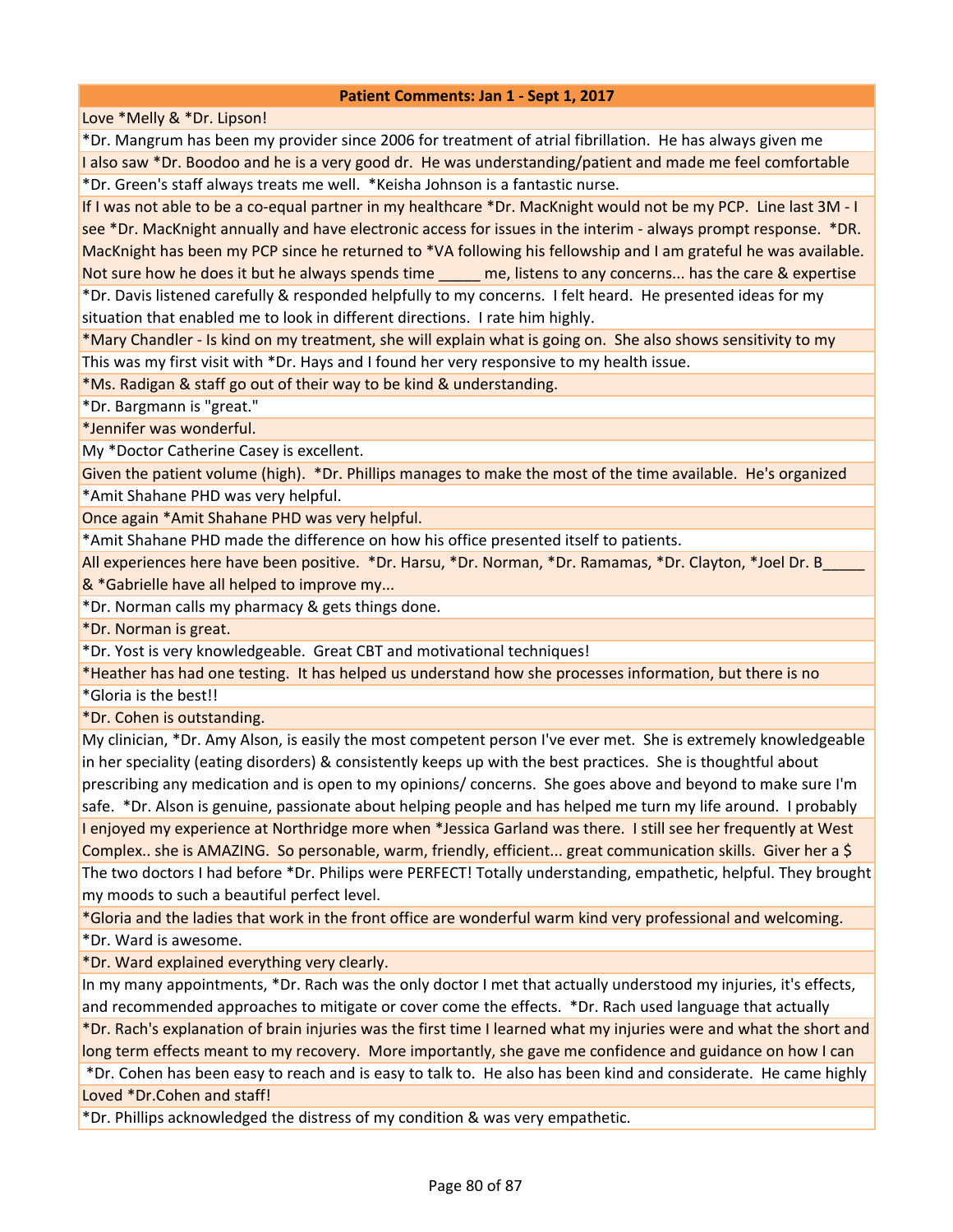\*Dr. Dooley is wonderful!!! \*Ashley at front desk is wonderful!! Everyone at UVA pscyh is awesome & we have appreciated their stellar & we have appreciated their stellar service over last 3 years!!

\*Dr. Ianova is FANTASTIC. Always helpful and listens when I have concerns.

\*Dr. Cohen is wonderful! Very down to earth, laid back, knowledgeable, and funny!

\*Dr. Yost was always professional, caring and she provided just what I needed to get through a very difficult time.

\*Dr. Heck is very nice and helpful.

\*Dr. Poler has been amazing.

\*Dr. Cohen, \*Annie & the team were wonderful. Very friendly & helpful. Willing to answer questions.

The staff is very accommodating and \*Dr. Ivanova is flexible and willing to adjust her schedule if she is able.

\*Dr. Ivanova has been a "life-saver." I expect that she will have an outstanding career.

Kudos to \*Dr. Ivanova. She will be missed by me. Also, kudos to the office/reg. staff. Wonderful!

The best therapist I have ever had! \*Dr Yost has helped me change my thinking to be able to manage my innless well. She's a wonderful, sincere professional & therapist, highly knowledgeable.

Thank \*Dr. Yost for all her extra time and assistance.

\*Dr. Moore was the ideal clinician. She was timely, knowledgeable, and helpful. I felt comfortable sharing

\*Dr. Gaare is excellent. She is the only psychiatrist in the area with expertise in eating disorders. She has always responded to my concerns with a prompt phone call.

\*Dr. Poler was very patient and understanding.

I can't say enough good things about \*Paula Rowan-Page, RN \*Chahin and \*Dr. Drew Lambert!!

\*Donna was amazing!

N/A - no nursing involved. However, the technologists: \*Megan and \*Chelsea were excellent! \*Dr. McCallough \*Dr. Shrone and the staff, was just the best.

\*Dr. Leer and especially \*Allison Walton is amazing to answer any question and even showed pictures and diagrams to explain everything to myself & sister & all my other family.

Particularly impressed with the degree of consultation between Drs. K  $\&$  \*Patel.

\*Stephanie always is EXTREMELY friendly and helpful.

\*Liz Rabin is extremely knowledgeable, professional and CARING. She is great!

\*Dr.Shehan & nurse \*Kim were exceptional!

\*Dr. Sheehan is wonderful - very caring and concerned. Shared concerns with patient AND family -

\*Cathy & \*Maureen are outstanding!!

My training supervisor was great - \*Rosemary - she explained & showed everything in good detail. She is the I was not expecting the overall results of the test. They nurses & \*Dr. Battle treated me exceptional.

\*Chris & \*Jane are awesome.

Nurse \*Teresa is very good.

Everyone was great. \*David was especially helpful & kind.

\*Dr. Rembold & his nurse \*Leigh could not have treated me better & they take such care of me.

The techs, \*Steve & \*Victoria were awesome with our almost 10 yr old. They made the IV & MRI experience much easier for her. Honestly they deserve a raise for how great they were with her.

\*Janet S\_\_\_\_\_ is terrific! Professional, knowledgeable, friendly.

\*Stephanie (at registration) is very welcoming and her warm spirit made my visits something I looked forward to every day. I also appreciated the fast service!

\*Noel, \*Brian, \*Deb, and \*Dr. Janowski were a great team and were always professional, compassionate, and competent in answering my questions/concerns. New patient materials were also helpful in preparing me for

\*Dr. Weiss and his staff treated me exceptionally well including the imaging team. I'd recommend him to family \*Dr. Bachman and team are excellent!

\*Mary Duffy goes above & beyond & we are forever grateful for her!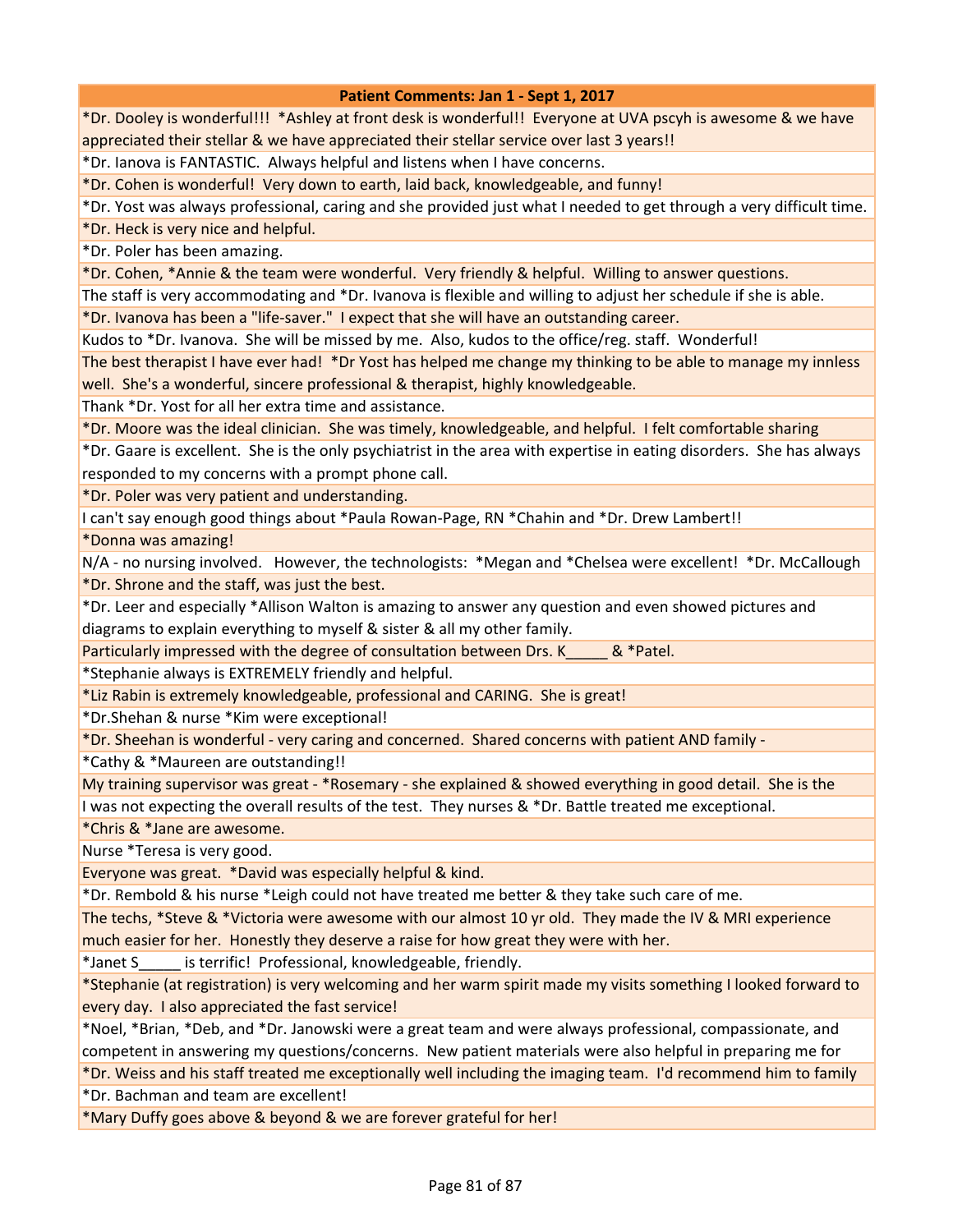\*Pam was great!

This dept. is "the best". \*Dr. Showalter is great!!

\*Dr. Dillion's phone call with test results was so thoughtful.

Excellent care, I believe \*Frances Taylor in the ION Room was excellent.

Over three years, my sessions with \*Amber Kiser have always been very positive.

Kudos to \*Amber who was in a mentoring role.

\*Janet is the very best! #1-6. Plus.

\*Tiffany is tops!

A special thank you to \*Dr. Sheehan and staff. Thank you!

\*Debbie was very friendly & professional.

\*Shawna helped take my mind off my pain - I really enjoyed chatting with her!

\*Renee Campbell is wonderful.

A wonderful facility with caring and dedicated staff. \*Dr. Abel and all his staff are the best.

\*Sandra Shongo & \*Hania Alou both excellent nurse practitioners. Standout nurses include \*Keith, Brenda

\*Stephanie is excellent. She always greets with a smile on her face and in her voice.

\*Dr. Kesser is awesome, always gets back to me immediately.

Love \*Dr. Shaffrey! Surgery pending!

\*Bethany was awesome.

\*Susan Curry & the rest of the staff provided superb care, in a supportive & caring way.

I didn't have to wait. Phoned from downstairs. Was soon met by a staffer who took me to my room. The sleep

\*Jake is a first-rate practitioner.

This may sound odd - but "I love" my visits to \*Dr. M\_\_\_\_\_ area. The staff is so very nice and it is natural - I joked that I would come every month if I could!

All staff were excellent - I commend by team of doctors who saw me and had my transplant ... esp. \*Dr. Maluf I am well pleased with the clinic staff and me  $\frac{1}{2}$  /doctors who performed and follow me through the entire time and still now. Especially \*Dr. Maluf and \*Cindy Williams - God Bless them.

Had bone density/DEXA done - \*Ellen was very informed & very caring of my needs i.e., questions; comfort. \*Mary was excellent and very helpful and put me at ease.

\*Courtney at the reception desk is fantastic! She always has a warm greeting and a smile, and puts us at ease. I thought that the care given to me by \*Dr. Didrich and the staff was exceptional. That is why I drive 100 miles for \*Jim Budd, an old friend from the West Wing C.C. greeting me! A great start.

\*BARBARA did my EEG and \*Aimee applied electrodes. \*Barbara asked if I wanted the TV on. I asked for quiet which she respected. Very kind. Excellent!

Cannot write enough good and kind words about my care - Mr. \*Bad at the center's front desk is terrific. I am so pleased I chose UVA Cancer Center for my transplant.

\*Mary Grant is awesome!

\*Linda Lee (Anesthesiologist) was so kind and compassionate. She helped me relax because I was worrying about my surgery. I hope she gets recognized for this. She is awesome!!

I would like to meet nurse \*Judy again and give her a present.

\*Ms. Mary did a wonderful job, she is very professional.

Good experience. Nurse technician did a excellent job of taking breathing tests. Very nice, very helpful - Thank her again for me please! - Her name is \*Diana Marshall - Wonderful person -

This was a complicated test - well managed. It could not have been better - My thanks - I was particularly Excellent services - \_\_\_\_\_ technical staff - Primary person was \*KIM MONGE \_\_\_\_\_ - Really great service!

Everyone like \*Jo & \*Fritz ARE great! Thanks!

Sarah LOVED the nurse who drew her blood. She's asked we make sure "\*Grammie" is there for all needle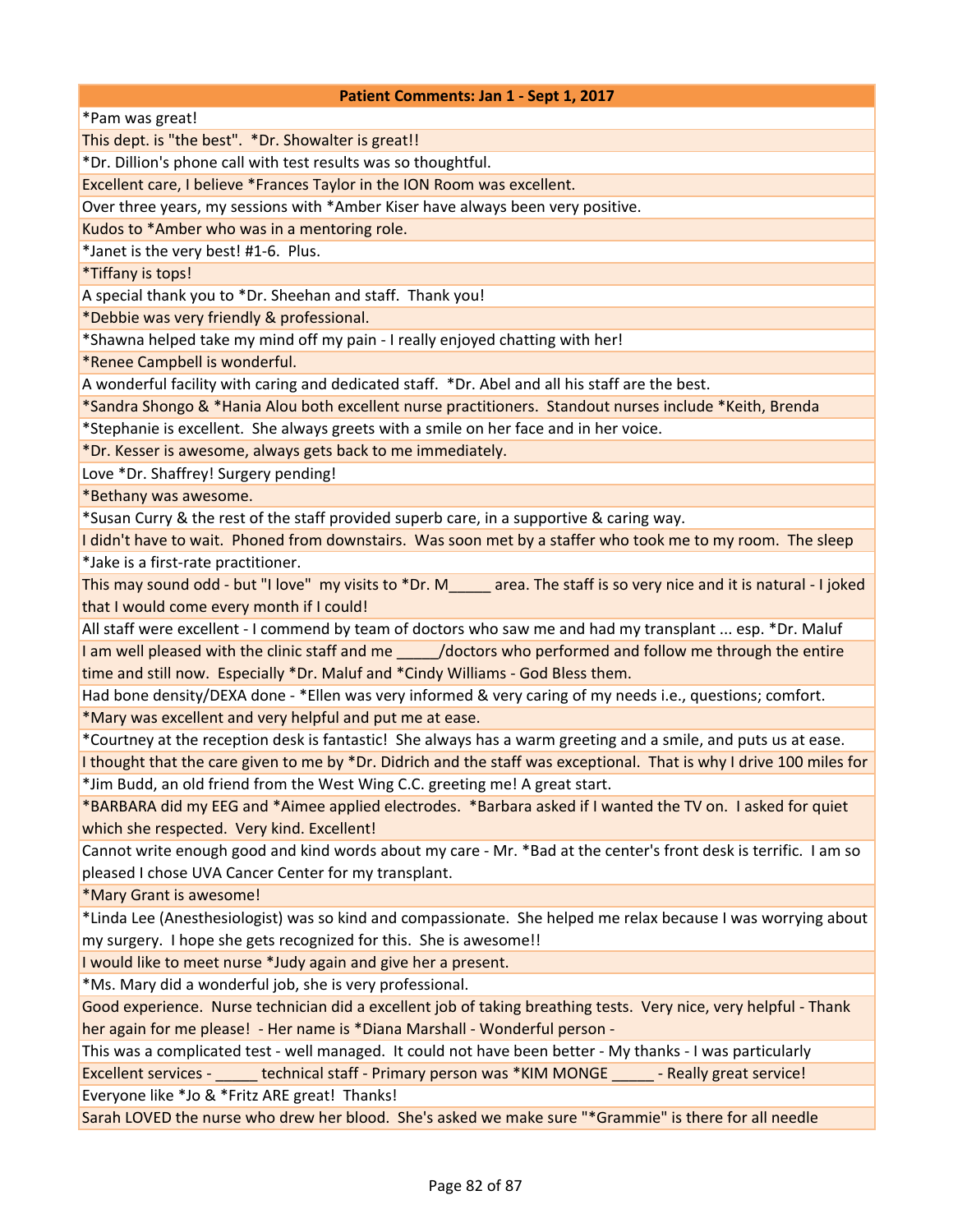My nurse, \*Virginia, was EXCELLENT. She made me feel comfortable during the entire process, was very attentive and an excellent nurse all around. Overall, very impressed with all involved.

\*Jake came down and let us in with another child and mom. He took us to our rooms. He was very professional, calming and was gentle with my daughter. He was the only person we had contact with.

Our nurse, \*Kara, was amazing! She worked so hard making sure my daughter was comfortable & happy at all Everything was perfect - The MRI went much more smoothly this time - Thanks to mirror - and at Emily Court Center \*Dr. Phillips was a living doll - Thanks EVERYONE!

All the people that I have dealt with over the years have been so kind and professional. I will certainly miss \*Beverly Ryan NP who recently retired and had helped take care of me for the past 6 years. She was a very

\*Twain is awesome about scheduling our appointments. Registration is also typically great.

\*Dr. Park and the 2 other individuals were wonderful. Explained clearly all pertinent items.

It was scheduled the same day I seen dr. they took me back early. I seen \*Dr. Taylor today there was a

cancellation so I waited until 1:00 to do the test while I was there. She got me in early.

I appreciated \*Bill's kind service and smile which is so important to me.

\*Jamie is the best & ultimate professional \*Jose was very skilled and kept me informed.

\*Stephanie is so sweet. Such a sweet person! Always friendly and courteous!

\*Debbie the nurse is wonderful! \*Noelle the tech. \*Brian the tech all are wonderful staff. \*Dr. Janowski is UVA imaging \*Brooke F., nurse \*Stephanie & MRI \*NANCY were great. \*Nancy actually gave me a first time Everyone in neuro was great did not get to see \*Dr. Jenson because emergency. I say it every time. \*Joyce Henderson Crenshaw is a ASSET scheduling, getting questions answered it.

I was concerned the wrong type of MRI was going to be done. \*Crystal immediately said she would confirm the test & had someone go up to the doctor's office to check. With all that my MRI was done very promptly. She did Staff here very friendly yet professional. \*Marilyn always helpful with questions & concerns.

The staff are wonderful! \*Michael \_\_\_\_\_\_, \*Kelly Manor, \*Melissa (don't know her last name) & others but \*Lellie was delightful.

\*Dr. Janet Lewis is an amazing physician, totally amazing. I am blessed to be her patient.

\*Dr. McDaniel was wonderful! She was so easy to talk to, took her time ensuring all our questions were answered. She has an excellent patient manner!

We were quite anxious about this barium swallow x-ray due to the patients past experience w/the tube insertion -\*Lydia radiology attending & the nurse (she was excellent) were extremely considerate of making (her) as comfortable as possible while "getting" the job done! BRAVO! #1. Excellent!

The neuromuscular clinic is great, a baby of \*Dr. Kelly Guatlhney.

Better than I've ever had before, tho \*Dr. Brown did a VERY GOOD job on my L hip replacement some time ago. Your newer equipment is nice, too! We tell everyone in Roanoke about this!

\*Dr. Hing is very helpful.

#1. No delays. #2,4,5. Yes. #3. No. #6. No pain what they was waking with my knee is what how pain on left leg I had a great nurses - \*Julie - she made me feel very well taken care of & was extremely responsive to my needs. \*Julie gave me confidence that everything was very much under control. I truly respected her people & nursing After my ultrasound I needed a biopsy for "area of concern." Had it done with such ease I was totally surprised and relived. \*Dr. Hass could not have been more expert in his job. And his nurse assisting him was also excellent. They both made a terrible experience totally painless & comforting. Kudos to them!! P.S. \*Dr. Hass called with I think the testers name was \*Cary or \*Kary he was great! Explained everything in a clear & concise way. He was encouraging to achieve best results.

\*Emily Couric staff is wonderful.

Everyone went above and beyond. \*Dr. Barnes took so much time with us, that even my 15 year old commented \*Mary Grant is an amazing professional. She cares about my heart as much as she calls for my amputation!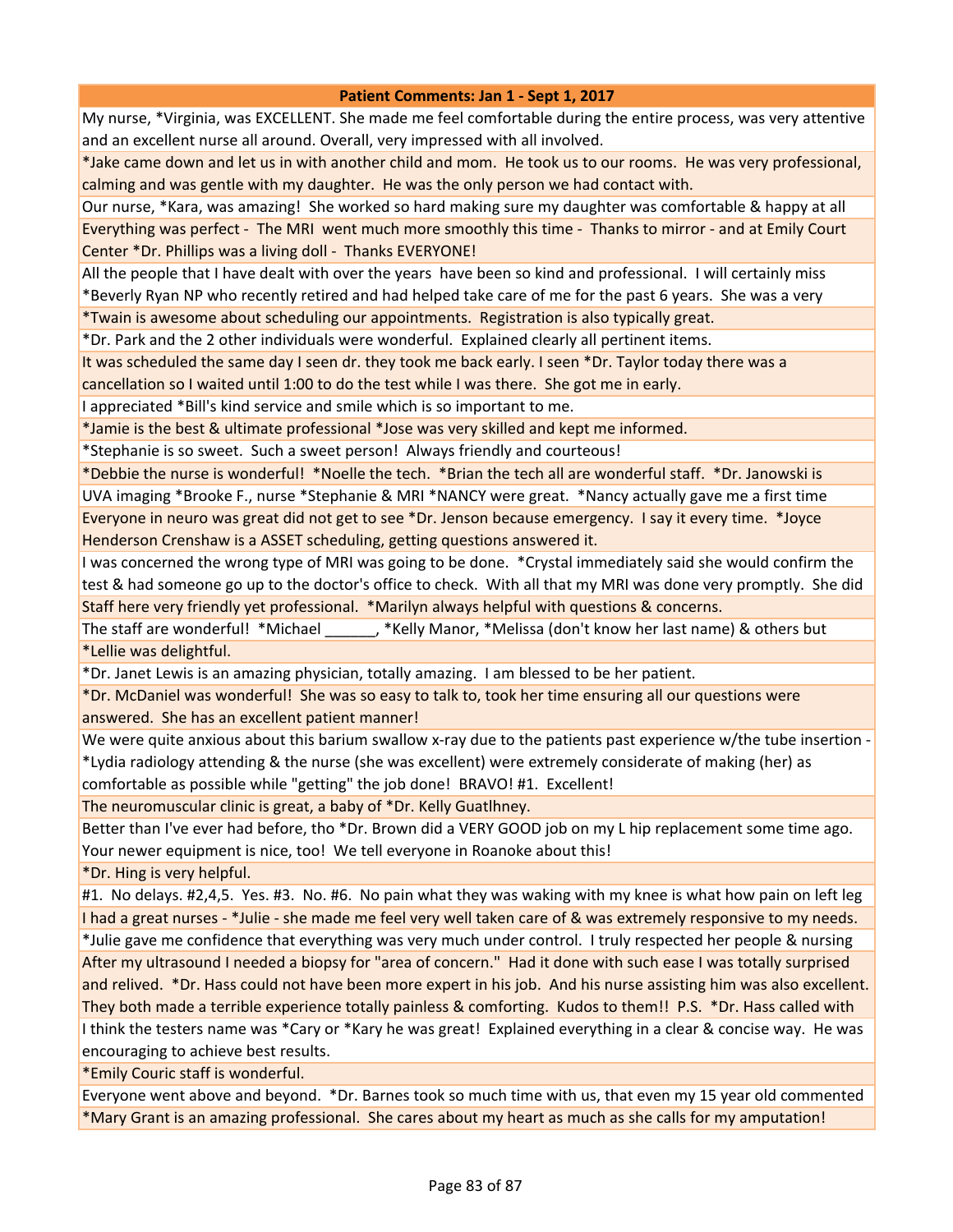I am incredibly pleased - and most grateful for - the care of \*Dr. Grove.

\*Nicola is so knowledgeable and friendly is a pleasure to see/dealt with her. Excellent practical advice.

\*Greg Patterson and \*Francis Taylor were wonderful! They both were thorough and explained everything in easy

\*Dr. Jason Sheehan was very professional and available to answer all of my questions. His very calm manner was calming to me and I appreciate how quick and thorough he was!

Very good - \*Lori Grove has been my audiologist since Dec. 2014 with my cochlear implant and she is a thoughtful and helps with all my needs now.

I saw \*Dr. Howard Malpass for a shortness of breath problem. I was amazed at the amount of time he spent with me - - went over reports I brought in and explained things to me. I have had this medical condition for more than 3 years and have seen 2 ENT doctors and two pulmonary doctors in (other) VA area where I live. No one seemed to know what was wrong with me or offer any help. \*Dr. Malpass gave me a Spiriva inhaler and a nose spray for allergies. I am experiencing some relief for the first time in years. Thank God my primary care doctor sent me to

\*Brittney V. very nice.

\*Bethany very nice.

The tech "\*Paul" was exceptional! He was friendly & informative, always letting my son know how long each \*Cynthia Clark was, without a doubt, the very best audiologist who has ever tested me through the many years.

Her concern and effort in communicating, clearly slowly and articulating carefully were amazing.

\*Donna Lash was wonderful. Her caring made my visits non-stressful.

This was an excellent dept. \*Jane, a UVA graduate of nursing school - 1953 & took my pre med here - The technician male-age mid-late 40's was excellent explaining the procedure & what to expect. His name may have

\*Dr. Joe Park is SUPERB! The nurses & his staff were helpful & professional. There are not enough words to express our appreciation to \*Dr. Joe Park.

On every visit \*Linda Brown and man w/glasses were always there with a smile and helping hand, not only to me, We have & will continue to recommend \*Dr. Joe Park. He is amazing...please pass along this information to \*Dr.

\*Dr. Carver and "nurse Esther" were outstanding! We could not have asked for better care and hope to have them again for our future follow ups!

\*Donna clearly showed her sincere concern. She was understanding, and responsive to my need. She was kind My nurse name was \*Maddie. She was very good to me and good at explaining the process of what would Our nurse, \*Teresa, was unbelievable. She all but \_\_\_\_\_ into the fluoroscopy machine to bounce & soothe our baby during the test. It turned what could have been a very difficult morning into a very easy one.

\*Ralph B. was very helpful with knowing I needed blood work first.

Very attentive before and after pre-biopsy - \*Martha Taylor RN.

Nurse \*Taylor was also concerned for the needs of my wife and daughter.

\*Cody Despen CT tech very friendly found he knew the area I lived. \*Dr. Nador - explained exactly what they did. Registrar very nice & professional. Clinic staff \*Ellen could not have been any nicer & very helpful.

We as a family would like to thank \*Dr. Paul R  $\qquad$  for the time he spent with (him) and our family that day.

Communication fro all procedures was excellent at every point. We are SO grateful for your wonderful care \* Staff great. \*Crystal, \*Chris, \*Mary Ann.

My nurse name was \*Barbara the only nurse down there by that name. She was so kind and very sweet. If I every come again I sure hope I get \*Barbara. Thanks again \*Barbara.

Both \*Laura Chambers and the technician \*Cherie were great and made a stressful time much easier on me. Really appreciate their professional manner & concern.

It was an excellent experience \*Wanda was very helpful and courteous and friendly.

\*Chris was very good at putting the IV in as I am a hard stick sometimes. Very gentle and friendly the two \*Mikes that helped with my scan were very friendly and explained everything well.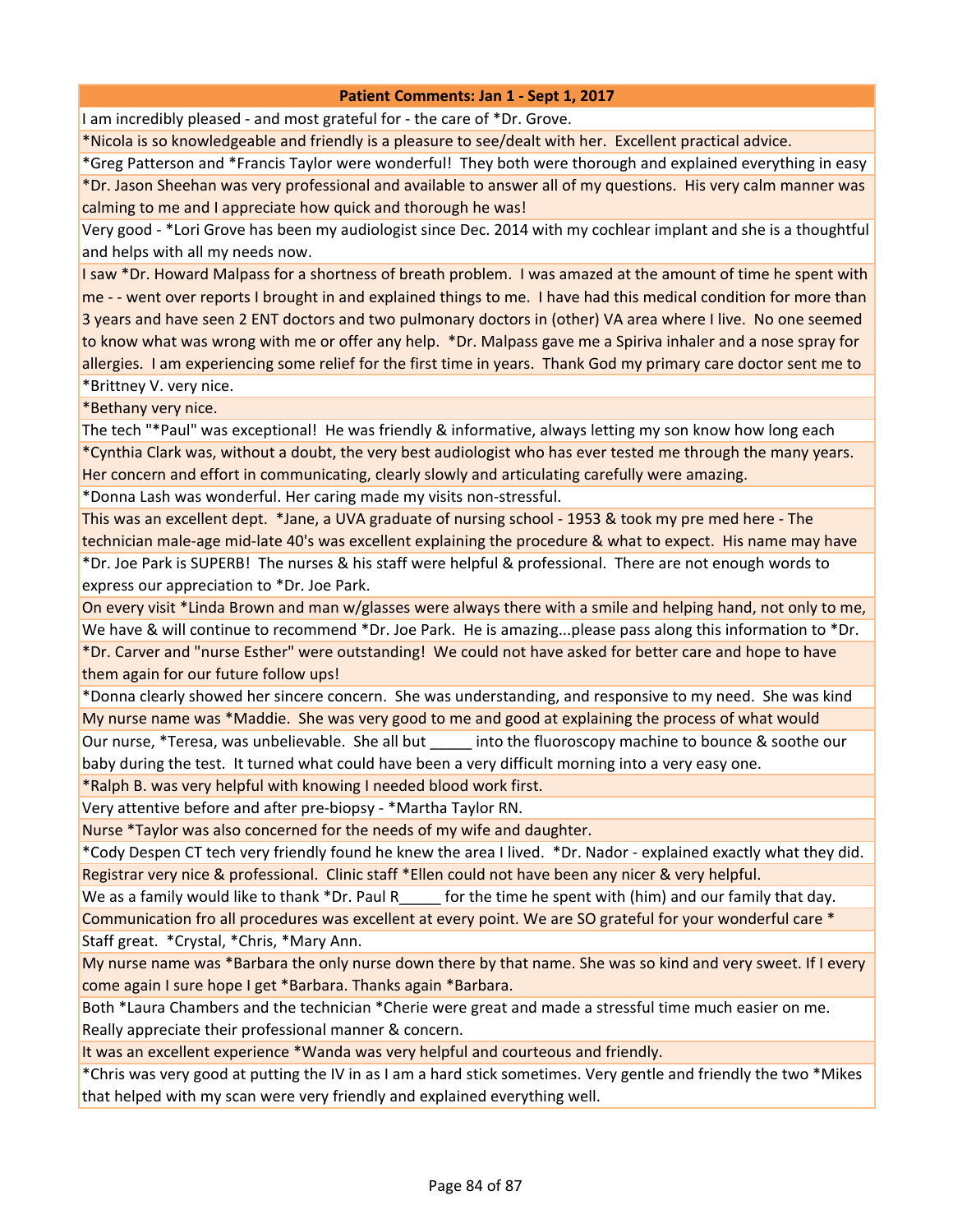| Patient Comments: Jan 1 - Sept 1, 2017                                                                            |
|-------------------------------------------------------------------------------------------------------------------|
| *Mrs. Diann (don't remember her last name) should never be let go from UVA. I have never met anyone like her      |
| in the medical field in my whole life. My daughter loved her and felt safe.                                       |
| *Dr. Reed and his OT are wonderful                                                                                |
| *Dr. Showalter and all staff are excellent!                                                                       |
| *Debbie, *Pamelis, *Leslie all staff. Thank you very much. Thanks, *Dr. Sheehan and your staff, your assistance   |
| NP *Kim, I remember about all the your care and help. Thanks!                                                     |
| Just can't say enough good about *Dr. East and staff.                                                             |
| As always everybody goes above & beyond - so wonderful with *Annie - everybody!                                   |
| *Dwayne is wonderful to work with great w/*Scarlet (3) & very concerned to get her braces fitted properly!!       |
| *Donna was her usual wonderful warm self. *Dave the nurse who was in the procedure room was GREAT!! He            |
| *Liz was great and so were all the other nurses.                                                                  |
| The radiology tech who worked with us was understanding. She walked us through the procedure and addressed        |
| all of our concerns. I think her name started with an *L.                                                         |
| Kudos to *Meghan (RN) who coordinates, medicates & offers therapy! MD's outstanding - *Drs. Fritz Angle           |
| (attending) & Dr. M______ N_____ (fellow). #1. Superb.                                                            |
| *Joyce the x-ray US tech is wonderful. Receptionist at Vein Clinic superb!                                        |
| I arrived early and the woman at the desk - *Wanda C. - Worked to get me in for the test early.                   |
| The nurse, *Pam, was wonderful and made me feel at ease. The technologist, *Michelle, administered the MRI        |
| and explained every step of the procedure. Excellent care.                                                        |
| *Anita Carswell is superb! Easiest IV in.                                                                         |
| Very good as always and *Meagan did a excellent job getting me registered. Thanks for making the process so       |
| *Michael the MRI technologist is so wonderful. He was very kind and gentle during the whole procedure. He         |
| explained everything in detail during the MRI! Thanks for you!!                                                   |
| As always a great experience. *Joan the nurse is great and we got along so well. She made me feel so welcome      |
| My husband and I are so grateful for the kindness and professionalism we experienced during my foot surgery.      |
| *Dr. Park and his entire team from the outpatient clinic to the surgery center in the were gracious, thoughtful,  |
| kind, and professional. Our deepest thanks to the entire staff.                                                   |
| We went to the wrong building upon arrival so I called the sleep center to get directions and *Mary actually came |
| out to the parking garage elevator to meet us and take us to where we needed to be.                               |
| *Mary was excellent and very gentle with my 8 year old daughter. My daughter sit still while sensors were         |
| attached to her for sleep study she later told me she really liked *Mary and how she explained what the sensors   |
| *Dr. Rabin was WONDERFUL. So careful, & complete w/explanations & very, very nice.                                |
| The professionals with whom I have been work me - Ms. *Mary great & *Dr. Gypson are very good & very              |
| *Mary Grant is excellent *Dr. Gypson was also very good.                                                          |
| *Dr. Abay; *Dr. K _____ very deliberate, professional, and gave me confidence at their care.                      |
| *Gina, *Lynn, *Dr. Abay & *Dr. K_____ worked very well together while addressing my needs.                        |
| UVA radiology & Medica Imaging. *Gina was my nurse. This is not the first time she has handled my                 |
| paracentesis. I could not ask for a more thorough, experienced, and pleasant professional. If there is such an    |
| *Cindy Williams is the Queen of Everything. Very knowledgeable, caring and accurate. I can't say enough good      |

things about \*Cindy & \*Dr. Pelletier and staff.

The quality of medical care is outstanding. The team that cares for me are very knowledgeable, very professional and at the same time very compassionate. Specially the nurse and \*Dr. Khan, nurse \*Beth.

Staff handles emergencies very well, the nurse \*Beth and \*Dr. Khan go way beyond, or out of their way to help and find solutions to our problems or emergencies. Thanks to this team my health is better.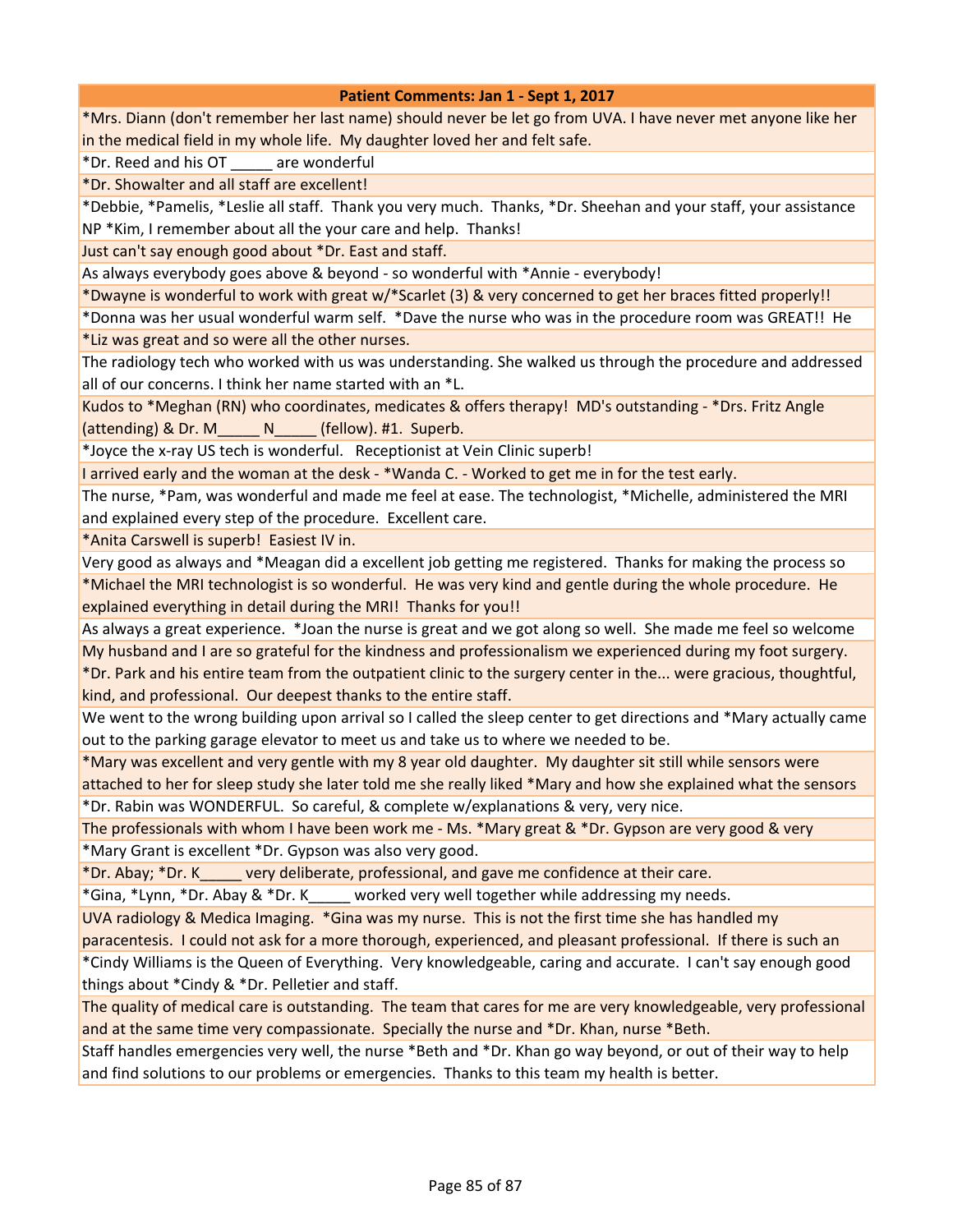I would recommend this facility to anyone - I am very happy with the care I receive in this facility and my favorite is the nurse \*Beth Kilmandollar her level of service, care is unparalleled. This particular team works very well together. Nurse \*Beth is very dedicated to her patients.

\*Sara, the radiology technician was extremely professional! Thank you \*Sara!

She (\*Ellen?) EXCELLENT!! Social, kind and informative. Please give her a RAISE!

All my UVA experiences at UVA are excellent.

\*Stephanie at the front desk was exceptionally nice and helpful. \*Brian and \*Noel in the treatment room were very, very attentive to my comfort and \*Brian was very good at answering my questions and explaining the Received excellent care & guidance. Keep \*Dr. Khanderal at Culpepper.

UVA lost an excellent dr... \*D.. Vranic - sorely missed.

Always a pleasure to visit \*Dr. McNichol - - I'm a person - not a patient. Very well treated and cared for.

 The technologist was awesome! \*Ellen could not have been more professional & made me feel so welcome! I was taken care of by the care provider who fit my brace with professionalism & courtesy. Readily answered my questions. Never made me feel like I was hurried, even though I literally walked in at a few minutes before closing. Well done! (I think his name was \*Jim, my apologies if I was wrong!)

\*Judy \_\_\_\_\_ staff are great.

Nurse \*Cindy & then wine my life time! Couldn't have made it through all \_\_\_\_\_ treatment with out their What a wonderful caring support system! It was a pleasure getting to know all these wonderful people. \*Dr. Paul Read even came to our home one Sunday when my husband he came very ill. You can't ask for more than that!

We were so blessed to have this team of folks responsible for my husband's care.

\*Michele is an excellent professional.

\*Abraham is great.

\*Fred our tech was very helpful. He answered all my daughter's question and made her feel very comfortable. He was friendly, patient and knowledgeable.

X-ray tech (\*Beth) did a great job (please make sure she ie told).

\*Beth was helpful.

\*Gina was very compassionate!

Caregivers like yours are the lifeblood of hospitals ? if they're happy, the patient has a very good opportunity to be happy. The ONLY reason I'm taking time out of my day to fill this out is b/c of \*Esther and \*Dr. Carver, so that \*Esther and \*Dr. Carver were amazing. Felt completely at ease, entertained all of our questions and concerns. Their experience was welcomed, could tell they've done a lot of these. A++.

Love \*Dr. Mason!

\*Sue Gorgon RN & her assistant where just wonderful. As well as the tall, older gentleman who did my X-rays. Could not ask for anyone who could do better. They where a great team that worked together.

\*Dr. Cullen Harty is going to be a great doctor whom will take time with you. Also UVA Hospital in Charlottesville has the greatest cardiologist of all named \*Dr. Lawrence Gimple. He is very kind & considerate and he listens to what you have to say! My husband & I got the pleasure of seeing him one on one 3/17/17.

Nurse \*Donna - excellent.

\*Karen was great! Worked me into a cancellation and had my echo done immediately.

\*Rachel was very considerate - worked me in. Professional & reassuring. Explained all she was doing. I greatly The person who did the test, \*Alex made sure my results were prioritized so my mother knew to reschedule her appointments in FL so she could stay & help me. Otherwise she was going to drive home before the results were \*Kerry Hollis was wonderful to work with. He was very patient and explained everything in detail to my mother. Very kind - a great employee. So was \*Lisa.

\*Dwayne was great with my son. Following that, \*Sharon (And \*Robin?) have bee super helpful w/trying to get I love the doctor. She was awesome, so very kind! \*Gleason is the best doctor! Thank you for being so sweet!